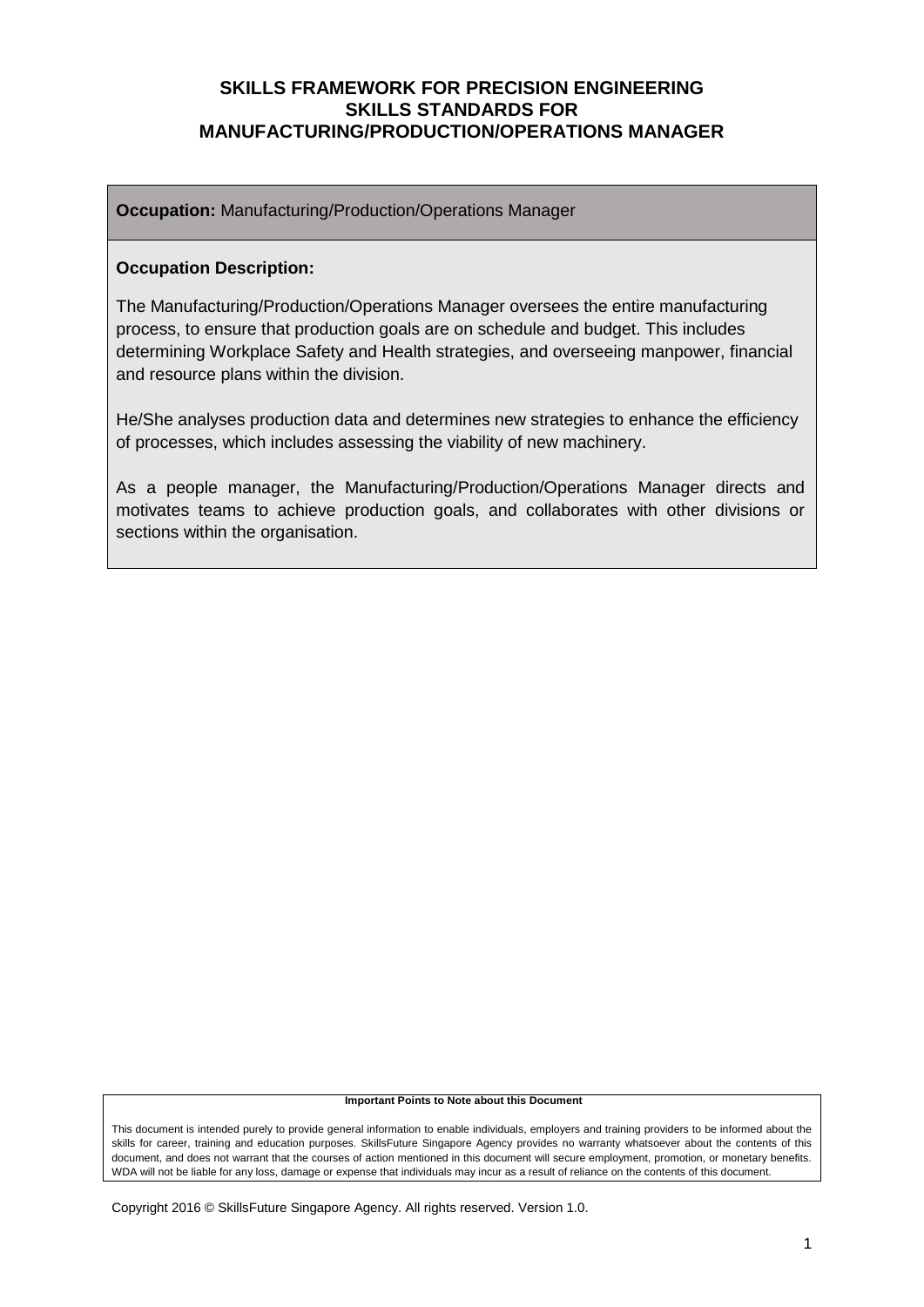The skills expected of the Manufacturing/Production/Operations Manager are summarised as below:

| <b>Skill Category</b>                  | <b>Skill Sub-</b><br><b>Category</b> | <b>Skills</b>         |                                                                              |  |
|----------------------------------------|--------------------------------------|-----------------------|------------------------------------------------------------------------------|--|
| <b>Operations</b><br><b>Planning</b>   |                                      | <b>PRE-OPL-6008-1</b> | <b>Evaluate Competitive Systems and</b><br>Practices within the Organisation |  |
|                                        |                                      | <b>PRE-OPL-6009-1</b> | Review Manufacturing Processes for<br><b>New Products</b>                    |  |
| <b>Operations</b><br><b>Production</b> |                                      | <b>PRE-TEF-5028-1</b> | <b>Evaluate Operational Performance</b><br>using 'OMNI' Methodology          |  |
|                                        |                                      | <b>PRE-OPR-6006-1</b> | <b>Review and Analyse Production Trials</b><br>and Specify Re-trials         |  |
|                                        |                                      | <b>BM-SM-501E-1</b>   | <b>Direct Market Research</b>                                                |  |
|                                        |                                      | <b>BM-SM-403E-1</b>   | Analyse Customer Behaviour                                                   |  |
| <b>Product</b><br><b>Management</b>    |                                      | <b>BM-SM-404E-1</b>   | <b>Analyse Competitors</b>                                                   |  |
|                                        |                                      | <b>PRE-PMN-6001-1</b> | <b>Manage Product Pricing</b>                                                |  |
|                                        |                                      | <b>SVCF-IR-401C-1</b> | Analyse Service Quality and<br><b>Customer Satisfaction</b>                  |  |
|                                        |                                      | <b>BM-SM-402E-1</b>   | Interpret Market Trends and<br>Developments                                  |  |
|                                        |                                      | <b>SVCF-SI-402C-1</b> | Develop New Products and Services                                            |  |
|                                        |                                      | <b>PRE-PMN-6002-1</b> | Manage Product Design and<br>Development                                     |  |
| <b>Sustainable</b>                     |                                      | <b>PRE-SMN-6004-1</b> | Monitor and Analyse Energy Usage<br>Patterns for Improvements                |  |
| <b>Manufacturing</b>                   |                                      | <b>PRE-SMN-6005-1</b> | Analyse Organisation's Carbon<br>Footprint                                   |  |
| <b>Maintenance</b>                     |                                      | <b>PRE-MAI-6009-1</b> | Evaluate Maintenance Strategies and<br><b>Systems</b>                        |  |
| <b>Value Analysis</b>                  |                                      | <b>PRE-VEN-6002-1</b> | Evaluate Organisation's Value Stream<br>to Reduce Waste                      |  |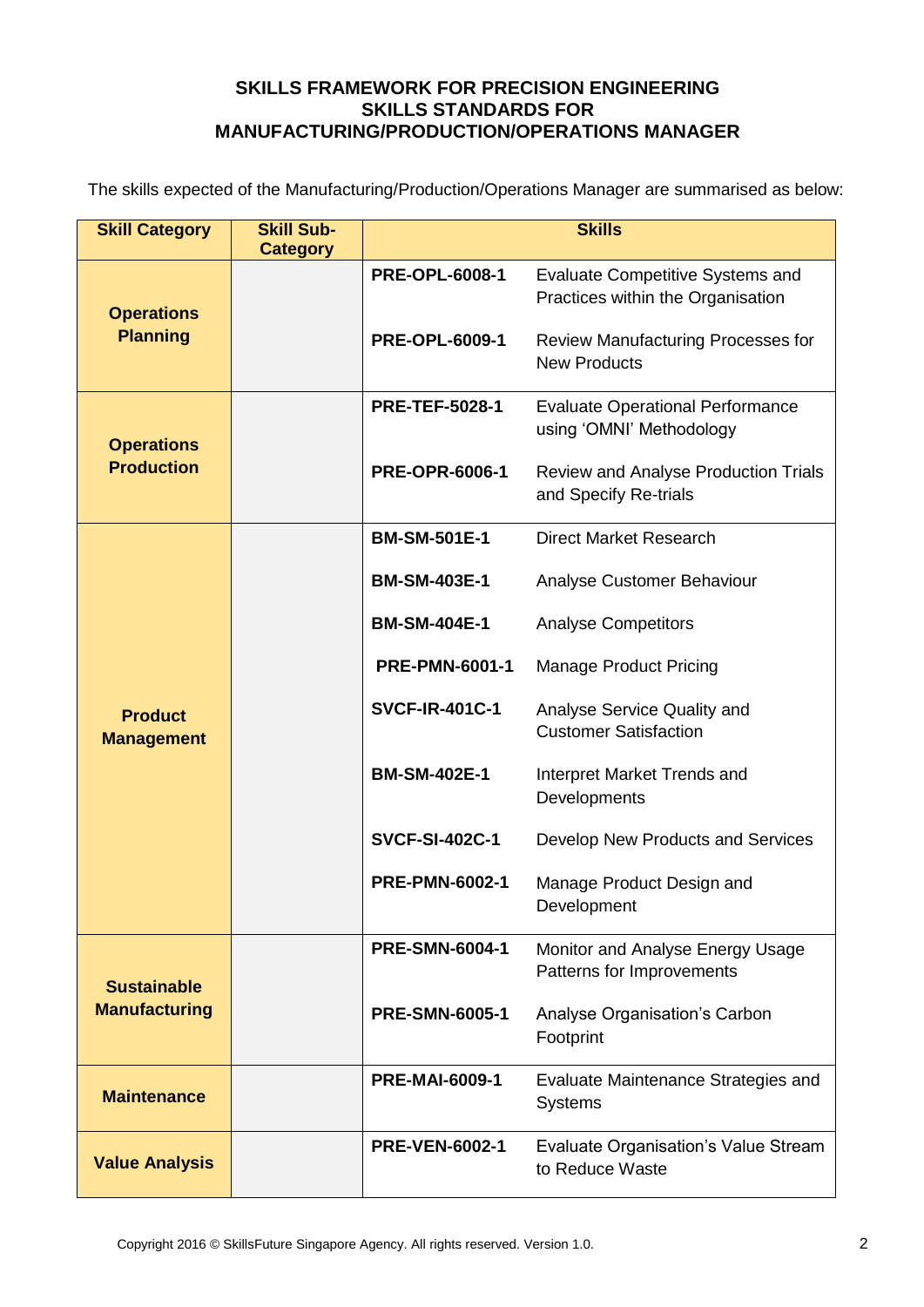| <b>Skill Category</b>                                     | <b>Skill Sub-</b> | <b>Skills</b>         |                                                                                           |  |
|-----------------------------------------------------------|-------------------|-----------------------|-------------------------------------------------------------------------------------------|--|
|                                                           | <b>Category</b>   |                       |                                                                                           |  |
|                                                           |                   | <b>PRE-MPI-6022-1</b> | Evaluate Organisation's Approach to<br>Lean Enterprise to Enhance<br>Competitiveness      |  |
| <b>Manufacturing</b>                                      |                   | PRE-MPI-6024-1        | <b>Review Innovation Practices to</b><br><b>Enhance Business Competitiveness</b>          |  |
| <b>Productivity and</b><br><b>Innovation</b>              |                   | <b>PRE-MPI-6025-1</b> | Facilitate Innovation Processes in the<br>Organisation                                    |  |
|                                                           |                   | <b>PRE-MPI-6026-1</b> | Improve Productivity through RFID-<br>enabled Workflows Innovation (RWI)<br>Framework     |  |
| <b>Supply Chain</b><br>and Logistics<br><b>Management</b> |                   | <b>PRE-SCL-6006-1</b> | Evaluate the Performance of<br>Manufacturing and Supply Chain<br>Management               |  |
| <b>Quality</b><br><b>Management</b><br><b>Systems</b>     |                   | <b>PRE-QMS-6003-1</b> | Evaluate the Effectiveness of Quality<br><b>Management System</b>                         |  |
| <b>Workplace</b><br><b>Safety and</b><br><b>Health</b>    |                   | <b>PRE-WSH-6010-1</b> | Evaluate Workplace Safety and<br>Health Systems for Improvement                           |  |
| <b>Business</b><br><b>Analytics</b>                       |                   | <b>PRE-BAN-6005-1</b> | Analyse Data and Identify Business<br>Insights                                            |  |
| <b>Business</b><br><b>Negotiation</b>                     |                   | <b>BM-BN-502E-1</b>   | Manage Dispute Mediation                                                                  |  |
| <b>Business</b><br><b>Continuity</b><br><b>Management</b> |                   | <b>BM-BCM-501E-1</b>  | Develop and Maintain Business<br>Continuity Strategies, Policies and<br><b>Guidelines</b> |  |
| <b>Change</b><br><b>Management</b>                        |                   | <b>BM-CM-501E-1</b>   | Direct End-to-End Change<br>Management                                                    |  |
| <b>Communication</b>                                      |                   | <b>BM-COM-505E-1</b>  | <b>Resolve Conflicts with Stakeholders</b>                                                |  |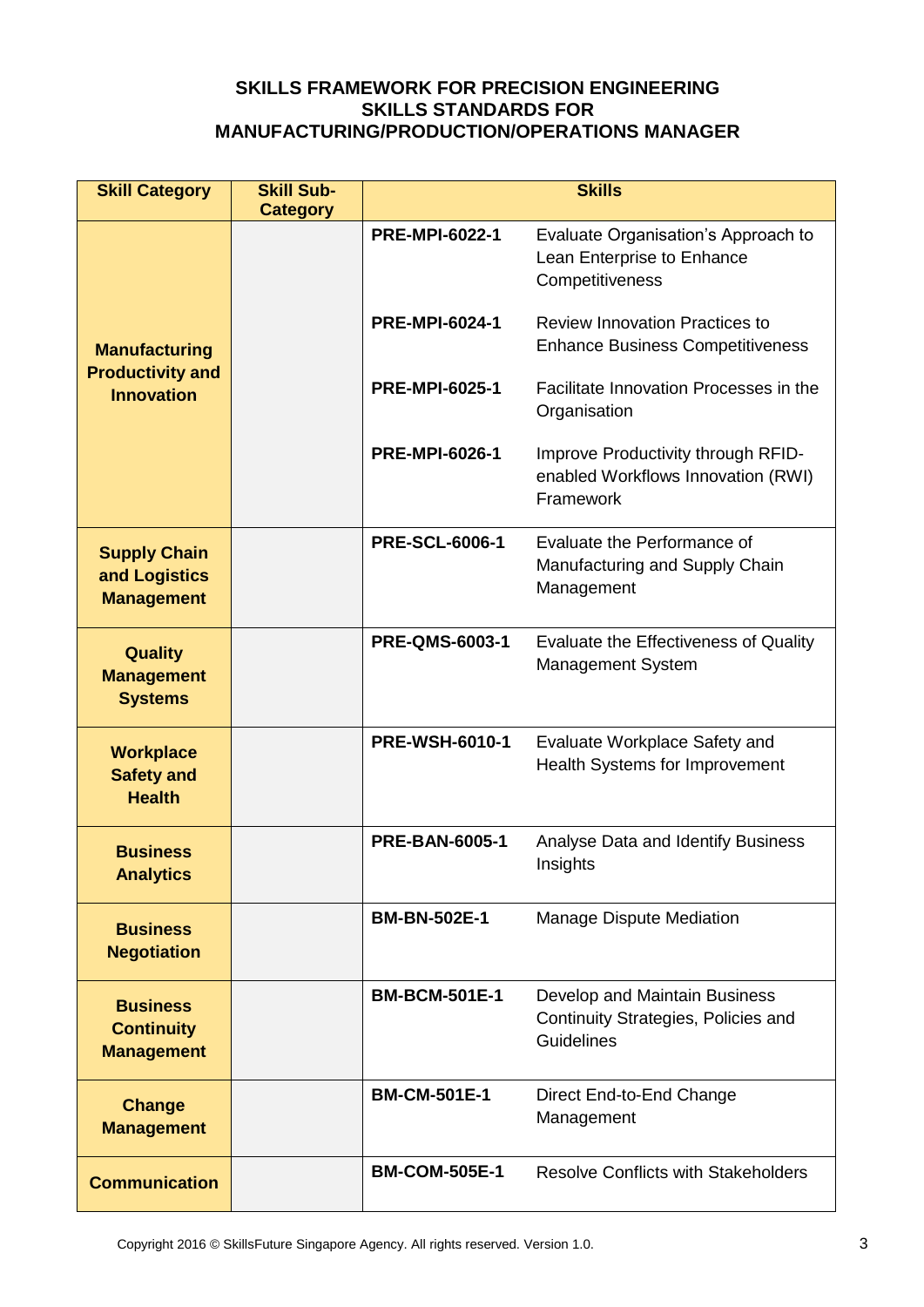| <b>Skill Category</b>                                       | <b>Skill Sub-</b> | <b>Skills</b>         |                                                                                          |  |
|-------------------------------------------------------------|-------------------|-----------------------|------------------------------------------------------------------------------------------|--|
|                                                             | <b>Category</b>   | <b>BM-FIN-503E-1</b>  |                                                                                          |  |
| <b>Finance</b>                                              |                   |                       | Develop and Establish Financial<br><b>Budget and Plans</b>                               |  |
|                                                             |                   | <b>PRE-HRM-6006-1</b> | <b>Conduct Interviews and Make Hiring</b><br>Decisions                                   |  |
| <b>Human</b>                                                |                   | <b>PRE-HRM-5004-1</b> | Develop Workplace Learning Plans                                                         |  |
| <b>Resource</b><br><b>Management</b>                        |                   | <b>PRE-HRM-5003-1</b> | Develop On-the-Job Training<br>Programmes                                                |  |
|                                                             |                   | <b>PRE-HRM-6007-1</b> | <b>Resolve Grievances and Disputes</b>                                                   |  |
| Info-<br><b>Communication</b><br><b>Technologies</b>        |                   | <b>PRE-ICT-5002-1</b> | <b>Produce Advanced Spreadsheet</b><br><b>Outputs using Spreadsheet</b><br>Applications  |  |
|                                                             |                   | <b>LPM-VIS-501C-0</b> | Lead Managers to Develop<br><b>Organisational and Governance</b><br><b>Strategies</b>    |  |
| <b>Leadership and</b><br><b>People</b><br><b>Management</b> |                   | <b>LPM-RLT-501C-0</b> | Foster Business Relationships and<br><b>Organisational Diversity</b>                     |  |
|                                                             |                   | <b>LPM-PER-501C-0</b> | Develop Self to Maintain Professional<br><b>Competence at Senior Management</b><br>Level |  |
|                                                             |                   | <b>PRE-PMA-6001-1</b> | Plan, Manage and Control Projects                                                        |  |
| <b>Project</b><br><b>Management</b>                         |                   | <b>BM-PM-504E-1</b>   | <b>Review and Endorse Project Plans</b><br>and Deliverables                              |  |
| <b>Risk</b>                                                 |                   | <b>BM-RM-503E-1</b>   | Develop a Risk Management<br>Framework, Policy and Process                               |  |
| <b>Management</b>                                           |                   | <b>BM-RM-509E-1</b>   | Manage Risk across Business Units                                                        |  |
| <b>Sales and</b><br><b>Marketing</b>                        |                   | <b>BM-SM-502E-1</b>   | Develop Domestic Sales and<br><b>Marketing Operational Plans</b>                         |  |
|                                                             |                   | <b>BM-SM-503E-1</b>   | Develop International Sales and<br><b>Marketing Operational Plans</b>                    |  |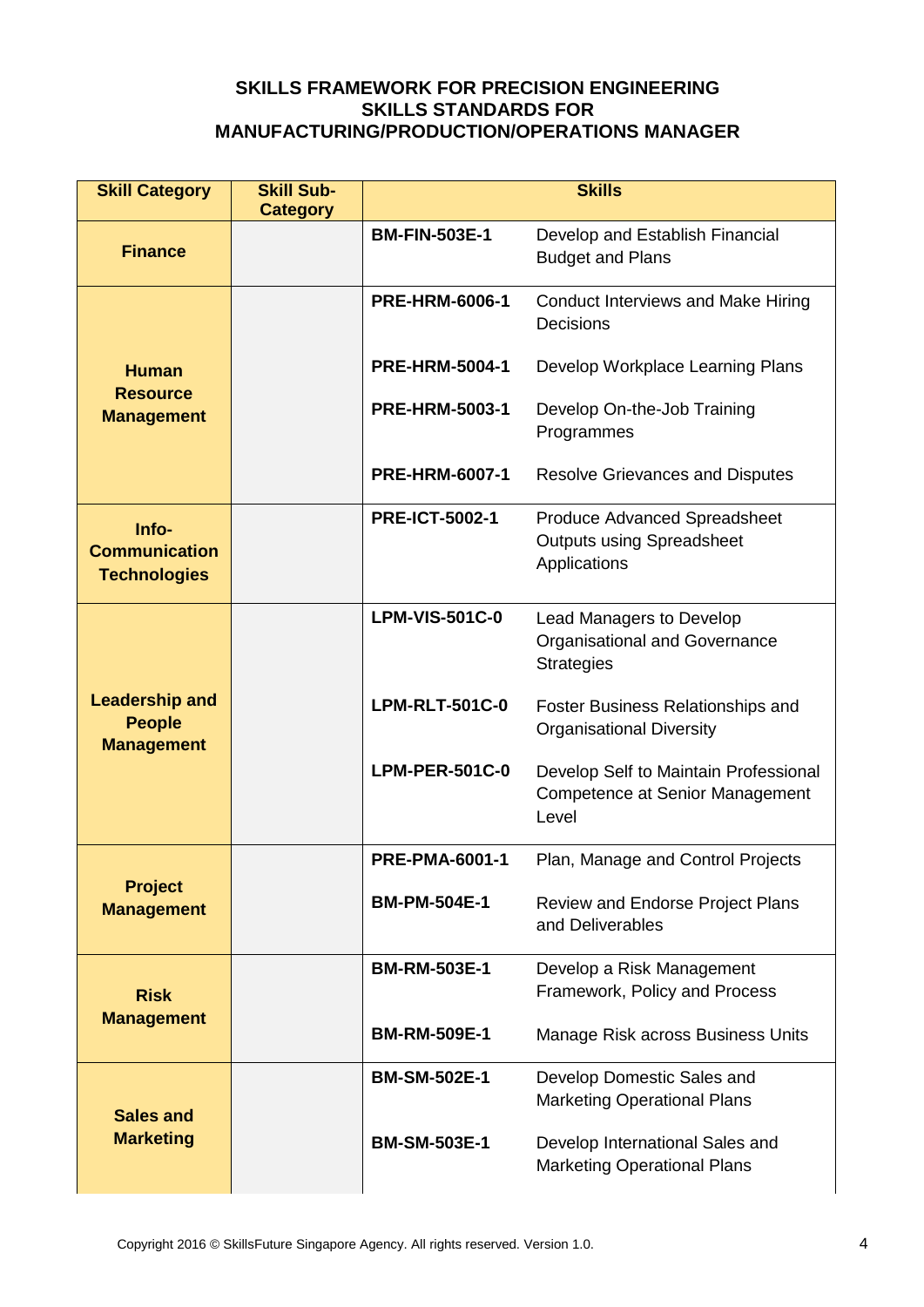| <b>Skill Category</b>                  | <b>Skill Sub-</b><br><b>Category</b> | <b>Skills</b>        |                                                                   |
|----------------------------------------|--------------------------------------|----------------------|-------------------------------------------------------------------|
|                                        |                                      | <b>BM-SM-504E-1</b>  | Evaluate Sales and Marketing<br><b>Outcomes</b>                   |
| <b>Strategy</b><br><b>Planning and</b> |                                      | <b>BM-SPI-501E-1</b> | Develop Organisational Strategies<br>and Policies                 |
| <b>Implementation</b>                  |                                      | <b>BM-SPI-509E-1</b> | Establish Business Strategies for the<br><b>Business Function</b> |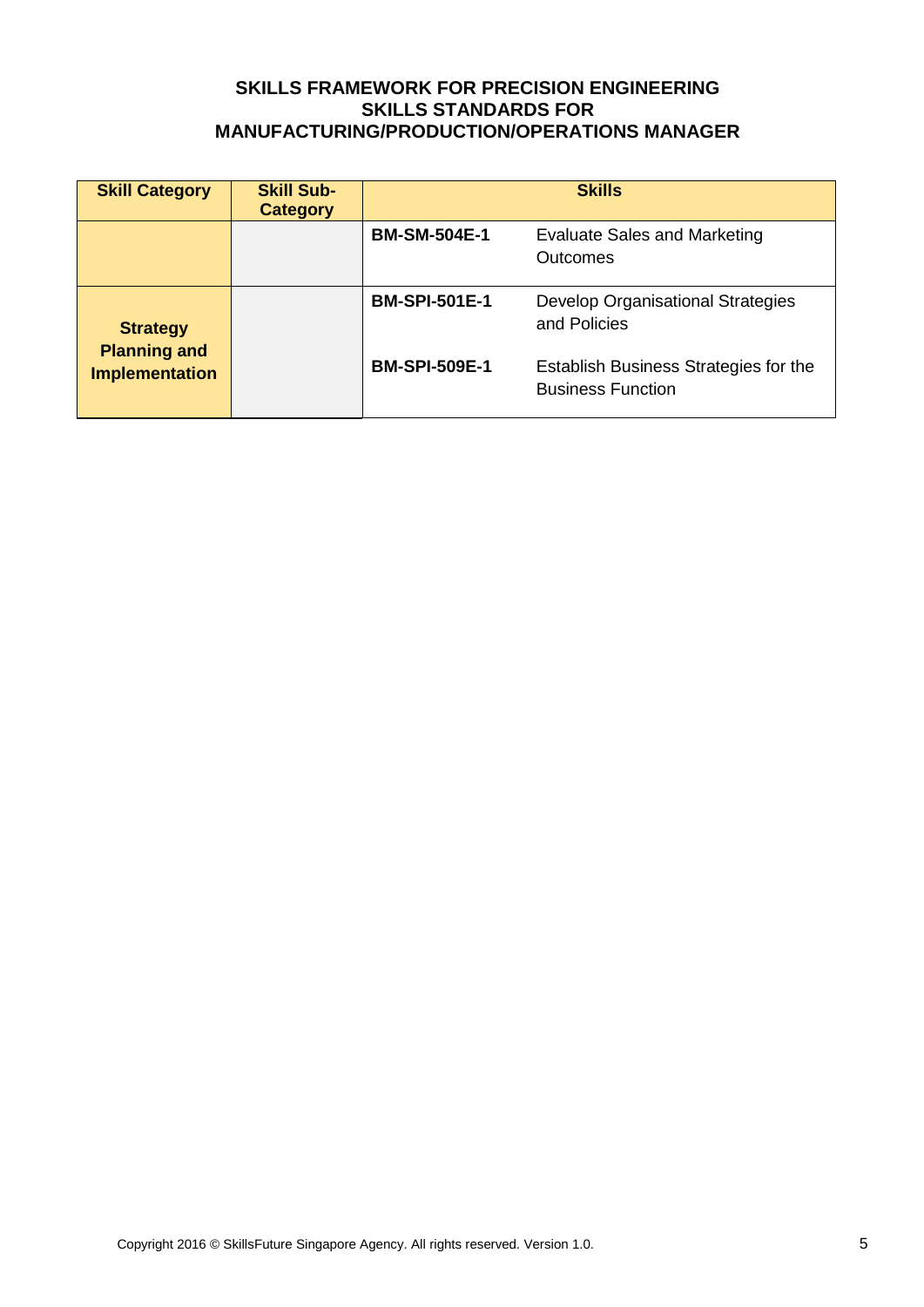|                                                                                                                                                                                                                               |                                                                                                                                                                                                                                                                                                                                                                                                                       | <b>Skill Category</b>                                                                                                                                                               | <b>Operations Planning</b>                                             |
|-------------------------------------------------------------------------------------------------------------------------------------------------------------------------------------------------------------------------------|-----------------------------------------------------------------------------------------------------------------------------------------------------------------------------------------------------------------------------------------------------------------------------------------------------------------------------------------------------------------------------------------------------------------------|-------------------------------------------------------------------------------------------------------------------------------------------------------------------------------------|------------------------------------------------------------------------|
| <b>Skill Code</b>                                                                                                                                                                                                             | PRE-OPL-6008-1                                                                                                                                                                                                                                                                                                                                                                                                        | <b>Skill Sub-Category</b><br>(where applicable)                                                                                                                                     | N/A                                                                    |
| <b>Skill</b>                                                                                                                                                                                                                  |                                                                                                                                                                                                                                                                                                                                                                                                                       |                                                                                                                                                                                     | Evaluate Competitive Systems and Practices within the Organisation     |
| <b>Skill Description</b>                                                                                                                                                                                                      | This skill describes the ability to evaluate competitive systems and<br>practices in an organisation which includes assessing its effectiveness in<br>meeting organisation requirements. It also includes the impact on the<br>value stream and other critical competitive systems and practices in the<br>organisation.                                                                                              |                                                                                                                                                                                     |                                                                        |
| Knowledge and<br><b>Analysis</b><br>It refers to gathering,<br>cognitive processing,<br>integration and<br>inspection of facts<br>and information<br>required to perform<br>the work tasks and<br>activities.                 | The ability to understand:<br>Key parameters for implementation plan<br>$\bullet$<br>Organisation strategic directions<br>$\bullet$<br>Business planning methods and types of plans<br>$\bullet$<br>Contingency planning and other risk mitigating planning tools<br>$\bullet$<br>Organisation's value stream<br>$\bullet$<br>Analysis of value stream<br>$\bullet$<br>Application of quality principles<br>$\bullet$ |                                                                                                                                                                                     |                                                                        |
| <b>Application and</b><br><b>Adaptation</b><br>It refers to the ability<br>to perform the work<br>tasks and activities<br>required of the<br>occupation, and the<br>ability to react to and<br>manage the changes<br>at work. | The ability to:<br>$\bullet$<br>$\bullet$<br>competitive systems<br>appropriate techniques and criteria<br>$\bullet$<br>gaps identified                                                                                                                                                                                                                                                                               | Determine purpose of evaluation of competitive systems<br>Determine key performance indicators for the evaluation of<br>Evaluate the effectiveness of the competitive systems using | Monitor the effectiveness of the corrective action plan to address the |
| <b>Innovation and</b><br><b>Value Creation</b><br>It refers to the ability<br>to generate purposive<br>ideas to improve work<br>performance and/or                                                                            | The ability to:<br>systems                                                                                                                                                                                                                                                                                                                                                                                            | Develop a corrective action plan to address the gaps identified                                                                                                                     | Generate ideas to address the gaps in the organisation's competitive   |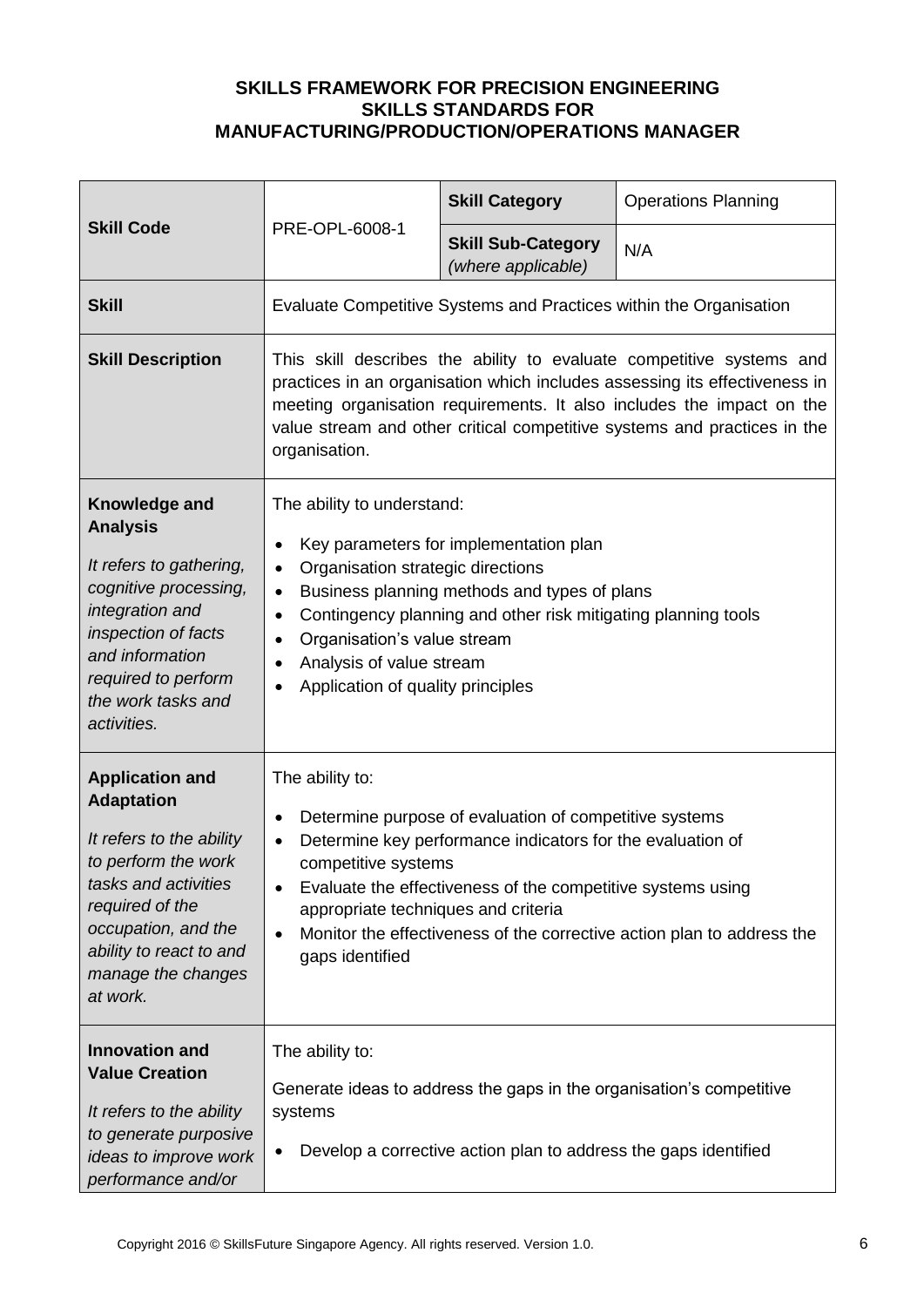| enhance business<br>values that are<br>aligned to<br>organisational                                                                                                                                             |                                                                                                                                                                                                                                                                                                                                                                                                                                                                                                                                                                                                                                                                             |
|-----------------------------------------------------------------------------------------------------------------------------------------------------------------------------------------------------------------|-----------------------------------------------------------------------------------------------------------------------------------------------------------------------------------------------------------------------------------------------------------------------------------------------------------------------------------------------------------------------------------------------------------------------------------------------------------------------------------------------------------------------------------------------------------------------------------------------------------------------------------------------------------------------------|
| <b>Social Intelligence</b><br>and Ethics<br>It refers to the ability<br>to use affective<br>factors in leadership,<br>relationship and<br>diversity management<br>guided by<br>professional codes of<br>ethics. | The ability to:<br>Negotiate with stakeholders over implications on objectives and<br>$\bullet$<br>strategies<br>Validate correction action plan with key stakeholders to seek<br>endorsement                                                                                                                                                                                                                                                                                                                                                                                                                                                                               |
| <b>Learning to Learn</b><br>It refers to the ability<br>to develop and<br>improve one's self<br>within and outside of<br>one's area of work.                                                                    | N/A                                                                                                                                                                                                                                                                                                                                                                                                                                                                                                                                                                                                                                                                         |
| <b>Range of</b><br><b>Application</b><br>(where applicable)<br>It refers to the critical<br>circumstances and<br>contexts that the skill<br>may be<br>demonstrated.                                             | Key parameters of a business plan must include:<br>Scope<br>Period<br>Objectives in terms of customer benefit<br>Relationship to overall organisation objectives<br>$\bullet$<br><b>Targets</b><br>$\bullet$<br><b>KPIs</b><br>$\bullet$<br>Implementation strategy<br>$\bullet$<br>Risk management<br>$\bullet$<br>Monitoring and adjustment strategy<br>$\bullet$<br>Approval process<br>$\bullet$<br>Value stream begins with the customer and includes all actions (both<br>value-adding and non-value added) by internal sections or departments<br>and external organisations to meet a customer's requirement. It must<br>include:<br>Sales outlet or representative |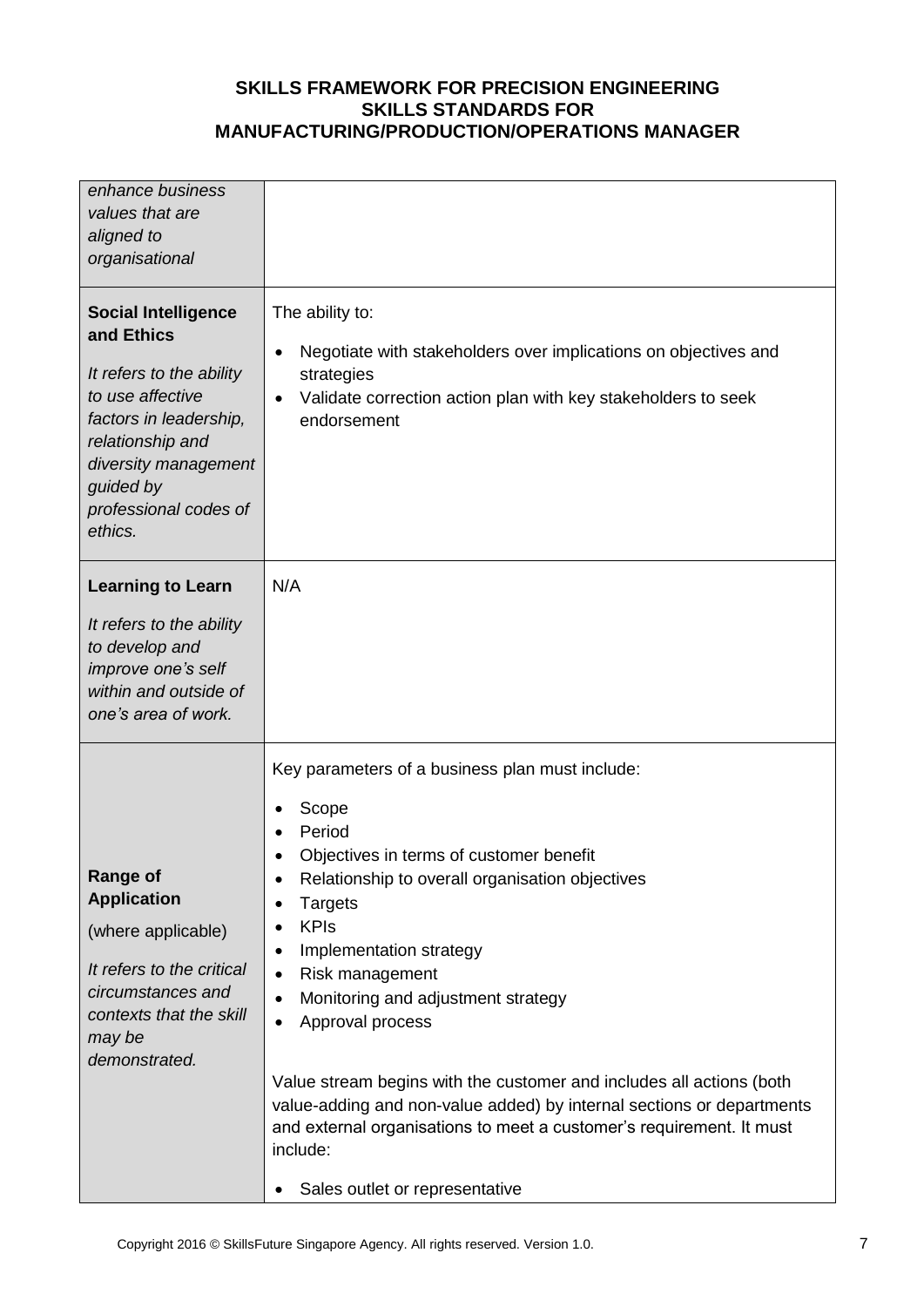| Information gathering, data analysis and research     |
|-------------------------------------------------------|
| Product design                                        |
| Raw material sourcing                                 |
| Intermediate processing                               |
| Final assembler or collation or preparation           |
| Support services (e.g. accounting, finance and legal) |
| Storage and delivery to customer                      |
| After market support                                  |
|                                                       |
|                                                       |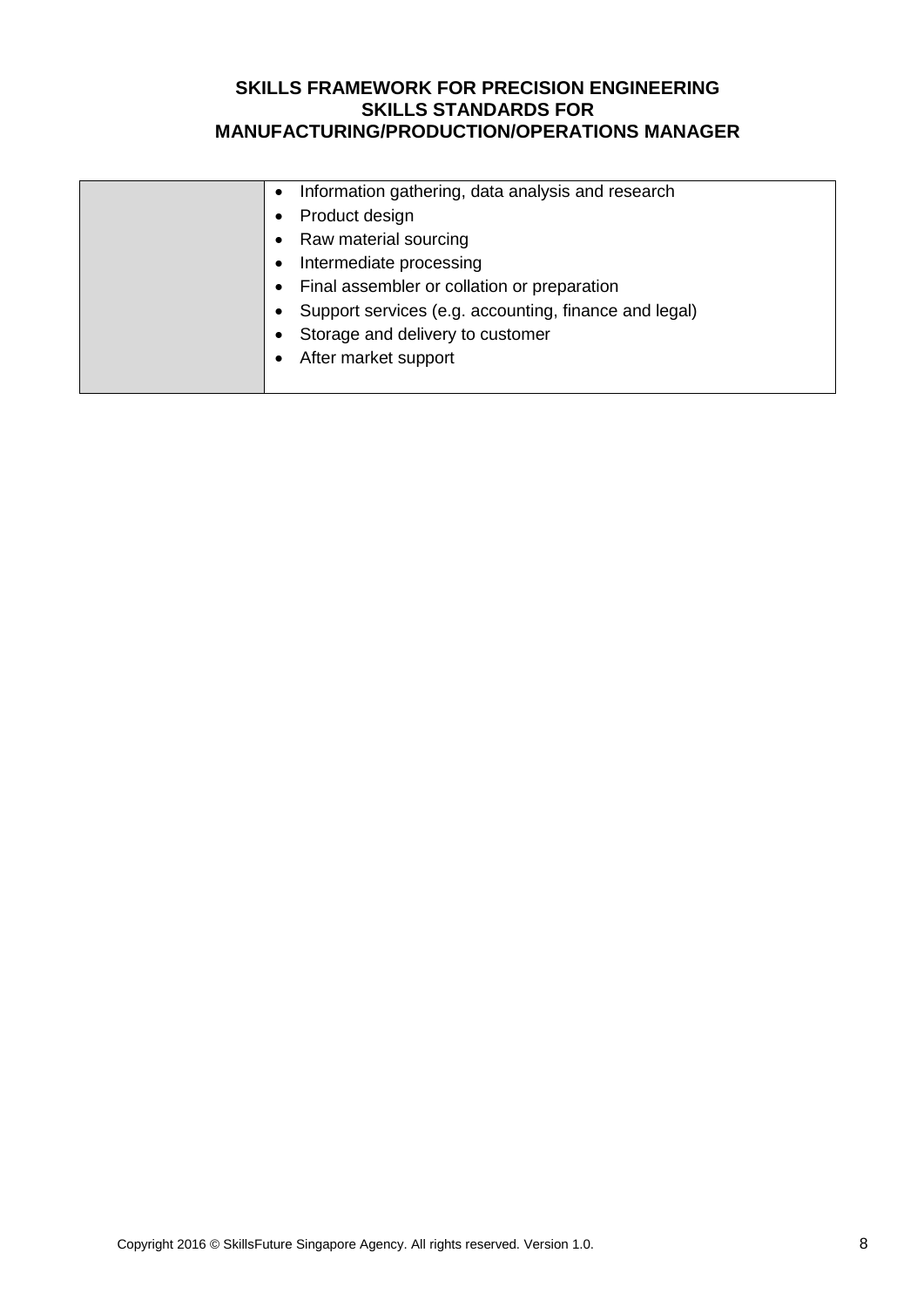|                                                                                                                                                                                                                               | PRE-OPL-6009-1                                                                                                                                                                                                                                                                                                                                                                                                                                                                                                                                                                                                                                                                                                                                             | <b>Skill Category</b>                                  | <b>Operations Planning</b> |
|-------------------------------------------------------------------------------------------------------------------------------------------------------------------------------------------------------------------------------|------------------------------------------------------------------------------------------------------------------------------------------------------------------------------------------------------------------------------------------------------------------------------------------------------------------------------------------------------------------------------------------------------------------------------------------------------------------------------------------------------------------------------------------------------------------------------------------------------------------------------------------------------------------------------------------------------------------------------------------------------------|--------------------------------------------------------|----------------------------|
| <b>Skill Code</b>                                                                                                                                                                                                             |                                                                                                                                                                                                                                                                                                                                                                                                                                                                                                                                                                                                                                                                                                                                                            | <b>Skill Sub-Category</b><br>(where applicable)        | N/A                        |
| <b>Skill</b>                                                                                                                                                                                                                  |                                                                                                                                                                                                                                                                                                                                                                                                                                                                                                                                                                                                                                                                                                                                                            | <b>Review Manufacturing Processes for New Products</b> |                            |
| <b>Skill Description</b>                                                                                                                                                                                                      | This skill describes the ability to recognise the key drivers for process<br>selection and apply basic principles to the solution of shape or property<br>or cost problems, and understanding its influence on the engineering<br>properties of different processes. It also includes appreciating the<br>application capabilities and limitation of primary<br>and secondary<br>manufacturing processes.                                                                                                                                                                                                                                                                                                                                                  |                                                        |                            |
| Knowledge and<br><b>Analysis</b><br>It refers to gathering,<br>cognitive processing,<br>integration and<br>inspection of facts<br>and information<br>required to perform<br>the work tasks and<br>activities.                 | The ability to understand:<br>Design for Manufacture and Assembly (DFMA) tools and exercises<br>$\bullet$<br>Generic needs for selecting processes<br>$\bullet$<br>Selecting processes using Ashby diagrams<br>$\bullet$<br>CES software and generic outputs<br>$\bullet$<br>Manufacturing process selection using CES software<br>$\bullet$<br>Types of rapid prototyping process<br>$\bullet$<br>Principles of rapid near net shape manufacturing processes, including<br>$\bullet$<br>rapid tooling and additive layer manufacturing<br>Polymeric materials and processing<br>$\bullet$<br>Joining processes<br>$\bullet$<br>Methods of metal forming, including sheet metal forming and super-<br>$\bullet$<br>plastic forming<br>Casting technologies |                                                        |                            |
| <b>Application and</b><br><b>Adaptation</b><br>It refers to the ability<br>to perform the work<br>tasks and activities<br>required of the<br>occupation, and the<br>ability to react to and<br>manage the changes<br>at work. | The ability to:<br>Identify key drivers for process selection and apply basic principles to<br>$\bullet$<br>the solution of shape or property or cost problems<br>Report the properties of materials which influence their selection and<br>$\bullet$<br>behaviour during processing                                                                                                                                                                                                                                                                                                                                                                                                                                                                       |                                                        |                            |
| <b>Innovation and</b>                                                                                                                                                                                                         | The ability to:                                                                                                                                                                                                                                                                                                                                                                                                                                                                                                                                                                                                                                                                                                                                            |                                                        |                            |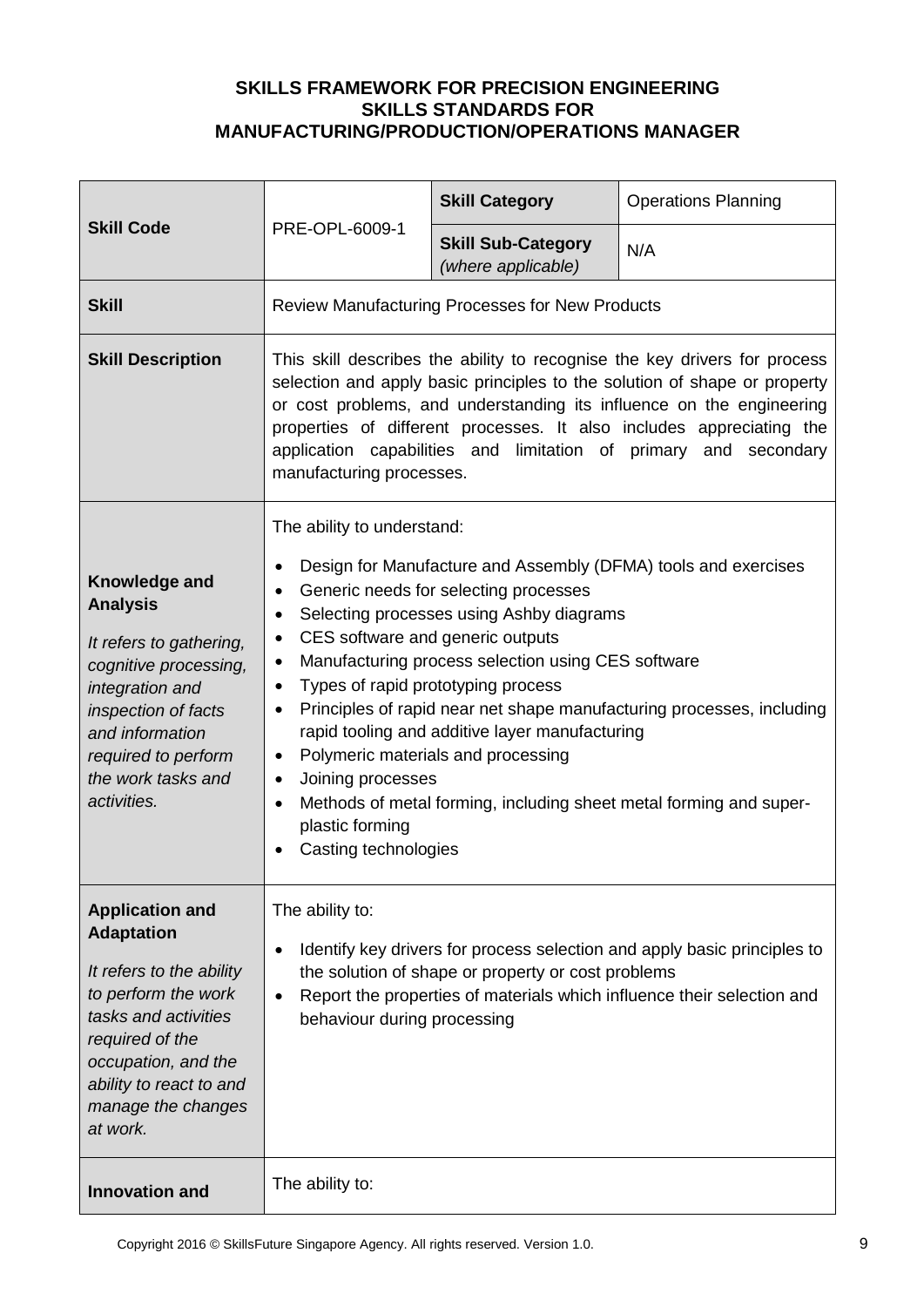| <b>Value Creation</b><br>It refers to the ability<br>to generate purposive<br>ideas to improve work<br>performance and/or<br>enhance business<br>values that are<br>aligned to<br>organisational                | Evaluate the influence on engineering properties of different<br>$\bullet$<br>processes<br>Review the capabilities and limitations of manufacturing processes<br>$\bullet$ |
|-----------------------------------------------------------------------------------------------------------------------------------------------------------------------------------------------------------------|----------------------------------------------------------------------------------------------------------------------------------------------------------------------------|
| <b>Social Intelligence</b><br>and Ethics<br>It refers to the ability<br>to use affective<br>factors in leadership,<br>relationship and<br>diversity management<br>guided by<br>professional codes of<br>ethics. | N/A                                                                                                                                                                        |
| <b>Learning to Learn</b><br>It refers to the ability<br>to develop and<br>improve one's self<br>within and outside of<br>one's area of work.                                                                    | N/A                                                                                                                                                                        |
| <b>Range of</b><br><b>Application</b><br>(where applicable)<br>It refers to the critical<br>circumstances and<br>contexts that the skill<br>may be<br>demonstrated.                                             | DFMA must include:<br>The combination of two methodologies: Design for Manufacture and<br>$\bullet$<br>Design for Assembly                                                 |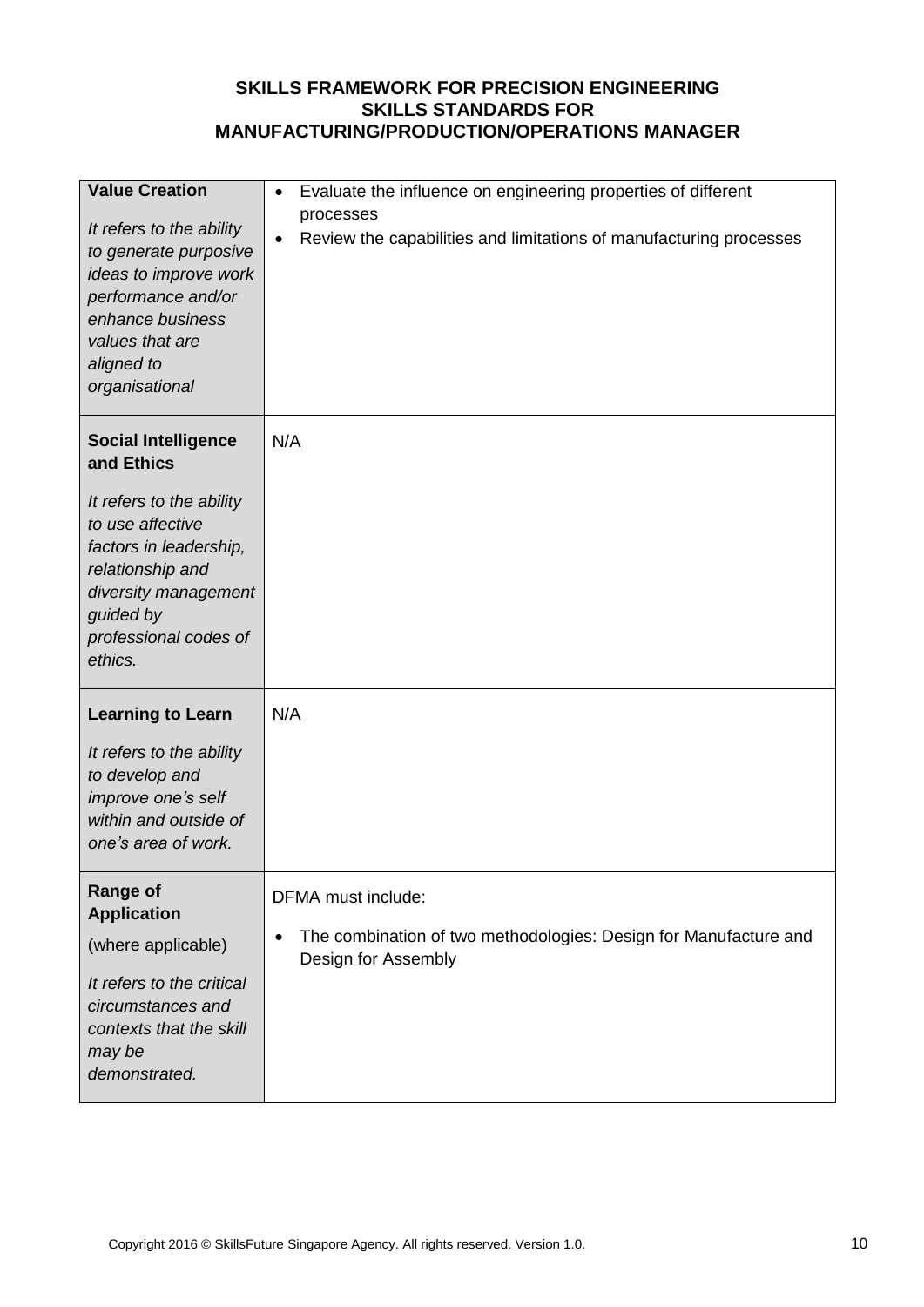| <b>Skill Code</b>                                                                                                                                                                                                             | PRE-TEF-5028-1                                                                                                                                                                                                                                                                                                                                                                                                                                                                                                                                                                                                                                                                                                                                                                                   | <b>Skill Category</b>                                              | <b>Operations Planning</b> |
|-------------------------------------------------------------------------------------------------------------------------------------------------------------------------------------------------------------------------------|--------------------------------------------------------------------------------------------------------------------------------------------------------------------------------------------------------------------------------------------------------------------------------------------------------------------------------------------------------------------------------------------------------------------------------------------------------------------------------------------------------------------------------------------------------------------------------------------------------------------------------------------------------------------------------------------------------------------------------------------------------------------------------------------------|--------------------------------------------------------------------|----------------------------|
|                                                                                                                                                                                                                               |                                                                                                                                                                                                                                                                                                                                                                                                                                                                                                                                                                                                                                                                                                                                                                                                  | <b>Skill Sub-Category</b><br>(where applicable)                    | N/A                        |
| <b>Skill</b>                                                                                                                                                                                                                  |                                                                                                                                                                                                                                                                                                                                                                                                                                                                                                                                                                                                                                                                                                                                                                                                  | Evaluate Operational Performance using 'OMNI' Methodology          |                            |
| <b>Skill Description</b>                                                                                                                                                                                                      | This skill describes the ability to generate initiatives and action plans<br>using the Operations Management Innovation (OMNI) methodology for<br>operations improvement. It also includes mapping out the organisation's<br>key activities and generating key improvement ideas aligned to them.                                                                                                                                                                                                                                                                                                                                                                                                                                                                                                |                                                                    |                            |
| Knowledge and<br><b>Analysis</b><br>It refers to gathering,<br>cognitive processing,<br>integration and<br>inspection of facts<br>and information<br>required to perform<br>the work tasks and<br>activities.                 | The ability to understand:<br>Operations Management Innovation (OMNI) methodology and its use<br>in operations improvement<br>Objectives, inputs and outputs of each stage of the OMNI<br>$\bullet$<br>methodology<br>Fundamental concepts of operations improvement and its linkage<br>with productivity<br>Characteristics and differences of three competitive strategies and its<br>$\bullet$<br>impact on an organisation's core competencies<br>Importance of aligning operations improvements to an organisation's<br>$\bullet$<br>competitive strategy<br>Types of performance measures based on defined business<br>$\bullet$<br>objectives<br>Concept of productivity, types of productivity measurs and its uses<br>$\bullet$<br>Tools and techniques used for operations improvement |                                                                    |                            |
| <b>Application and</b><br><b>Adaptation</b><br>It refers to the ability<br>to perform the work<br>tasks and activities<br>required of the<br>occupation, and the<br>ability to react to and<br>manage the changes<br>at work. | The ability to:<br>Confirm objectives of operations improvement<br>$\bullet$<br>Determine organisation's competitive position and strategy<br>$\bullet$<br>Identify the organisation's competitive strategy using OMNI<br>$\bullet$<br>methodology<br>Identify the organisation's products, customers and competitors<br>$\bullet$<br>Determine linkages between activities in each division or department<br>$\bullet$<br>and the organisation's business objectives<br>Calculate and assess current productivity levels based on the<br>$\bullet$<br>productivity indices in the OMNI methodology                                                                                                                                                                                              |                                                                    |                            |
| <b>Innovation and</b><br><b>Value Creation</b>                                                                                                                                                                                | The ability to:                                                                                                                                                                                                                                                                                                                                                                                                                                                                                                                                                                                                                                                                                                                                                                                  | Analyse gaps in the organisation's existing business activities in |                            |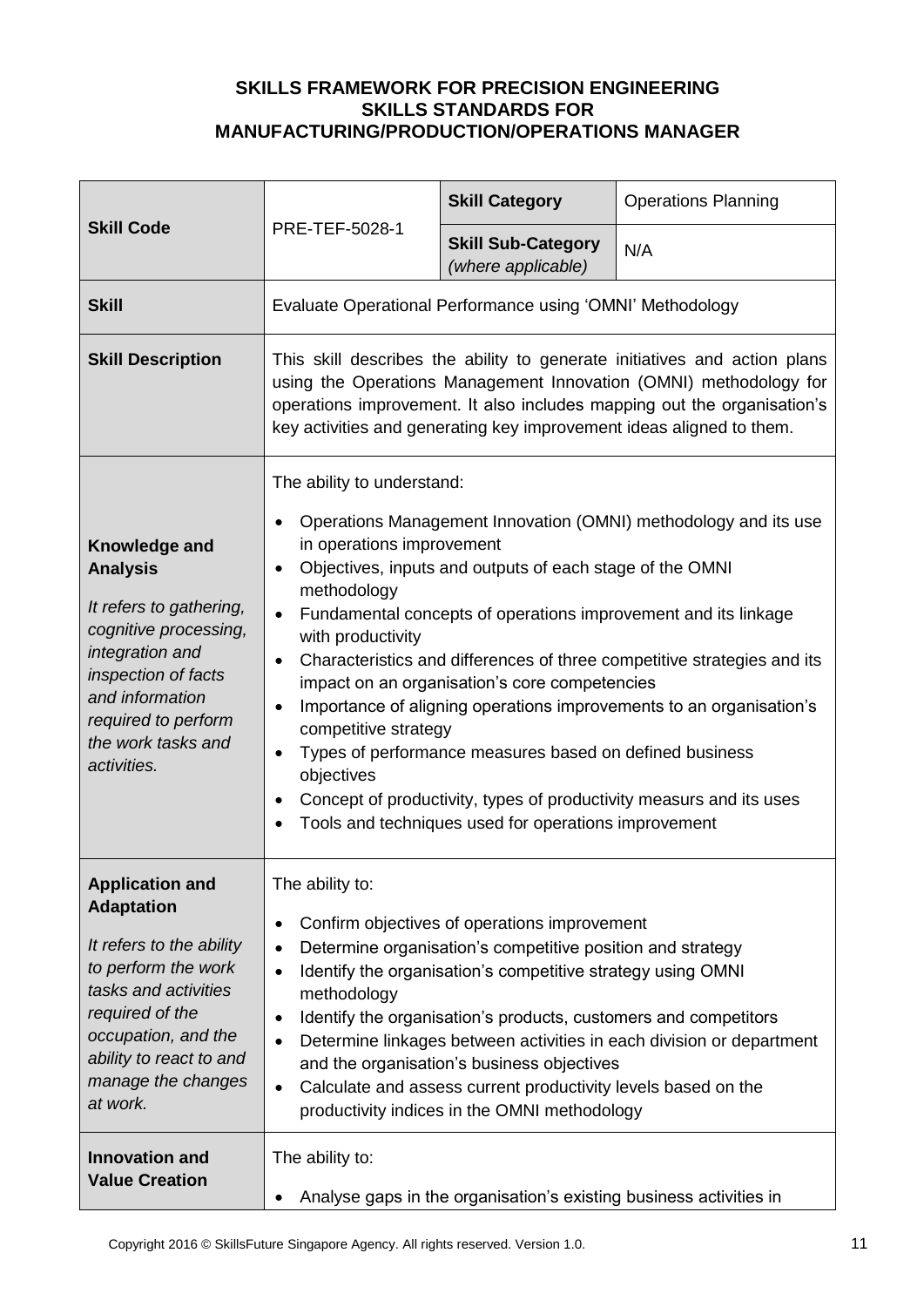| It refers to the ability<br>to generate purposive<br>ideas to improve work<br>performance and/or<br>enhance business<br>values that are<br>aligned to<br>organisational                                         | relation to its competitive strategy, service levels to customers and<br>competitors' capabilities<br>Propose measures to address the organisation's gaps<br>$\bullet$<br>Facilitate the identification of key current activities for operations<br>$\bullet$<br>improvement using the organisation's defined business objectives<br>Facilitate the generation and prioritisation of key improvement areas<br>that is mapped to identified business objectives and departments                 |
|-----------------------------------------------------------------------------------------------------------------------------------------------------------------------------------------------------------------|------------------------------------------------------------------------------------------------------------------------------------------------------------------------------------------------------------------------------------------------------------------------------------------------------------------------------------------------------------------------------------------------------------------------------------------------------------------------------------------------|
| <b>Social Intelligence</b><br>and Ethics<br>It refers to the ability<br>to use affective<br>factors in leadership,<br>relationship and<br>diversity management<br>guided by<br>professional codes of<br>ethics. | The ability to:<br>Facilitate sessions with relevant stakeholders to solicit information<br>$\bullet$<br>Ensure a common understanding amongst key stakeholders in<br>$\bullet$<br>mapping out the actions of the organisation's key activities                                                                                                                                                                                                                                                |
| <b>Learning to Learn</b><br>It refers to the ability<br>to develop and<br>improve one's self<br>within and outside of<br>one's area of work.                                                                    | The ability to:<br>Maintain one's currency and awareness of new measures and<br>$\bullet$<br>techniques through diverse learning platforms to assess its suitability<br>to the organisation                                                                                                                                                                                                                                                                                                    |
| <b>Range of</b><br><b>Application</b><br>(where applicable)<br>It refers to the critical<br>circumstances and<br>contexts that the skill<br>may be<br>demonstrated.                                             | Areas for operations improvement must include:<br>Enterprise level – this can be at a local level or global level<br>Department or Division level – this also can be a local department or<br>a division that covers many different locations of the company<br>Cost centre or product unit level – this can be done for a particular<br>$\bullet$<br>product line, whether local or across multiple locations<br>Sub-department level – includes work centres and assembly lines<br>$\bullet$ |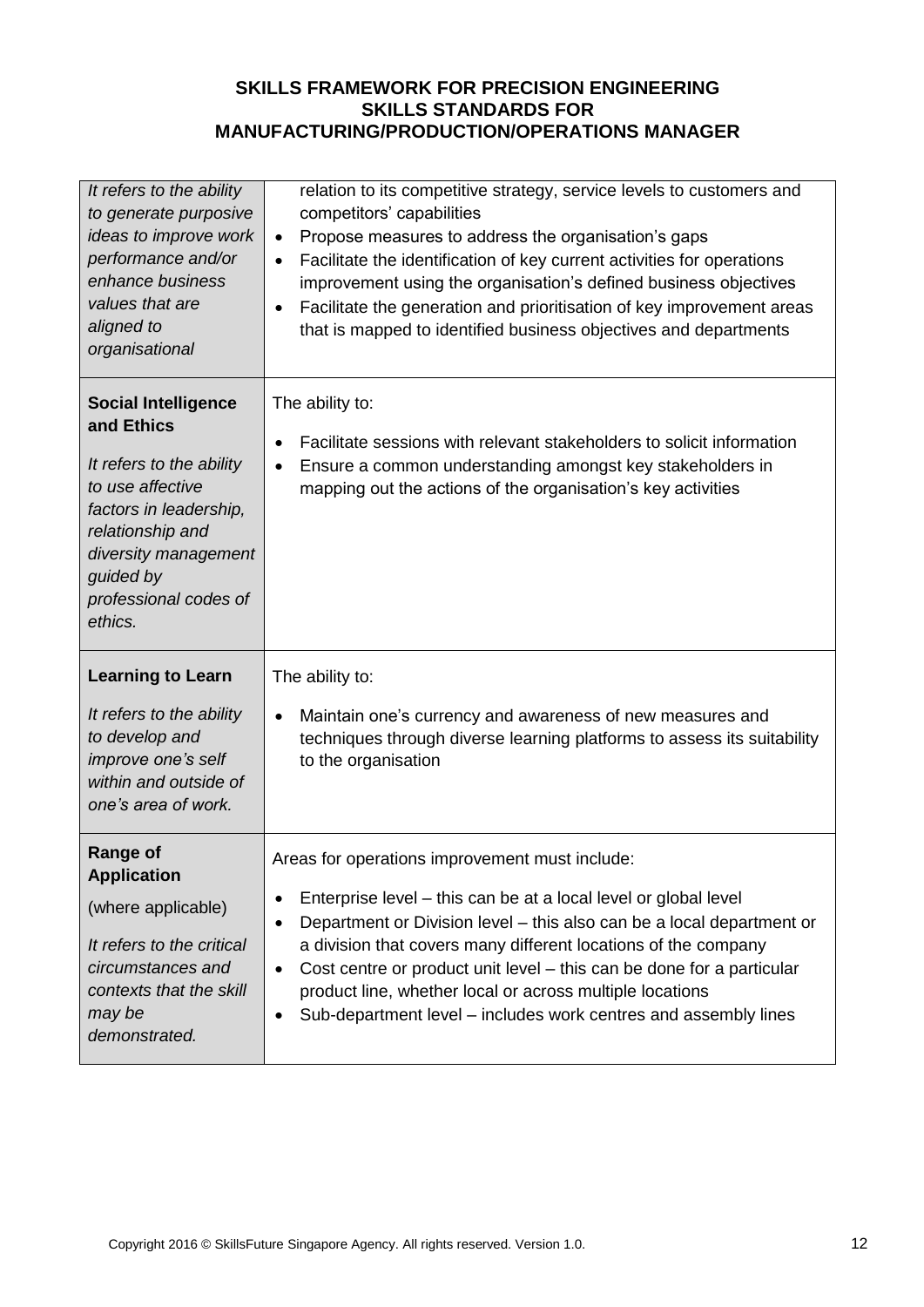|                                                                                                                                                                                                                               | PRE-OPR-6006-1                                                                                                                                                                                                                                   | <b>Skill Category</b>                                                                                                                                                             | <b>Operations Planning</b>                                             |
|-------------------------------------------------------------------------------------------------------------------------------------------------------------------------------------------------------------------------------|--------------------------------------------------------------------------------------------------------------------------------------------------------------------------------------------------------------------------------------------------|-----------------------------------------------------------------------------------------------------------------------------------------------------------------------------------|------------------------------------------------------------------------|
| <b>Skill Code</b>                                                                                                                                                                                                             |                                                                                                                                                                                                                                                  | <b>Skill Sub-Category</b><br>(where applicable)                                                                                                                                   | N/A                                                                    |
| <b>Skill</b>                                                                                                                                                                                                                  | Review and Analyse Production Trials and Specify Re-trials                                                                                                                                                                                       |                                                                                                                                                                                   |                                                                        |
| <b>Skill Description</b>                                                                                                                                                                                                      | This skill describes the ability to review trial results to achieve requisite<br>product quality and production requirements. It also includes specifying<br>the need for re-trials where needed to ensure adherence to product<br>requirements. |                                                                                                                                                                                   |                                                                        |
| Knowledge and<br><b>Analysis</b><br>It refers to gathering,<br>cognitive processing,<br>integration and<br>inspection of facts<br>and information<br>required to perform<br>the work tasks and<br>activities.                 | The ability to understand:<br>$\bullet$<br>Trial objectives and results<br>$\bullet$<br>Re-trial objectives and results<br>$\bullet$<br>$\bullet$                                                                                                | Product specifications and production requirements<br>Criteria for analysing trial and re-trial results                                                                           |                                                                        |
| <b>Application and</b><br><b>Adaptation</b><br>It refers to the ability<br>to perform the work<br>tasks and activities<br>required of the<br>occupation, and the<br>ability to react to and<br>manage the changes<br>at work. | The ability to:<br>$\bullet$<br>$\bullet$<br>to identify variations<br>Record trial results to procedures                                                                                                                                        | Confirm trial objectives as a basis for comparison<br>Specify re-trial objectives and priorities to procedures<br>Carry out re-trial variations to achieve trial objectives       | Review trial product quality results and compare with trial objectives |
| <b>Innovation and</b><br><b>Value Creation</b><br>It refers to the ability<br>to generate purposive<br>ideas to improve work<br>performance and/or<br>enhance business                                                        | The ability to:<br>٠<br>$\bullet$<br>requirements<br>$\bullet$<br>and production requirements                                                                                                                                                    | Analyse trial results to establish priorities for the correction of<br>parameters which are outside specifications<br>Recommend changes to achieve product quality and production | Make changes to procedures to achieve the required product quality     |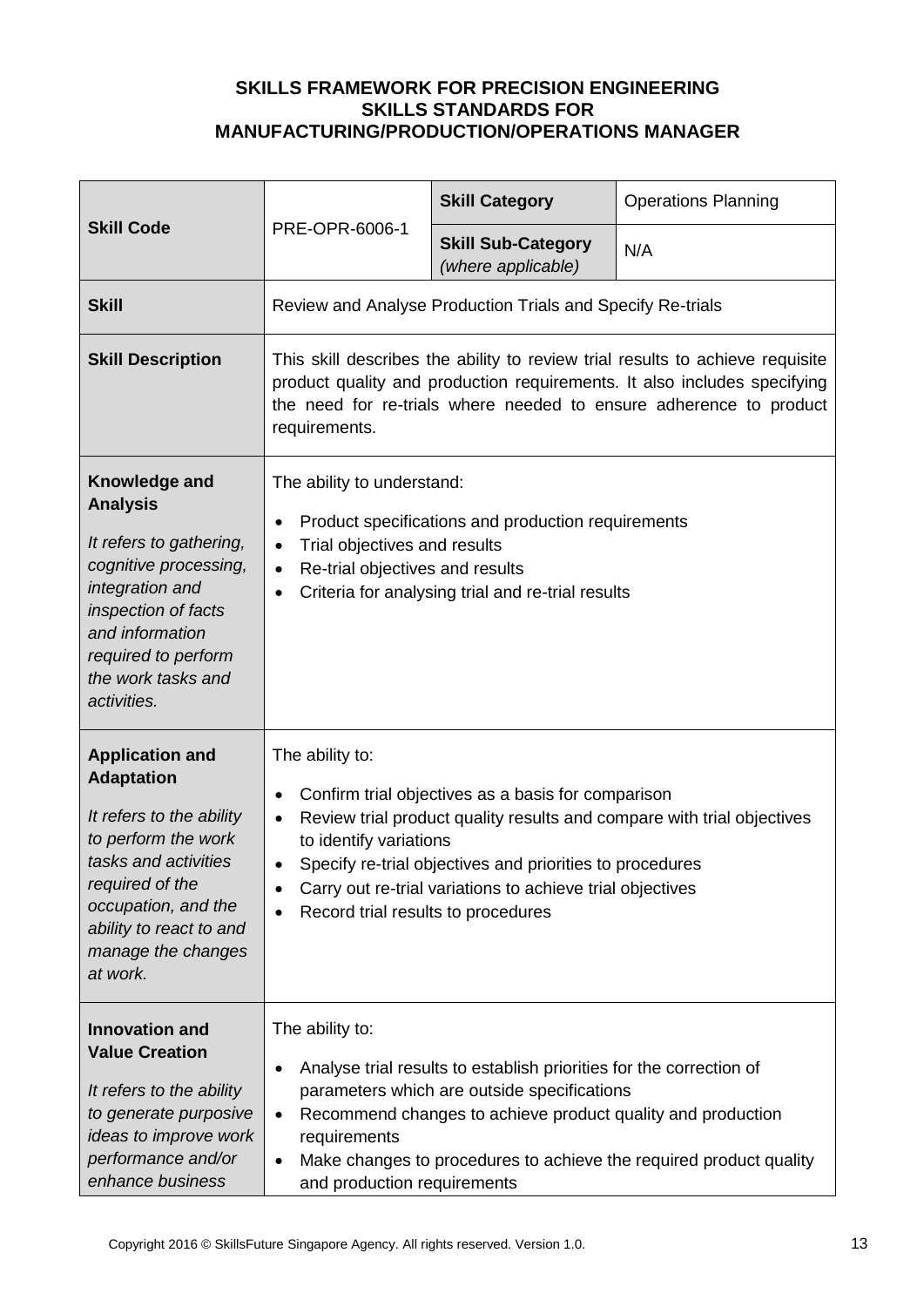| values that are<br>aligned to<br>organisational                                                                                                                                                                 |                                                                                                                                       |
|-----------------------------------------------------------------------------------------------------------------------------------------------------------------------------------------------------------------|---------------------------------------------------------------------------------------------------------------------------------------|
| <b>Social Intelligence</b><br>and Ethics<br>It refers to the ability<br>to use affective<br>factors in leadership,<br>relationship and<br>diversity management<br>guided by<br>professional codes of<br>ethics. | The ability to:<br>Oversee team's performance during production trial to assess<br>$\bullet$<br>performance                           |
| <b>Learning to Learn</b><br>It refers to the ability<br>to develop and<br>improve one's self<br>within and outside of<br>one's area of work.                                                                    | The ability to:<br>Critically examine one's management of the production trial to reflect<br>$\bullet$<br>on strengths and weaknesses |
| <b>Range of</b><br><b>Application</b><br>(where applicable)<br>It refers to the critical<br>circumstances and<br>contexts that the skill<br>may be<br>demonstrated.                                             | N/A                                                                                                                                   |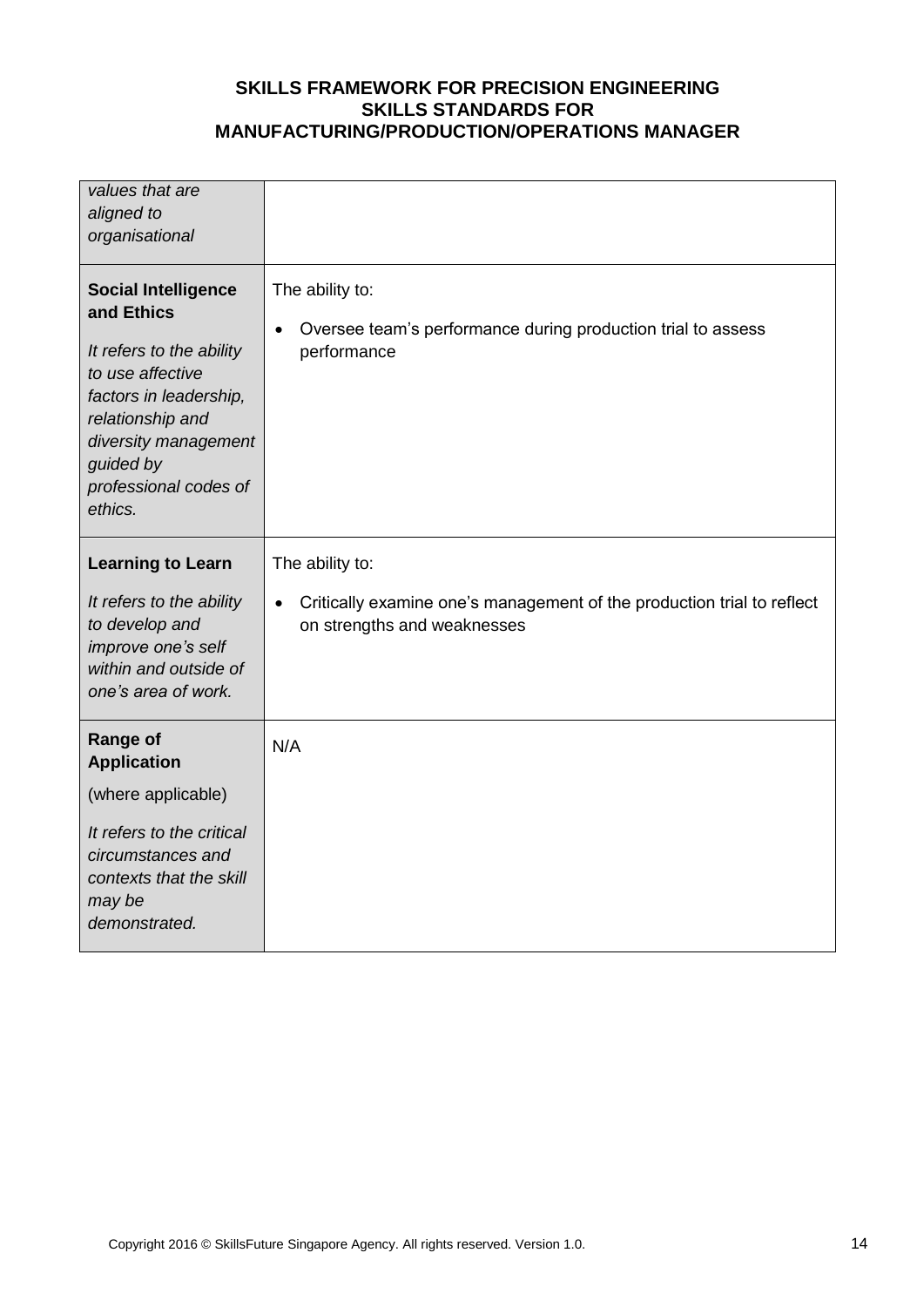| <b>Skill Code</b>                                                                                                                                                                                                             | BM-SM-501E-1                                                                                                                                                                                                                                                                                                                                                                                           | <b>Skill Category</b>                           | Sales and Marketing |
|-------------------------------------------------------------------------------------------------------------------------------------------------------------------------------------------------------------------------------|--------------------------------------------------------------------------------------------------------------------------------------------------------------------------------------------------------------------------------------------------------------------------------------------------------------------------------------------------------------------------------------------------------|-------------------------------------------------|---------------------|
|                                                                                                                                                                                                                               |                                                                                                                                                                                                                                                                                                                                                                                                        | <b>Skill Sub-Category</b><br>(where applicable) | N/A                 |
| <b>Skill</b>                                                                                                                                                                                                                  | <b>Direct Market Research</b>                                                                                                                                                                                                                                                                                                                                                                          |                                                 |                     |
| <b>Skill Description</b>                                                                                                                                                                                                      | This skill describes the ability to direct market research. It also includes<br>developing and reviewing market research policies and procedures,<br>selecting and managing research consultants, guiding market research<br>activities as well as evaluating research findings for strategy development<br>and business planning.                                                                     |                                                 |                     |
| Knowledge and<br><b>Analysis</b><br>It refers to gathering,<br>cognitive processing,<br>integration and<br>inspection of facts and<br>information required<br>to perform the work<br>tasks and activities.                    | The ability to understand:<br>Organisational research needs<br>٠<br>Applications of research methodologies and sampling techniques<br>Types of market research relevant to business planning<br>Objectives of business plan<br>$\bullet$                                                                                                                                                               |                                                 |                     |
| <b>Application and</b><br><b>Adaptation</b><br>It refers to the ability<br>to perform the work<br>tasks and activities<br>required of the<br>occupation, and the<br>ability to react to and<br>manage the changes<br>at work. | The ability to:<br>Develop market research policies and procedures to guide market<br>$\bullet$<br>research plans<br>Select and manage external consultants to conduct market research<br>$\bullet$<br>activities<br>Guide market research activities to meet market research study<br>objectives<br>Evaluate research findings to incorporate them into strategy<br>development and business planning |                                                 |                     |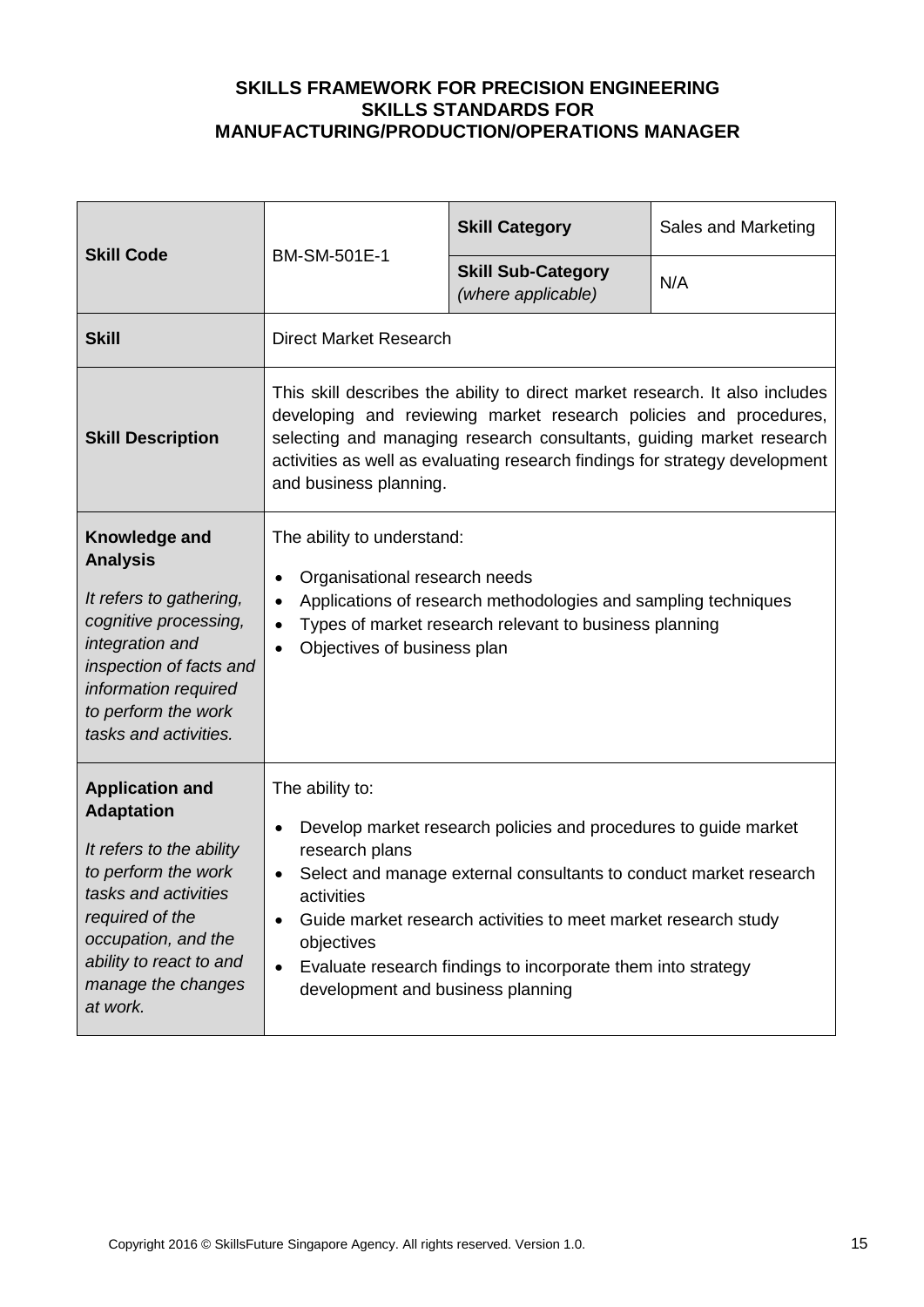| <b>Innovation and</b><br><b>Value Creation</b><br>It refers to the ability<br>to generate purposive<br>ideas to improve work<br>performance and/or<br>enhance business<br>values that are<br>aligned to<br>organisational goals. | The ability to:<br>Review market research policies and procedures to identify areas for<br>$\bullet$<br>improvement to maintain currency and research efficiency                                       |
|----------------------------------------------------------------------------------------------------------------------------------------------------------------------------------------------------------------------------------|--------------------------------------------------------------------------------------------------------------------------------------------------------------------------------------------------------|
| <b>Social Intelligence</b><br>and Ethics<br>It refers to the ability<br>to use affective<br>factors in leadership,<br>relationship and<br>diversity management<br>guided by<br>professional codes of<br>ethics.                  | The ability to:<br>Demonstrate empathy and openness to discussion when working<br>$\bullet$<br>with external consultants to maintain positive working relationships                                    |
| <b>Learning to Learn</b><br>It refers to the ability<br>to develop and<br>improve one's self<br>within and outside of<br>one's area of work.                                                                                     | The ability to:<br>Keep abreast of market trends and developments by subscribing to<br>٠<br>diverse information channels to identify potential market researches<br>to undertake for business planning |
| <b>Range of</b><br><b>Application</b><br>(where applicable)<br>It refers to the critical<br>circumstances and<br>contexts that the skill<br>may be demonstrated.                                                                 | N/A                                                                                                                                                                                                    |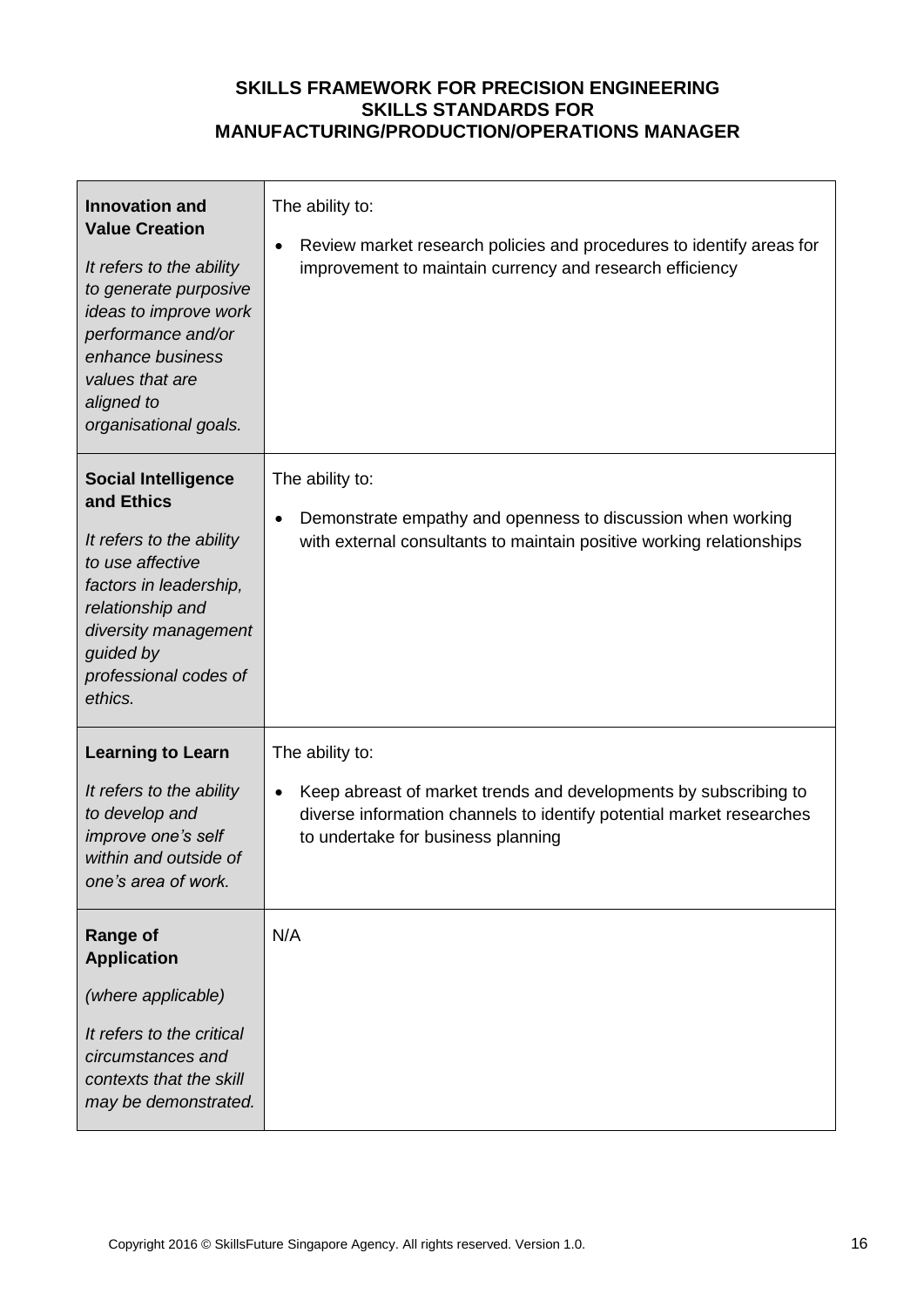|                                                                                                                                                                                                                               | BM-SM-403E-1                                                                                                                                                                                                                                                                                                                                                       | <b>Skill Category</b>                                  | Sales and Marketing                                           |
|-------------------------------------------------------------------------------------------------------------------------------------------------------------------------------------------------------------------------------|--------------------------------------------------------------------------------------------------------------------------------------------------------------------------------------------------------------------------------------------------------------------------------------------------------------------------------------------------------------------|--------------------------------------------------------|---------------------------------------------------------------|
| <b>Skill Code</b>                                                                                                                                                                                                             |                                                                                                                                                                                                                                                                                                                                                                    | <b>Skill Sub-Category</b><br>(where applicable)        | N/A                                                           |
| <b>Skill</b>                                                                                                                                                                                                                  | Analyse Customer Behaviour                                                                                                                                                                                                                                                                                                                                         |                                                        |                                                               |
| <b>Skill Description</b>                                                                                                                                                                                                      | This skill describes the ability to conduct customer behaviour analysis. It<br>includes acquiring knowledge on products and services and specific<br>markets, analysing trends and past performance to assess customer<br>interest levels and needs, as well as recommending improvements to<br>existing sales and marketing programmes.                           |                                                        |                                                               |
| Knowledge and<br><b>Analysis</b><br>It refers to gathering,<br>cognitive processing,<br>integration and<br>inspection of facts and<br>information required<br>to perform the work<br>tasks and activities.                    | The ability to understand:<br>Factors that impact customer behaviour<br>$\bullet$<br>Steps in customer decision making process<br>$\bullet$<br>Criteria in determining specific markets<br>$\bullet$<br>Marketing metrics to measure effectiveness of past marketing<br>$\bullet$<br>communications, and the type of information that each measure<br>communicates |                                                        |                                                               |
| <b>Application and</b><br><b>Adaptation</b><br>It refers to the ability<br>to perform the work<br>tasks and activities<br>required of the<br>occupation, and the<br>ability to react to and<br>manage the changes<br>at work. | The ability to:<br>Acquire knowledge on products, services and specific markets to<br>$\bullet$<br>understand the organisation's value proposition<br>Analyse trends and past performance to assess customer interest<br>$\bullet$<br>levels and needs                                                                                                             |                                                        |                                                               |
| <b>Innovation and</b><br><b>Value Creation</b><br>It refers to the ability<br>to generate purposive<br>ideas to improve work<br>performance and/or<br>enhance business<br>values that are                                     | The ability to:<br>$\bullet$<br>improve sales results                                                                                                                                                                                                                                                                                                              | Recommend improvements to existing sales and marketing | programmes based on assessment of customer interest levels to |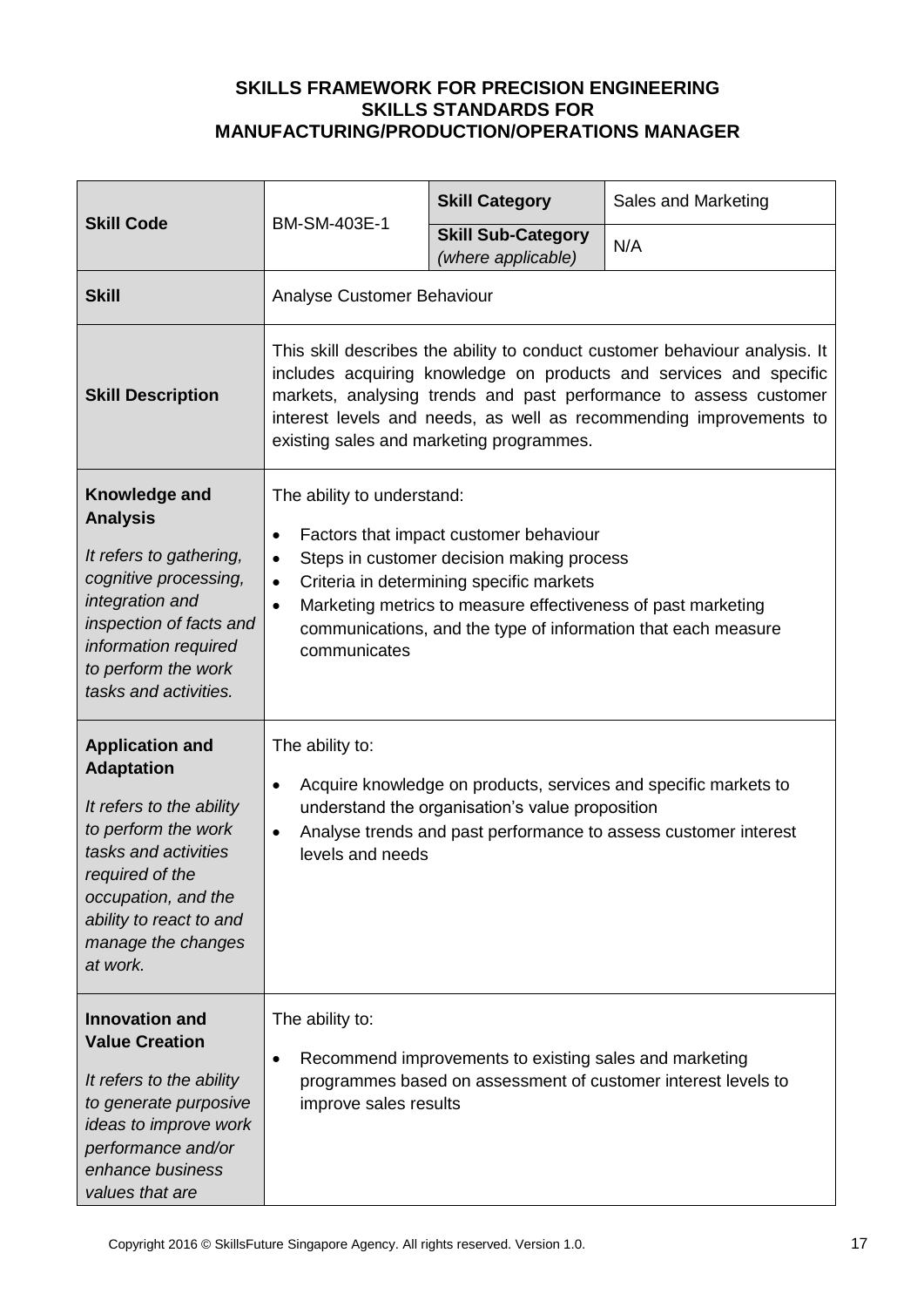| aligned to<br>organisational                                                                                                                                                                                    |                                                                                                                                                                                                                         |
|-----------------------------------------------------------------------------------------------------------------------------------------------------------------------------------------------------------------|-------------------------------------------------------------------------------------------------------------------------------------------------------------------------------------------------------------------------|
| <b>Social Intelligence</b><br>and Ethics<br>It refers to the ability<br>to use affective<br>factors in leadership,<br>relationship and<br>diversity management<br>guided by<br>professional codes of<br>ethics. | The ability to:<br>Demonstrate openness to feedback and suggestions, when<br>$\bullet$<br>recommending improvements to existing sales and marketing<br>programmes, to maintain positive working relationships           |
| <b>Learning to Learn</b><br>It refers to the ability<br>to develop and<br>improve one's self<br>within and outside of<br>one's area of work.                                                                    | The ability to:<br>Augment own knowledge on customer behaviour analysis by<br>$\bullet$<br>subscribing to diverse learning channels and discussion platforms to<br>ensure continuous learning for workplace application |
| <b>Range of</b><br><b>Application</b><br>(where applicable)<br>It refers to the critical<br>circumstances and<br>contexts that the skill<br>may be demonstrated.                                                | N/A                                                                                                                                                                                                                     |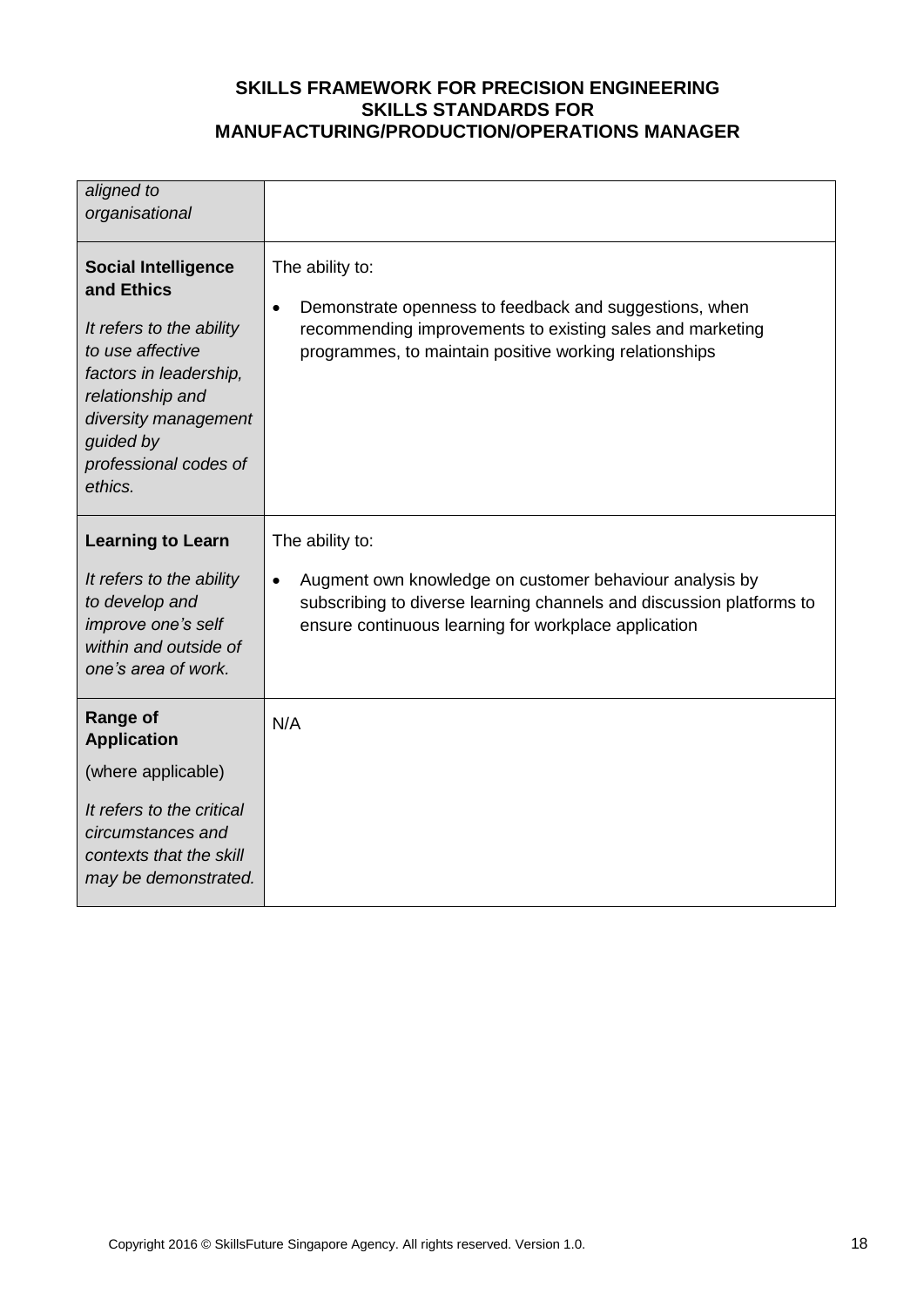| <b>Skill Code</b>                                                                                                                                                                                                             | BM-SM-404E-1                                                                                                                                                                                                                                                                                                                                                                                                                                                                            | <b>Skill Category</b>                           | Sales and Marketing |
|-------------------------------------------------------------------------------------------------------------------------------------------------------------------------------------------------------------------------------|-----------------------------------------------------------------------------------------------------------------------------------------------------------------------------------------------------------------------------------------------------------------------------------------------------------------------------------------------------------------------------------------------------------------------------------------------------------------------------------------|-------------------------------------------------|---------------------|
|                                                                                                                                                                                                                               |                                                                                                                                                                                                                                                                                                                                                                                                                                                                                         | <b>Skill Sub-Category</b><br>(where applicable) | N/A                 |
| <b>Skill</b>                                                                                                                                                                                                                  | <b>Analyse Competitors</b>                                                                                                                                                                                                                                                                                                                                                                                                                                                              |                                                 |                     |
| <b>Skill Description</b>                                                                                                                                                                                                      | This skill describes the ability to conduct competitor analysis. It includes<br>identifying competitors, gathering data and assessing competitors, as<br>developing<br>recommendations and<br>reporting<br>well<br>as<br>findings<br>to<br>management.                                                                                                                                                                                                                                  |                                                 |                     |
| Knowledge and<br><b>Analysis</b><br>It refers to gathering,<br>cognitive processing,<br>integration and<br>inspection of facts<br>and information<br>required to perform<br>the work tasks and<br>activities.                 | The ability to understand:<br>Objectives of competitor analysis<br>$\bullet$<br>Sources of information<br>$\bullet$<br>Means of identifying potential competitors and the likelihood of their<br>$\bullet$<br>entrance into the market<br>Components of competitor profiles<br>$\bullet$<br>Impacts of market trends and developments on organisational and<br>$\bullet$<br>competitors' sales and marketing strategies                                                                 |                                                 |                     |
| <b>Application and</b><br><b>Adaptation</b><br>It refers to the ability<br>to perform the work<br>tasks and activities<br>required of the<br>occupation, and the<br>ability to react to and<br>manage the changes<br>at work. | The ability to:<br>Identify competitors, both current and potential, in accordance with<br>$\bullet$<br>chosen dimensions to facilitate competitor analysis<br>Gather data on competitors to assess their strengths and<br>$\bullet$<br>weaknesses<br>Assess competitors to determine their relative impact on the<br>organisation<br>Report findings to management in accordance with organisational<br>$\bullet$<br>procedures to provide updates and information for decision-making |                                                 |                     |
| <b>Innovation and</b><br><b>Value Creation</b><br>It refers to the ability<br>to generate purposive<br>ideas to improve work<br>performance and/or<br>enhance business                                                        | The ability to:<br>Develop recommendations based on assessments to address<br>$\bullet$<br>business competition                                                                                                                                                                                                                                                                                                                                                                         |                                                 |                     |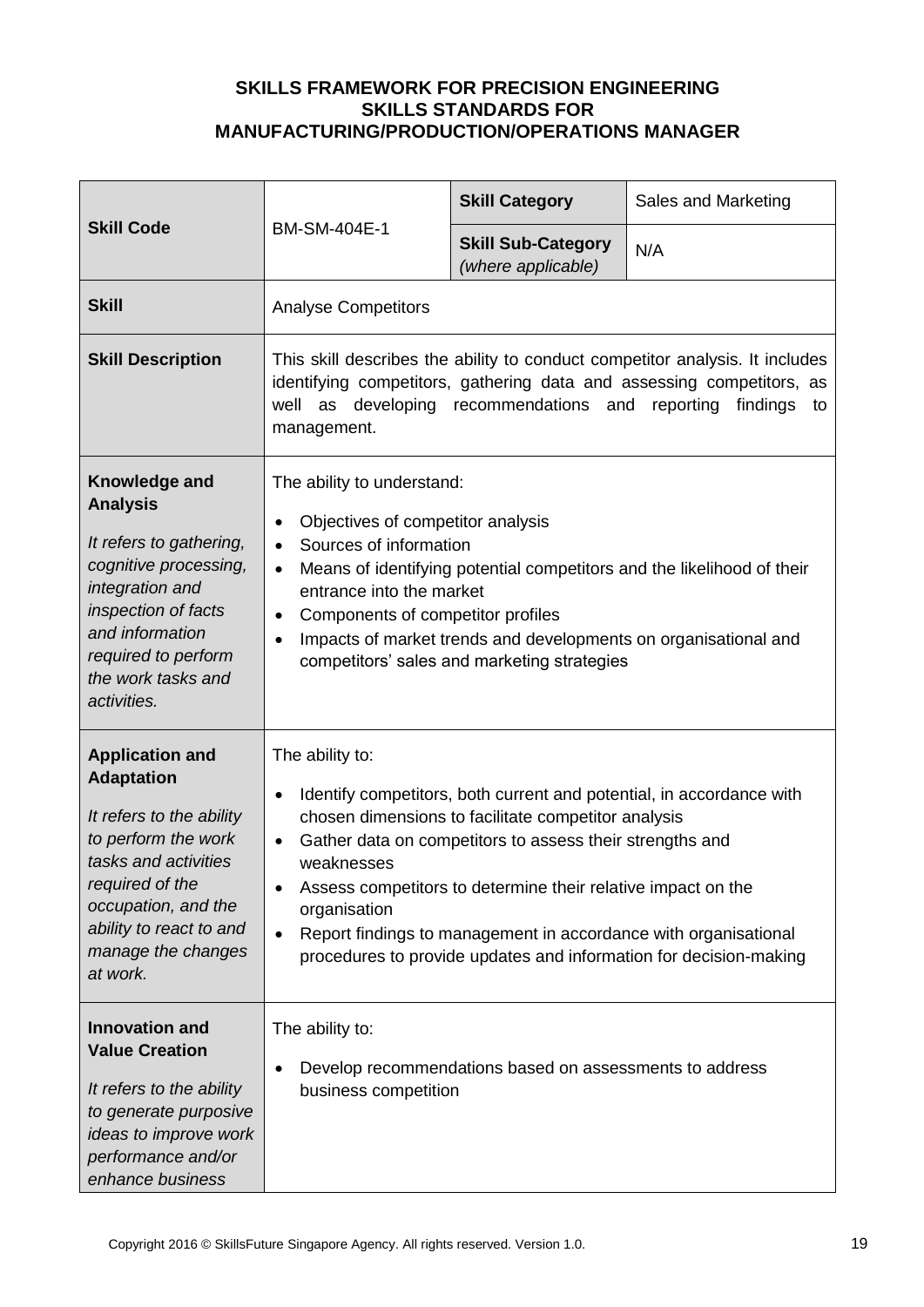| values that are<br>aligned to<br>organisational                                                                                                                                                                 |                                                                                                                                                                                                                                                                                                                                                                                                                                                                                                                                                                                                                                                                                                                                                                                               |
|-----------------------------------------------------------------------------------------------------------------------------------------------------------------------------------------------------------------|-----------------------------------------------------------------------------------------------------------------------------------------------------------------------------------------------------------------------------------------------------------------------------------------------------------------------------------------------------------------------------------------------------------------------------------------------------------------------------------------------------------------------------------------------------------------------------------------------------------------------------------------------------------------------------------------------------------------------------------------------------------------------------------------------|
| <b>Social Intelligence</b><br>and Ethics<br>It refers to the ability<br>to use affective<br>factors in leadership,<br>relationship and<br>diversity management<br>guided by<br>professional codes of<br>ethics. | The ability to:<br>Adhere to organisational code of conduct, values and ethics when<br>$\bullet$<br>conducting competitor analyses to ensure ethical gathering of<br>information and information confidentiality                                                                                                                                                                                                                                                                                                                                                                                                                                                                                                                                                                              |
| <b>Learning to Learn</b><br>It refers to the ability<br>to develop and<br>improve one's self<br>within and outside of<br>one's area of work.                                                                    | The ability to:<br>Augment own knowledge on types of analytical tools for competitor<br>$\bullet$<br>analysis by subscribing to diverse learning channels to ensure<br>continuous learning for workplace applications                                                                                                                                                                                                                                                                                                                                                                                                                                                                                                                                                                         |
| Range of<br><b>Application</b><br>(where applicable)<br>It refers to the critical<br>circumstances and<br>contexts that the skill<br>may be<br>demonstrated.                                                    | Customer needs must include:<br>Quality of products and services<br>$\bullet$<br>Safety of products and services<br>$\bullet$<br>Superior performance of products and services<br>$\bullet$<br>Aesthetic appearance of products and services<br>Comfort of products and services<br>Durability of products and services<br>٠<br>Perceived value of products and services<br>٠<br>Dimensions to consider when grouping competitors may relate to<br>competitors':<br>Competitor type<br>٠<br>Organisation size<br>Product and service quality, selection and features<br>٠<br>Market share<br>$\bullet$<br>Growth<br>$\bullet$<br>Available capital and resources<br>$\bullet$<br>Reliability<br>$\bullet$<br>Pricing policies<br>$\bullet$<br>Distribution coverage and channels<br>$\bullet$ |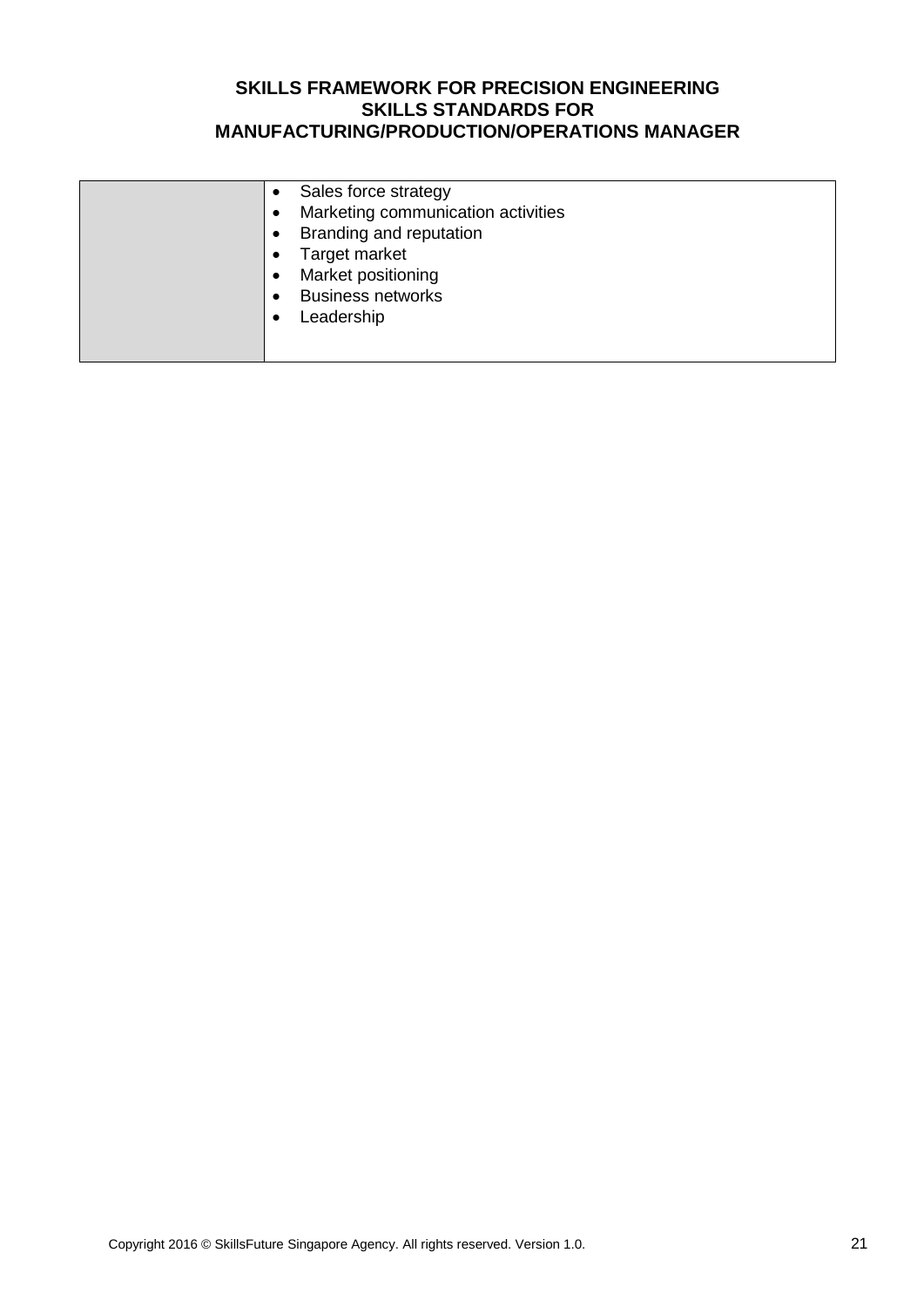| <b>Skill Code</b>                                                                                                                                                                                                             | PRE-PMN-6001-1                                                                                                                                                                                                        | <b>Skill Category</b>                                                                                                           | <b>Product Management</b>                                                                                                                                                                                          |
|-------------------------------------------------------------------------------------------------------------------------------------------------------------------------------------------------------------------------------|-----------------------------------------------------------------------------------------------------------------------------------------------------------------------------------------------------------------------|---------------------------------------------------------------------------------------------------------------------------------|--------------------------------------------------------------------------------------------------------------------------------------------------------------------------------------------------------------------|
|                                                                                                                                                                                                                               |                                                                                                                                                                                                                       | <b>Skill Sub-Category</b><br>(where applicable)                                                                                 | N/A                                                                                                                                                                                                                |
| <b>Skill</b>                                                                                                                                                                                                                  | <b>Manage Product Pricing</b>                                                                                                                                                                                         |                                                                                                                                 |                                                                                                                                                                                                                    |
| <b>Skill Description</b>                                                                                                                                                                                                      | This skill describes the ability to monitor and evaluate the impact of<br>internal and external factors on product pricing decisions, as well as<br>implement, monitor and assess product pricing strategies.         |                                                                                                                                 |                                                                                                                                                                                                                    |
| Knowledge and<br><b>Analysis</b><br>It refers to gathering,<br>cognitive processing,<br>integration and<br>inspection of facts<br>and information<br>required to perform<br>the work tasks and<br>activities.                 | The ability to understand:<br>Pricing objectives<br>$\bullet$<br>Means of evaluating different types of product pricing strategies<br>$\bullet$<br>Impact of product pricing strategies on marketing mix<br>$\bullet$ |                                                                                                                                 |                                                                                                                                                                                                                    |
| <b>Application and</b><br><b>Adaptation</b><br>It refers to the ability<br>to perform the work<br>tasks and activities<br>required of the<br>occupation, and the<br>ability to react to and<br>manage the changes<br>at work. | The ability to:<br>$\bullet$<br>factors on product prices<br>$\bullet$<br>determine pricing implications<br>$\bullet$<br>elements of the marketing mix<br>$\bullet$                                                   | Monitor and assess factors that influence pricing decisions to<br>Implement product pricing strategies in tandem with the other | Understand market pricing conditions through evaluation of impact of<br>Monitor and assess the effectiveness of product pricing strategies<br>against organisational sales and marketing strategies and objectives |
| <b>Innovation and</b><br><b>Value Creation</b><br>It refers to the ability<br>to generate purposive<br>ideas to improve work<br>performance and/or<br>enhance business<br>values that are                                     | N/A                                                                                                                                                                                                                   |                                                                                                                                 |                                                                                                                                                                                                                    |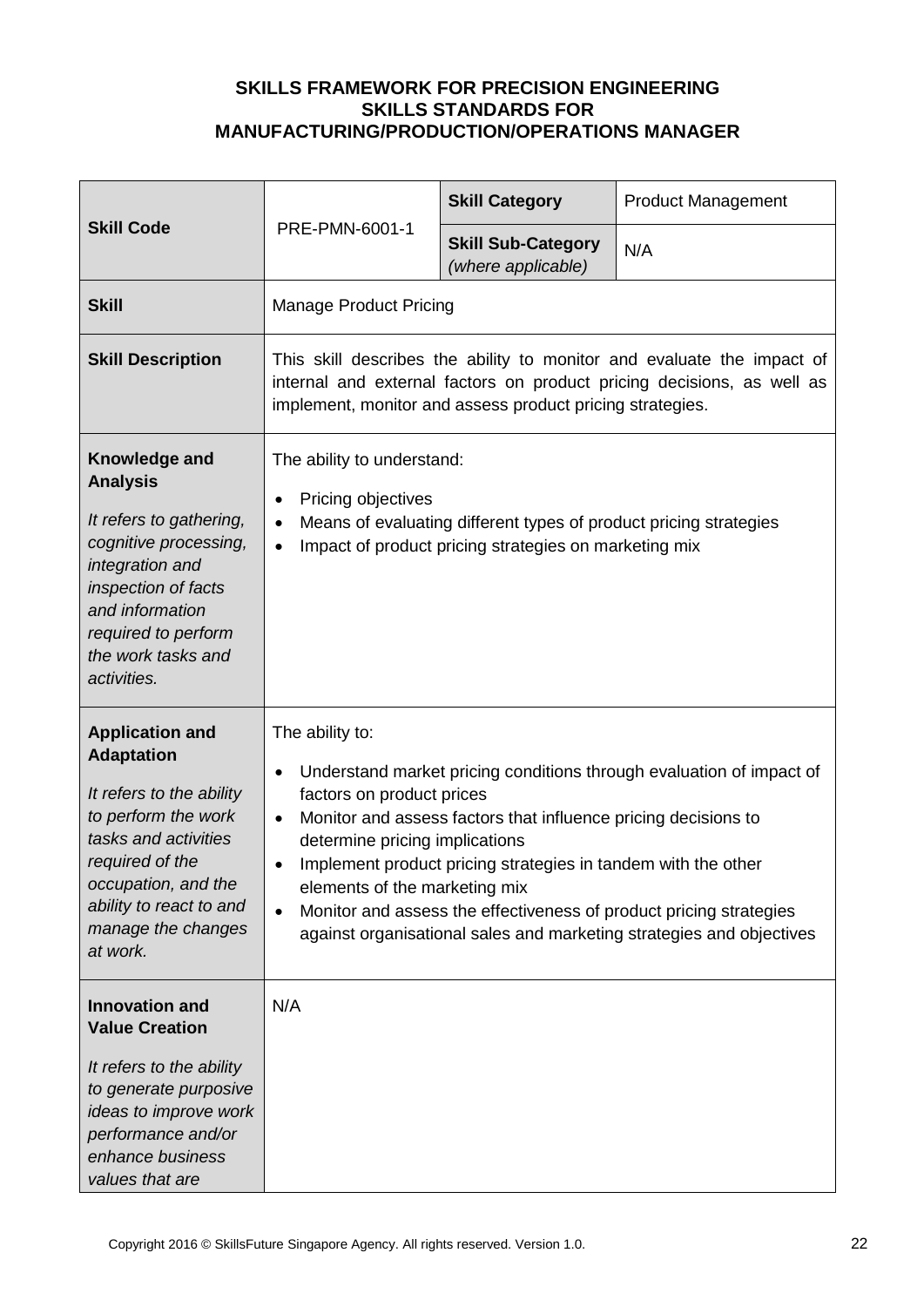| aligned to<br>organisational                                                                                                                                        |     |
|---------------------------------------------------------------------------------------------------------------------------------------------------------------------|-----|
| <b>Social Intelligence</b><br>and Ethics                                                                                                                            | N/A |
| It refers to the ability<br>to use affective<br>factors in leadership,<br>relationship and<br>diversity management<br>guided by<br>professional codes of<br>ethics. |     |
| <b>Learning to Learn</b>                                                                                                                                            | N/A |
| It refers to the ability<br>to develop and<br>improve one's self<br>within and outside of<br>one's area of work.                                                    |     |
| <b>Range of</b><br><b>Application</b>                                                                                                                               | N/A |
| (where applicable)                                                                                                                                                  |     |
| It refers to the critical<br>circumstances and<br>contexts that the skill<br>may be<br>demonstrated.                                                                |     |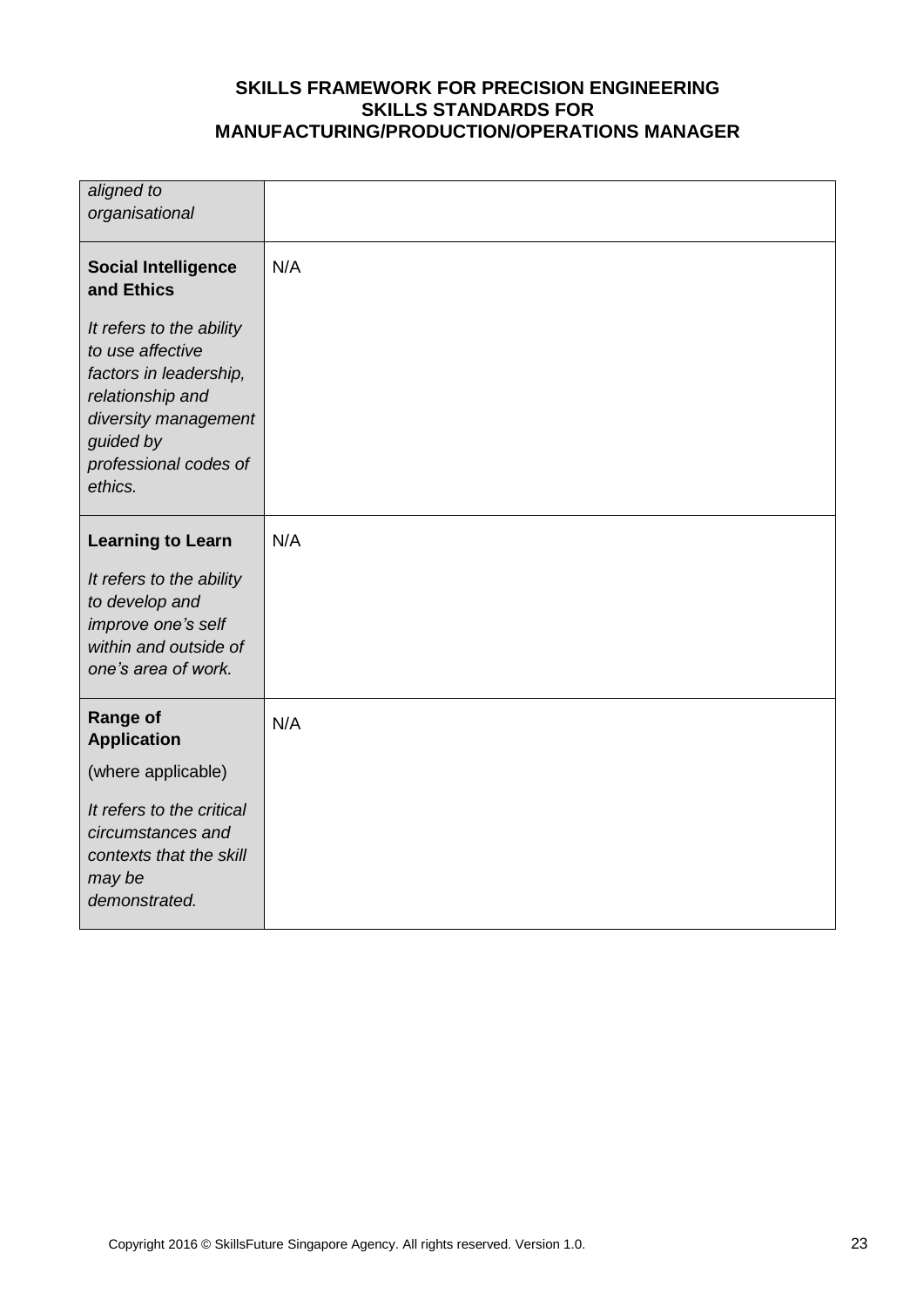| <b>Skill Code</b>                                                                                                                                                                                                             | <b>SVCF-IR-401C-1</b>                                                                                                                                                                                                                                                                                                                                                                                                                 | <b>Skill Category</b>                           | <b>Information and Results</b> |
|-------------------------------------------------------------------------------------------------------------------------------------------------------------------------------------------------------------------------------|---------------------------------------------------------------------------------------------------------------------------------------------------------------------------------------------------------------------------------------------------------------------------------------------------------------------------------------------------------------------------------------------------------------------------------------|-------------------------------------------------|--------------------------------|
|                                                                                                                                                                                                                               |                                                                                                                                                                                                                                                                                                                                                                                                                                       | <b>Skill Sub-Category</b><br>(where applicable) | N/A                            |
| <b>Skill</b>                                                                                                                                                                                                                  | Analyse Service Quality and Customer Satisfaction                                                                                                                                                                                                                                                                                                                                                                                     |                                                 |                                |
| <b>Skill Description</b>                                                                                                                                                                                                      | This skill describes the ability to analyse customer data to improve the<br>organisation's level of service quality and customer satisfaction. It also<br>includes analysing service quality and customer satisfaction results and<br>implementing improvement plans to close gaps.                                                                                                                                                   |                                                 |                                |
| Knowledge and<br><b>Analysis</b><br>It refers to gathering,<br>cognitive processing,<br>integration and<br>inspection of facts and<br>information required<br>to perform the work<br>tasks and activities.                    | The ability to understand:<br>Components of service quality and customer satisfaction framework<br>Sources of service quality and customer satisfaction data<br>$\bullet$<br>Types of service performance gaps<br>$\bullet$<br>Methods to analyse service quality and customer satisfaction data<br>$\bullet$<br>Methods for communicating findings and results to relevant stakeholders<br>Methods to close service performance gaps |                                                 |                                |
| <b>Application and</b><br><b>Adaptation</b><br>It refers to the ability<br>to perform the work<br>tasks and activities<br>required of the<br>occupation, and the<br>ability to react to and<br>manage the changes<br>at work. | The ability to:<br>Analyse service challenges to ascertain patterns that may impact service<br>$\bullet$<br>quality and customer satisfaction<br>Analyse service quality and customer satisfaction data against<br>organisation benchmarks and industry standards to ascertain service<br>performance gaps<br>Implement improvement plans to close service performance gaps                                                           |                                                 |                                |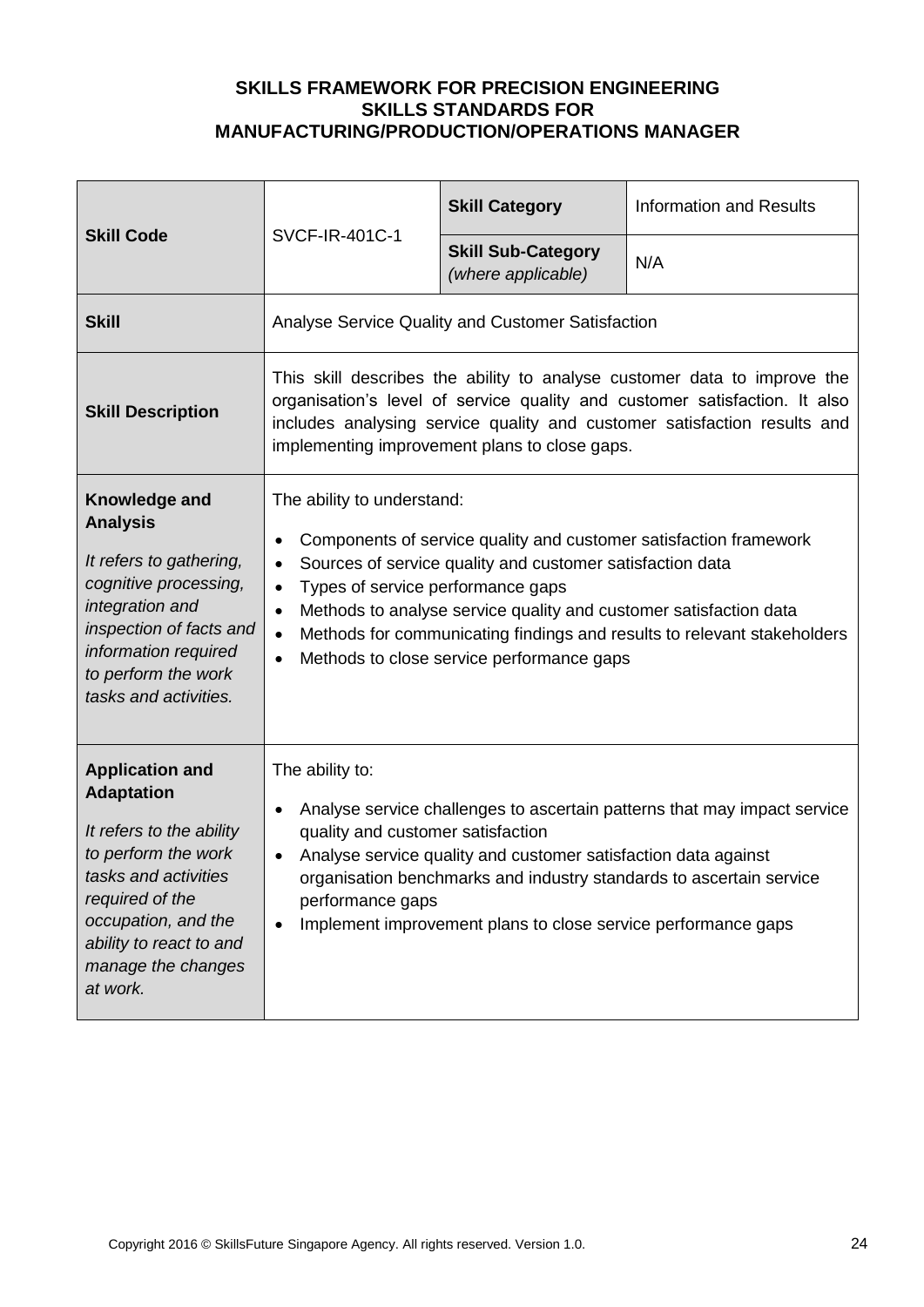| <b>Innovation and</b><br><b>Value Creation</b><br>It refers to the ability<br>to generate purposive<br>ideas to improve work<br>performance and/or<br>enhance business<br>values that are<br>aligned to<br>organisational goals. | The ability to:<br>Review customer data from multiple sources to identify root causes of<br>service performance gaps and areas for service enhancements<br>Conduct process or job re-design to enhance the effectiveness and<br>$\bullet$<br>efficiency of service delivery                                    |
|----------------------------------------------------------------------------------------------------------------------------------------------------------------------------------------------------------------------------------|----------------------------------------------------------------------------------------------------------------------------------------------------------------------------------------------------------------------------------------------------------------------------------------------------------------|
| <b>Social Intelligence</b><br>and Ethics<br>It refers to the ability<br>to use affective<br>factors in leadership,<br>relationship and<br>diversity management<br>guided by<br>professional codes of<br>ethics.                  | The ability to:<br>Communicate findings and results to relevant stakeholders<br>Seek management's endorsement on plans to improve service quality<br>and customer satisfaction                                                                                                                                 |
| <b>Learning to Learn</b>                                                                                                                                                                                                         | The ability to:                                                                                                                                                                                                                                                                                                |
| It refers to the ability<br>to develop and<br>improve one's self<br>within and outside of<br>one's area of work.                                                                                                                 | Build staff's capability to deliver service in accordance with<br>organisation's service standards through a diverse range of formal and<br>informal learning platforms<br>Engage in industry networks and platforms that will enhance own<br>$\bullet$<br>understanding and analysis of customer satisfaction |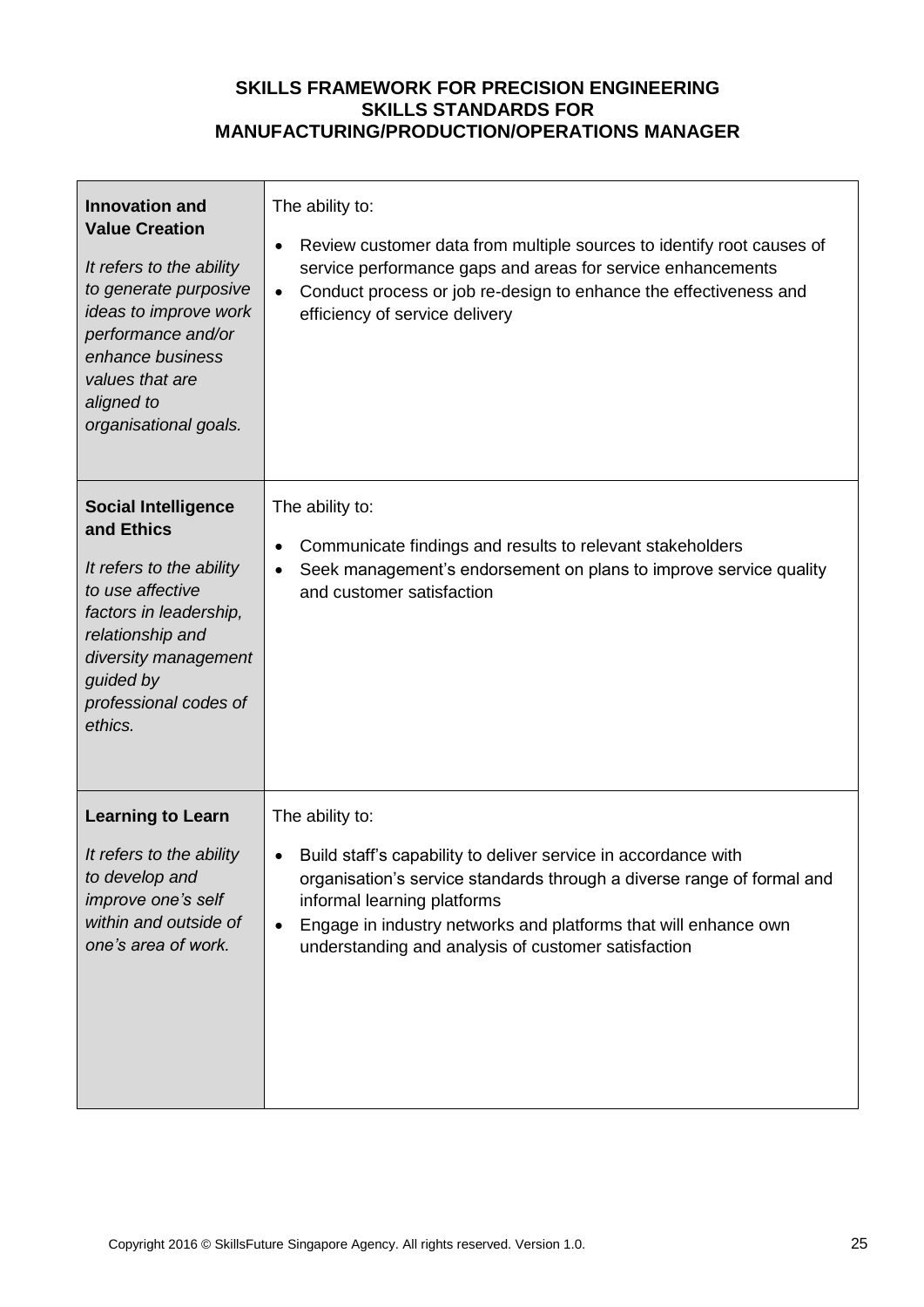| <b>Range of</b><br><b>Application</b><br>(where applicable)<br>It refers to the critical<br>circumstances and<br>contexts that the skill<br>may be demonstrated. | Service quality measurements must include:<br>Service response time<br>٠<br>Customer retention rate, volume of repeat orders<br>٠<br>Service recovery rate and turnaround time<br>٠<br>Mystery audits<br>SERVQUAL dimensions that should include:<br>Tangibles<br>Reliability<br>Responsiveness<br>Assurance<br>Empathy<br>Customer satisfaction measurements must include:<br>Customer satisfaction levels – number and/or frequency of customer<br>complaints and/or compliments, intensity (subjective) of customer<br>complaints<br><b>Customer equity</b><br><b>Customer assets</b><br>Perceived quality<br>Perceived reliability<br>Extent of customer needs fulfilled<br>A service quality and customer satisfaction framework must include:<br>Service quality and customer satisfaction measurements<br>Data collection methods<br>Benchmarks to assess service quality and customer satisfaction through<br>methods such as:<br>Internal benchmarking: comparing one function with that of another<br>$\circ$<br>function<br>Competitive benchmarking: comparing with competitors who are<br>$\circ$<br>considered best in class or world class<br>Functional benchmarking: comparing processes to companies with<br>$\circ$<br>similar processes (could be outside the organisation's industry)<br>Generic benchmarking: finding organisations with "best in class" (or<br>O<br>"world class" if applicable) processes from which lessons could be<br>learned and translated into the organisation |
|------------------------------------------------------------------------------------------------------------------------------------------------------------------|---------------------------------------------------------------------------------------------------------------------------------------------------------------------------------------------------------------------------------------------------------------------------------------------------------------------------------------------------------------------------------------------------------------------------------------------------------------------------------------------------------------------------------------------------------------------------------------------------------------------------------------------------------------------------------------------------------------------------------------------------------------------------------------------------------------------------------------------------------------------------------------------------------------------------------------------------------------------------------------------------------------------------------------------------------------------------------------------------------------------------------------------------------------------------------------------------------------------------------------------------------------------------------------------------------------------------------------------------------------------------------------------------------------------------------------------------------------------------------------------------------------|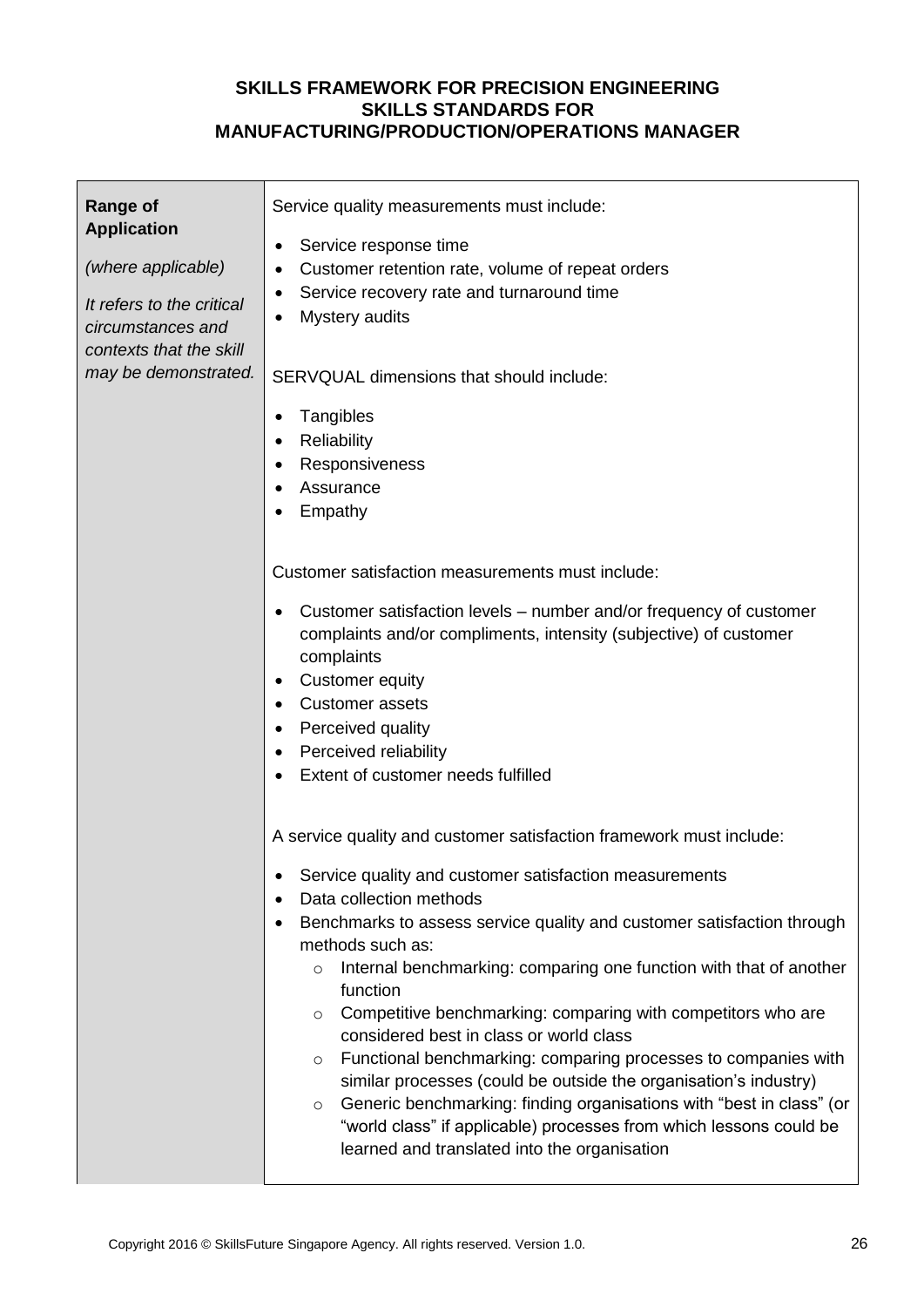| Frequency of monitoring service quality and customer satisfaction such as:<br>Monthly<br>٠<br>Quarterly<br>Half yearly<br>Yearly                                                                                                                                                   |
|------------------------------------------------------------------------------------------------------------------------------------------------------------------------------------------------------------------------------------------------------------------------------------|
| Source of service quality data must include:<br>Mystery audits<br>Customer relationship management systems                                                                                                                                                                         |
| Sources of customer satisfaction data must include indices such as the<br>CSISG (Customer Satisfaction Index of Singapore).                                                                                                                                                        |
| Service performance gaps must include:<br>Gaps in customer expectations and actual product or service delivered<br>Gaps in expected service and actual service delivered<br>Customer service delivery deficiencies at particular organisation sites or<br>within particular groups |
| Types of service performance gaps must include:<br>Quality gaps<br>Productivity gaps<br>Delivery gaps<br>Differences between customer expectations and perceptions of service                                                                                                      |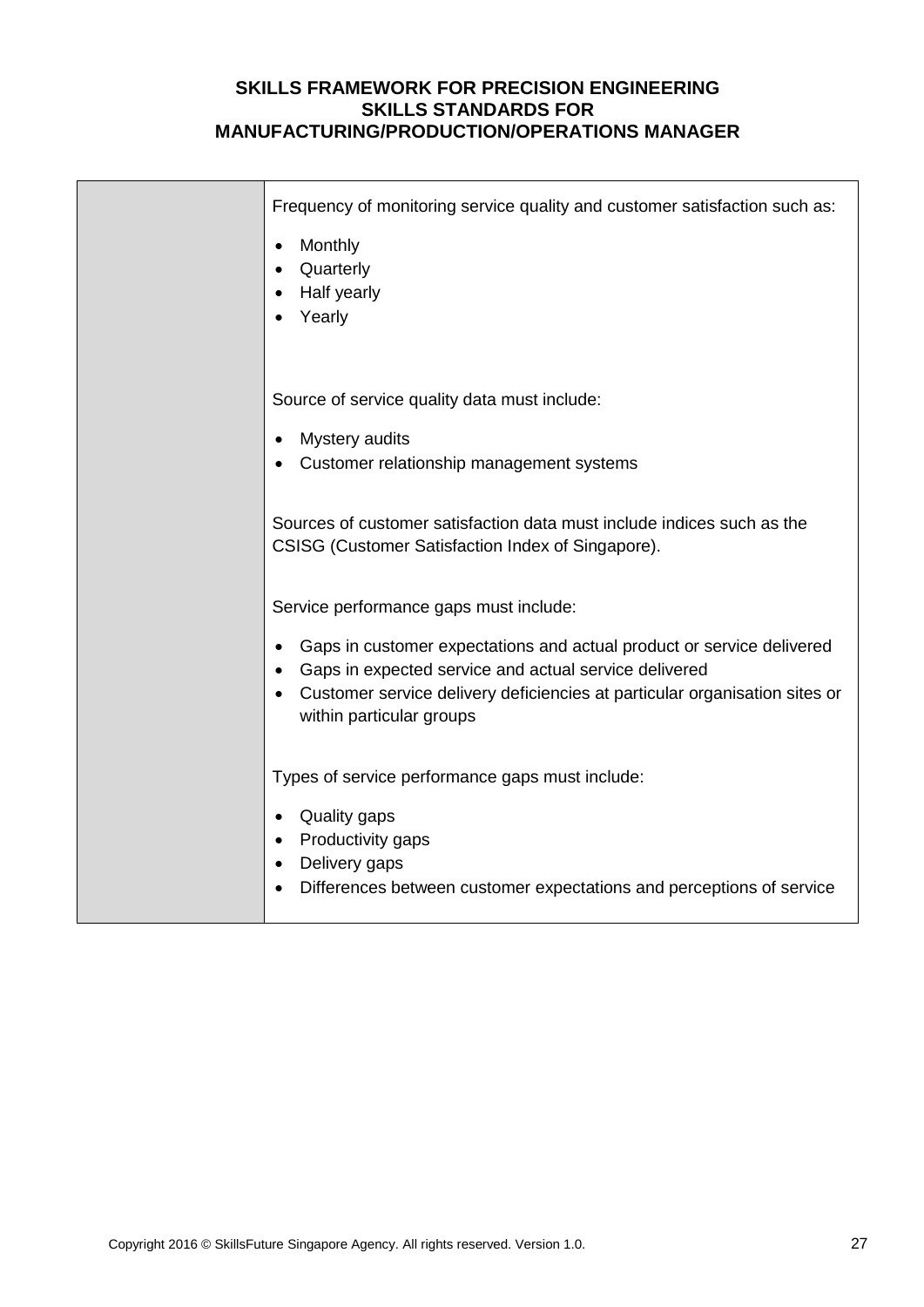| <b>Skill Code</b>                                                                                                                                                                                                          | BM-SM-402E-1                                                                                                                                                                                                                                                                                                                                                          | <b>Skill Category</b>                           | Sales and Marketing |
|----------------------------------------------------------------------------------------------------------------------------------------------------------------------------------------------------------------------------|-----------------------------------------------------------------------------------------------------------------------------------------------------------------------------------------------------------------------------------------------------------------------------------------------------------------------------------------------------------------------|-------------------------------------------------|---------------------|
|                                                                                                                                                                                                                            |                                                                                                                                                                                                                                                                                                                                                                       | <b>Skill Sub-Category</b><br>(where applicable) | N/A                 |
| <b>Skill</b>                                                                                                                                                                                                               | <b>Interpret Market Trends and Developments</b>                                                                                                                                                                                                                                                                                                                       |                                                 |                     |
| <b>Skill Description</b>                                                                                                                                                                                                   | This skill describes the ability to interpret market trends and<br>developments impacting organisational marketing activities. It also<br>includes identifying, analysing and reporting market trends and<br>developments as well as reporting findings and recommendations to<br>management.                                                                         |                                                 |                     |
| Knowledge and<br><b>Analysis</b><br>It refers to gathering,<br>cognitive processing,<br>integration and<br>inspection of facts and<br>information required to<br>perform the work tasks<br>and activities.                 | The ability to understand:<br>Sources of information for identification of market trends and<br>developments<br>Potential opportunities and threats<br>$\bullet$<br>Methods of evaluating business environment<br>$\bullet$<br>Methods of displaying data<br>$\bullet$<br>Considerations in displaying data<br>$\bullet$<br>Methods of interpreting data<br>$\bullet$ |                                                 |                     |
| <b>Application and</b><br><b>Adaptation</b><br>It refers to the ability to<br>perform the work tasks<br>and activities required<br>of the occupation, and<br>the ability to react to<br>and manage the<br>changes at work. | The ability to:<br>Identify market trends and developments that may impact<br>$\bullet$<br>organisational marketing activities to guide market trends analysis<br>Report findings and recommendations to management in<br>$\bullet$<br>accordance with organisational procedures to ensure management<br>team is updated and consulted                                |                                                 |                     |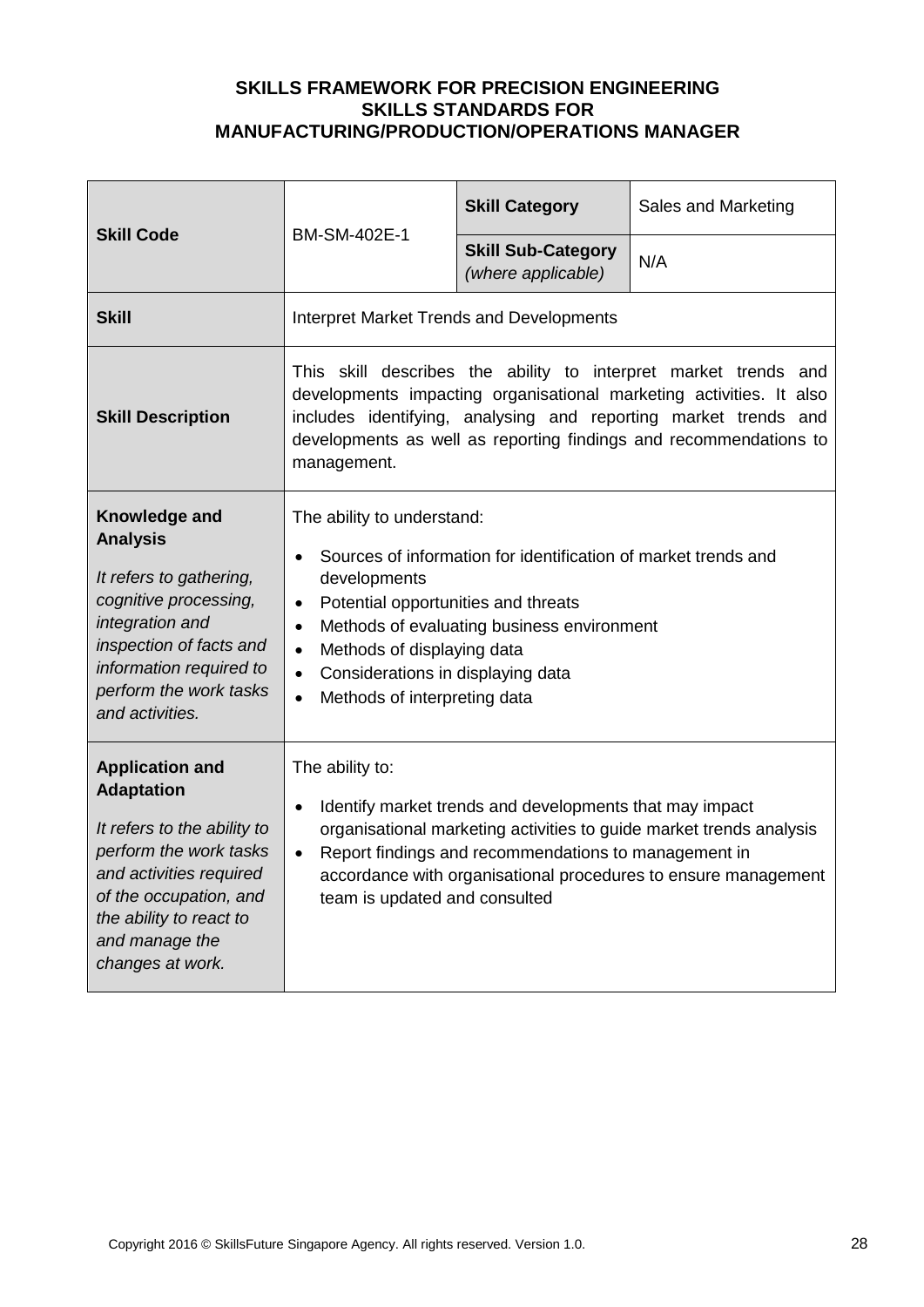| <b>Innovation and Value</b><br><b>Creation</b><br>It refers to the ability to<br>generate purposive<br>ideas to improve work<br>performance and/or<br>enhance business<br>values that are aligned<br>to organisational goals. | The ability to:<br>Analyse market trends and developments to forecast emerging<br>market needs and develop appropriate recommendations                                                                                                                  |
|-------------------------------------------------------------------------------------------------------------------------------------------------------------------------------------------------------------------------------|---------------------------------------------------------------------------------------------------------------------------------------------------------------------------------------------------------------------------------------------------------|
| <b>Social Intelligence</b><br>and Ethics<br>It refers to the ability to<br>use affective factors in<br>leadership, relationship<br>and diversity<br>management guided by<br>professional codes of<br>ethics.                  | The ability to:<br>Demonstrate empathy and openness to feedback when<br>communicating findings and recommendations to<br>management to seek inputs and support                                                                                          |
| <b>Learning to Learn</b>                                                                                                                                                                                                      | The ability to:                                                                                                                                                                                                                                         |
| It refers to the ability to<br>develop and improve<br>one's self within and<br>outside of one's area of<br>work.                                                                                                              | Keep abreast of market trends and developments that may<br>impact organisational marketing activities by subscribing to<br>diverse information channels and participating in discussion<br>platforms to enhance own knowledge for workplace application |
| <b>Range of Application</b>                                                                                                                                                                                                   | N/A                                                                                                                                                                                                                                                     |
| (where applicable)                                                                                                                                                                                                            |                                                                                                                                                                                                                                                         |
| It refers to the critical<br>circumstances and<br>contexts that the skill<br>may be demonstrated.                                                                                                                             |                                                                                                                                                                                                                                                         |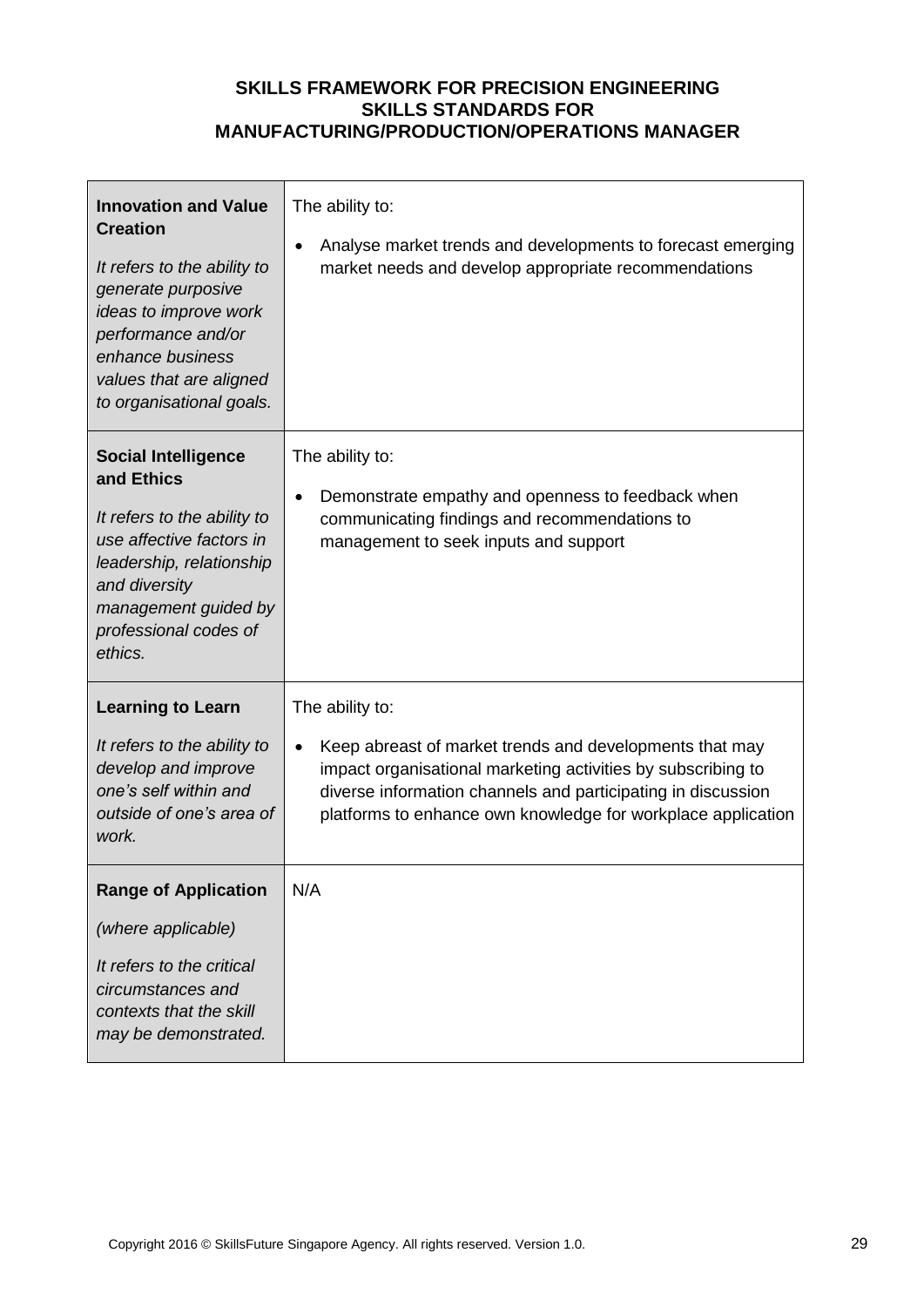| <b>Skill Code</b>                                                                                                                                                                                                             |                                                                                                                                                                                                                                                                                                                       | <b>Skill Category</b>                                           | <b>Product Management</b> |
|-------------------------------------------------------------------------------------------------------------------------------------------------------------------------------------------------------------------------------|-----------------------------------------------------------------------------------------------------------------------------------------------------------------------------------------------------------------------------------------------------------------------------------------------------------------------|-----------------------------------------------------------------|---------------------------|
|                                                                                                                                                                                                                               | <b>SVCF-SI-402C-1</b>                                                                                                                                                                                                                                                                                                 | <b>Skill Sub-Category</b><br>(where applicable)                 | N/A                       |
| <b>Skill</b>                                                                                                                                                                                                                  | Develop New Products and Services                                                                                                                                                                                                                                                                                     |                                                                 |                           |
| <b>Skill Description</b>                                                                                                                                                                                                      | This skill describes the ability to develop new product or services to<br>address customer needs and expectations. This includes planning,<br>developing and implementing the newly developed product or service<br>offering.                                                                                         |                                                                 |                           |
| Knowledge and<br><b>Analysis</b><br>It refers to gathering,<br>cognitive processing,<br>integration and<br>inspection of facts<br>and information<br>required to perform<br>the work tasks and<br>activities.                 | The ability to understand:<br>Customer needs and expectations<br>$\bullet$<br>Data to assess customer's needs and expectations<br>$\bullet$<br>Service design tools to innovate the organisation's product or service<br>$\bullet$<br>offerings<br>Criteria for evaluation of developed product and service offerings |                                                                 |                           |
| <b>Application and</b><br><b>Adaptation</b><br>It refers to the ability<br>to perform the work<br>tasks and activities<br>required of the<br>occupation, and the<br>ability to react to and<br>manage the changes<br>at work. | The ability to:<br>Assess customers' needs and expectations when developing new<br>$\bullet$<br>products and services<br>Evaluate developed products and service to ensure that it is in line<br>$\bullet$<br>with customer's needs and expectations                                                                  |                                                                 |                           |
| <b>Innovation and</b><br><b>Value Creation</b><br>It refers to the ability<br>to generate purposive<br>ideas to improve work<br>performance and/or<br>enhance business                                                        | The ability to:<br>$\bullet$<br>product or service offerings                                                                                                                                                                                                                                                          | Leverage on service design tools to innovate the organisation's |                           |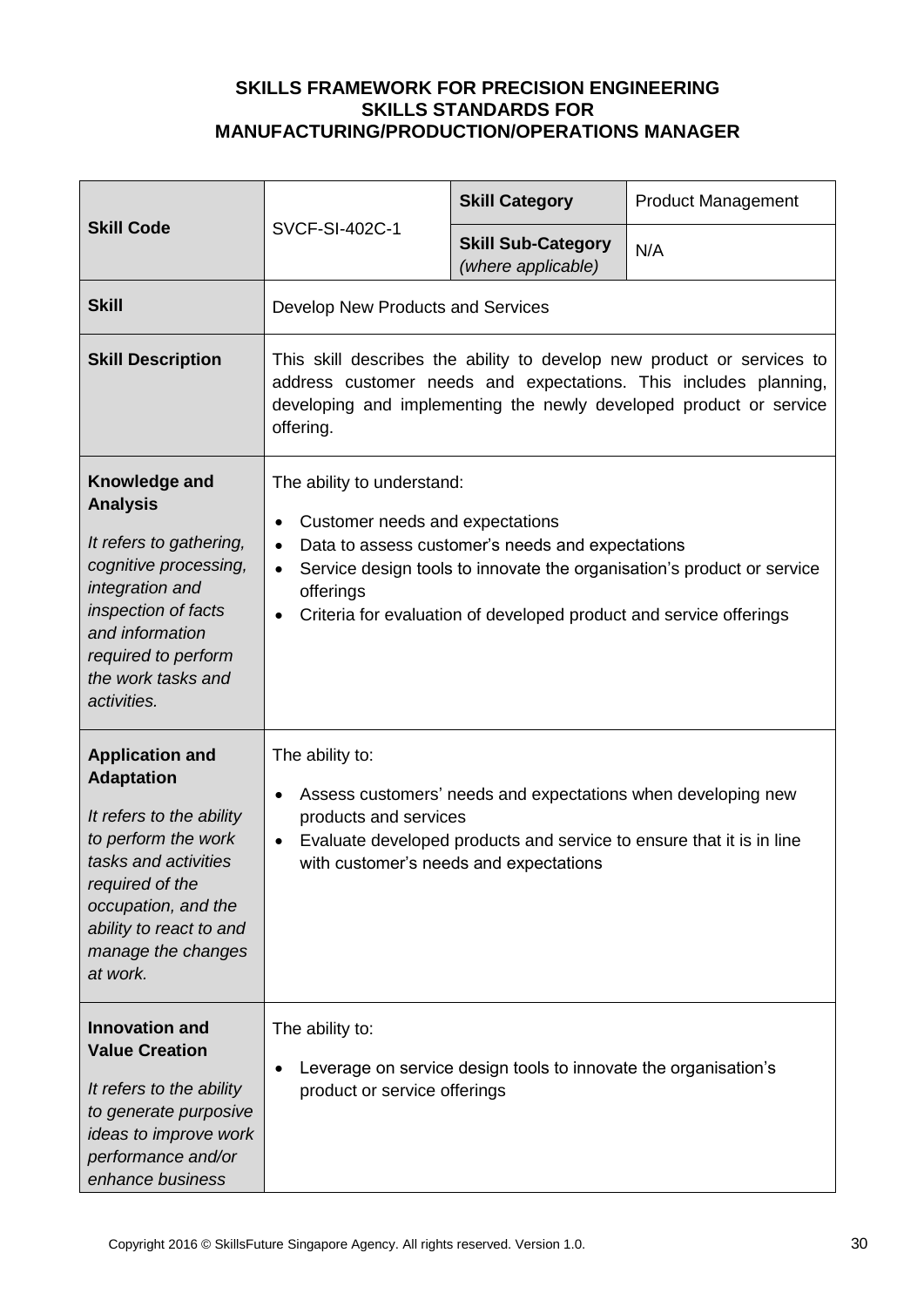| values that are<br>aligned to<br>organisational<br><b>Social Intelligence</b><br>and Ethics<br>It refers to the ability<br>to use affective<br>factors in leadership,<br>relationship and<br>diversity management | The ability to:<br>Solicit feedback from customers to ascertain customers' needs and<br>$\bullet$<br>expectations from the organisation's product or service offering                                                                                                                                                                                       |
|-------------------------------------------------------------------------------------------------------------------------------------------------------------------------------------------------------------------|-------------------------------------------------------------------------------------------------------------------------------------------------------------------------------------------------------------------------------------------------------------------------------------------------------------------------------------------------------------|
| guided by<br>professional codes of<br>ethics.                                                                                                                                                                     |                                                                                                                                                                                                                                                                                                                                                             |
| <b>Learning to Learn</b>                                                                                                                                                                                          | The ability to:                                                                                                                                                                                                                                                                                                                                             |
| It refers to the ability<br>to develop and<br>improve one's self<br>within and outside of<br>one's area of work.                                                                                                  | Stay updated on market trends and new products and service<br>offerings through industry events                                                                                                                                                                                                                                                             |
|                                                                                                                                                                                                                   | Customer needs must include:<br>Quality of products and services<br>$\bullet$                                                                                                                                                                                                                                                                               |
|                                                                                                                                                                                                                   | Safety of products and services<br>٠<br>Superior performance of products and services<br>$\bullet$                                                                                                                                                                                                                                                          |
| Range of                                                                                                                                                                                                          | Aesthetic appearance of products and services<br>Comfort of products and services                                                                                                                                                                                                                                                                           |
| <b>Application</b><br>(where applicable)                                                                                                                                                                          | Durability of products and services<br>٠<br>Perceived value of products and services<br>٠                                                                                                                                                                                                                                                                   |
| It refers to the critical<br>circumstances and<br>contexts that the skill<br>may be<br>demonstrated.                                                                                                              | Customer expectations must include:<br>Reliability<br>$\bullet$<br>Responsiveness to customers' requests<br>٠<br>Efficient and accurate service<br>$\bullet$<br>Friendly and helpful service<br>$\bullet$<br>Prompt response to enquiries<br>٠<br>Empathy and support<br>Comfort<br>Service design tools to innovate the organisation's product and service |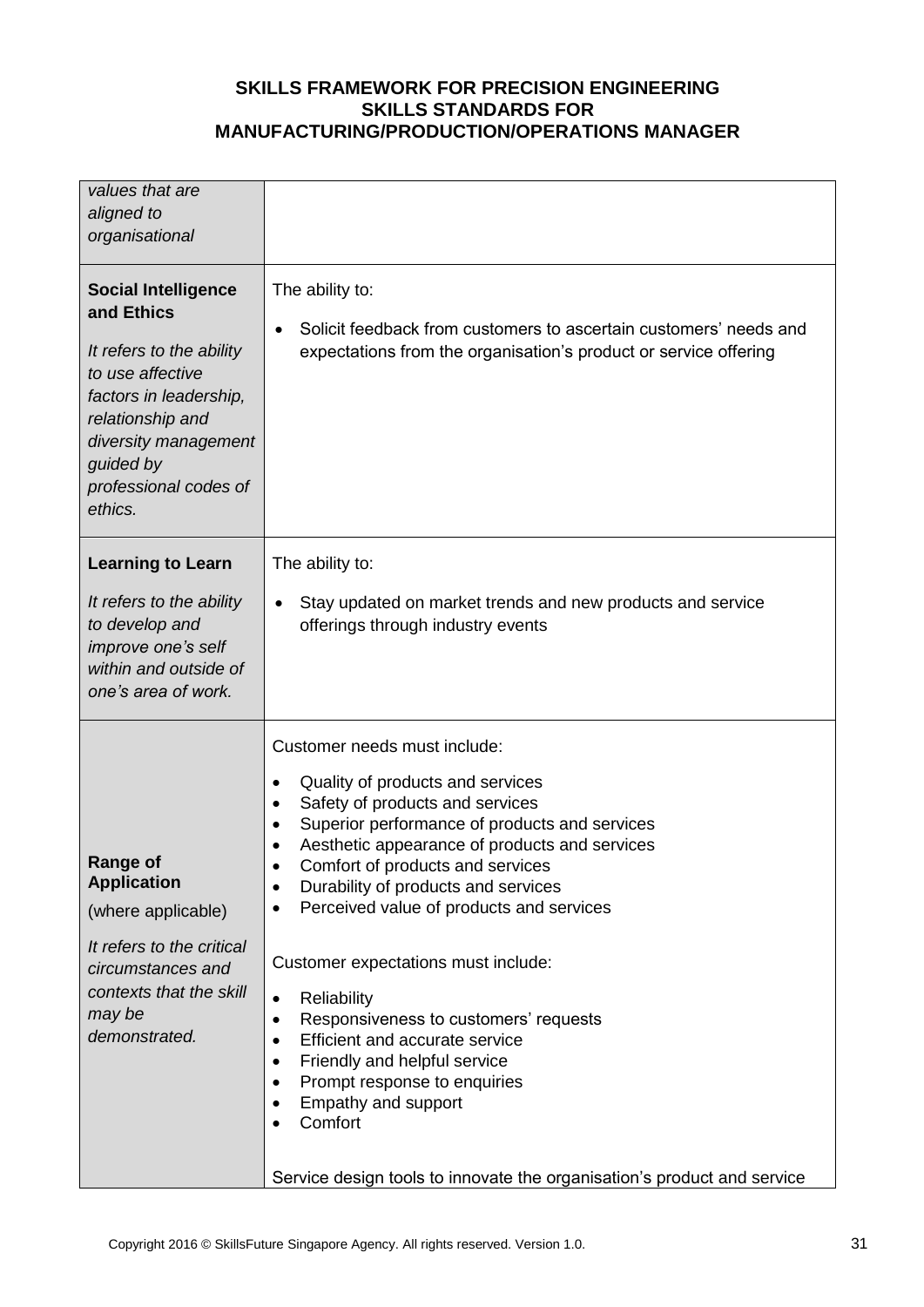| offerings must include:<br>Service blueprints<br>Customer lifecycle maps<br>٠<br>Touch points board<br>Design sketch boards<br>٠<br>Stakeholder maps<br>٠<br>Service safaris<br>Shadowing<br>Contextual interviews<br>The five 'whys'<br>٠<br><b>Expectation maps</b><br>٠<br>Storyboards<br>٠<br>Service prototypes<br>٠<br>Service staging<br>Co-creation |              |
|-------------------------------------------------------------------------------------------------------------------------------------------------------------------------------------------------------------------------------------------------------------------------------------------------------------------------------------------------------------|--------------|
|                                                                                                                                                                                                                                                                                                                                                             |              |
|                                                                                                                                                                                                                                                                                                                                                             | Storytelling |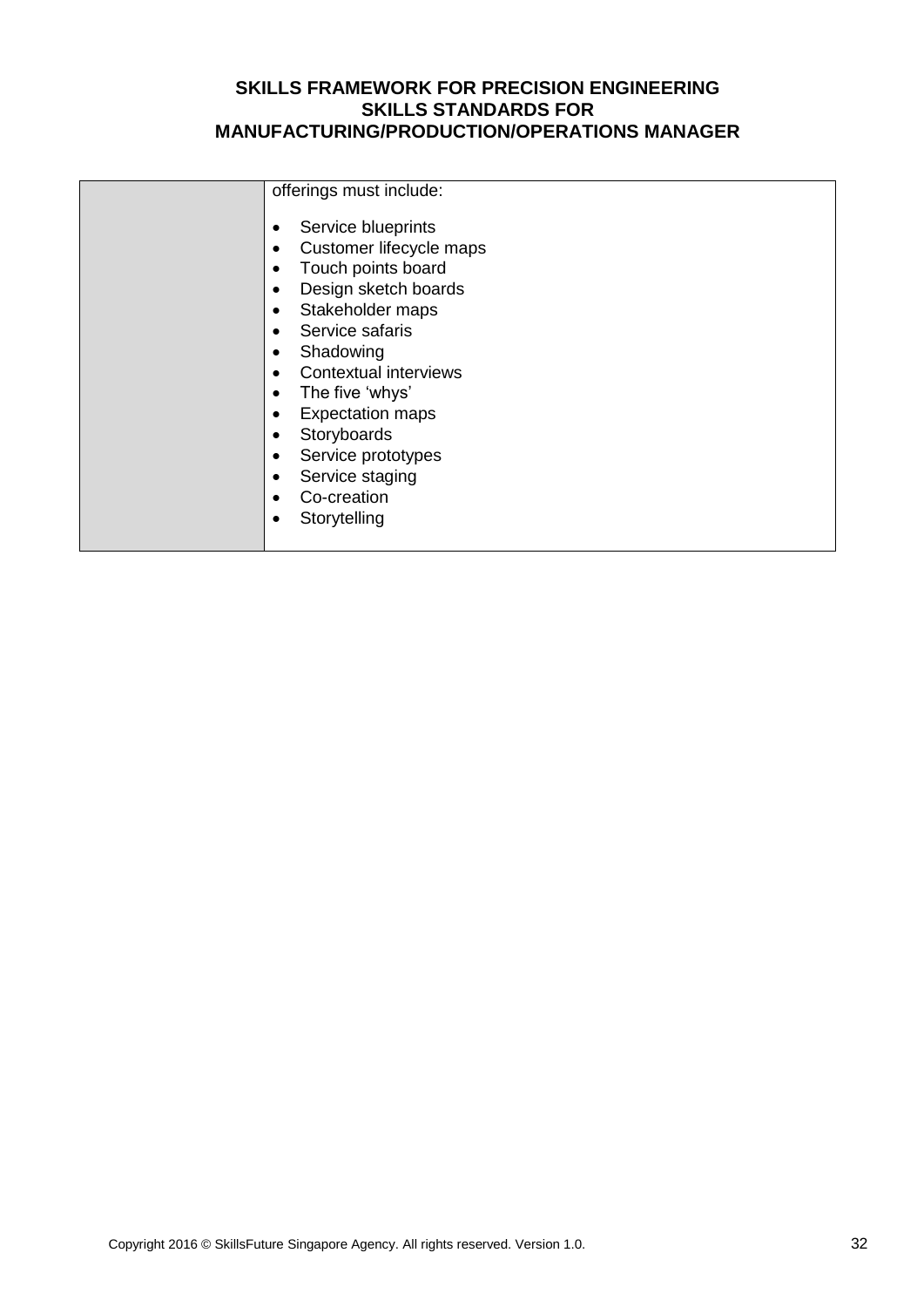| <b>Skill Code</b>                                                                                                                                                                                                             | PRE-PMN-6002-1                                                                                                                                                                                                                                                                                                                                                                                                                                                                                                                                                                                                                                                                                                                                                                                                                          | <b>Skill Category</b>                           | <b>Product Management</b> |
|-------------------------------------------------------------------------------------------------------------------------------------------------------------------------------------------------------------------------------|-----------------------------------------------------------------------------------------------------------------------------------------------------------------------------------------------------------------------------------------------------------------------------------------------------------------------------------------------------------------------------------------------------------------------------------------------------------------------------------------------------------------------------------------------------------------------------------------------------------------------------------------------------------------------------------------------------------------------------------------------------------------------------------------------------------------------------------------|-------------------------------------------------|---------------------------|
|                                                                                                                                                                                                                               |                                                                                                                                                                                                                                                                                                                                                                                                                                                                                                                                                                                                                                                                                                                                                                                                                                         | <b>Skill Sub-Category</b><br>(where applicable) | N/A                       |
| <b>Skill</b>                                                                                                                                                                                                                  | Manage Product Design and Development                                                                                                                                                                                                                                                                                                                                                                                                                                                                                                                                                                                                                                                                                                                                                                                                   |                                                 |                           |
| <b>Skill Description</b>                                                                                                                                                                                                      | This skill describes the ability to manage product design, development<br>and introduction as an integrated whole from ideas and concept stage to<br>customer, and in service.                                                                                                                                                                                                                                                                                                                                                                                                                                                                                                                                                                                                                                                          |                                                 |                           |
| Knowledge and<br><b>Analysis</b><br>It refers to gathering,<br>cognitive processing,<br>integration and<br>inspection of facts<br>and information<br>required to perform<br>the work tasks and<br>activities.                 | The ability to understand:<br>Process of product development<br>$\bullet$<br>Management of effective design<br>$\bullet$<br>Lean new product introduction<br>$\bullet$<br>Relationship of tangible product and brand<br>$\bullet$<br>Management of creativity<br>$\bullet$<br>Process of concurrent engineering<br>$\bullet$<br>Organisation for effective product design and development<br>$\bullet$<br>Design protection and intellectual property rights<br>$\bullet$<br>Tools, techniques and technologies including concept generation and<br>selection<br>Design for assembly or manufacture lifecycle costing<br>$\bullet$<br>Design to cost design validation<br>$\bullet$<br>User or customer view about products<br>$\bullet$<br>Introduction of innovative products<br>$\bullet$<br>Workplace Safety and Health regulations |                                                 |                           |
| <b>Application and</b><br><b>Adaptation</b><br>It refers to the ability<br>to perform the work<br>tasks and activities<br>required of the<br>occupation, and the<br>ability to react to and<br>manage the changes<br>at work. | The ability to:<br>Define the role of product design and development process in<br>$\bullet$<br>manufacturing industry<br>Define the components of product design and development<br>$\bullet$<br>processes and their relationship from concept to customer<br>Establish the design management process and effective customer<br>satisfaction through innovation                                                                                                                                                                                                                                                                                                                                                                                                                                                                        |                                                 |                           |
| <b>Innovation and</b>                                                                                                                                                                                                         | The ability to:                                                                                                                                                                                                                                                                                                                                                                                                                                                                                                                                                                                                                                                                                                                                                                                                                         |                                                 |                           |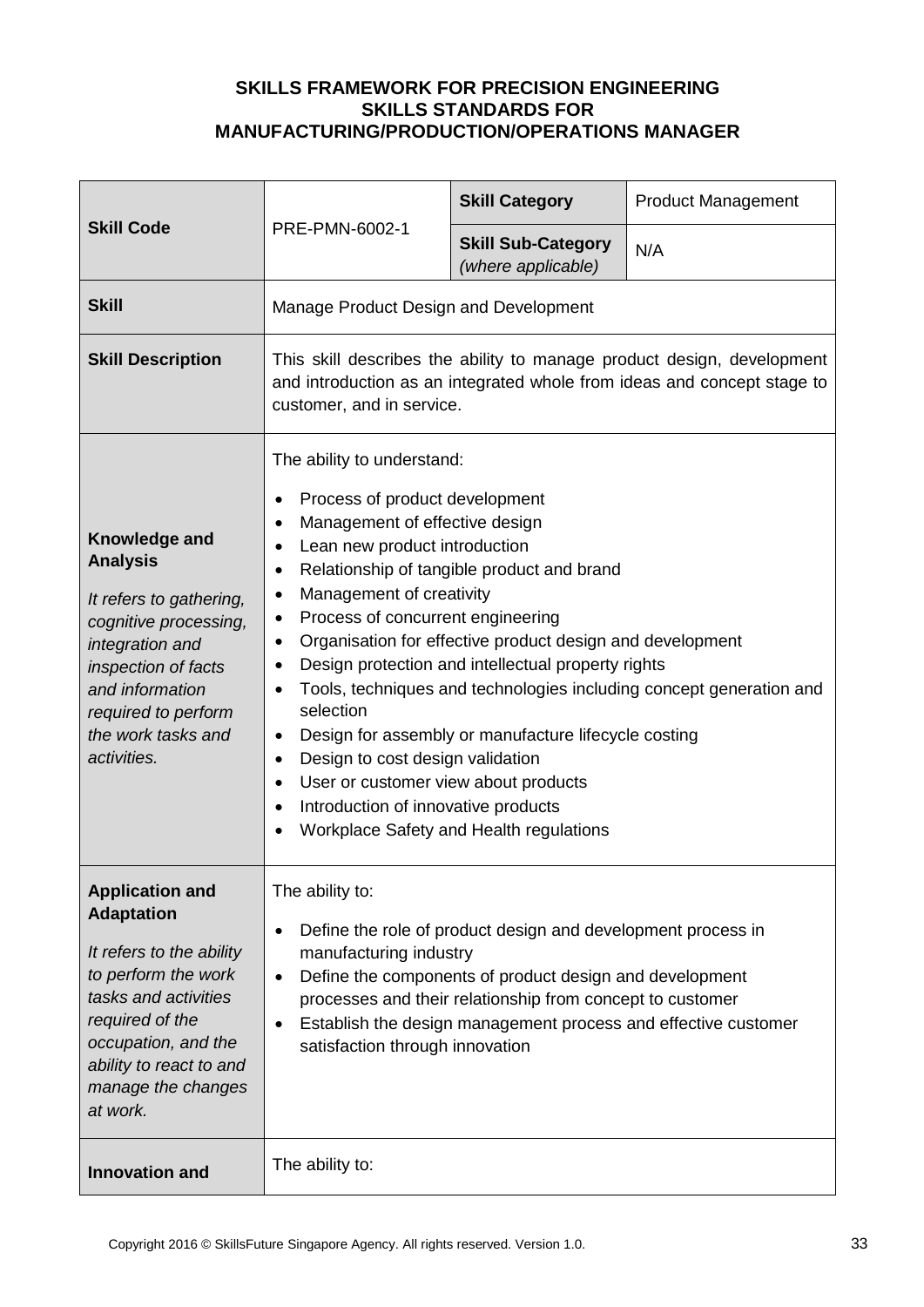| <b>Value Creation</b><br>It refers to the ability<br>to generate purposive<br>ideas to improve work<br>performance and/or<br>enhance business<br>values that are<br>aligned to<br>organisational                | Evaluate using a methodical approach the management of product<br>$\bullet$<br>and development<br>Review the differentiating approach between the important methods,<br>technologies, latest trends, tools and techniques of product design<br>and development and their effective utilisation                                                                                                                                                                                        |
|-----------------------------------------------------------------------------------------------------------------------------------------------------------------------------------------------------------------|---------------------------------------------------------------------------------------------------------------------------------------------------------------------------------------------------------------------------------------------------------------------------------------------------------------------------------------------------------------------------------------------------------------------------------------------------------------------------------------|
| <b>Social Intelligence</b><br>and Ethics<br>It refers to the ability<br>to use affective<br>factors in leadership,<br>relationship and<br>diversity management<br>guided by<br>professional codes of<br>ethics. | N/A                                                                                                                                                                                                                                                                                                                                                                                                                                                                                   |
| <b>Learning to Learn</b><br>It refers to the ability<br>to develop and<br>improve one's self<br>within and outside of<br>one's area of work.                                                                    | N/A                                                                                                                                                                                                                                                                                                                                                                                                                                                                                   |
| <b>Range of</b><br><b>Application</b><br>(where applicable)<br>It refers to the critical<br>circumstances and<br>contexts that the skill<br>may be<br>demonstrated.                                             | Components of product design and development processes must<br>include:<br>Product design considerations<br>New product introduction process<br>Key activities in a design process<br>$\bullet$<br>Product introduction process<br>$\bullet$<br>Business evaluation for engineering components<br>Design management process and effective customer satisfaction through<br>innovation must include:<br>Traditional product management<br>$\bullet$<br>Fragmented product propositions |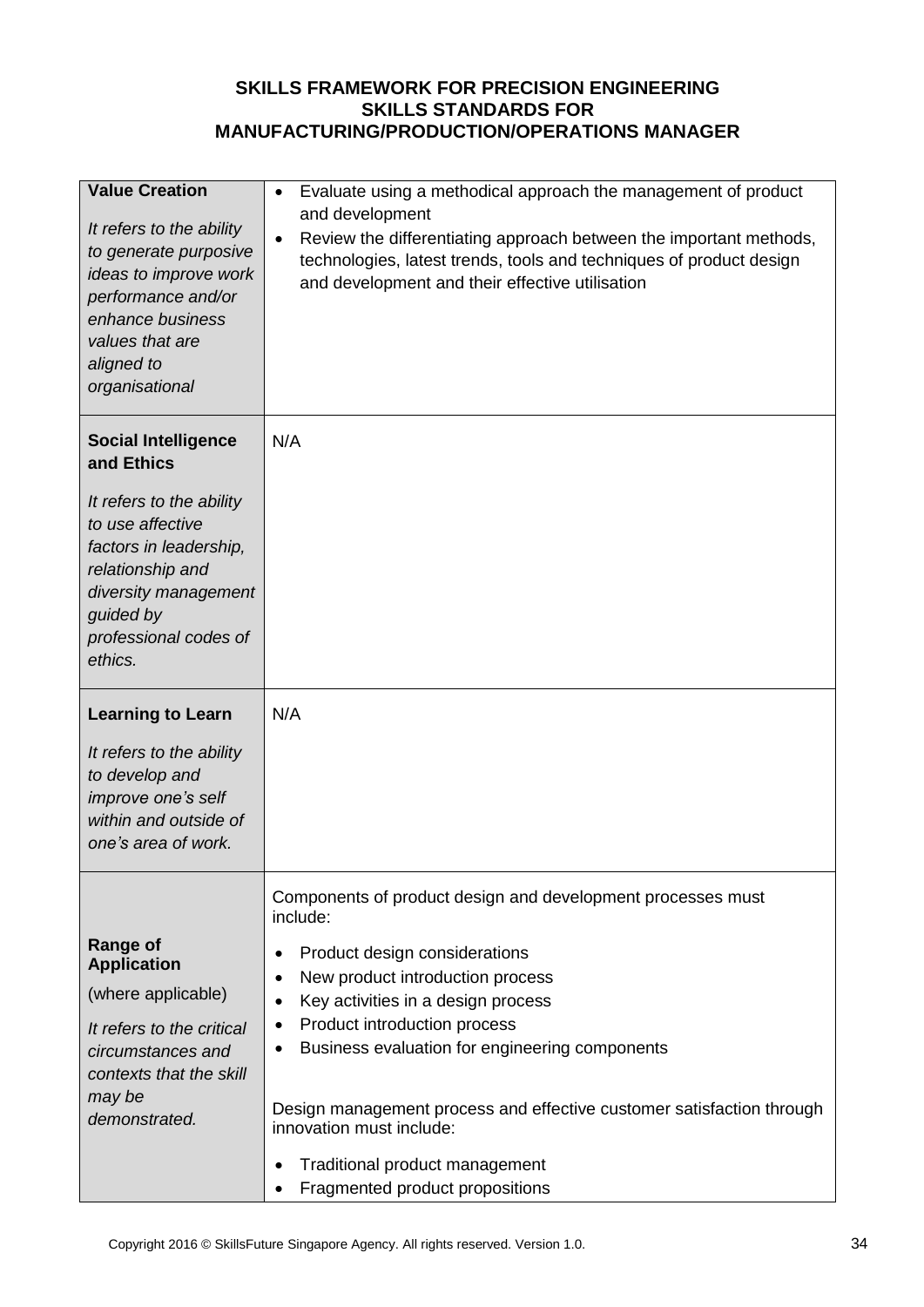| Difficult to differentiate<br>$\bullet$                                                                                                                                                                                                                                                                                                                                                                                                                                           |
|-----------------------------------------------------------------------------------------------------------------------------------------------------------------------------------------------------------------------------------------------------------------------------------------------------------------------------------------------------------------------------------------------------------------------------------------------------------------------------------|
| No game changers<br>$\bullet$                                                                                                                                                                                                                                                                                                                                                                                                                                                     |
| Biased view of the same market                                                                                                                                                                                                                                                                                                                                                                                                                                                    |
| Redundant activities and conflicting goals<br>٠                                                                                                                                                                                                                                                                                                                                                                                                                                   |
| Competition for resources<br>$\bullet$                                                                                                                                                                                                                                                                                                                                                                                                                                            |
| Portfolio product management<br>٠                                                                                                                                                                                                                                                                                                                                                                                                                                                 |
| Goals of portfolio management                                                                                                                                                                                                                                                                                                                                                                                                                                                     |
| Benefits of portfolio management                                                                                                                                                                                                                                                                                                                                                                                                                                                  |
|                                                                                                                                                                                                                                                                                                                                                                                                                                                                                   |
| Differentiating approach between important methods, technologies, latest<br>trends, tools and techniques of product design and development and<br>their effective utilisation must include:<br>Identification of costs<br><b>Business mode</b><br>Channels to market<br>$\bullet$<br>CAD/CAM, Knowledge-based engineering<br>٠<br>Configuration management<br>Design for X<br>٠<br>Market segmentation<br>$\bullet$<br><b>Puttick Grid</b><br>Porter's Five (5) Forces Model<br>٠ |
|                                                                                                                                                                                                                                                                                                                                                                                                                                                                                   |
|                                                                                                                                                                                                                                                                                                                                                                                                                                                                                   |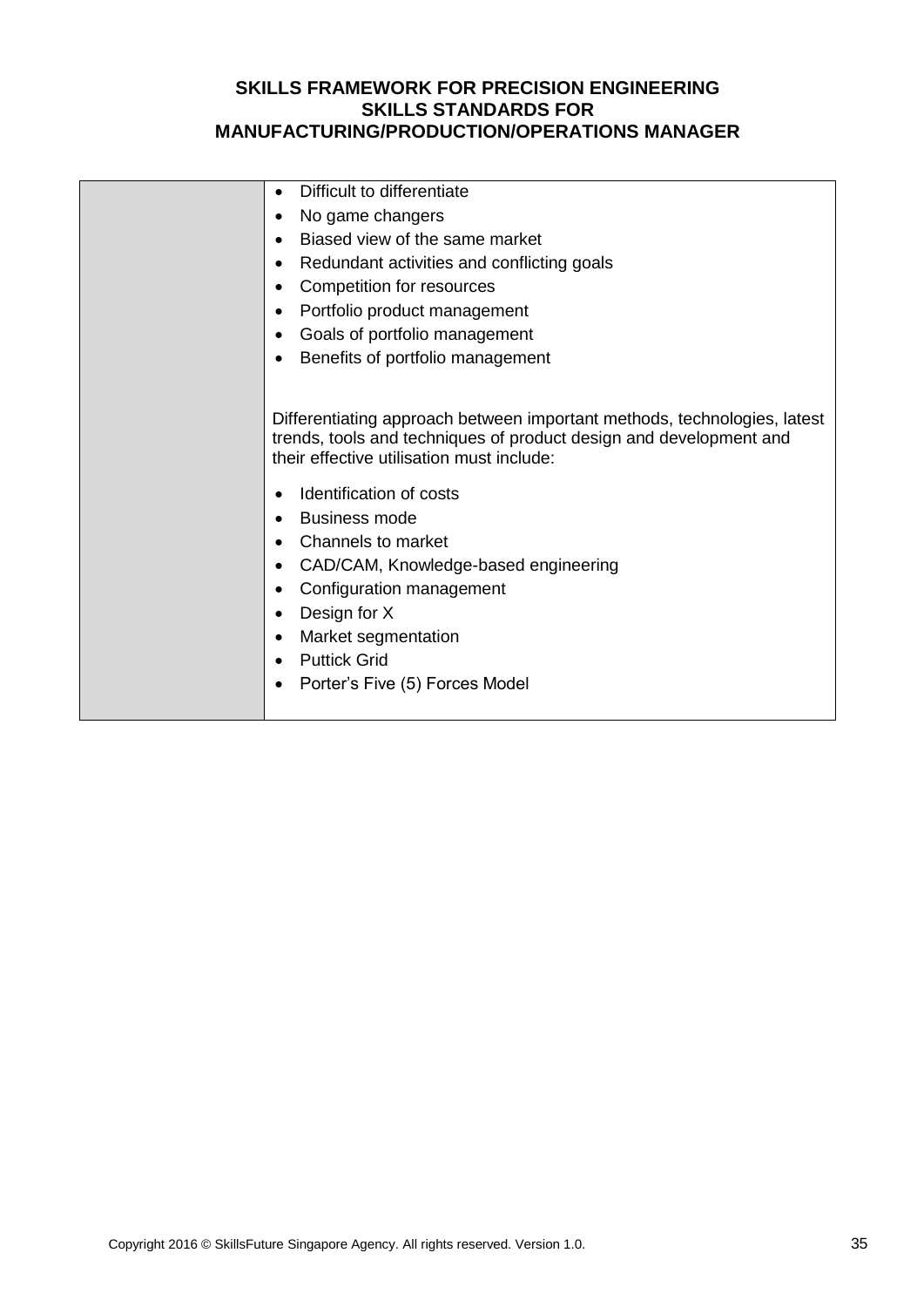| <b>Skill Code</b>                                                                                                                                                                                                             |                                                                                                                                                                                                                                                                                                                                                                                                                                                                       | <b>Skill Category</b>                                      | Sustainable<br>Manufacturing |
|-------------------------------------------------------------------------------------------------------------------------------------------------------------------------------------------------------------------------------|-----------------------------------------------------------------------------------------------------------------------------------------------------------------------------------------------------------------------------------------------------------------------------------------------------------------------------------------------------------------------------------------------------------------------------------------------------------------------|------------------------------------------------------------|------------------------------|
|                                                                                                                                                                                                                               | PRE-SMN-6004-1                                                                                                                                                                                                                                                                                                                                                                                                                                                        | <b>Skill Sub-Category</b><br>(where applicable)            | N/A                          |
| <b>Skill</b>                                                                                                                                                                                                                  |                                                                                                                                                                                                                                                                                                                                                                                                                                                                       | Monitor and Analyse Energy Usage Patterns for Improvements |                              |
| <b>Skill Description</b>                                                                                                                                                                                                      | This skill describes the ability to use energy usage pattern monitoring and<br>analysis to improve energy efficiency and productivity using a set of<br>software tools and methodologies. It also includes studying data mining<br>methods for energy usage pattern identification, energy efficiency<br>management, and energy consumption analysis in manufacturing<br>processes such as machining, grinding, welding and injection moulding.                       |                                                            |                              |
| Knowledge and<br><b>Analysis</b><br>It refers to gathering,<br>cognitive processing,<br>integration and<br>inspection of facts<br>and information<br>required to perform<br>the work tasks and<br>activities.                 | The ability to understand:<br>Fundamentals of energy efficiency (EE)<br>$\bullet$<br>Energy consumption monitoring and analysis in machining process<br>$\bullet$<br>Energy consumption monitoring and analysis in grinding process<br>$\bullet$<br>Applying power signals monitoring for quality control in welding<br>$\bullet$<br>process<br>Energy usage pattern discovery and production mode identification<br>Energy efficiency monitoring and analysis system |                                                            |                              |
| <b>Application and</b><br><b>Adaptation</b><br>It refers to the ability<br>to perform the work<br>tasks and activities<br>required of the<br>occupation, and the<br>ability to react to and<br>manage the changes<br>at work. | The ability to:<br>Define methodology for manufacturing energy efficiency management<br>$\bullet$<br>Report and analyse energy consumption in machining process<br>Evaluate energy efficiency monitoring and analysis (E2MAS) system<br>$\bullet$<br>Review production operation mode by using statistical analysis<br>$\bullet$<br>methods<br>Report energy usage patterns by data mining methods<br>$\bullet$                                                       |                                                            |                              |
| <b>Innovation and</b><br><b>Value Creation</b><br>It refers to the ability<br>to generate purposive<br>ideas to improve work                                                                                                  | The ability to:<br>Evaluate the shortfalls in the organisation's energy usage and<br>٠<br>determine corrective actions to address them                                                                                                                                                                                                                                                                                                                                |                                                            |                              |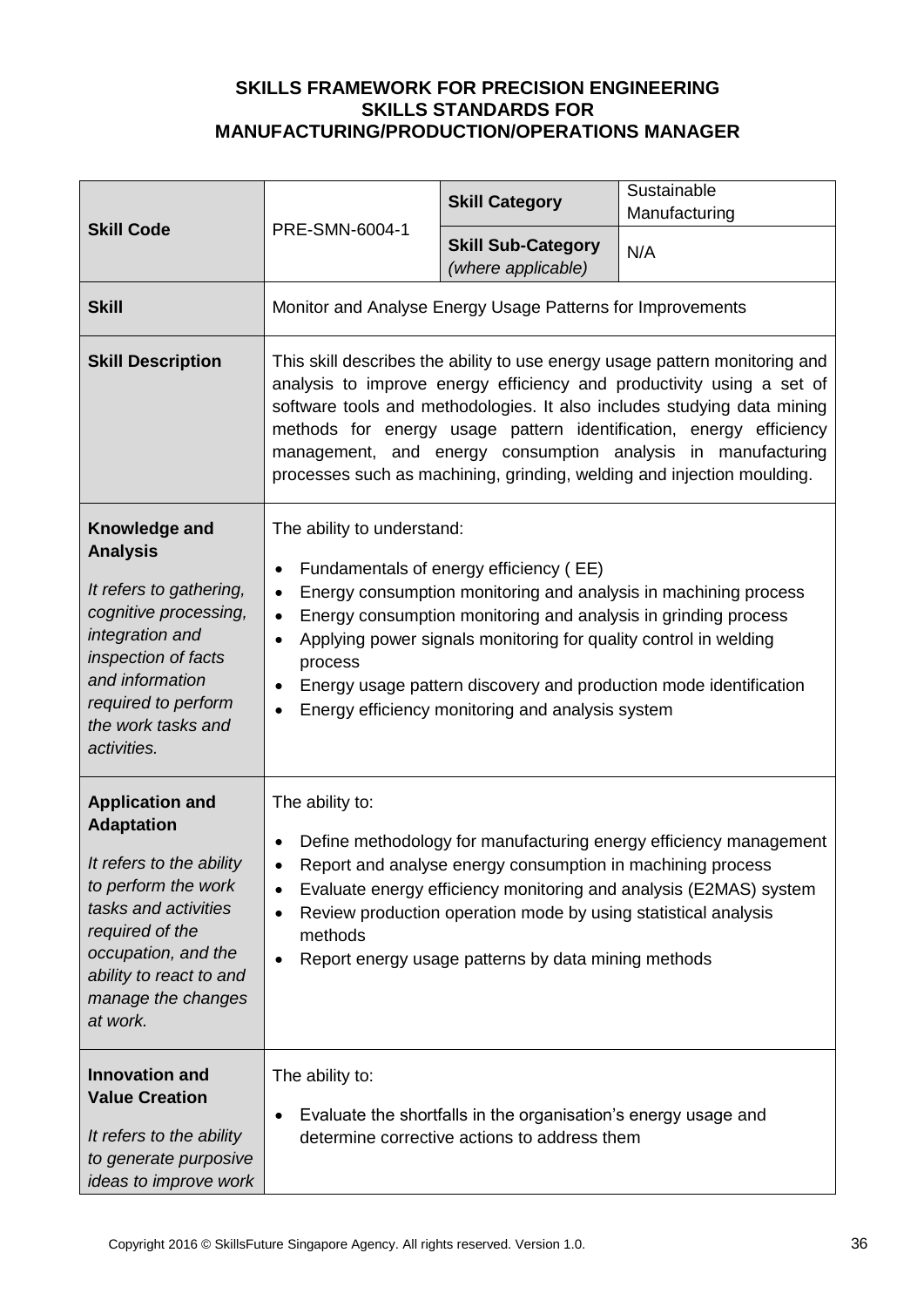| performance and/or<br>enhance business<br>values that are<br>aligned to<br>organisational                                                                                                                       |                                                                                                                                                                                                                                                                                                                                                                                                                                                                                                                                                                                                                                                                                                                                                                                                                |
|-----------------------------------------------------------------------------------------------------------------------------------------------------------------------------------------------------------------|----------------------------------------------------------------------------------------------------------------------------------------------------------------------------------------------------------------------------------------------------------------------------------------------------------------------------------------------------------------------------------------------------------------------------------------------------------------------------------------------------------------------------------------------------------------------------------------------------------------------------------------------------------------------------------------------------------------------------------------------------------------------------------------------------------------|
| <b>Social Intelligence</b><br>and Ethics<br>It refers to the ability<br>to use affective<br>factors in leadership,<br>relationship and<br>diversity management<br>guided by<br>professional codes of<br>ethics. | N/A                                                                                                                                                                                                                                                                                                                                                                                                                                                                                                                                                                                                                                                                                                                                                                                                            |
| <b>Learning to Learn</b><br>It refers to the ability<br>to develop and<br>improve one's self<br>within and outside of<br>one's area of work.                                                                    | N/A                                                                                                                                                                                                                                                                                                                                                                                                                                                                                                                                                                                                                                                                                                                                                                                                            |
| Range of<br><b>Application</b><br>(where applicable)<br>It refers to the critical<br>circumstances and<br>contexts that the skill<br>may be<br>demonstrated.                                                    | Reporting and analysing energy consumption in machining process must<br>include:<br>Conventional machining process<br>Monitoring and analyse energy consumption in grinding process<br>Applying power signals monitoring for quality control in welding<br>٠<br>process<br>Real time energy usage profile pattern monitoring and analysis in<br>$\bullet$<br>manufacturing processes<br>Energy efficiency monitoring and analysis (E2MAS) system relating to:<br><b>Evaluating E2MAS system</b><br>$\bullet$<br>Case study of energy consumption analysis in polymer injection<br>$\bullet$<br>moulding processes<br>Pre-installing assessment of E2MAS<br>$\bullet$<br>Installing E2MAS and collecting power signal data<br>٠<br>Identifying energy usage pattern and operation mode using E2MAS<br>$\bullet$ |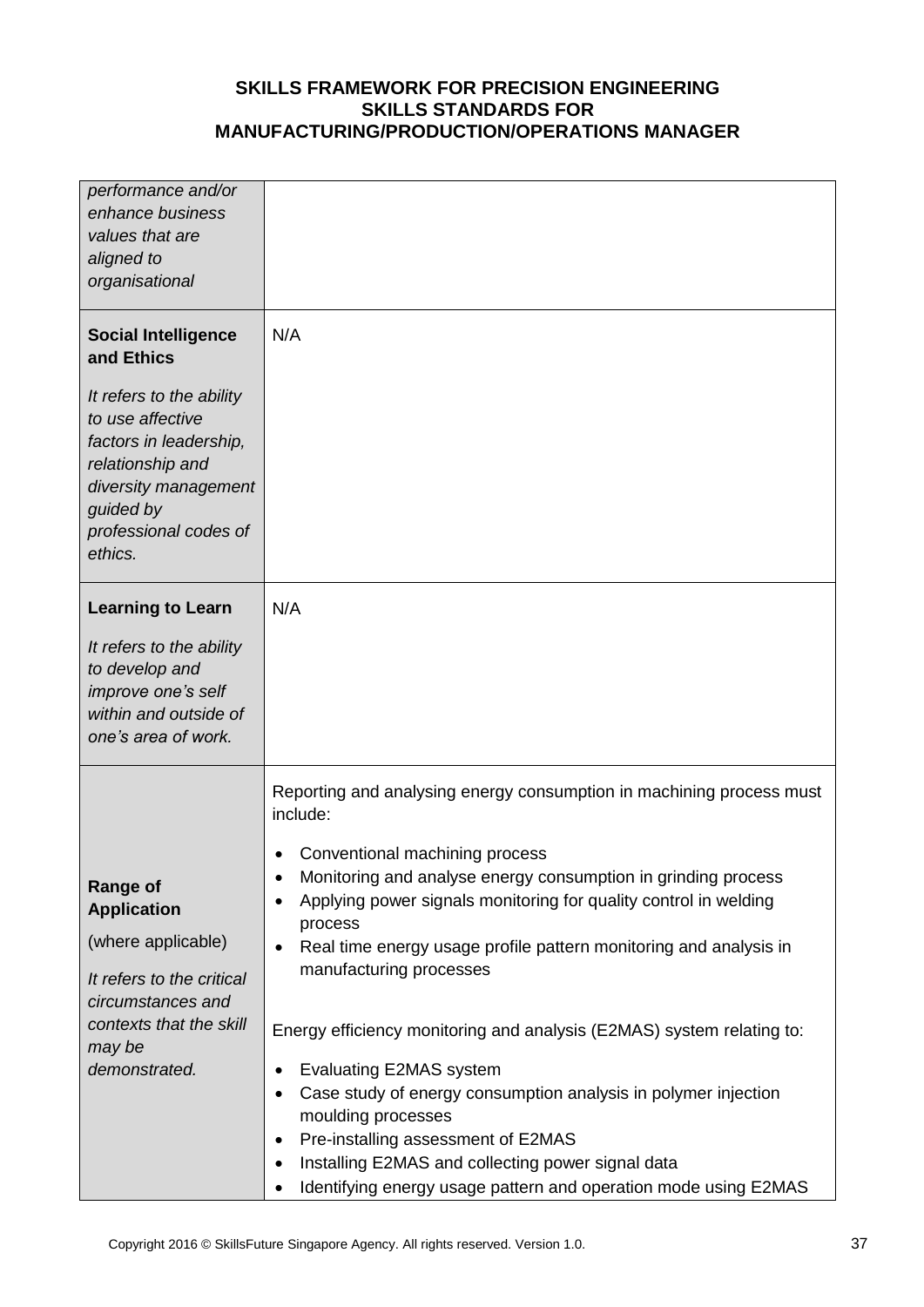| Energy usage patterns by data mining methods                                                                                          |
|---------------------------------------------------------------------------------------------------------------------------------------|
| Reporting energy usage patterns by data mining methods must include:                                                                  |
| Analysing energy efficiency and energy losses                                                                                         |
| Identifying areas for improvement<br>$\bullet$                                                                                        |
| Automatic counting and updating of energy consumption status by<br>$\bullet$<br>time period, production operation mode, and job order |
| Energy efficiency benchmarking by machine, process, job order and<br>per unit cost                                                    |
| Software and tools must include:                                                                                                      |
|                                                                                                                                       |
| Energy efficiency monitoring and analysis system (E2MAS) system<br>Power meter                                                        |
| Data acquisition convertor                                                                                                            |
| Computer and database                                                                                                                 |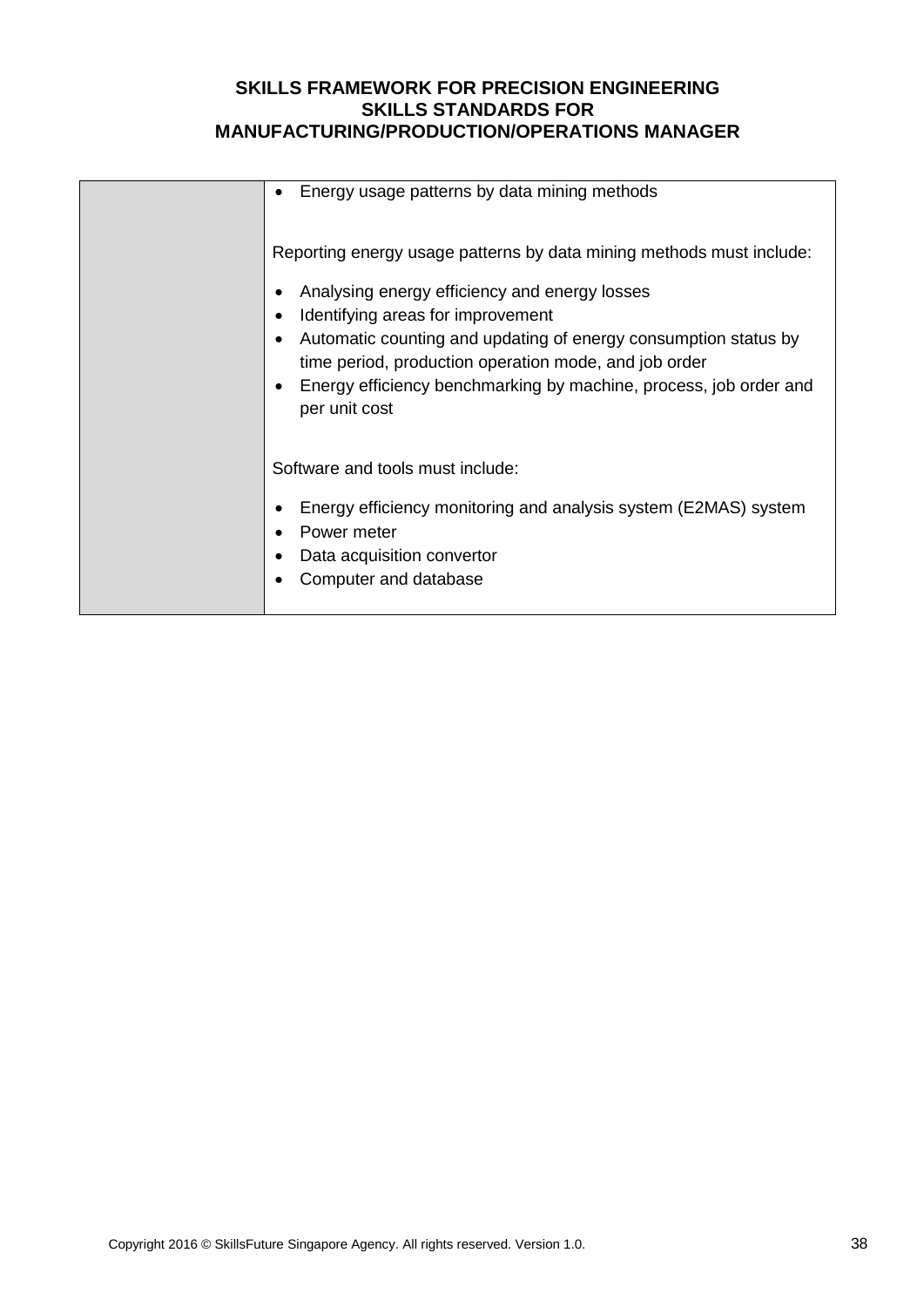| <b>Skill Code</b>                                                                                                                                                                                                             | PRE-SMN-6005-1                                                                                                                                                                                                                                                                                                                                                                                                                                                                                                                                                                                                                                                                                                                                                                                                                                                                                              | <b>Skill Category</b>                           | Sustainable<br>Manufacturing |
|-------------------------------------------------------------------------------------------------------------------------------------------------------------------------------------------------------------------------------|-------------------------------------------------------------------------------------------------------------------------------------------------------------------------------------------------------------------------------------------------------------------------------------------------------------------------------------------------------------------------------------------------------------------------------------------------------------------------------------------------------------------------------------------------------------------------------------------------------------------------------------------------------------------------------------------------------------------------------------------------------------------------------------------------------------------------------------------------------------------------------------------------------------|-------------------------------------------------|------------------------------|
|                                                                                                                                                                                                                               |                                                                                                                                                                                                                                                                                                                                                                                                                                                                                                                                                                                                                                                                                                                                                                                                                                                                                                             | <b>Skill Sub-Category</b><br>(where applicable) | N/A                          |
| <b>Skill</b>                                                                                                                                                                                                                  | Analyse Organisation's Carbon Footprint                                                                                                                                                                                                                                                                                                                                                                                                                                                                                                                                                                                                                                                                                                                                                                                                                                                                     |                                                 |                              |
| <b>Skill Description</b>                                                                                                                                                                                                      | This skill describes the ability to analyse the organisation's carbon<br>footprint through the use of carbon footprint assessment tools. It also<br>includes documenting the findings in accordance with international<br>guidelines and principles.                                                                                                                                                                                                                                                                                                                                                                                                                                                                                                                                                                                                                                                        |                                                 |                              |
| Knowledge and<br><b>Analysis</b><br>It refers to gathering,<br>cognitive processing,<br>integration and<br>inspection of facts<br>and information<br>required to perform<br>the work tasks and<br>activities.                 | The ability to understand:<br>Foundation context of carbon footprint assessment<br>$\bullet$<br>Product's lifecycle and product configuration<br>$\bullet$<br>Types of emissions sources<br>$\bullet$<br>Scopes of carbon footprint<br>$\bullet$<br>Carbon footprint assessment<br>$\bullet$<br>Types of uncertainty factors<br>Carbon footprint of similar products in the industry<br>$\bullet$<br>Types of operational and sourcing options<br>$\bullet$<br>International guidelines and principles for carbon footprint<br>$\bullet$<br>assessment and documentation<br>Workplace Safety and Health regulations                                                                                                                                                                                                                                                                                         |                                                 |                              |
| <b>Application and</b><br><b>Adaptation</b><br>It refers to the ability<br>to perform the work<br>tasks and activities<br>required of the<br>occupation, and the<br>ability to react to and<br>manage the changes<br>at work. | The ability to:<br>Define objectives, scope and planning for the carbon footprint<br>assessment in accordance with a respective organisational<br>requirements<br>Screen business facilities and operations to develop a process<br>$\bullet$<br>mapping in accordance to an actual product's lifecycle requirements<br>Define boundary conditions, assumptions and prioritisation for a<br>$\bullet$<br>product's lifecycle according to the international guidelines and<br>principles<br>Construct a lifecycle inventory data based on the developed product's<br>$\bullet$<br>lifecycle boundary<br>Analyse data quality based on the lifecycle inventory data constructed<br>$\bullet$<br>Use carbon footprint assessment software tools to assess carbon<br>$\bullet$<br>footprint of the product's lifecycle<br>Analyse the uncertainty factors based on carbon footprint<br>$\bullet$<br>assessment |                                                 |                              |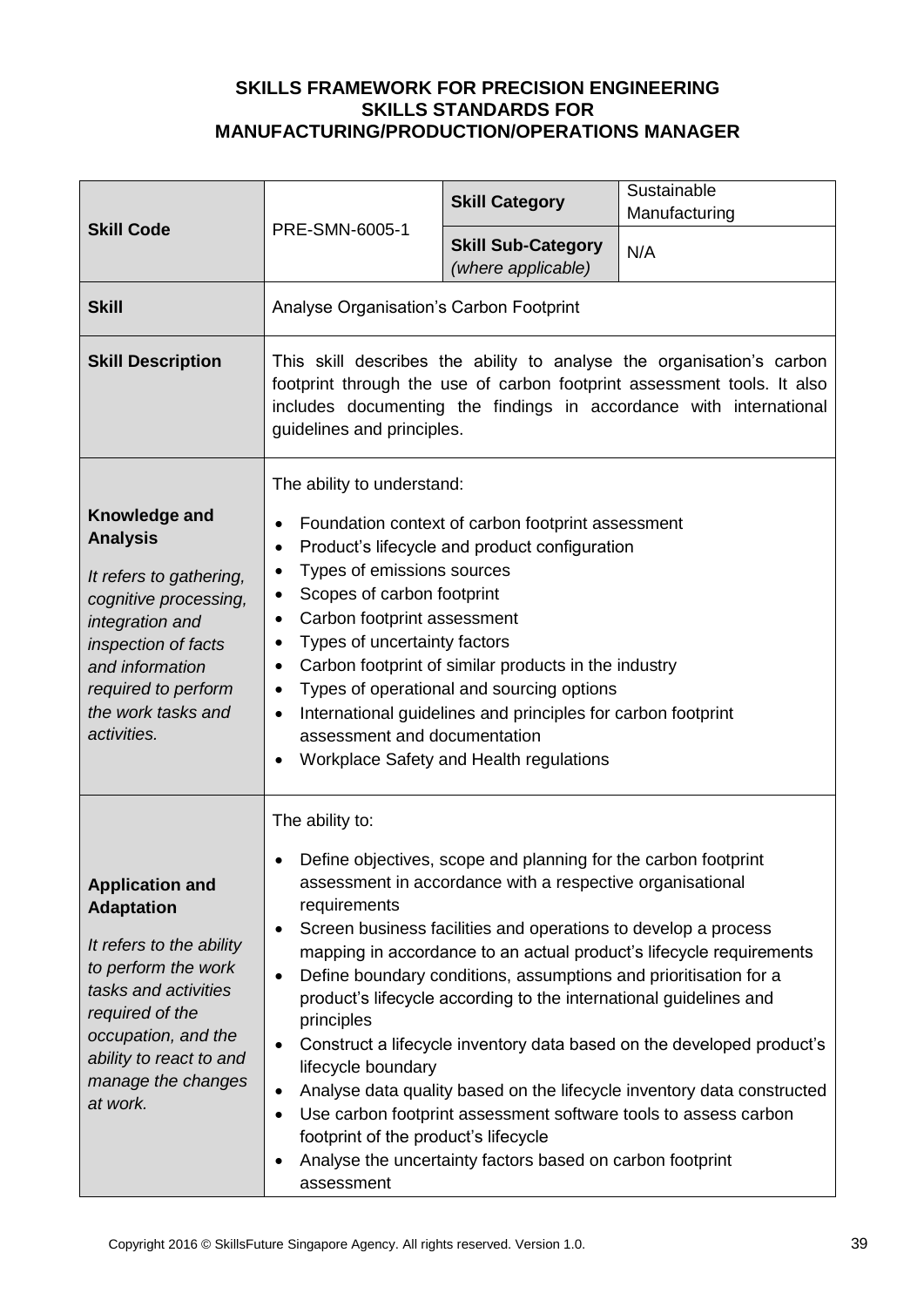|                                                                                                                                                                                                                           | Evaluate carbon footprint performance of the selected product system<br>$\bullet$<br>boundary and benchmark within the industry<br>Document results and prepare the report according to the<br>$\bullet$<br>international guidelines and principles |
|---------------------------------------------------------------------------------------------------------------------------------------------------------------------------------------------------------------------------|-----------------------------------------------------------------------------------------------------------------------------------------------------------------------------------------------------------------------------------------------------|
| <b>Innovation and</b><br><b>Value Creation</b><br>It refers to the ability<br>to generate purposive<br>ideas to improve work<br>performance and/or<br>enhance business<br>values that are<br>aligned to<br>organisational | The ability to:<br>Determine emissions 'hot spots' and propose potential carbon<br>$\bullet$<br>footprint reduction approaches                                                                                                                      |
| <b>Social Intelligence</b><br>and Ethics<br>It refers to the ability<br>to use affective<br>factors in leadership,<br>relationship and<br>diversity management<br>guided by<br>professional codes of<br>ethics.           | N/A                                                                                                                                                                                                                                                 |
| <b>Learning to Learn</b><br>It refers to the ability<br>to develop and<br>improve one's self<br>within and outside of<br>one's area of work.                                                                              | N/A                                                                                                                                                                                                                                                 |
| <b>Range of</b><br><b>Application</b><br>(where applicable)<br>It refers to the critical<br>circumstances and<br>contexts that the skill                                                                                  | N/A                                                                                                                                                                                                                                                 |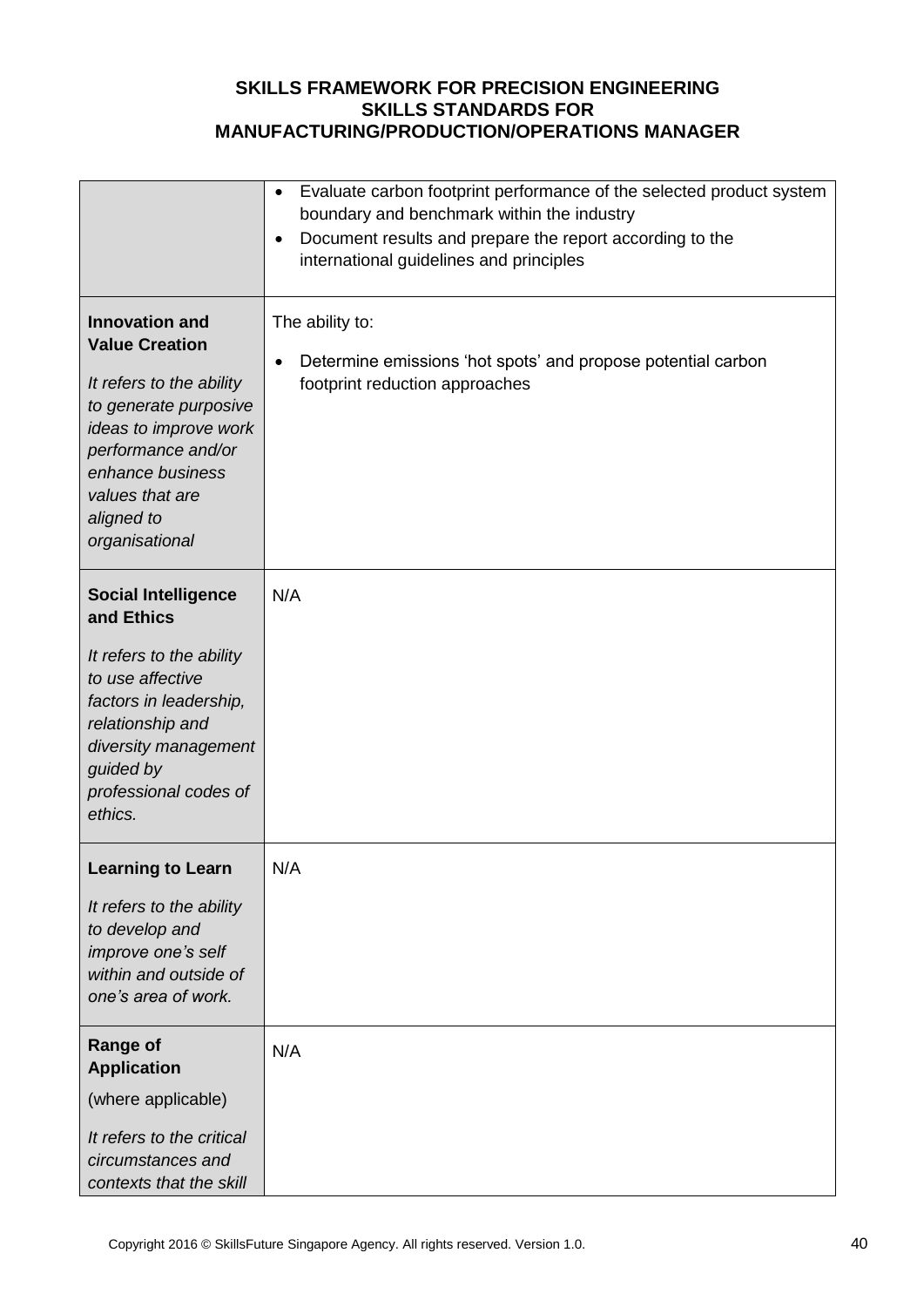| may be        |  |
|---------------|--|
| demonstrated. |  |
|               |  |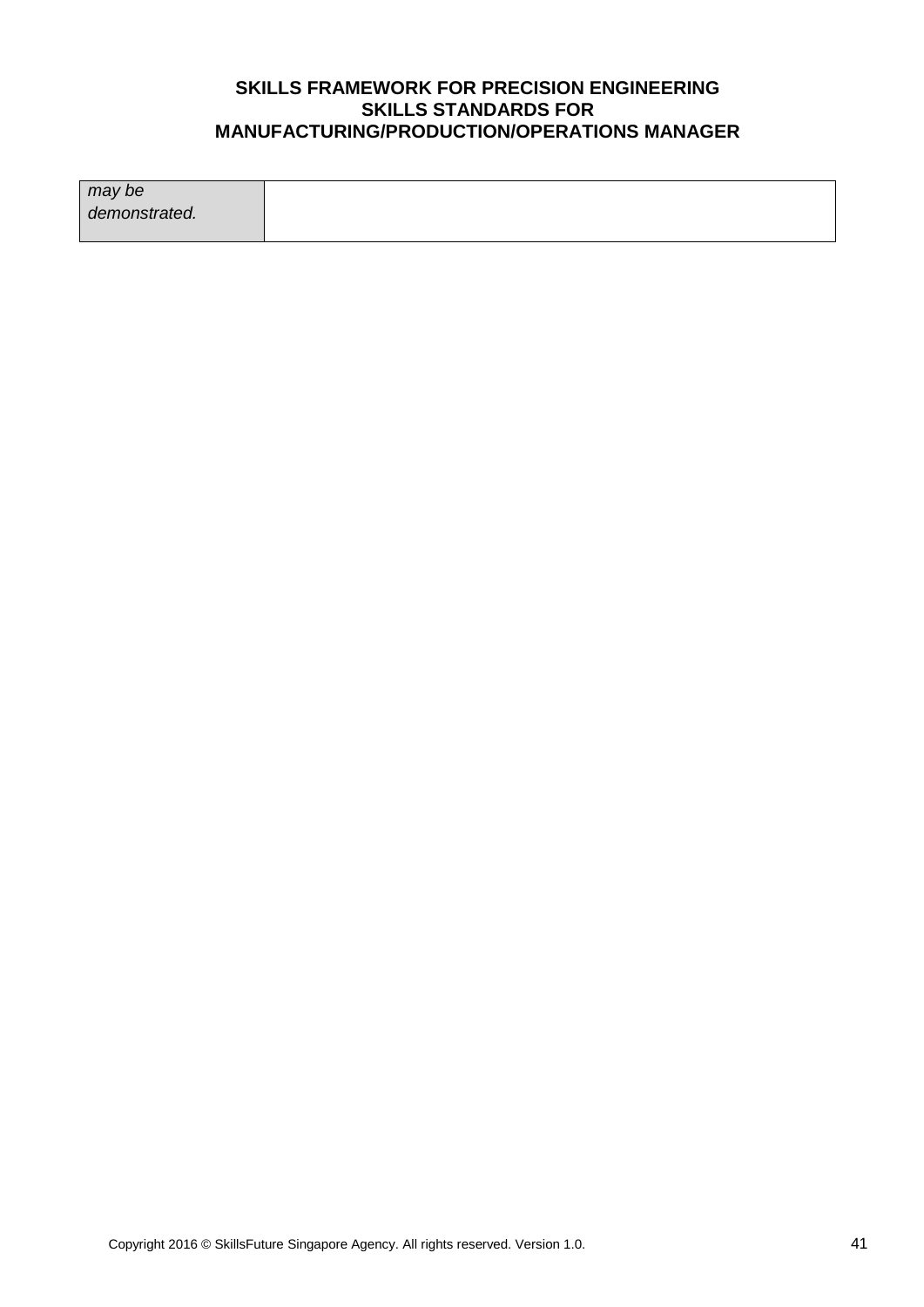| <b>Skill Code</b>                                                                                                                                                                                             | PRE-MAI-6009-1                                                                                                                                                                                                                                                                                                                                                                                                                                                                                                                                                                                                                                                                                                                                                                                                                                                                                                                                                                                                                                                                                                                                                                                                                                                                                                                                                                                                                                                                                                                                                                                                                                                     | <b>Skill Category</b>                              | Maintenance |  |
|---------------------------------------------------------------------------------------------------------------------------------------------------------------------------------------------------------------|--------------------------------------------------------------------------------------------------------------------------------------------------------------------------------------------------------------------------------------------------------------------------------------------------------------------------------------------------------------------------------------------------------------------------------------------------------------------------------------------------------------------------------------------------------------------------------------------------------------------------------------------------------------------------------------------------------------------------------------------------------------------------------------------------------------------------------------------------------------------------------------------------------------------------------------------------------------------------------------------------------------------------------------------------------------------------------------------------------------------------------------------------------------------------------------------------------------------------------------------------------------------------------------------------------------------------------------------------------------------------------------------------------------------------------------------------------------------------------------------------------------------------------------------------------------------------------------------------------------------------------------------------------------------|----------------------------------------------------|-------------|--|
|                                                                                                                                                                                                               |                                                                                                                                                                                                                                                                                                                                                                                                                                                                                                                                                                                                                                                                                                                                                                                                                                                                                                                                                                                                                                                                                                                                                                                                                                                                                                                                                                                                                                                                                                                                                                                                                                                                    | <b>Skill Sub-Category</b><br>(where applicable)    | N/A         |  |
| <b>Skill</b>                                                                                                                                                                                                  |                                                                                                                                                                                                                                                                                                                                                                                                                                                                                                                                                                                                                                                                                                                                                                                                                                                                                                                                                                                                                                                                                                                                                                                                                                                                                                                                                                                                                                                                                                                                                                                                                                                                    | <b>Evaluate Maintenance Strategies and Systems</b> |             |  |
| <b>Skill Description</b>                                                                                                                                                                                      | This skill describes the ability to evaluate an organisation's maintenance<br>strategy and systems in accordance with organisational policies and<br>procedures. It also includes evaluating ideas for improvement and<br>to enhance<br>conducting<br>systematic<br>reviews<br>the<br>organisation's<br>maintenance strategy.                                                                                                                                                                                                                                                                                                                                                                                                                                                                                                                                                                                                                                                                                                                                                                                                                                                                                                                                                                                                                                                                                                                                                                                                                                                                                                                                      |                                                    |             |  |
| Knowledge and<br><b>Analysis</b><br>It refers to gathering,<br>cognitive processing,<br>integration and<br>inspection of facts<br>and information<br>required to perform<br>the work tasks and<br>activities. | The ability to understand:<br>Types of maintenance programmes and their benefits<br>$\bullet$<br>Principles of how equipment functions, operation sequence, working<br>$\bullet$<br>purpose of individual units or components and how they interact<br>Procedures for purchasing or obtaining replacement parts, materials<br>$\bullet$<br>and other consumables necessary for maintenance activities<br>Method to determine resources needed for maintenance activities<br>$\bullet$<br>Methods and parameters used to calculate duration of specific<br>$\bullet$<br>maintenance activities<br>Organisation's policies and procedures relating to repair or<br>$\bullet$<br>replacement of equipment or components during maintenance<br>process<br>Organisation's policies and procedures relating to maintenance<br>$\bullet$<br>documentation and/or reports<br>Equipment operating and control procedures to be applied during<br>maintenance activity<br>Organisational procedures relating to the safe disposal of waste of all<br>types of materials<br>Procedures to be adopted for the dismantling or re-assembly of<br>$\bullet$<br>various types of assemblies<br>Procedure to create Standard Operating Procedures (SOPs) and co-<br>$\bullet$<br>relate work activities to them<br>Techniques required to communicate information using visual control<br>$\bullet$<br>systems<br>Hazards associated with manufacturing activities and methods to<br>٠<br>minimise them<br>Method to deal with changes to maintenance schedules<br>$\bullet$<br>Method to complete and review risk assessments<br>$\bullet$<br>Budgeting for maintenance programmes |                                                    |             |  |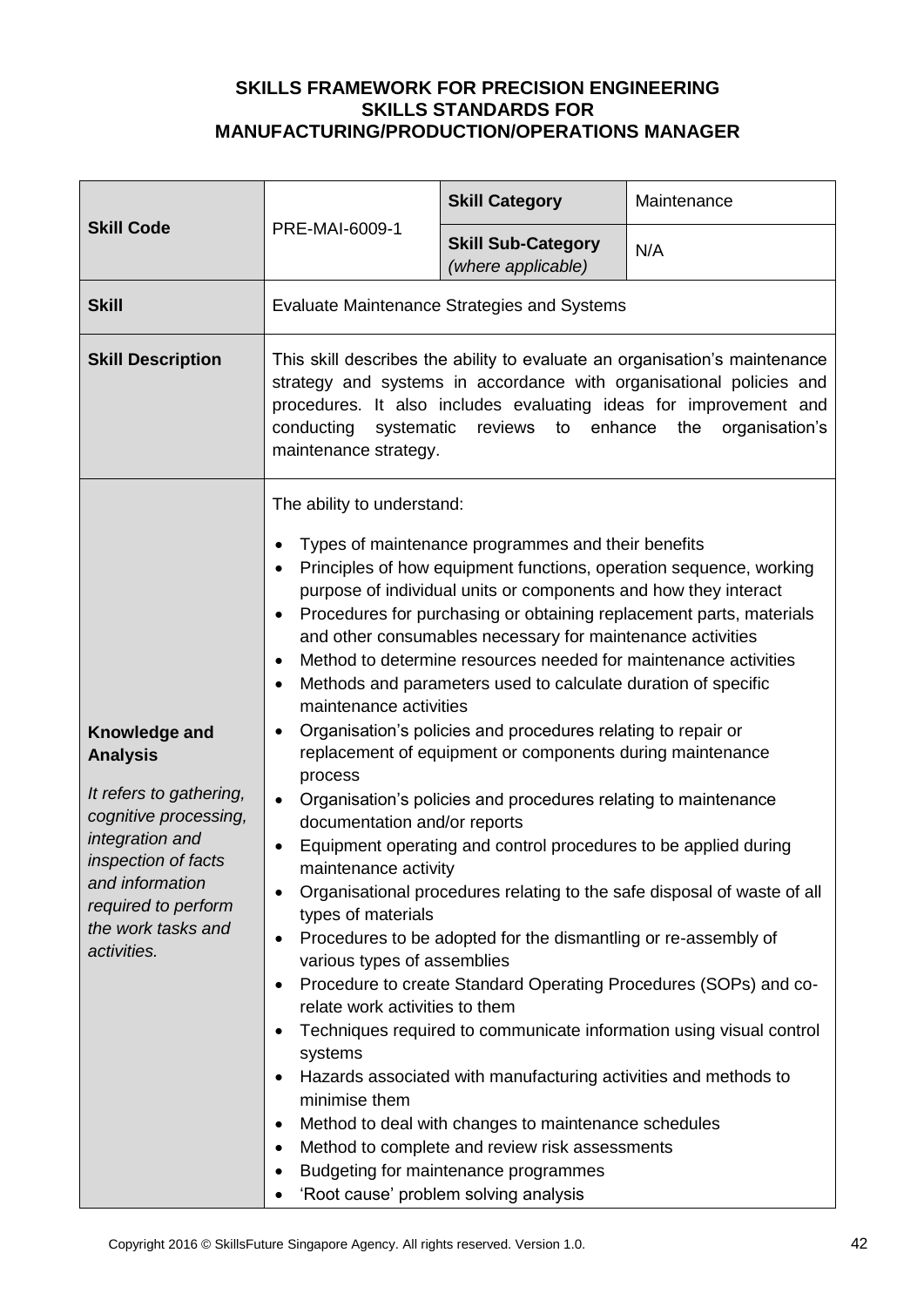|                                                                                                                                                                                                                               | Methods to evaluate improvement ideas<br>$\bullet$<br>Workplace Safety and Health regulations                                                                                                                                                                                                                                                                                       |
|-------------------------------------------------------------------------------------------------------------------------------------------------------------------------------------------------------------------------------|-------------------------------------------------------------------------------------------------------------------------------------------------------------------------------------------------------------------------------------------------------------------------------------------------------------------------------------------------------------------------------------|
| <b>Application and</b><br><b>Adaptation</b><br>It refers to the ability<br>to perform the work<br>tasks and activities<br>required of the<br>occupation, and the<br>ability to react to and<br>manage the changes<br>at work. | The ability to:<br>Report and evaluate the impact of maintenance programmes and<br>$\bullet$<br>improvement activities                                                                                                                                                                                                                                                              |
| <b>Innovation and</b><br><b>Value Creation</b><br>It refers to the ability<br>to generate purposive<br>ideas to improve work<br>performance and/or<br>enhance business<br>values that are<br>aligned to<br>organisational     | The ability to:<br>Identify and lead on making improvements to maintenance processes<br>$\bullet$<br>and procedures<br>Review risk assessments associated with maintenance strategy and<br>$\bullet$<br>systems<br>Motivate the maintenance team to present their own ideas on<br>$\bullet$<br>improvement that may enhance the organisation's maintenance<br>systems and processes |
| <b>Social Intelligence</b><br>and Ethics<br>It refers to the ability<br>to use affective<br>factors in leadership,<br>relationship and<br>diversity management<br>guided by<br>professional codes of<br>ethics.               | The ability to:<br>Consult and seek endorsement from key stakeholders on<br>improvements to maintenance processes and procedures                                                                                                                                                                                                                                                    |
| <b>Learning to Learn</b><br>It refers to the ability<br>to develop and<br>improve one's self                                                                                                                                  | The ability to:<br>Keep abreast of developments new technologies in maintenance<br>$\bullet$<br>strategies and systems through diverse learning platforms and<br>industry networks                                                                                                                                                                                                  |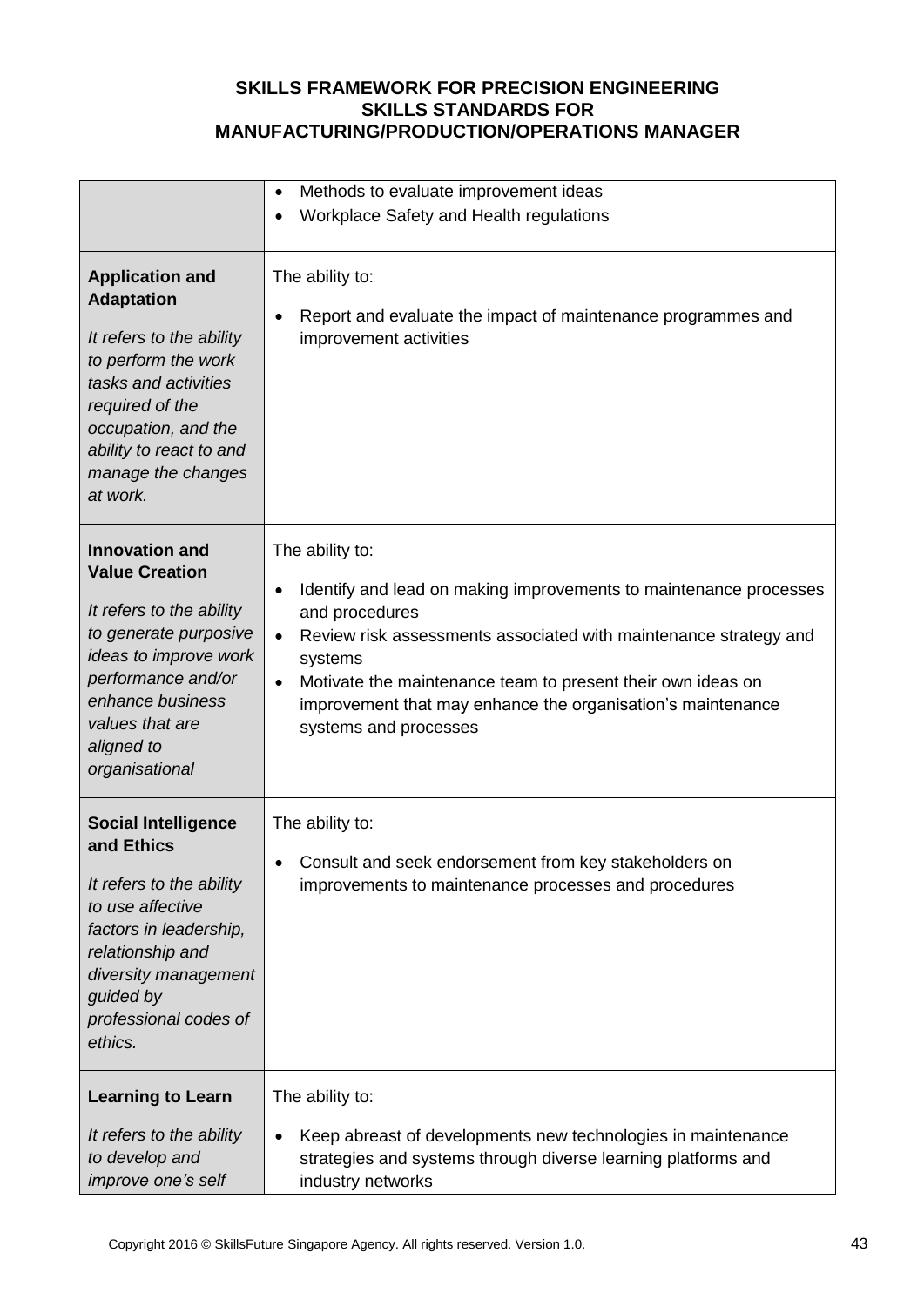| within and outside of                                                                                                                                               |                                                                                                                                                                                                                                                                                                                                                                                                                                |
|---------------------------------------------------------------------------------------------------------------------------------------------------------------------|--------------------------------------------------------------------------------------------------------------------------------------------------------------------------------------------------------------------------------------------------------------------------------------------------------------------------------------------------------------------------------------------------------------------------------|
| one's area of work.                                                                                                                                                 |                                                                                                                                                                                                                                                                                                                                                                                                                                |
|                                                                                                                                                                     |                                                                                                                                                                                                                                                                                                                                                                                                                                |
|                                                                                                                                                                     | Types of maintenance programmes must include:<br>Preventive maintenance (routine inspections and adjustments)<br>Corrective maintenance (activities identified from preventive<br>maintenance activities)<br>Predictive maintenance (analysis of equipment's condition)<br>٠<br>Reactive maintenance (unexpected equipment / component failure)<br>٠<br>Maintenance prevention (equipment/component design and<br>development) |
|                                                                                                                                                                     | Hazards associated with carrying out maintenance activities must<br>include:                                                                                                                                                                                                                                                                                                                                                   |
| <b>Range of</b><br><b>Application</b><br>(where applicable)<br>It refers to the critical<br>circumstances and<br>contexts that the skill<br>may be<br>demonstrated. | Handling oils, greases<br>٠<br>Stored pressure or force<br>Misuse of tools<br>$\bullet$<br>Using damaged or badly maintained tools and equipment<br>Techniques required to communicate information using visual control<br>systems must include:<br>Card systems<br>٠<br>Colour coding<br>٠<br>Floor footprints<br>Graphs and charts<br>Team boards<br>Tool or Equipment shadow boards                                         |
|                                                                                                                                                                     | Improvements in the services provided by the maintenance team must<br>include:<br>Equipment downtime during maintenance<br>Equipment performance monitoring systems<br>٠<br>Overall equipment effectiveness (OEE)<br>٠<br>Maintenance procedures<br>٠<br><b>Operator instructions</b><br>Visual management systems/documentation<br>Resource planning<br>Costs<br>Staff development and training                               |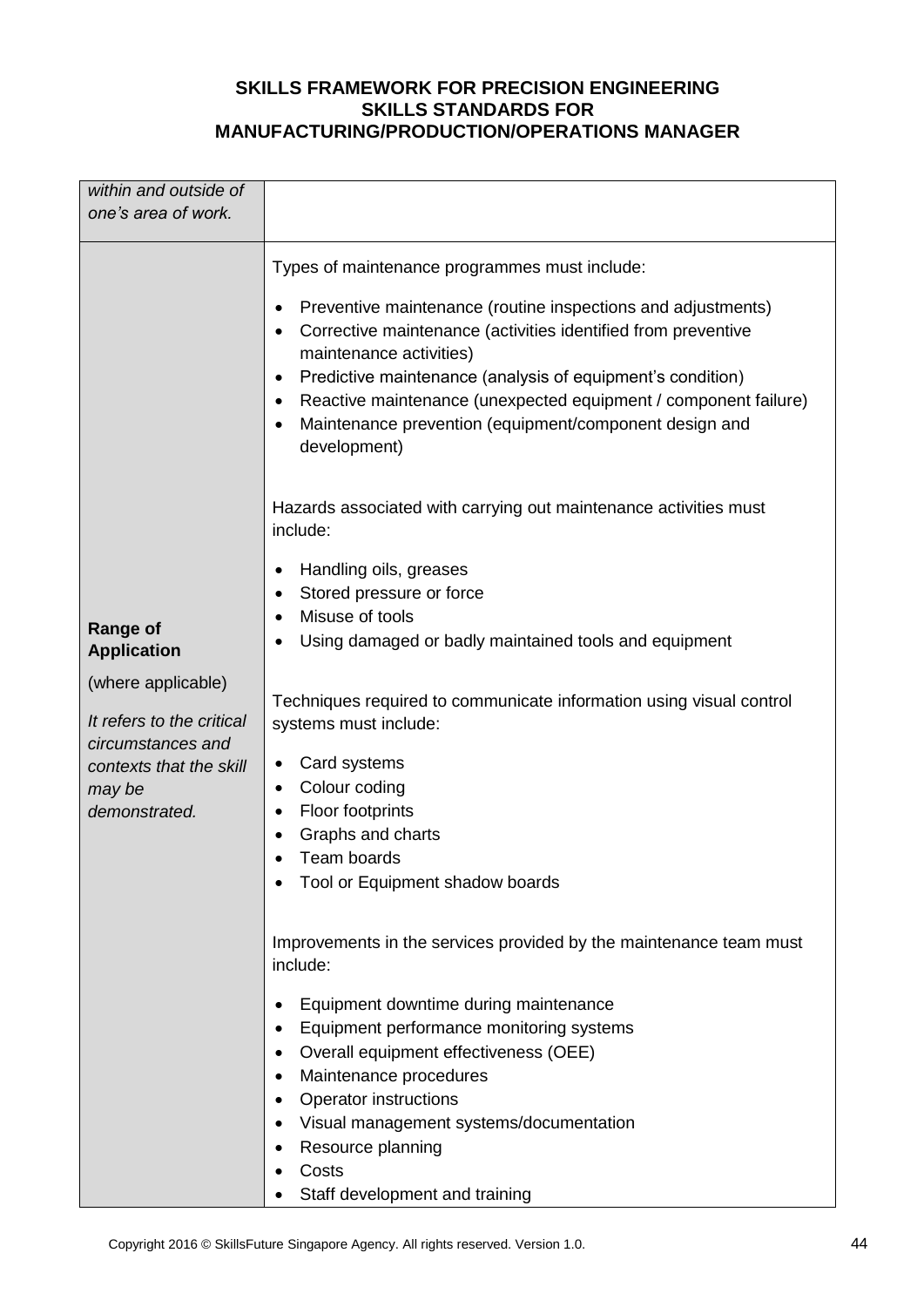|  | Workplace Health and Safety |
|--|-----------------------------|
|  | <b>↓●</b> Procurement       |
|  |                             |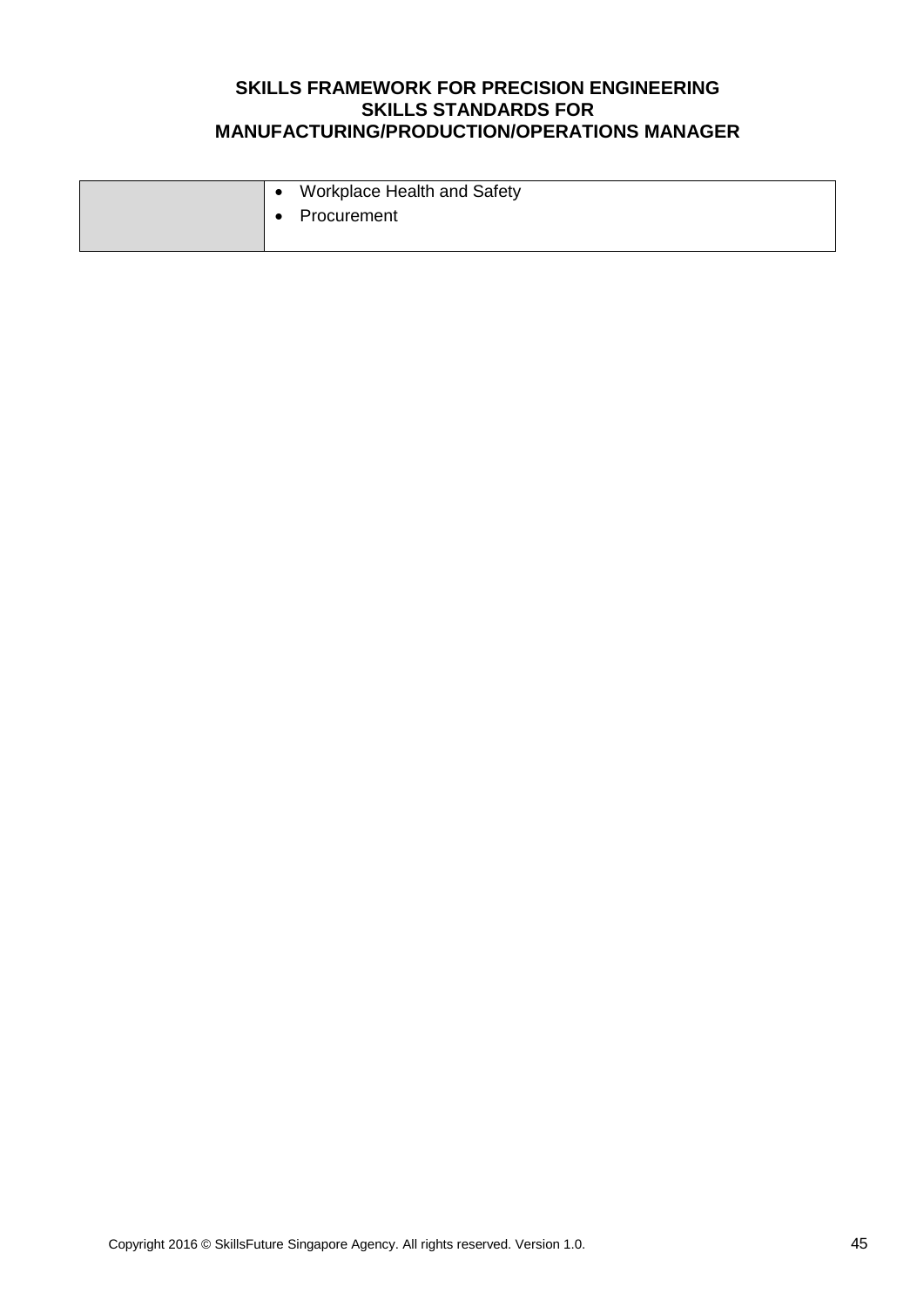| <b>Skill Code</b>                                                                                                                                                                                                             | PRE-VEN-6002-1                                                                                                                                                                                                                                                                                                                                                                                                                                                                                                                                                                                                                                                                                                    | <b>Skill Category</b>                                | <b>Value Analysis</b> |
|-------------------------------------------------------------------------------------------------------------------------------------------------------------------------------------------------------------------------------|-------------------------------------------------------------------------------------------------------------------------------------------------------------------------------------------------------------------------------------------------------------------------------------------------------------------------------------------------------------------------------------------------------------------------------------------------------------------------------------------------------------------------------------------------------------------------------------------------------------------------------------------------------------------------------------------------------------------|------------------------------------------------------|-----------------------|
|                                                                                                                                                                                                                               |                                                                                                                                                                                                                                                                                                                                                                                                                                                                                                                                                                                                                                                                                                                   | <b>Skill Sub-Category</b><br>(where applicable)      | N/A                   |
| <b>Skill</b>                                                                                                                                                                                                                  |                                                                                                                                                                                                                                                                                                                                                                                                                                                                                                                                                                                                                                                                                                                   | Evaluate Organisation's Value Stream to Reduce Waste |                       |
| <b>Skill Description</b>                                                                                                                                                                                                      | This skill describes the ability to analyse and evaluate an organisation's<br>value stream, including the clear identification of the place of an<br>organisation in the value stream and its contribution to the value stream.<br>It also includes the identification of an organisation in a value stream,<br>their relationships and the activities undertaken by value stream<br>organisations.                                                                                                                                                                                                                                                                                                               |                                                      |                       |
| Knowledge and<br><b>Analysis</b><br>It refers to gathering,<br>cognitive processing,<br>integration and<br>inspection of facts<br>and information<br>required to perform<br>the work tasks and<br>activities.                 | The ability to understand:<br>Value stream mapping<br>٠<br>Purpose of value stream analysis<br>$\bullet$<br>Method to identify the organisation's place in the value stream<br>$\bullet$<br>Flow of materials along value stream<br>$\bullet$<br>Classification of steps and processes into value-adding and non-<br>$\bullet$<br>value-adding methods to measure value-add<br>Concept of waste and value in terms of customer benefit<br>$\bullet$<br>Types of waste and methods of reducing it<br>$\bullet$<br>Processes and operations used in own organisation to make products<br>$\bullet$<br>or deliver services to internal and external customers<br>Processes used by other members of the value stream |                                                      |                       |
| <b>Application and</b><br><b>Adaptation</b><br>It refers to the ability<br>to perform the work<br>tasks and activities<br>required of the<br>occupation, and the<br>ability to react to and<br>manage the changes<br>at work. | The ability to:<br>Map the organisation's value stream taking into account the<br>$\bullet$<br>organisation's ultimate supplier, ultimate customer, and all<br>organisations between the ultimate supplier and ultimate customer<br>Determine the features obtained by the customers from the<br>$\bullet$<br>organisation's products or processes<br>Identify data sources to determine the measurement of contribution to<br>$\bullet$<br>features or benefits                                                                                                                                                                                                                                                  |                                                      |                       |
| <b>Innovation and</b><br><b>Value Creation</b><br>It refers to the ability                                                                                                                                                    | The ability to:<br>Identify the benefits obtained by the customers from the<br>$\bullet$<br>organisation's products or processes                                                                                                                                                                                                                                                                                                                                                                                                                                                                                                                                                                                  |                                                      |                       |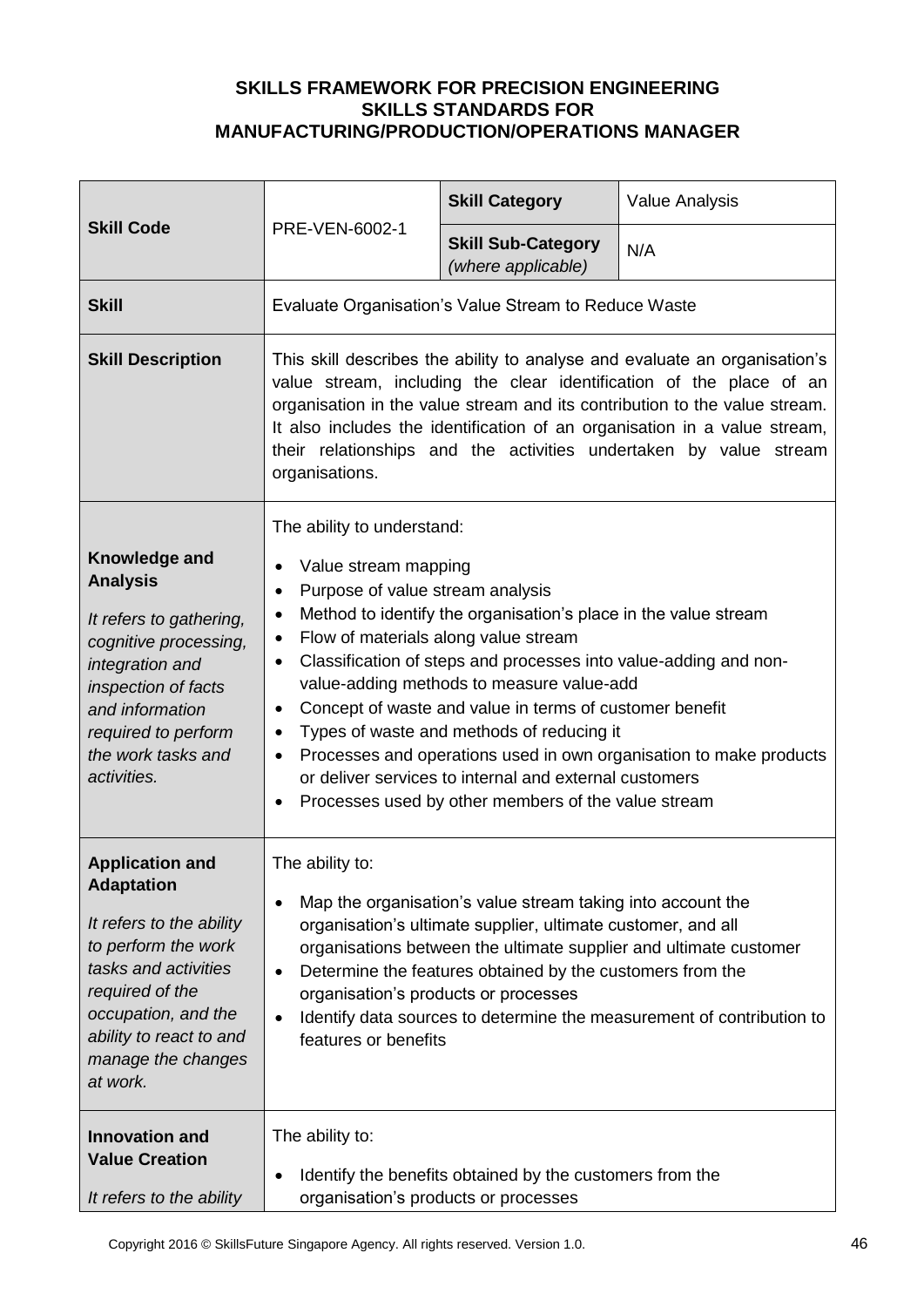| to generate purposive<br>ideas to improve work<br>performance and/or<br>enhance business<br>values that are<br>aligned to<br>organisational                                                                     | Determine the value added to the organisation's products or<br>$\bullet$<br>processes by each internal step<br>Identify activities on value stream map which do not add to customer<br>$\bullet$<br>features or benefits |
|-----------------------------------------------------------------------------------------------------------------------------------------------------------------------------------------------------------------|--------------------------------------------------------------------------------------------------------------------------------------------------------------------------------------------------------------------------|
| <b>Social Intelligence</b><br>and Ethics<br>It refers to the ability<br>to use affective<br>factors in leadership,<br>relationship and<br>diversity management<br>guided by<br>professional codes of<br>ethics. | The ability to:<br>Liaise with external value stream members to determine methods to<br>$\bullet$<br>reduce overall waste                                                                                                |
| <b>Learning to Learn</b><br>It refers to the ability<br>to develop and<br>improve one's self<br>within and outside of<br>one's area of work.                                                                    | N/A                                                                                                                                                                                                                      |
| <b>Range of</b><br><b>Application</b><br>(where applicable)<br>It refers to the critical<br>circumstances and<br>contexts that the skill<br>may be<br>demonstrated.                                             | N/A                                                                                                                                                                                                                      |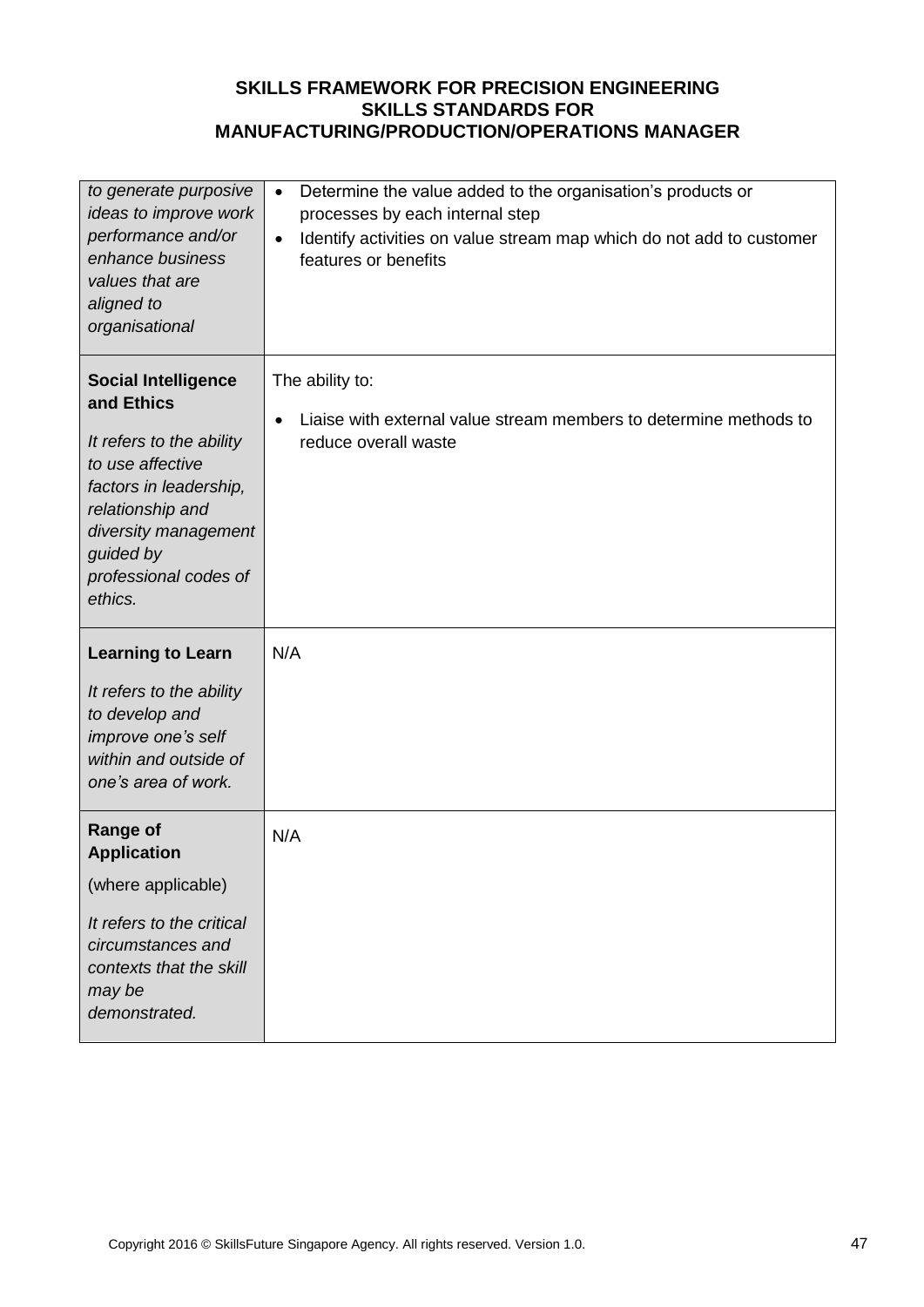| <b>Skill Code</b>                                                                                                                                                                                                             | PRE-MPI-6022-1                                                                                                                                                                                                                                                                                                                                                                                                                                                                                                                    | <b>Skill Category</b>                                          | <b>Manufacturing Productivity</b><br>and Innovation |
|-------------------------------------------------------------------------------------------------------------------------------------------------------------------------------------------------------------------------------|-----------------------------------------------------------------------------------------------------------------------------------------------------------------------------------------------------------------------------------------------------------------------------------------------------------------------------------------------------------------------------------------------------------------------------------------------------------------------------------------------------------------------------------|----------------------------------------------------------------|-----------------------------------------------------|
|                                                                                                                                                                                                                               |                                                                                                                                                                                                                                                                                                                                                                                                                                                                                                                                   | <b>Skill Sub-Category</b><br>(where applicable)                | N/A                                                 |
| <b>Skill</b>                                                                                                                                                                                                                  | Competitiveness                                                                                                                                                                                                                                                                                                                                                                                                                                                                                                                   | Evaluate Organisation's Approach to Lean Enterprise to Enhance |                                                     |
| <b>Skill Description</b>                                                                                                                                                                                                      | This skill describes the ability to examine the principles, techniques, key<br>tools of 'Lean' and how they might apply in a variety of processes and<br>sectors. It also includes exploring the strategic importance of creating<br>'lean enterprise' as well as the challenges associated with achieving and<br>sustaining this.                                                                                                                                                                                                |                                                                |                                                     |
| Knowledge and<br><b>Analysis</b><br>It refers to gathering,<br>cognitive processing,<br>integration and<br>inspection of facts<br>and information<br>required to perform<br>the work tasks and<br>activities.                 | The ability to understand:<br>Evolution of 'Lean'<br>$\bullet$<br>Framework for Lean Thinking<br>$\bullet$<br>Creating 'lean' enterprise<br>$\bullet$<br>Illustrations of 'lean' in different sectors<br>$\bullet$<br>Principles and applications of Lean Six Sigma<br>$\bullet$<br>'Lean' audits<br>$\bullet$<br>'Lean' implementation and sustainability<br>$\bullet$<br>Tools and techniques of 'lean'                                                                                                                         |                                                                |                                                     |
| <b>Application and</b><br><b>Adaptation</b><br>It refers to the ability<br>to perform the work<br>tasks and activities<br>required of the<br>occupation, and the<br>ability to react to and<br>manage the changes<br>at work. | The ability to:<br>Identify a framework for Lean Thinking and the benefits a 'lean'<br>$\bullet$<br>approach can afford<br>Apply an approach to designing 'lean' enterprise<br>Identify, select and apply appropriately relevant tools and techniques<br>٠<br>to support 'lean' enterprise<br>Critically evaluate how Lean Thinking might apply in different sectors,<br>$\bullet$<br>processes and levels within the enterprise<br>Recommend an appropriate approach to implementing sustainable<br>$\bullet$<br>Lean Enterprise |                                                                |                                                     |
| <b>Innovation and</b><br><b>Value Creation</b><br>It refers to the ability<br>to generate purposive<br>ideas to improve work<br>performance and/or                                                                            | N/A                                                                                                                                                                                                                                                                                                                                                                                                                                                                                                                               |                                                                |                                                     |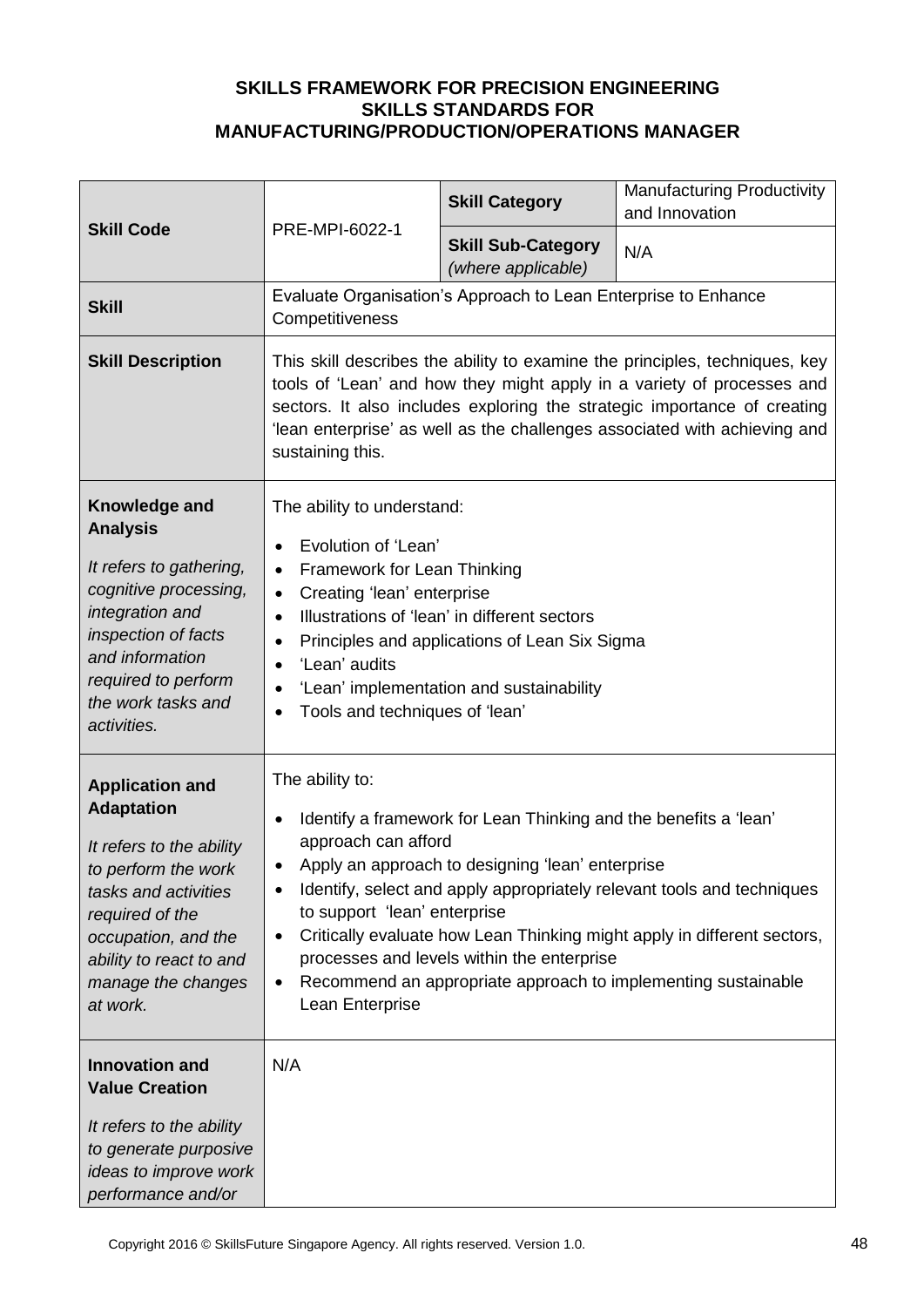| enhance business<br>values that are<br>aligned to<br>organisational                                                                                                                                             |                                                                                                                                                                                                                                                                                                                                                                                                                                                                                                                                                                                                                                                                                                                                                                                                                          |
|-----------------------------------------------------------------------------------------------------------------------------------------------------------------------------------------------------------------|--------------------------------------------------------------------------------------------------------------------------------------------------------------------------------------------------------------------------------------------------------------------------------------------------------------------------------------------------------------------------------------------------------------------------------------------------------------------------------------------------------------------------------------------------------------------------------------------------------------------------------------------------------------------------------------------------------------------------------------------------------------------------------------------------------------------------|
| <b>Social Intelligence</b><br>and Ethics<br>It refers to the ability<br>to use affective<br>factors in leadership,<br>relationship and<br>diversity management<br>guided by<br>professional codes of<br>ethics. | N/A                                                                                                                                                                                                                                                                                                                                                                                                                                                                                                                                                                                                                                                                                                                                                                                                                      |
| <b>Learning to Learn</b><br>It refers to the ability<br>to develop and<br>improve one's self<br>within and outside of<br>one's area of work.                                                                    | N/A                                                                                                                                                                                                                                                                                                                                                                                                                                                                                                                                                                                                                                                                                                                                                                                                                      |
| <b>Range of</b><br><b>Application</b><br>(where applicable)<br>It refers to the critical<br>circumstances and<br>contexts that the skill<br>may be<br>demonstrated.                                             | Framework for 'lean' and the benefits of lean approach must include:<br>Introduction, 'lean' foundations and business priorities<br>$\bullet$<br>'Lean' simulation runs<br>Understanding customers' needs (Specifying value)<br>Principles of Scientific Management that were developed by F.W.<br>Taylor<br>Henry Ford's approach in the development of the paced, moving<br>$\bullet$<br>assembly line<br>Toyota production system (Ohno '88)<br>$\bullet$<br>Standardisation and interchangeability of parts<br>$\bullet$<br>Total quality management system (TMS)<br>$\bullet$<br>Total productive maintenance (TPM) system<br>Application of appropriate approach to designing lean enterprise must<br>include:<br>Underlying concepts: Muda, Mura and Muri<br>$\bullet$<br>Identifying value and eliminating waste |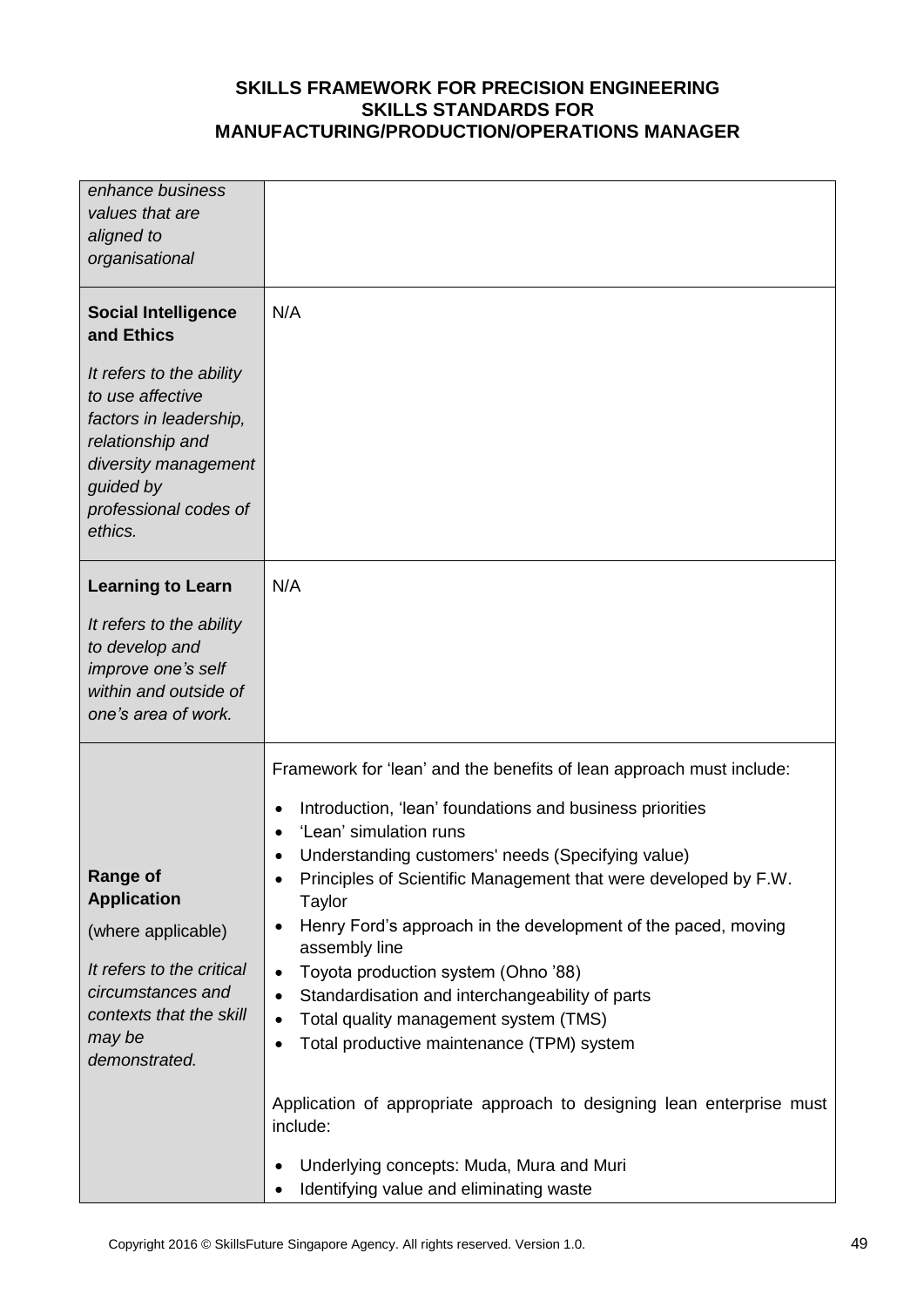| Identifying the value stream<br>٠                                                                                                                                                                                                                                                                                                                                        |
|--------------------------------------------------------------------------------------------------------------------------------------------------------------------------------------------------------------------------------------------------------------------------------------------------------------------------------------------------------------------------|
| Mapping the current state<br>٠                                                                                                                                                                                                                                                                                                                                           |
| 'Lean' simulation<br>$\bullet$                                                                                                                                                                                                                                                                                                                                           |
| Concepts of Lean<br>٠                                                                                                                                                                                                                                                                                                                                                    |
| Value stream mapping<br>٠                                                                                                                                                                                                                                                                                                                                                |
| Lean responses to customer needs                                                                                                                                                                                                                                                                                                                                         |
| Process improvement<br>٠                                                                                                                                                                                                                                                                                                                                                 |
| Lean Management<br>٠                                                                                                                                                                                                                                                                                                                                                     |
|                                                                                                                                                                                                                                                                                                                                                                          |
| Recommending an appropriate approach to implementing sustainable<br>Lean Enterprise must include:<br>Future state mapping<br>Lean in the extended enterprise<br>٠<br>Preparing for implementation, 5S<br>٠<br>Lean Management: Respect for humanity<br>$\bullet$<br>Lean management: Hoshin planning<br>$\bullet$<br>Development of a 'lean' culture<br>٠<br>Toyota Kata |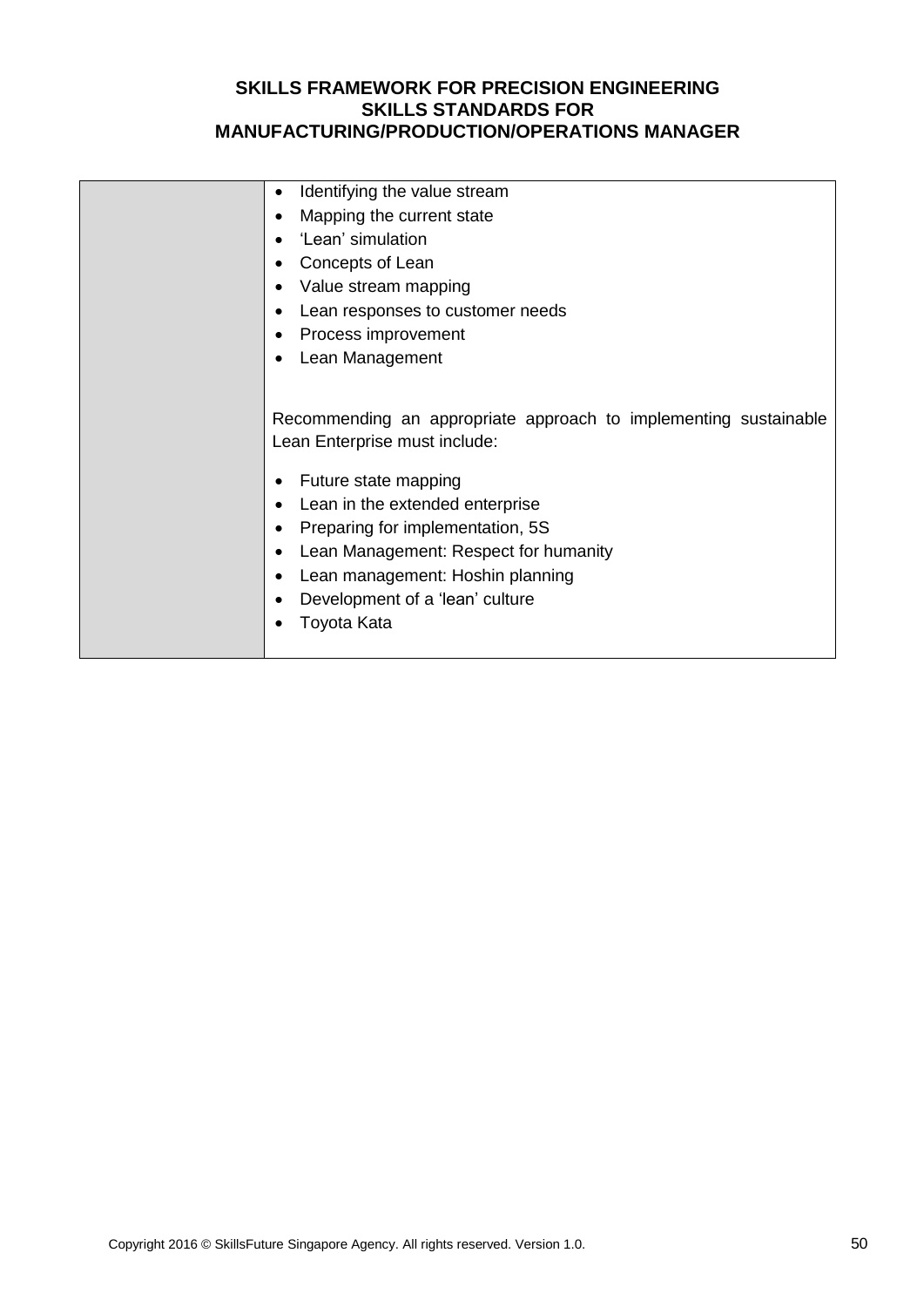|                                                                                                                                                                                                                               | PRE-MPI-6024-1                                                                                                                                                                                                                                                                                                                                                                                            | <b>Skill Category</b>                                                  | <b>Manufacturing Productivity</b><br>and Innovation                    |
|-------------------------------------------------------------------------------------------------------------------------------------------------------------------------------------------------------------------------------|-----------------------------------------------------------------------------------------------------------------------------------------------------------------------------------------------------------------------------------------------------------------------------------------------------------------------------------------------------------------------------------------------------------|------------------------------------------------------------------------|------------------------------------------------------------------------|
| <b>Skill Code</b>                                                                                                                                                                                                             |                                                                                                                                                                                                                                                                                                                                                                                                           | <b>Skill Sub-Category</b><br>(where applicable)                        | N/A                                                                    |
| <b>Skill</b>                                                                                                                                                                                                                  |                                                                                                                                                                                                                                                                                                                                                                                                           | <b>Review Innovation Practices to Enhance Business Competitiveness</b> |                                                                        |
| <b>Skill Description</b>                                                                                                                                                                                                      | This skill describes the ability to develop new skills and knowledge about<br>innovation that will enhance and contribute to the long-term<br>competitiveness of the business.                                                                                                                                                                                                                            |                                                                        |                                                                        |
| Knowledge and<br><b>Analysis</b><br>It refers to gathering,<br>cognitive processing,<br>integration and<br>inspection of facts<br>and information<br>required to perform<br>the work tasks and<br>activities.                 | The ability to understand:<br>Individual and innovation strategy<br>$\bullet$<br>Creation and usage of new tools to support innovation in all areas of<br>$\bullet$<br>the business<br>Development of personal innovation action plans<br>$\bullet$<br>Conditions for innovation<br>$\bullet$<br>Innovation and business strategy<br>$\bullet$<br>International perspective about innovation<br>$\bullet$ |                                                                        |                                                                        |
| <b>Application and</b><br><b>Adaptation</b><br>It refers to the ability<br>to perform the work<br>tasks and activities<br>required of the<br>occupation, and the<br>ability to react to and<br>manage the changes<br>at work. | The ability to:<br>Determine the relationship between innovation and competitive<br>$\bullet$<br>performance                                                                                                                                                                                                                                                                                              |                                                                        |                                                                        |
| <b>Innovation and</b><br><b>Value Creation</b><br>It refers to the ability<br>to generate purposive<br>ideas to improve work<br>performance and/or<br>enhance business<br>values that are                                     | The ability to:<br>$\bullet$<br>business                                                                                                                                                                                                                                                                                                                                                                  | Create new tools to support innovation in all areas of the business    | Monitor the use of new tools to support innovation in all areas of the |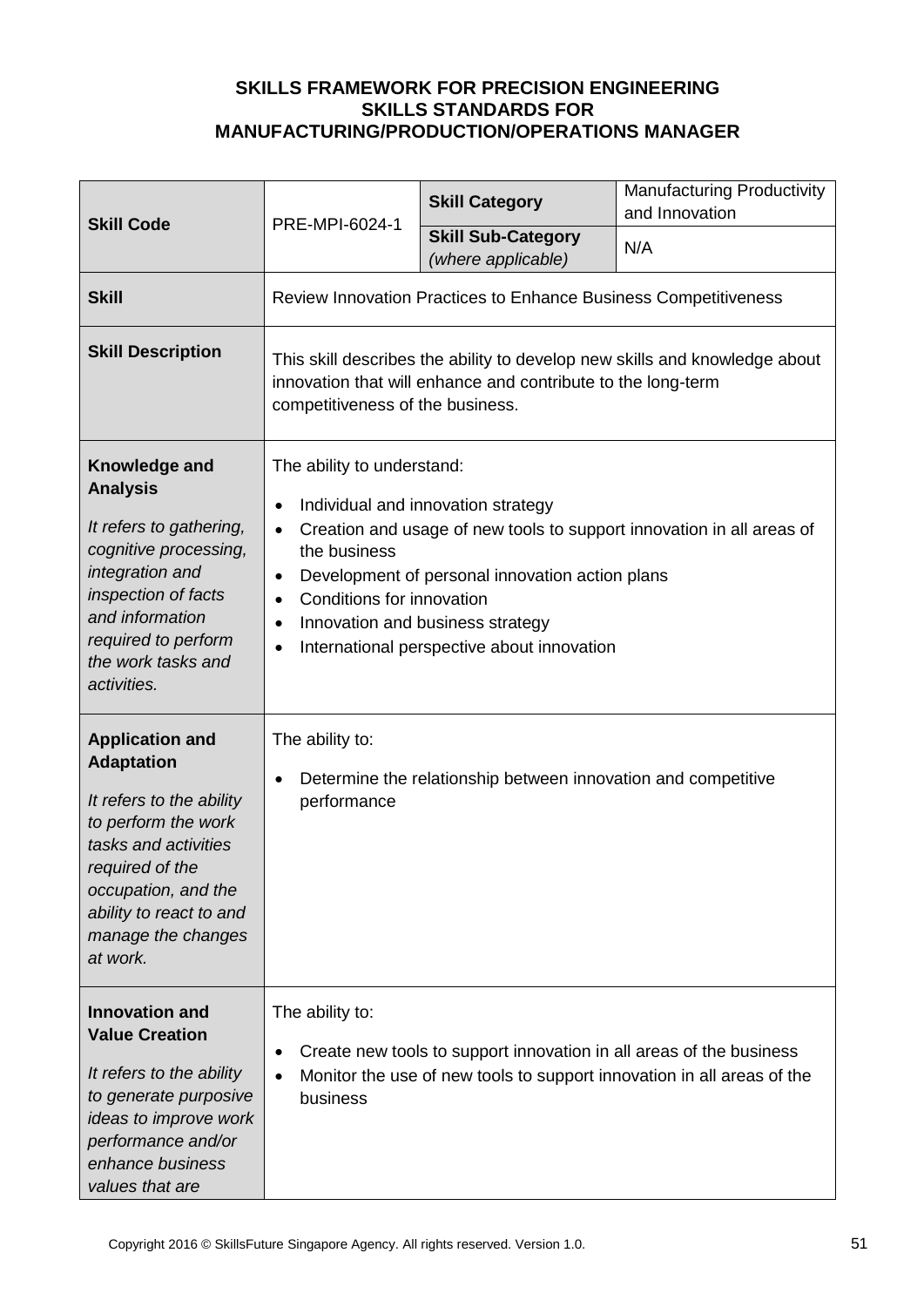| aligned to<br>organisational                                                                                                                                        |                                                              |
|---------------------------------------------------------------------------------------------------------------------------------------------------------------------|--------------------------------------------------------------|
| <b>Social Intelligence</b><br>and Ethics                                                                                                                            | N/A                                                          |
| It refers to the ability<br>to use affective<br>factors in leadership,<br>relationship and<br>diversity management<br>guided by<br>professional codes of<br>ethics. |                                                              |
| <b>Learning to Learn</b>                                                                                                                                            | The ability to:                                              |
| It refers to the ability<br>to develop and<br>improve one's self<br>within and outside of<br>one's area of work.                                                    | Complete the development of personal innovation action plans |
| <b>Range of</b><br><b>Application</b>                                                                                                                               | N/A                                                          |
| (where applicable)                                                                                                                                                  |                                                              |
| It refers to the critical<br>circumstances and<br>contexts that the skill<br>may be<br>demonstrated.                                                                |                                                              |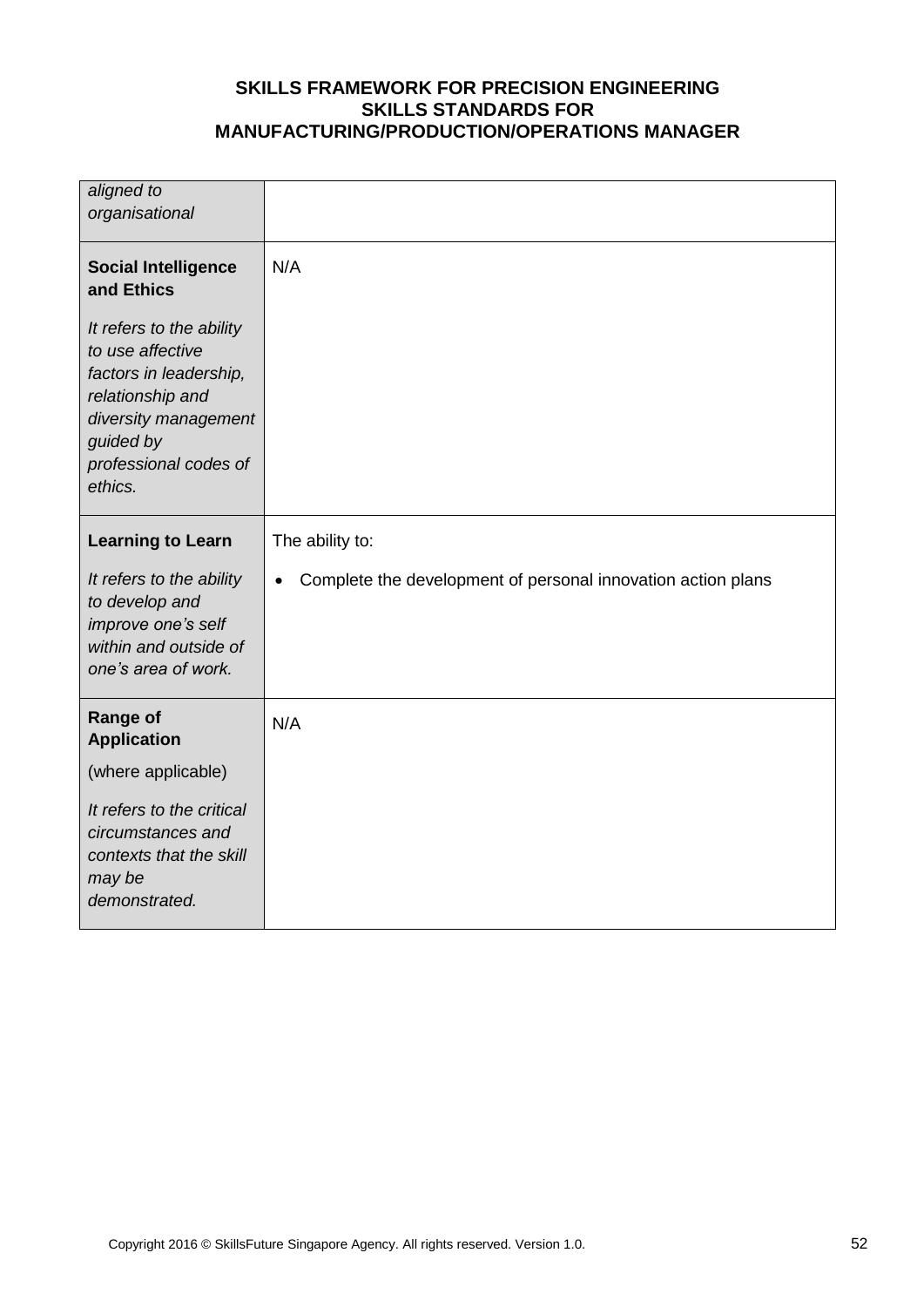|                                                                                                                                                                                                                               |                                                                                                                                                                                                                                                                                                                                                                                                                                                                                                                                                                                                                                               | <b>Skill Category</b>                               | <b>Manufacturing Productivity</b><br>and Innovation                 |
|-------------------------------------------------------------------------------------------------------------------------------------------------------------------------------------------------------------------------------|-----------------------------------------------------------------------------------------------------------------------------------------------------------------------------------------------------------------------------------------------------------------------------------------------------------------------------------------------------------------------------------------------------------------------------------------------------------------------------------------------------------------------------------------------------------------------------------------------------------------------------------------------|-----------------------------------------------------|---------------------------------------------------------------------|
| <b>Skill Code</b>                                                                                                                                                                                                             | PRE-MPI-6025-1                                                                                                                                                                                                                                                                                                                                                                                                                                                                                                                                                                                                                                | <b>Skill Sub-Category</b><br>(where applicable)     | N/A                                                                 |
| <b>Skill</b>                                                                                                                                                                                                                  |                                                                                                                                                                                                                                                                                                                                                                                                                                                                                                                                                                                                                                               | Facilitate Innovation Processes in the Organisation |                                                                     |
| <b>Skill Description</b>                                                                                                                                                                                                      | This skill describes the ability to facilitate innovation process within the<br>improve organisational<br>performance.<br>organisation<br>$\mathsf{It}$<br>includes<br>to<br>establishing systems to support innovation, identifying, reviewing and<br>implementing innovation initiatives and engaging employees for feedback<br>on innovation.                                                                                                                                                                                                                                                                                              |                                                     |                                                                     |
| Knowledge and<br><b>Analysis</b><br>It refers to gathering,<br>cognitive processing,<br>integration and<br>inspection of facts and<br>information required<br>to perform the work<br>tasks and activities.                    | The ability to understand:<br>Barriers to innovation that can occur within the organisation<br>Business environment issues and impacts to be considered in<br>developing innovation concepts<br>Issues and requirements to commercialise innovation concepts<br>$\bullet$<br>Broad practical and operational issues that determine whether an<br>$\bullet$<br>innovation initiative can be implemented<br>Considerations in generating and translating innovative ideas into<br>$\bullet$<br>workable concepts<br>Communication and facilitation methods for encouraging innovation<br>$\bullet$<br>within the organisation                   |                                                     |                                                                     |
| <b>Application and</b><br><b>Adaptation</b><br>It refers to the ability<br>to perform the work<br>tasks and activities<br>required of the<br>occupation, and the<br>ability to react to and<br>manage the changes<br>at work. | The ability to:<br>Establish systems to support innovation within the organisation in<br>consultation with relevant stakeholders<br>Review pilot testing or prototyping results to determine feasibility of<br>$\bullet$<br>innovation initiatives across the organisation<br>Filter and select suitable innovation initiatives to translate to<br>organisational levels<br>Present organisation-wide implementation specifications to<br>٠<br>management for approval<br>Provide opportunities for all employees to provide feedback and<br>$\bullet$<br>explore ideas and opportunities for change and innovation for further<br>refinement |                                                     |                                                                     |
| <b>Innovation and</b><br><b>Value Creation</b>                                                                                                                                                                                | The ability to:                                                                                                                                                                                                                                                                                                                                                                                                                                                                                                                                                                                                                               |                                                     | Research and evaluate existing information to identify and evaluate |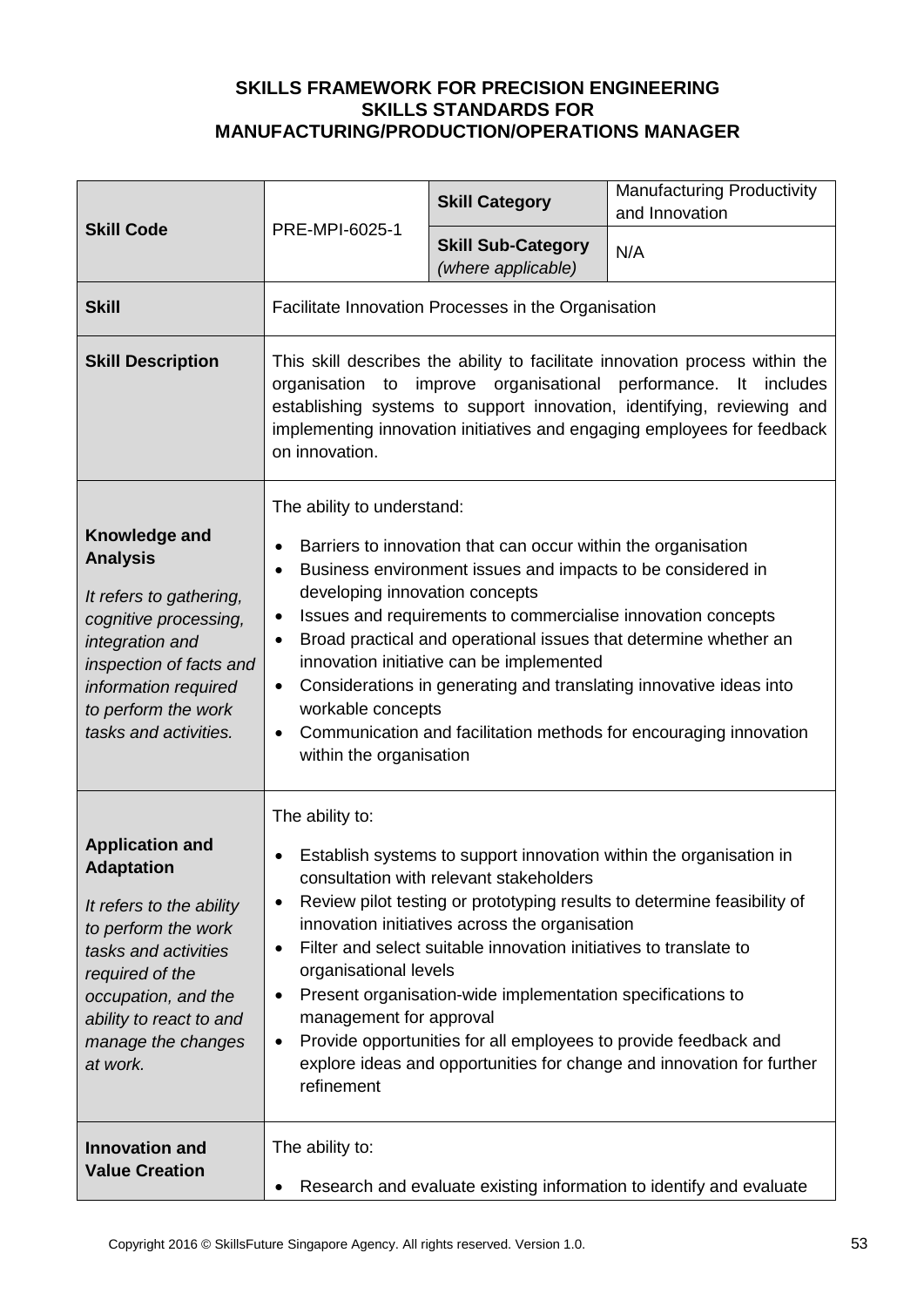| It refers to the ability<br>to generate purposive<br>ideas to improve work<br>performance and/or<br>enhance business<br>values that are<br>aligned to<br>organisational                                         | needs and opportunities for innovation initiatives within organisation                                                                                                                                                                       |
|-----------------------------------------------------------------------------------------------------------------------------------------------------------------------------------------------------------------|----------------------------------------------------------------------------------------------------------------------------------------------------------------------------------------------------------------------------------------------|
| <b>Social Intelligence</b><br>and Ethics<br>It refers to the ability<br>to use affective<br>factors in leadership,<br>relationship and<br>diversity management<br>guided by<br>professional codes of<br>ethics. | The ability to:<br>Apply emotional intelligence to guide one's communication to<br>$\bullet$<br>influence and persuade stakeholders to embrace change and<br>innovation                                                                      |
| <b>Learning to Learn</b><br>It refers to the ability<br>to develop and<br>improve one's self<br>within and outside of<br>one's area of work.                                                                    | The ability to:<br>Engage in regular self-reflection to identify own areas for<br>$\bullet$<br>improvement in facilitating innovation process<br>Improve own innovation management capability by subscribing to<br>diverse learning channels |
| <b>Range of</b><br><b>Application</b><br>(where applicable)<br>It refers to the critical<br>circumstances and<br>contexts that the skill<br>may be demonstrated.                                                | N/A                                                                                                                                                                                                                                          |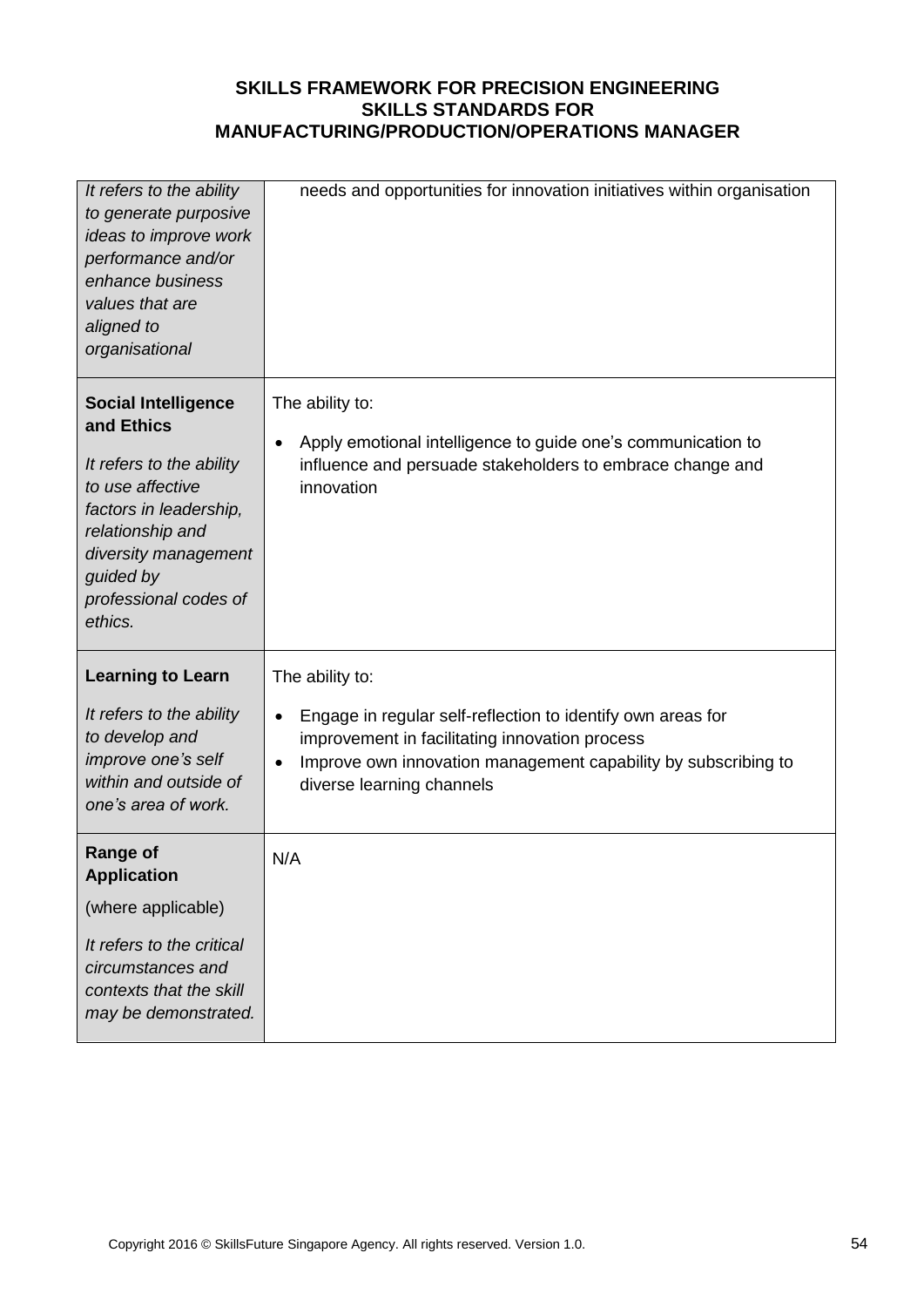|                                                                                                                                                                                                                               | PRE-MPI-6026-1                                                                                                                                                                                                                                                                                                                                                                                                                                                                                                       | <b>Skill Category</b>                                                                                                                                                                   | <b>Manufacturing Productivity</b><br>and Innovation                  |
|-------------------------------------------------------------------------------------------------------------------------------------------------------------------------------------------------------------------------------|----------------------------------------------------------------------------------------------------------------------------------------------------------------------------------------------------------------------------------------------------------------------------------------------------------------------------------------------------------------------------------------------------------------------------------------------------------------------------------------------------------------------|-----------------------------------------------------------------------------------------------------------------------------------------------------------------------------------------|----------------------------------------------------------------------|
| <b>Skill Code</b>                                                                                                                                                                                                             |                                                                                                                                                                                                                                                                                                                                                                                                                                                                                                                      | <b>Skill Sub-Category</b><br>(where applicable)                                                                                                                                         | N/A                                                                  |
| <b>Skill</b>                                                                                                                                                                                                                  | Framework                                                                                                                                                                                                                                                                                                                                                                                                                                                                                                            |                                                                                                                                                                                         | Improve Productivity through RFID-enabled Workflows Innovation (RWI) |
| <b>Skill Description</b>                                                                                                                                                                                                      | This skill describes the ability to innovate existing workflows and improve<br>productivity with the use of Radio Frequency Identification (RFID)<br>technology. It also includes studying existing production workflows and<br>identifying opportunities in improving business top line.                                                                                                                                                                                                                            |                                                                                                                                                                                         |                                                                      |
| Knowledge and<br><b>Analysis</b><br>It refers to gathering,<br>cognitive processing,<br>integration and<br>inspection of facts<br>and information<br>required to perform<br>the work tasks and<br>activities.                 | The ability to understand:<br>Fundamentals of Radio Frequency Identification (RFID) technology<br>$\bullet$<br><b>RFID</b> architecture<br>$\bullet$<br><b>RFID standards</b><br>$\bullet$<br><b>RFID applications</b><br>$\bullet$<br>Workflow analysis<br>$\bullet$<br>Productivity assessment<br>$\bullet$<br>Cost benefits analysis<br>$\bullet$                                                                                                                                                                 |                                                                                                                                                                                         |                                                                      |
| <b>Application and</b><br><b>Adaptation</b><br>It refers to the ability<br>to perform the work<br>tasks and activities<br>required of the<br>occupation, and the<br>ability to react to and<br>manage the changes<br>at work. | The ability to:<br>Model and measure workflows using graphs in terms of throughput,<br>$\bullet$<br>processing time and other metrics<br><b>Create RFID solutions</b><br>$\bullet$<br>Specify RFID system requirements<br>Compute the cost of RFID system implementation<br>٠<br>Predict outcome of cost and benefits over relevant time period<br>$\bullet$<br>Compute Returns-on-Investment and payback period<br>٠<br>Specify details of pilot implementation phase and full-scale<br>$\bullet$<br>implementation |                                                                                                                                                                                         |                                                                      |
| <b>Innovation and</b><br><b>Value Creation</b><br>It refers to the ability<br>to generate purposive<br>ideas to improve work<br>performance and/or<br>enhance business                                                        | The ability to:<br>٠<br>$\bullet$<br>$\bullet$<br>elements<br>$\bullet$<br>phases                                                                                                                                                                                                                                                                                                                                                                                                                                    | Analyse 'as-is' workflows for inefficiency and wastage<br>Improve workflows by creating 'to-be' RFID-enabled workflows<br>Select productivity measurements and measure all cost/benefit | Fine-tune implementation plan for RFID based on feedback from pilot  |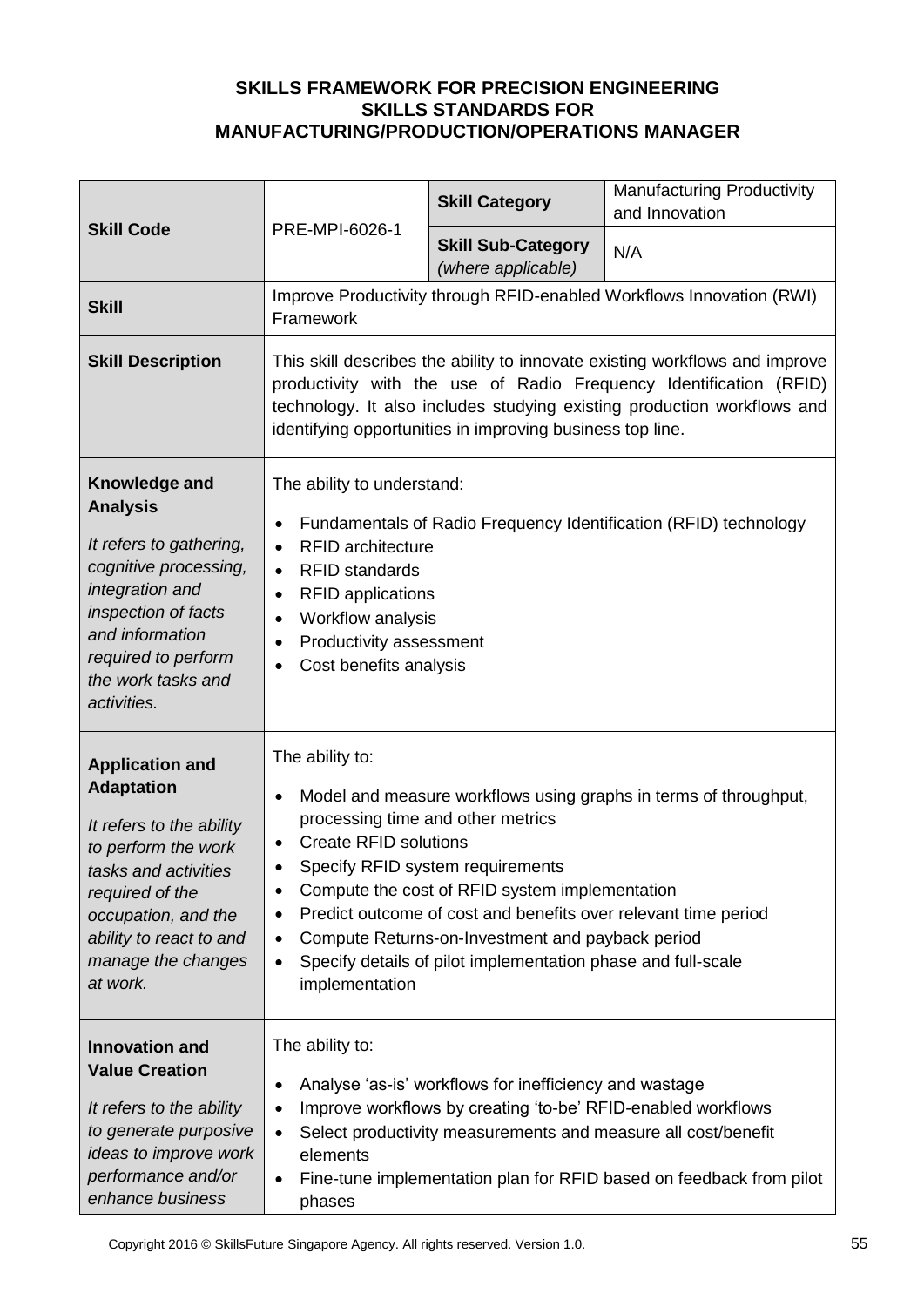| values that are<br>aligned to<br>organisational                                                                                                                                                                 |                                                                                          |
|-----------------------------------------------------------------------------------------------------------------------------------------------------------------------------------------------------------------|------------------------------------------------------------------------------------------|
| <b>Social Intelligence</b><br>and Ethics<br>It refers to the ability<br>to use affective<br>factors in leadership,<br>relationship and<br>diversity management<br>guided by<br>professional codes of<br>ethics. | The ability to:<br>Seek endorsement from key stakeholders on RFID implementation<br>plan |
| <b>Learning to Learn</b><br>It refers to the ability<br>to develop and<br>improve one's self<br>within and outside of<br>one's area of work.                                                                    | The ability to:<br>Keep abreast of new technology in RFID<br>$\bullet$                   |
| <b>Range of</b><br><b>Application</b><br>(where applicable)<br>It refers to the critical<br>circumstances and<br>contexts that the skill<br>may be<br>demonstrated.                                             | N/A                                                                                      |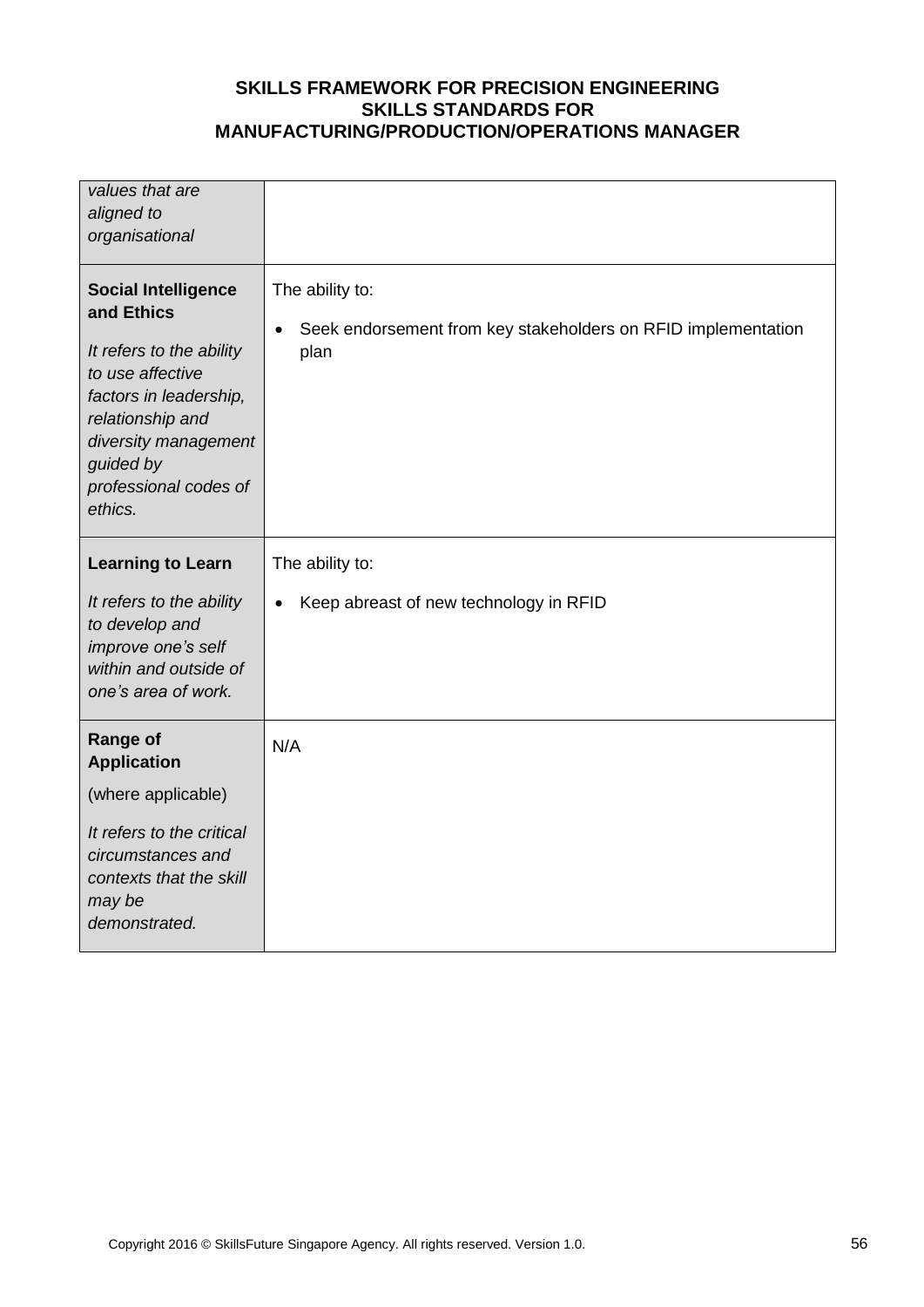|                                                                                                                                                                                                                               | PRE-SCL-6006-1                                                                                                                                                                                                                                                                                                                                                        | <b>Skill Category</b>                                       | Supply Chain and<br><b>Logistics Management</b> |
|-------------------------------------------------------------------------------------------------------------------------------------------------------------------------------------------------------------------------------|-----------------------------------------------------------------------------------------------------------------------------------------------------------------------------------------------------------------------------------------------------------------------------------------------------------------------------------------------------------------------|-------------------------------------------------------------|-------------------------------------------------|
| <b>Skill Code</b>                                                                                                                                                                                                             |                                                                                                                                                                                                                                                                                                                                                                       | <b>Skill Sub-Category</b><br>(where applicable)             | N/A                                             |
| <b>Skill</b>                                                                                                                                                                                                                  | Management                                                                                                                                                                                                                                                                                                                                                            | Evaluate the Performance of Manufacturing and Supply Chain  |                                                 |
| <b>Skill Description</b>                                                                                                                                                                                                      | This skill describes the ability to evaluate the effectiveness of suppliers<br>and focuses on the need to evaluate the supplier's performance against<br>agreed criteria. It also includes proposing recommendations to improve<br>suppliers' performance.                                                                                                            |                                                             |                                                 |
| Knowledge and<br><b>Analysis</b><br>It refers to gathering,<br>cognitive processing,<br>integration and<br>inspection of facts<br>and information<br>required to perform<br>the work tasks and<br>activities.                 | The ability to understand:<br>Analysis methods and procedures<br>$\bullet$<br>Cost and benefit analysis methods and procedures<br>$\bullet$<br>Database management and monitoring methods and procedures<br>$\bullet$<br>Evaluation methods and procedures<br>$\bullet$<br>Organisational procedures and policies relating to supply chain<br>$\bullet$<br>management |                                                             |                                                 |
| <b>Application and</b><br><b>Adaptation</b><br>It refers to the ability<br>to perform the work<br>tasks and activities<br>required of the<br>occupation, and the<br>ability to react to and<br>manage the changes<br>at work. | The ability to:<br>Identify critical factors that affect suppliers and supply chain<br>$\bullet$<br>Analyse risks and benefits, and resource implications of proposed<br>$\bullet$<br>improvements to supply chain                                                                                                                                                    |                                                             |                                                 |
| <b>Innovation and</b><br><b>Value Creation</b><br>It refers to the ability<br>to generate purposive<br>ideas to improve work<br>performance and/or<br>enhance business                                                        | The ability to:<br>organisational effectiveness                                                                                                                                                                                                                                                                                                                       | Explore improvements to the supply chain which will enhance |                                                 |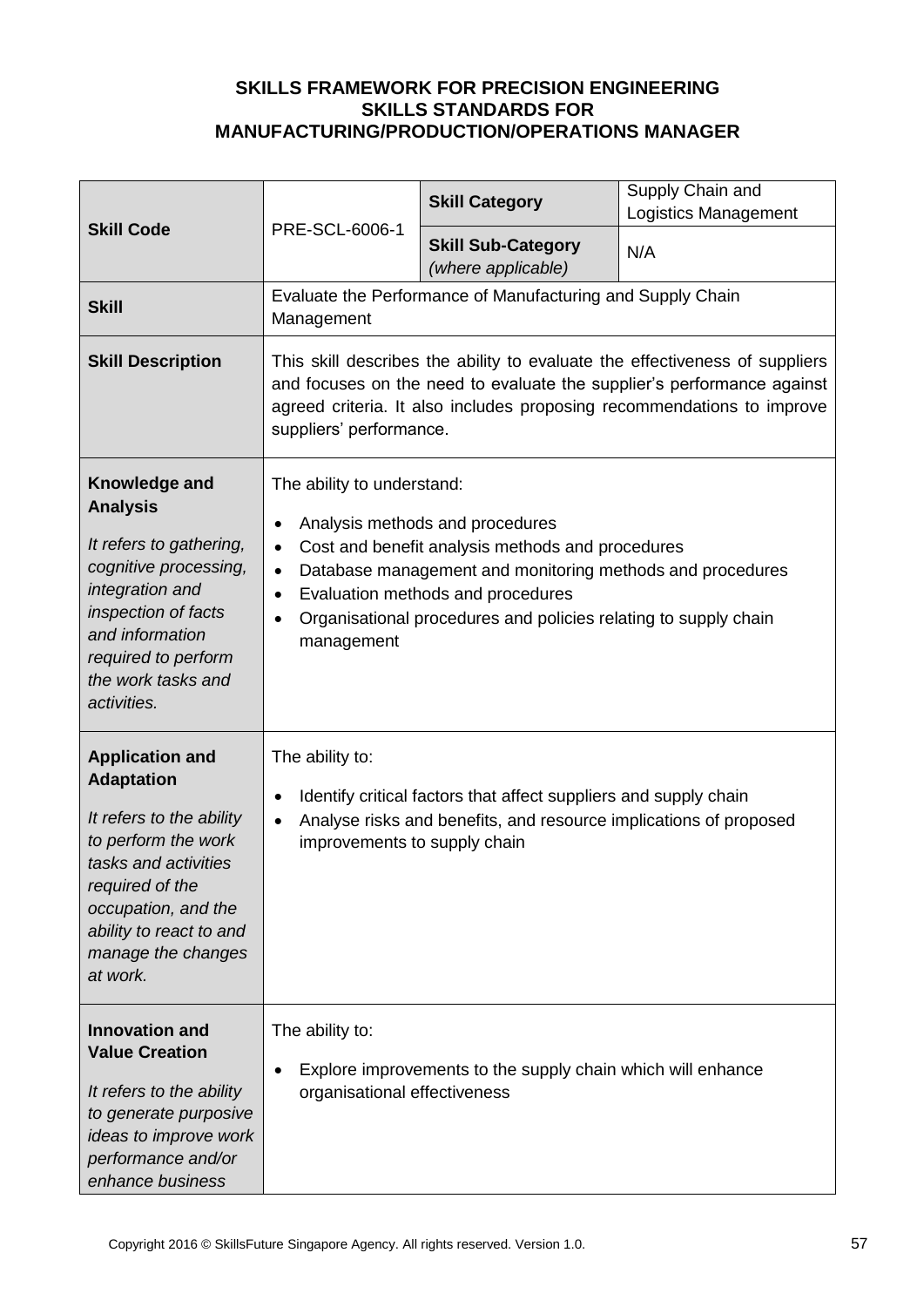| values that are<br>aligned to<br>organisational                                                                                                                                                                 |                                                                                                                                                                                                 |
|-----------------------------------------------------------------------------------------------------------------------------------------------------------------------------------------------------------------|-------------------------------------------------------------------------------------------------------------------------------------------------------------------------------------------------|
| <b>Social Intelligence</b><br>and Ethics<br>It refers to the ability<br>to use affective<br>factors in leadership,<br>relationship and<br>diversity<br>management guided<br>by professional codes<br>of ethics. | The ability to:<br>Present findings and recommendations to stakeholders to seek<br>$\bullet$<br>endorsement                                                                                     |
| <b>Learning to Learn</b><br>It refers to the ability<br>to develop and<br>improve one's self<br>within and outside of<br>one's area of work.                                                                    | The ability to:<br>Keep abreast of new supply chain management strategies or new<br>$\bullet$<br>supply networks through industry platforms to assess their suitability<br>for the organisation |
| <b>Range of</b><br><b>Application</b><br>(where applicable)<br>It refers to the critical<br>circumstances and<br>contexts that the skill<br>may be<br>demonstrated.                                             | N/A                                                                                                                                                                                             |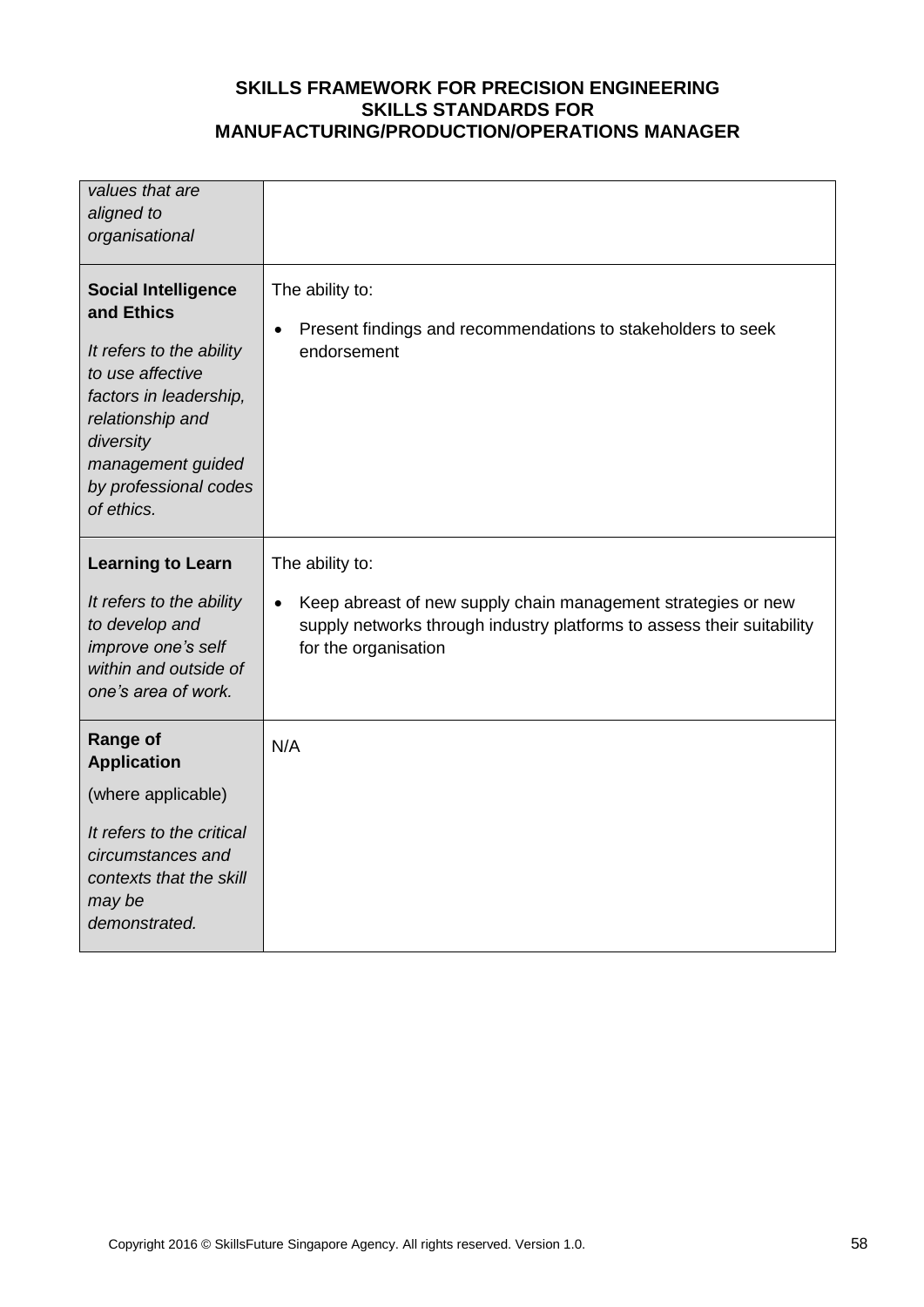|                                                                                                                                                                                                                               | PRE-QMS-6003-1                                                                                                                                                                                                                                                                                                                                                                                                                                                                                   | <b>Skill Category</b>                                                                                                                                      | <b>Quality Management</b><br><b>Systems</b> |
|-------------------------------------------------------------------------------------------------------------------------------------------------------------------------------------------------------------------------------|--------------------------------------------------------------------------------------------------------------------------------------------------------------------------------------------------------------------------------------------------------------------------------------------------------------------------------------------------------------------------------------------------------------------------------------------------------------------------------------------------|------------------------------------------------------------------------------------------------------------------------------------------------------------|---------------------------------------------|
| <b>Skill Code</b>                                                                                                                                                                                                             |                                                                                                                                                                                                                                                                                                                                                                                                                                                                                                  | <b>Skill Sub-Category</b><br>(where applicable)                                                                                                            | N/A                                         |
| <b>Skill</b>                                                                                                                                                                                                                  |                                                                                                                                                                                                                                                                                                                                                                                                                                                                                                  | Evaluate the Effectiveness of Quality Management System                                                                                                    |                                             |
| <b>Skill Description</b>                                                                                                                                                                                                      | This skill describes the ability to evaluate an organisation's quality<br>management system with a view to proposing and implementing<br>improvements. It also includes<br>developing<br>appropriate<br>training<br>programmes to address<br>manpower gaps in<br>executing<br>quality<br>management systems.                                                                                                                                                                                     |                                                                                                                                                            |                                             |
| Knowledge and<br><b>Analysis</b><br>It refers to gathering,<br>cognitive processing,<br>integration and<br>inspection of facts<br>and information<br>required to perform<br>the work tasks and<br>activities.                 | The ability to understand:<br>Quality management systems<br>$\bullet$<br>Process improvement<br>$\bullet$<br>$\bullet$<br>Method to identify training gaps<br>$\bullet$<br>$\bullet$<br>$\bullet$                                                                                                                                                                                                                                                                                                | Policy and procedure development<br>Method to develop competency framework<br>Data management and documentation<br>Workplace Safety and Health regulations |                                             |
| <b>Application and</b><br><b>Adaptation</b><br>It refers to the ability<br>to perform the work<br>tasks and activities<br>required of the<br>occupation, and the<br>ability to react to and<br>manage the changes<br>at work. | The ability to:<br>Analyse roles and duties of personnel in executing the organisation's<br>$\bullet$<br>quality management systems<br>Identify training needs in relation to quality management systems<br>Develop competency framework to implement training programmes<br>٠<br>for quality management systems<br>Undertake regular audits of quality management system, its policies<br>$\bullet$<br>and procedures<br>Implement improvements to address gaps in quality management<br>system |                                                                                                                                                            |                                             |
| <b>Innovation and</b><br><b>Value Creation</b><br>It refers to the ability<br>to generate purposive<br>ideas to improve work<br>performance and/or                                                                            | The ability to:                                                                                                                                                                                                                                                                                                                                                                                                                                                                                  | Evaluate the quality management system to identify gaps                                                                                                    |                                             |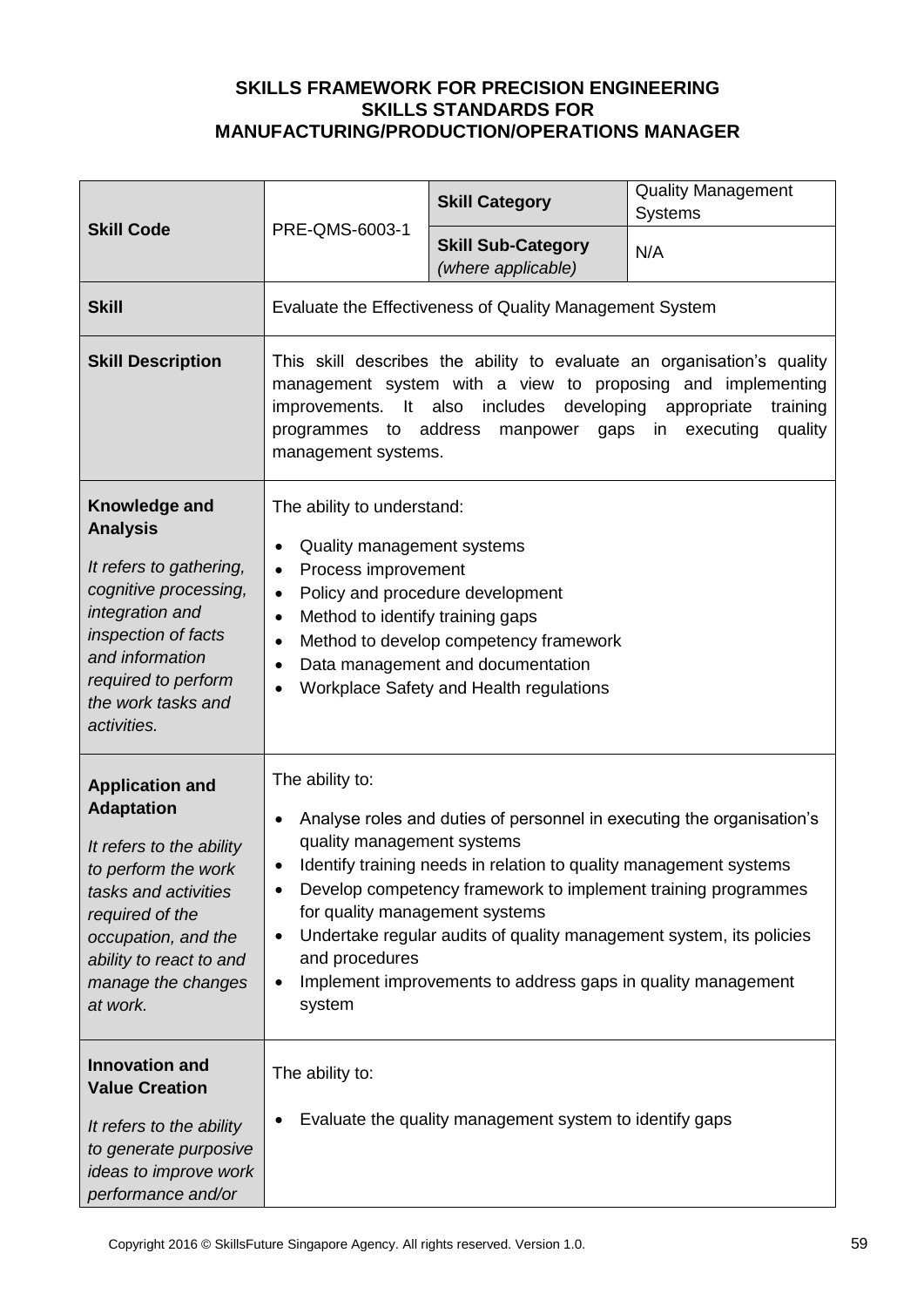| enhance business<br>values that are<br>aligned to<br>organisational                                                                                                                                             |                                                                                                                                                                                                                                 |
|-----------------------------------------------------------------------------------------------------------------------------------------------------------------------------------------------------------------|---------------------------------------------------------------------------------------------------------------------------------------------------------------------------------------------------------------------------------|
| <b>Social Intelligence</b><br>and Ethics<br>It refers to the ability<br>to use affective<br>factors in leadership,<br>relationship and<br>diversity management<br>guided by<br>professional codes of<br>ethics. | The ability to:<br>Consult with the production team to seek feedback on organisation's<br>$\bullet$<br>quality management systems<br>Seek key stakeholders endorsement on proposed improvements to<br>quality management system |
| <b>Learning to Learn</b>                                                                                                                                                                                        | N/A                                                                                                                                                                                                                             |
| It refers to the ability<br>to develop and<br>improve one's self<br>within and outside of<br>one's area of work.                                                                                                |                                                                                                                                                                                                                                 |
| <b>Range of</b><br><b>Application</b>                                                                                                                                                                           | N/A                                                                                                                                                                                                                             |
| (where applicable)                                                                                                                                                                                              |                                                                                                                                                                                                                                 |
| It refers to the critical<br>circumstances and<br>contexts that the skill<br>may be<br>demonstrated.                                                                                                            |                                                                                                                                                                                                                                 |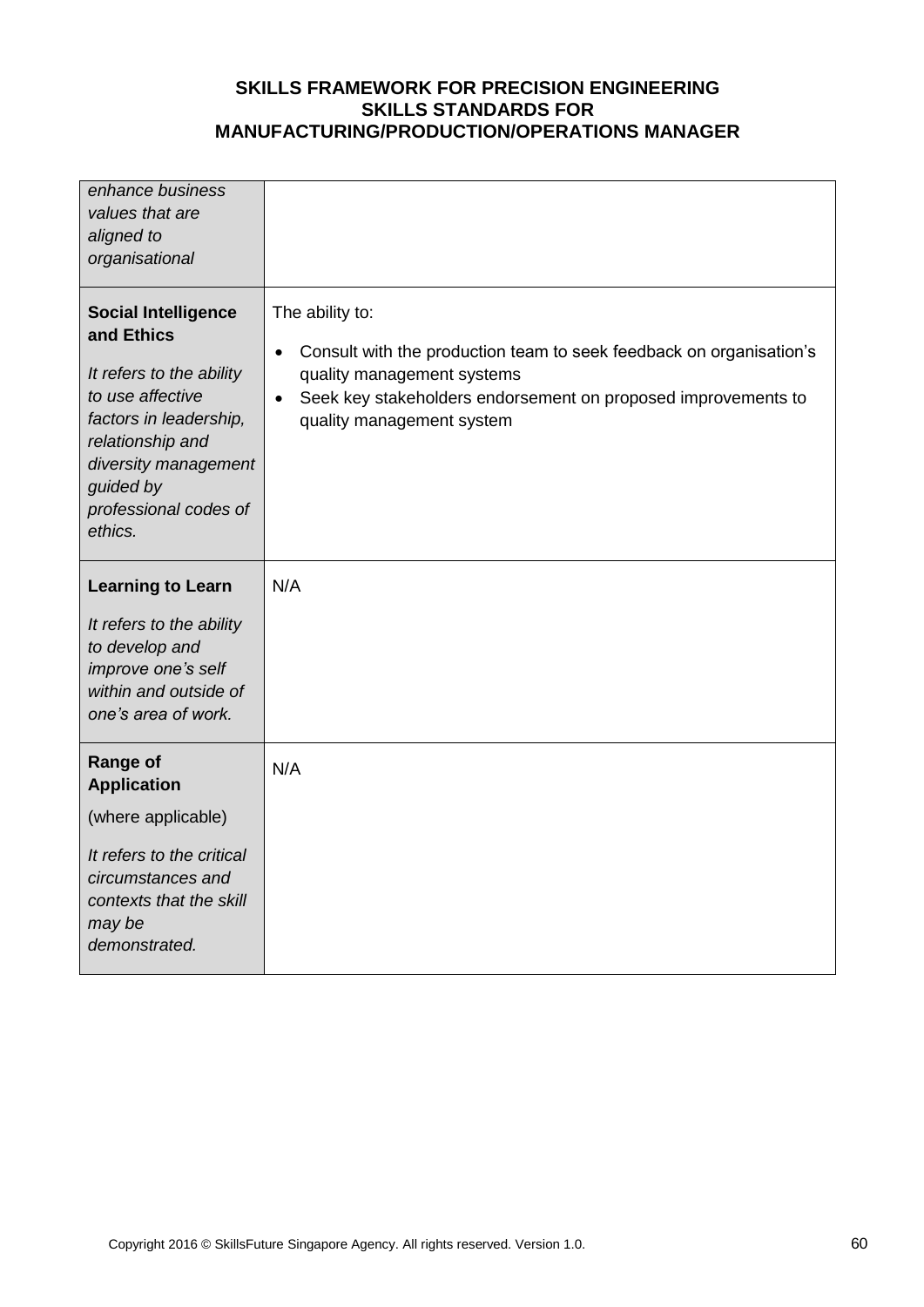| <b>Skill Code</b>                                                                                                                                                                                             | PRE-WSH-6010-1                                                                                                                                                                                                                                                                                                                                                                                                                                                                                                                                                                                                                                                                                                                                                                                                                                                                                                                                                                                              | <b>Skill Category</b>                                                                                                                                                             | Workplace Safety and<br>Health |
|---------------------------------------------------------------------------------------------------------------------------------------------------------------------------------------------------------------|-------------------------------------------------------------------------------------------------------------------------------------------------------------------------------------------------------------------------------------------------------------------------------------------------------------------------------------------------------------------------------------------------------------------------------------------------------------------------------------------------------------------------------------------------------------------------------------------------------------------------------------------------------------------------------------------------------------------------------------------------------------------------------------------------------------------------------------------------------------------------------------------------------------------------------------------------------------------------------------------------------------|-----------------------------------------------------------------------------------------------------------------------------------------------------------------------------------|--------------------------------|
|                                                                                                                                                                                                               |                                                                                                                                                                                                                                                                                                                                                                                                                                                                                                                                                                                                                                                                                                                                                                                                                                                                                                                                                                                                             | <b>Skill Sub-Category</b><br>(where applicable)                                                                                                                                   | N/A                            |
| <b>Skill</b>                                                                                                                                                                                                  |                                                                                                                                                                                                                                                                                                                                                                                                                                                                                                                                                                                                                                                                                                                                                                                                                                                                                                                                                                                                             | Evaluate Workplace Safety and Health Systems for Improvement                                                                                                                      |                                |
| <b>Skill Description</b>                                                                                                                                                                                      | This skill describes the ability to evaluate an organisation's Workplace<br>Safety and Health (WSH) management system, identify areas for<br>improvement, make the relevant recommendations and monitor the<br>progress of improvement.                                                                                                                                                                                                                                                                                                                                                                                                                                                                                                                                                                                                                                                                                                                                                                     |                                                                                                                                                                                   |                                |
| Knowledge and<br><b>Analysis</b><br>It refers to gathering,<br>cognitive processing,<br>integration and<br>inspection of facts<br>and information<br>required to perform<br>the work tasks and<br>activities. | The ability to understand:<br>Areas of improvement to Workplace Safety and Health (WSH)<br><b>Management System</b><br>Organisational needs for improvement<br>$\bullet$<br><b>Consultation with stakeholders</b><br>$\bullet$<br>Prioritisation of areas for improvement<br>$\bullet$<br>Improvement recommendations<br>$\bullet$<br>Levels of control<br>$\bullet$<br>Legal and other requirements of WSH<br>$\bullet$<br>Good practices in WSH<br>$\bullet$<br>Resources needed for implementation of improvement<br>recommendations<br>Benefits of recommended improvements<br>٠<br>Setting of measurements for successful implementation<br>$\bullet$<br>Implementation plan<br>$\bullet$<br>Monitor and review of implementation progress<br>$\bullet$<br>Resolving issues during implementation<br>Contextual or organisational changes<br>Verification of improvements' effectiveness<br>$\bullet$<br>Reporting to stakeholders on improvement made<br>٠<br>Workplace Safety and Health regulations |                                                                                                                                                                                   |                                |
| <b>Application and</b><br><b>Adaptation</b><br>It refers to the ability<br>to perform the work<br>tasks and activities<br>required of the<br>occupation, and the                                              | The ability to:<br>organisational needs<br>$\bullet$                                                                                                                                                                                                                                                                                                                                                                                                                                                                                                                                                                                                                                                                                                                                                                                                                                                                                                                                                        | Develop a proposal on areas of improvement in accordance with<br>Monitor and review progress of implementation in accordance with<br>implementation plan and organisational needs |                                |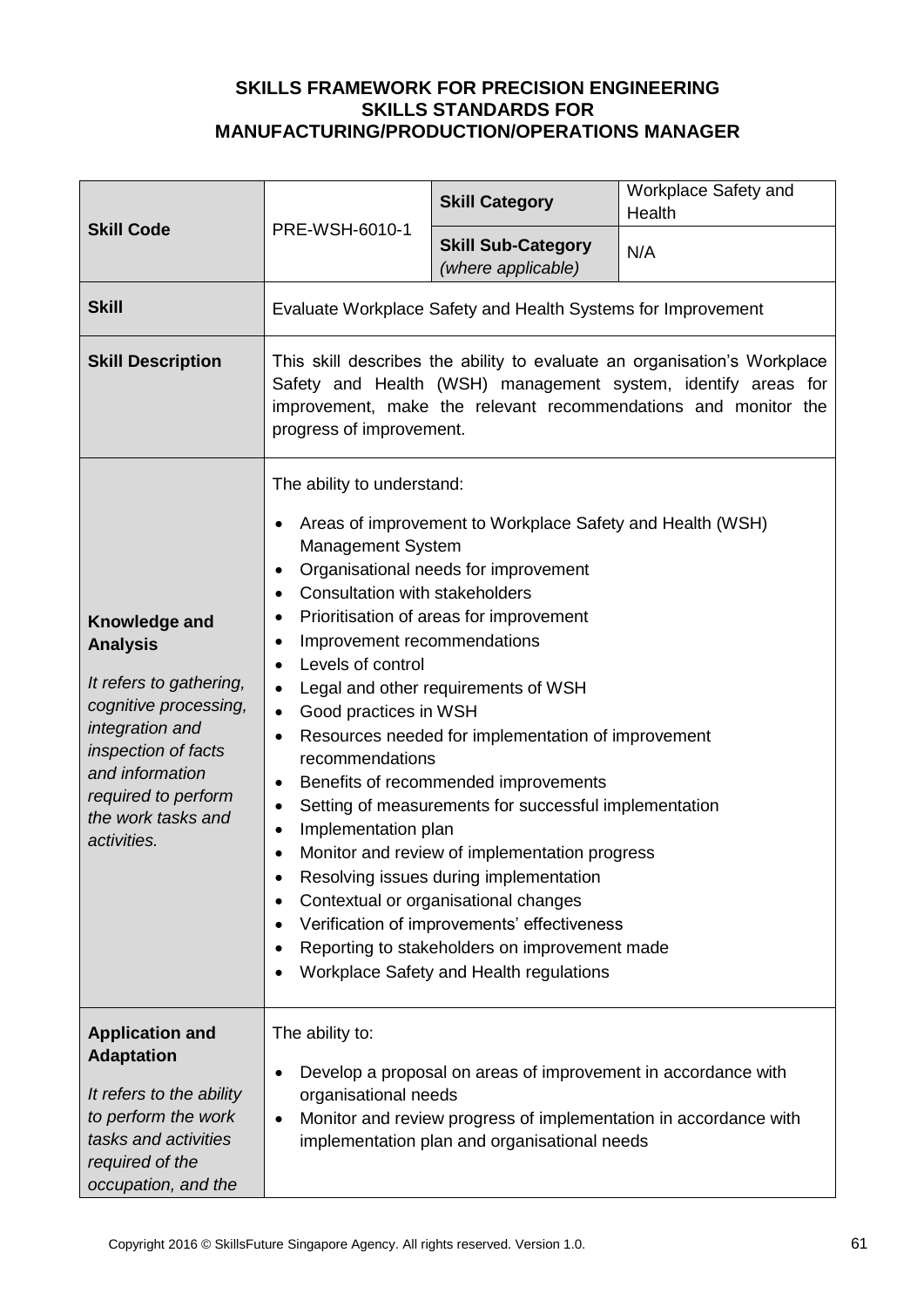| ability to react to and<br>manage the changes                                                                                                                                                                   |                                                                                                                                                                                                                                                                                         |
|-----------------------------------------------------------------------------------------------------------------------------------------------------------------------------------------------------------------|-----------------------------------------------------------------------------------------------------------------------------------------------------------------------------------------------------------------------------------------------------------------------------------------|
| at work.                                                                                                                                                                                                        |                                                                                                                                                                                                                                                                                         |
|                                                                                                                                                                                                                 |                                                                                                                                                                                                                                                                                         |
| <b>Innovation and</b><br><b>Value Creation</b>                                                                                                                                                                  | The ability to:<br>Identify areas of improvement to the WSH Management System<br>$\bullet$                                                                                                                                                                                              |
| It refers to the ability<br>to generate purposive<br>ideas to improve work<br>performance and/or<br>enhance business<br>values that are<br>aligned to<br>organisational                                         | based on organisational needs for improvement                                                                                                                                                                                                                                           |
| <b>Social Intelligence</b><br>and Ethics<br>It refers to the ability<br>to use affective<br>factors in leadership,<br>relationship and<br>diversity management<br>guided by<br>professional codes of<br>ethics. | The ability to:<br>Present improvement recommendations proposal to stakeholders in<br>$\bullet$<br>accordance with organisational procedures<br>Advise stakeholders on setting of measurements for successful<br>$\bullet$<br>implementation in accordance with the implementation plan |
| <b>Learning to Learn</b>                                                                                                                                                                                        | N/A                                                                                                                                                                                                                                                                                     |
| It refers to the ability<br>to develop and<br>improve one's self<br>within and outside of<br>one's area of work.                                                                                                |                                                                                                                                                                                                                                                                                         |
| <b>Range of</b><br><b>Application</b>                                                                                                                                                                           | N/A                                                                                                                                                                                                                                                                                     |
| (where applicable)                                                                                                                                                                                              |                                                                                                                                                                                                                                                                                         |
| It refers to the critical<br>circumstances and<br>contexts that the skill<br>may be                                                                                                                             |                                                                                                                                                                                                                                                                                         |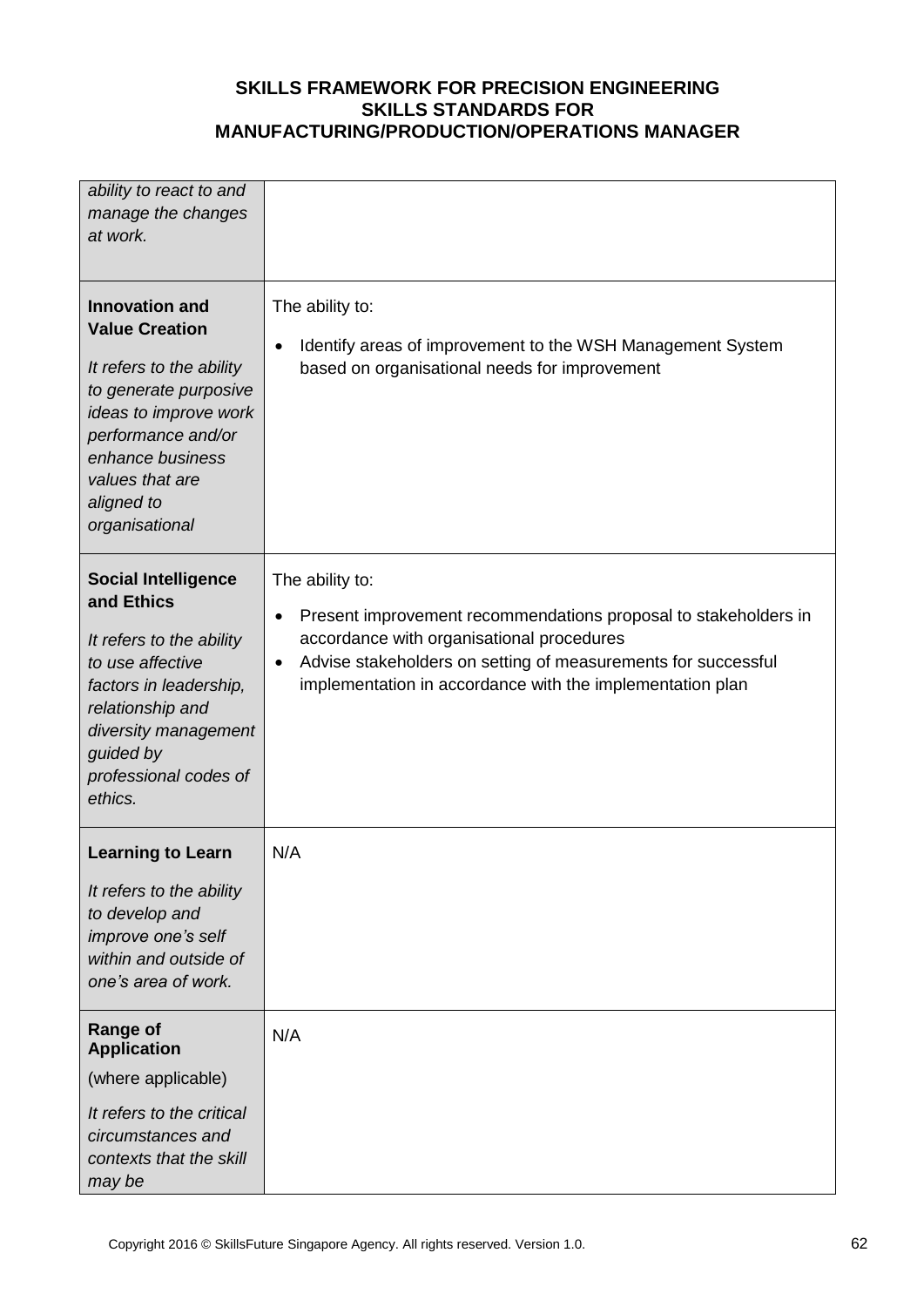*demonstrated.*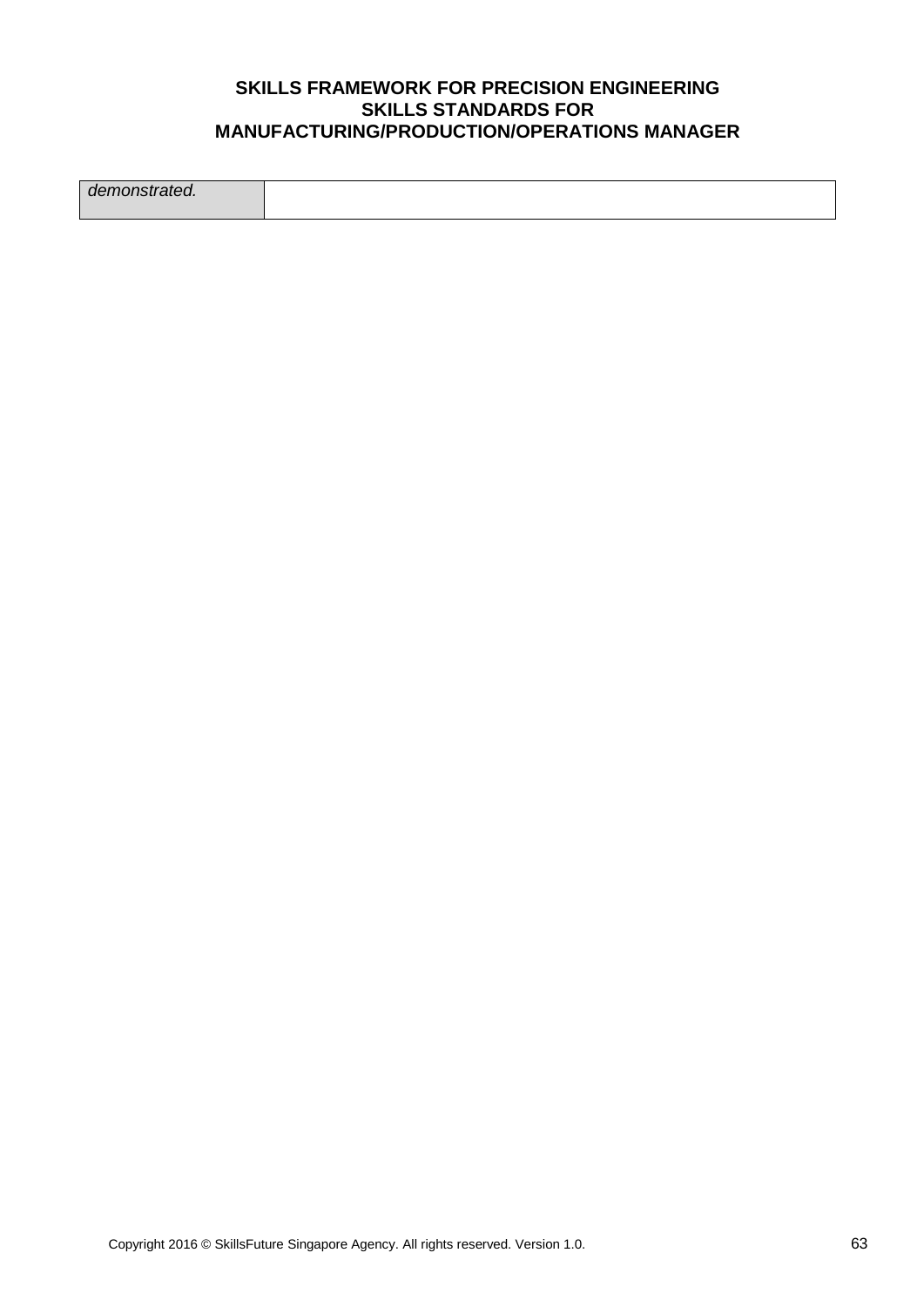| <b>Skill Code</b>                                                                                                                                                                                                             |                                                                                                                                                                                                                                                                                                                                                                                                                                                                                                           | <b>Skill Category</b>                           | <b>Business Analytics</b> |
|-------------------------------------------------------------------------------------------------------------------------------------------------------------------------------------------------------------------------------|-----------------------------------------------------------------------------------------------------------------------------------------------------------------------------------------------------------------------------------------------------------------------------------------------------------------------------------------------------------------------------------------------------------------------------------------------------------------------------------------------------------|-------------------------------------------------|---------------------------|
|                                                                                                                                                                                                                               | PRE-BAN-6005-1                                                                                                                                                                                                                                                                                                                                                                                                                                                                                            | <b>Skill Sub-Category</b><br>(where applicable) | N/A                       |
| <b>Skill</b>                                                                                                                                                                                                                  | Analyse Data and Identify Business Insights                                                                                                                                                                                                                                                                                                                                                                                                                                                               |                                                 |                           |
| <b>Skill Description</b>                                                                                                                                                                                                      | This skill describes the ability to analyse the different types of data to<br>address the hypothesis and working with the stakeholders to identify<br>business insights.                                                                                                                                                                                                                                                                                                                                  |                                                 |                           |
| Knowledge and<br><b>Analysis</b><br>It refers to gathering,<br>cognitive processing,<br>integration and<br>inspection of facts<br>and information<br>required to perform<br>the work tasks and<br>activities.                 | The ability to understand:<br>Statistical modelling techniques<br>$\bullet$<br>Programming language and tools for big data analytics and how they<br>$\bullet$<br>integrate with big data technologies<br>Current and emerging trends in the business domain<br>$\bullet$<br>Concepts of computing used in big data analytics<br>$\bullet$<br>Understanding the meaning of the data in different data sources<br>$\bullet$                                                                                |                                                 |                           |
| <b>Application and</b><br><b>Adaptation</b><br>It refers to the ability<br>to perform the work<br>tasks and activities<br>required of the<br>occupation, and the<br>ability to react to and<br>manage the changes<br>at work. | The ability to:<br>Review the hypothesis to address problem statement for the analytics<br>٠<br>project<br>Explore the data in the analytics platform or organisation to familiarise<br>٠<br>with the data available for analysis<br>Perform analysis on the data to prove or disprove the hypothesis and<br>obtain business insights using the relevant programming language or<br>tools for big data analytics tools<br>Develop a report of the business insights for the relevant parties<br>$\bullet$ |                                                 |                           |
| <b>Innovation and</b><br><b>Value Creation</b><br>It refers to the ability<br>to generate purposive<br>ideas to improve work<br>performance and/or<br>enhance business<br>values that are                                     | The ability to:<br>Review financial analysis ratios to measure profitability, viability and<br>٠<br>resource utilisation of the business unit                                                                                                                                                                                                                                                                                                                                                             |                                                 |                           |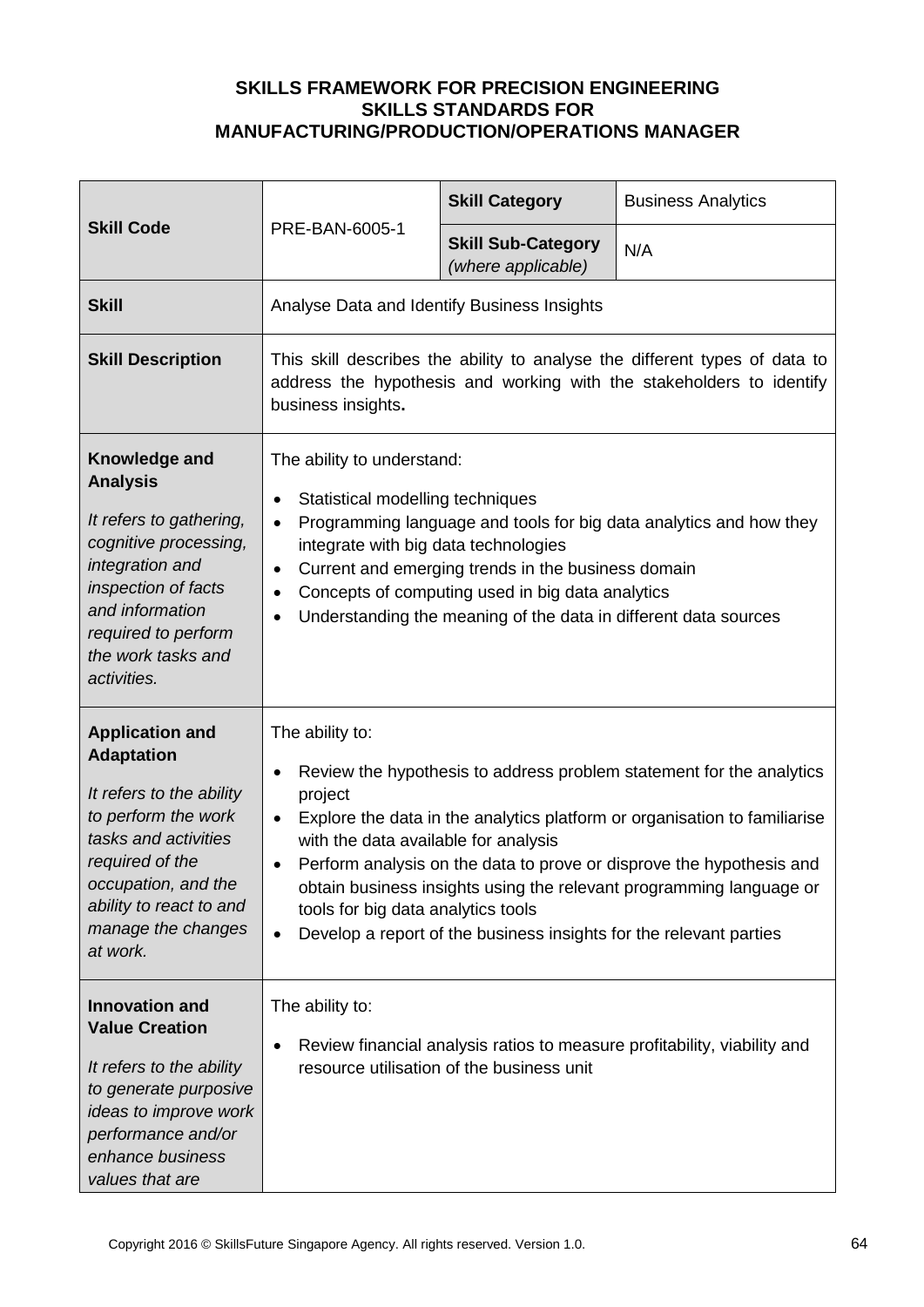| aligned to<br>organisational                                                                                                                                                                                    |                                                                                                                                                                                                                                                                                        |
|-----------------------------------------------------------------------------------------------------------------------------------------------------------------------------------------------------------------|----------------------------------------------------------------------------------------------------------------------------------------------------------------------------------------------------------------------------------------------------------------------------------------|
| <b>Social Intelligence</b><br>and Ethics<br>It refers to the ability<br>to use affective<br>factors in leadership,<br>relationship and<br>diversity<br>management guided<br>by professional codes<br>of ethics. | N/A                                                                                                                                                                                                                                                                                    |
| <b>Learning to Learn</b><br>It refers to the ability<br>to develop and<br>improve one's self<br>within and outside of<br>one's area of work.                                                                    | The ability to:<br>Keep abreast of current and emerging trends in the business domain<br>$\bullet$<br>through diverse learning platforms to continually revise one's<br>assumptions in analysing data                                                                                  |
| <b>Range of</b><br><b>Application</b><br>(where applicable)<br>It refers to the critical<br>circumstances and<br>contexts that the skill<br>may be<br>demonstrated.                                             | Tools for big data analytics may include:<br>Analytical tools (e.g. SAS, Google Analytics, IBM Netezza)<br>$\bullet$<br>Statistical packages (e.g. SAS, SPSS)<br>$\bullet$<br>Business intelligence (BI) reporting or analytical tools<br>$\bullet$<br>R-based tools (e.g. RevoScaleR) |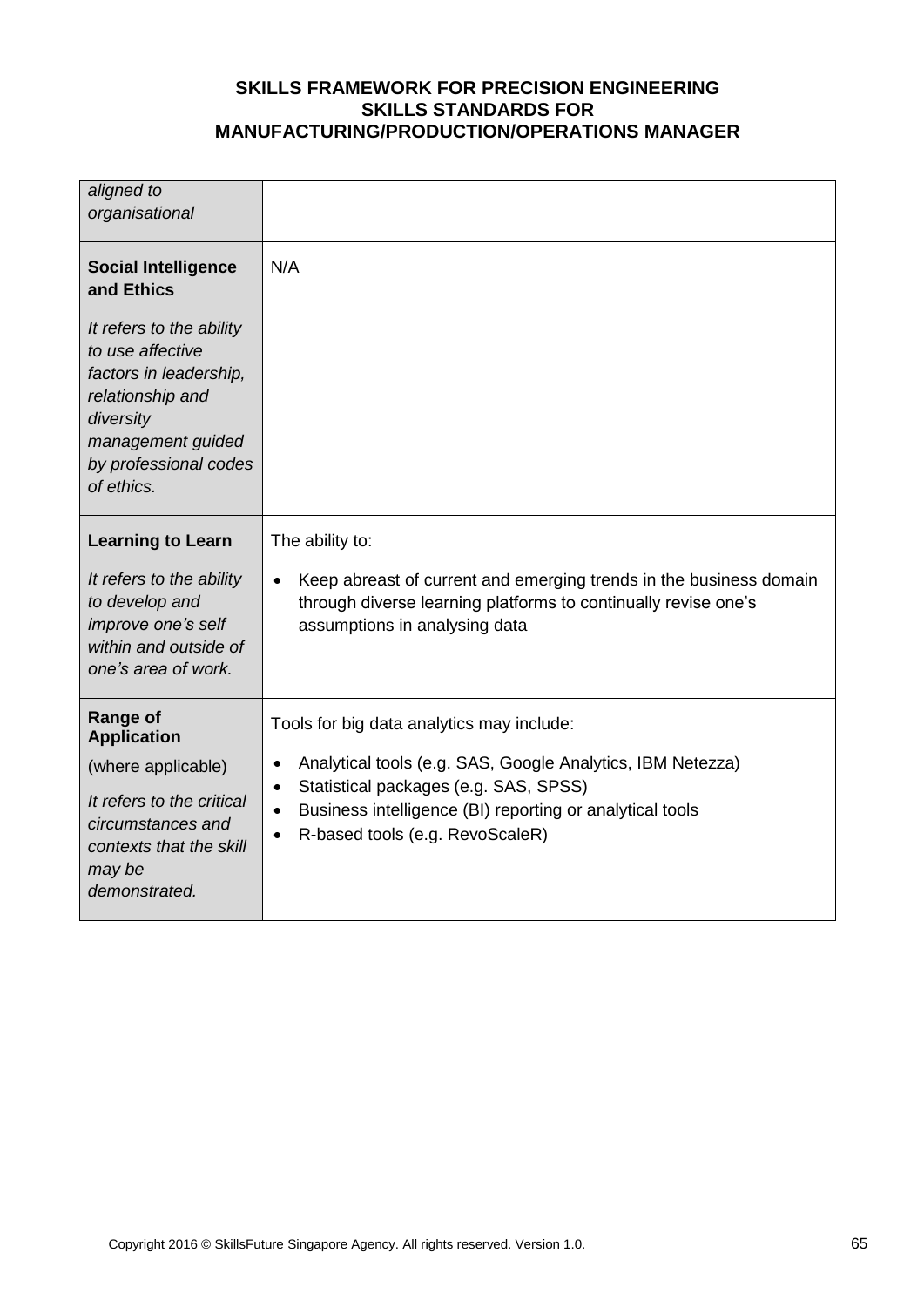| <b>Skill Code</b>                                                                                                                                                                                                             | BM-BN-502E-1                                                                                                                                                                                                                                                                                                                                                                                                                    | <b>Skill Category</b>                           | <b>Business Negotiation</b> |
|-------------------------------------------------------------------------------------------------------------------------------------------------------------------------------------------------------------------------------|---------------------------------------------------------------------------------------------------------------------------------------------------------------------------------------------------------------------------------------------------------------------------------------------------------------------------------------------------------------------------------------------------------------------------------|-------------------------------------------------|-----------------------------|
|                                                                                                                                                                                                                               |                                                                                                                                                                                                                                                                                                                                                                                                                                 | <b>Skill Sub-Category</b><br>(where applicable) | N/A                         |
| <b>Skill</b>                                                                                                                                                                                                                  | <b>Manage Dispute Mediation</b>                                                                                                                                                                                                                                                                                                                                                                                                 |                                                 |                             |
| <b>Skill Description</b>                                                                                                                                                                                                      | This skill describes the ability to manage dispute mediation to achieve<br>mediation objectives. It also includes developing mediation guidelines,<br>preparing and participating in mediation and evaluating mediation<br>outcomes.                                                                                                                                                                                            |                                                 |                             |
| Knowledge and<br><b>Analysis</b><br>It refers to gathering,<br>cognitive<br>processing,<br>integration and<br>inspection of facts<br>and information<br>required to perform<br>the work tasks and<br>activities.              | The ability to understand:<br>Mediation purpose and outcomes<br>$\bullet$<br>Types of disputes<br>$\bullet$<br>Means of managing relevant stakeholders in mediation process<br>$\bullet$<br>Dispute resolution processes                                                                                                                                                                                                        |                                                 |                             |
| <b>Application and</b><br><b>Adaptation</b><br>It refers to the ability<br>to perform the work<br>tasks and activities<br>required of the<br>occupation, and the<br>ability to react to and<br>manage the<br>changes at work. | The ability to:<br>Develop and review mediation guidelines in consultation with relevant<br>$\bullet$<br>stakeholders to manage mediation process<br>Prepare for mediation in accordance with mediation guidelines to<br>achieve desired mediation outcomes<br>Set objectives for resolution to guide mediation process<br>$\bullet$<br>Use a range of communication techniques to mediate dispute<br>$\bullet$<br>successfully |                                                 |                             |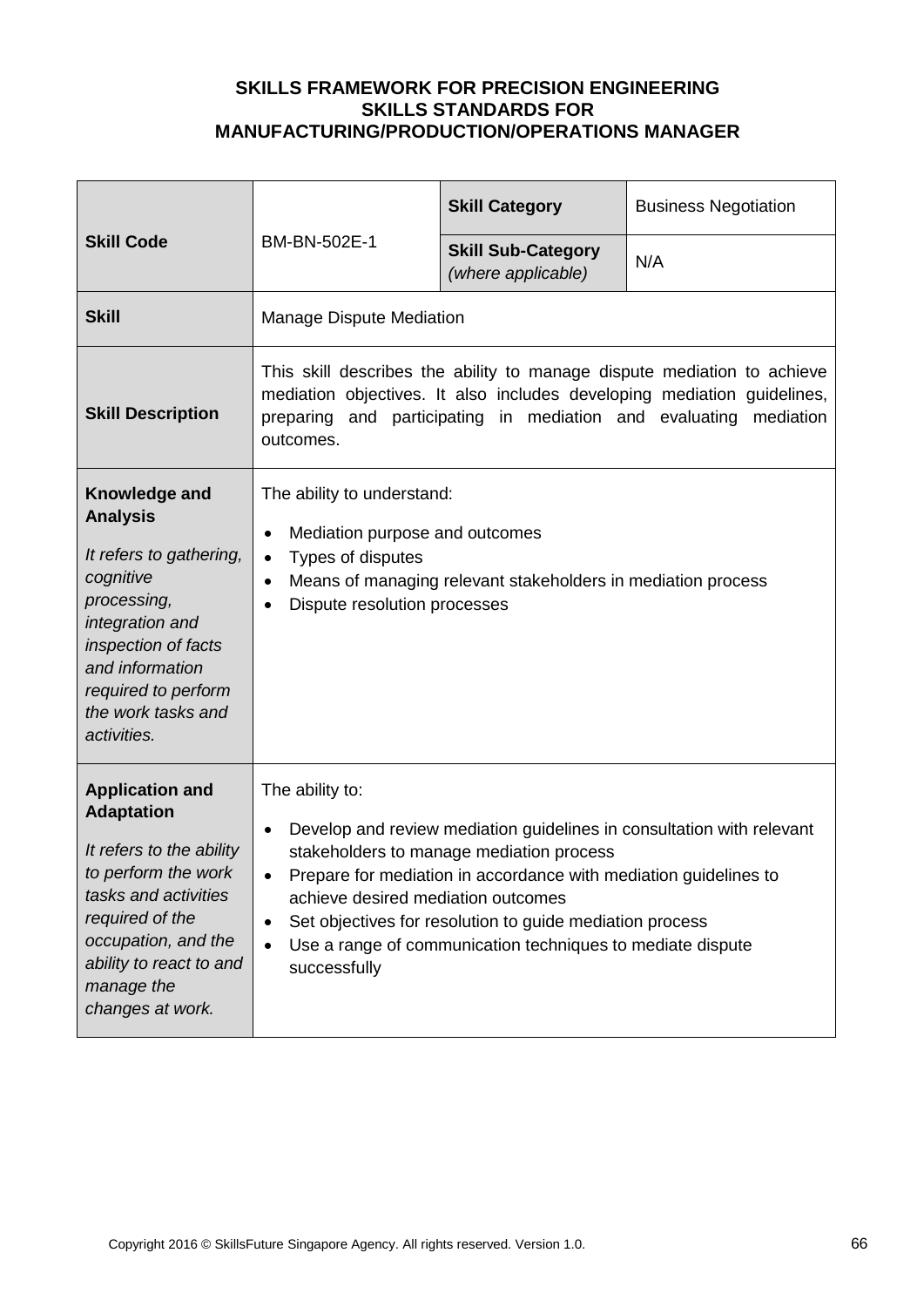| <b>Innovation and</b><br><b>Value Creation</b><br>It refers to the ability<br>to generate<br>purposive ideas to<br>improve work<br>performance and/or<br>enhance business<br>values that are<br>aligned to<br>organisational goals. | The ability to:<br>Evaluate mediation outcomes to determine achievement against<br>objectives and identify potential areas for improvement for future<br>mediations |
|-------------------------------------------------------------------------------------------------------------------------------------------------------------------------------------------------------------------------------------|---------------------------------------------------------------------------------------------------------------------------------------------------------------------|
| <b>Social Intelligence</b><br>and Ethics<br>It refers to the ability<br>to use affective<br>factors in leadership,<br>relationship and<br>diversity<br>management guided<br>by professional<br>codes of ethics.                     | The ability to:<br>Demonstrate empathy and openness to embrace different perspectives<br>during the mediation process to achieve desired mediation outcomes         |
| <b>Learning to Learn</b><br>It refers to the ability<br>to develop and<br>improve one's self<br>within and outside of<br>one's area of work.                                                                                        | The ability to:<br>Research on history of disputes and dispute resolution within the<br>organisation to apply to current and future situations                      |
| <b>Range of</b><br><b>Application</b><br>(where applicable)<br>It refers to the critical<br>circumstances and<br>contexts that the skill<br>may be<br>demonstrated.                                                                 | N/A                                                                                                                                                                 |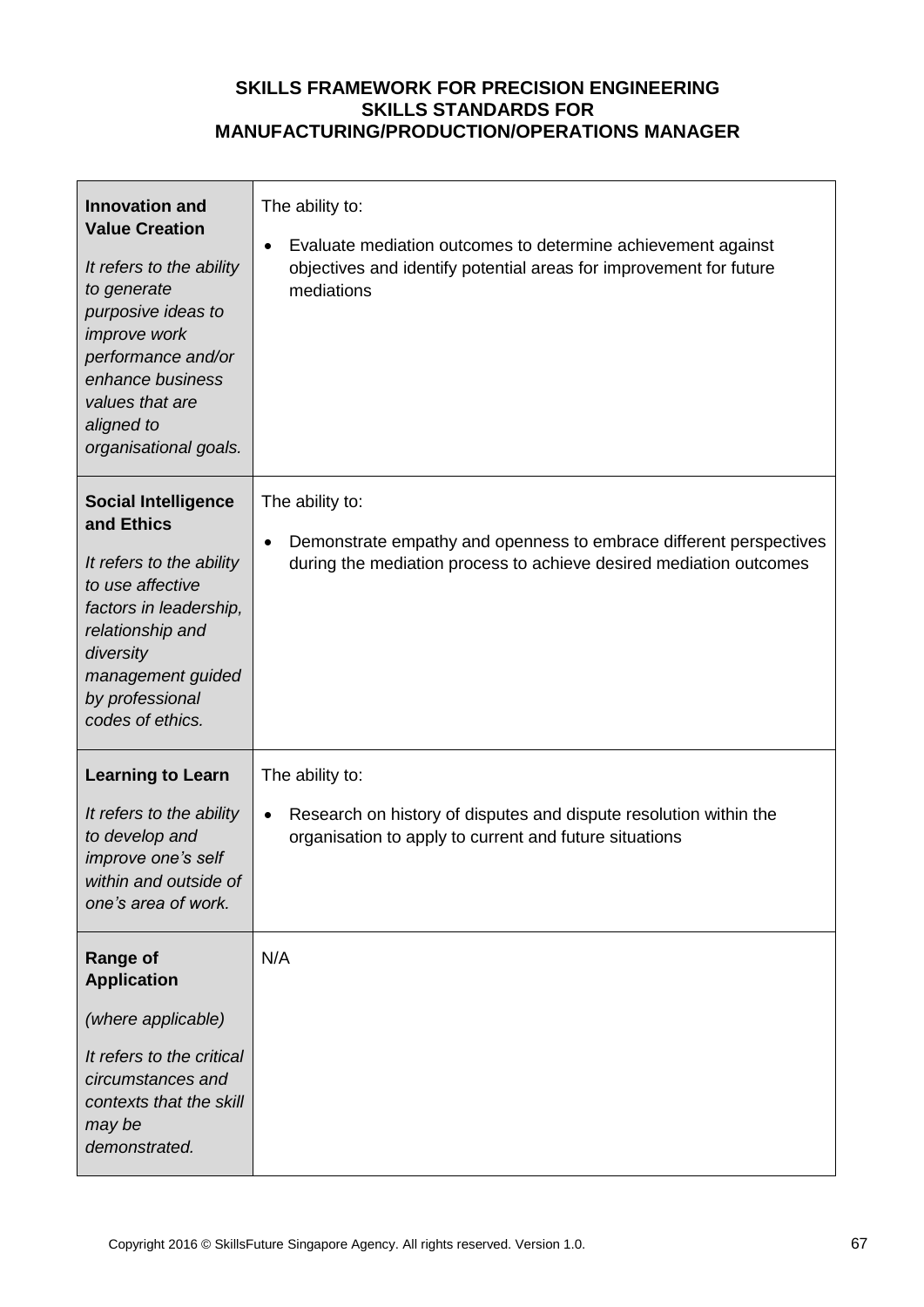| <b>Skill Code</b>                                                                                                                                                                                                             | <b>BM-BCM-501E-1</b>                                                                                                                                                                                                                                                                                                                                                                                                                                                                                                                                   | <b>Skill Category</b>                                                                                        | <b>Business Continuity</b><br>Management                                                                                                                                                                             |
|-------------------------------------------------------------------------------------------------------------------------------------------------------------------------------------------------------------------------------|--------------------------------------------------------------------------------------------------------------------------------------------------------------------------------------------------------------------------------------------------------------------------------------------------------------------------------------------------------------------------------------------------------------------------------------------------------------------------------------------------------------------------------------------------------|--------------------------------------------------------------------------------------------------------------|----------------------------------------------------------------------------------------------------------------------------------------------------------------------------------------------------------------------|
|                                                                                                                                                                                                                               |                                                                                                                                                                                                                                                                                                                                                                                                                                                                                                                                                        | <b>Skill Sub-Category</b><br>(where applicable)                                                              | N/A                                                                                                                                                                                                                  |
| <b>Skill</b>                                                                                                                                                                                                                  | Develop and Maintain Business Continuity Strategies, Policies and<br>Guidelines                                                                                                                                                                                                                                                                                                                                                                                                                                                                        |                                                                                                              |                                                                                                                                                                                                                      |
| <b>Skill Description</b>                                                                                                                                                                                                      | This skill describes the ability to develop business continuity policies and<br>framework as well as reporting readiness of business continuity plans.                                                                                                                                                                                                                                                                                                                                                                                                 |                                                                                                              |                                                                                                                                                                                                                      |
| Knowledge and<br><b>Analysis</b><br>It refers to<br>gathering, cognitive<br>processing,<br>integration and<br>inspection of facts<br>and information<br>required to perform<br>the work tasks and<br>activities.              | The ability to understand:<br>Relevant regulatory requirements and leading practice principles of<br>$\bullet$<br>business continuity management<br>Types of tests for testing business continuity plans<br>$\bullet$<br>Types of test results components and how they fit into the overall<br>$\bullet$<br>testing plan<br>Assessment reporting to relevant stakeholders<br>$\bullet$                                                                                                                                                                 |                                                                                                              |                                                                                                                                                                                                                      |
| <b>Application and</b><br><b>Adaptation</b><br>It refers to the ability<br>to perform the work<br>tasks and activities<br>required of the<br>occupation, and the<br>ability to react to<br>and manage the<br>changes at work. | The ability to:<br>Design organisation-wide business continuity policies and framework to<br>$\bullet$<br>maintain critical business functions and recover from disruptive events<br>Ensure alignment of business continuity plans with organisational<br>$\bullet$<br>strategic objectives<br>Establish business continuity management governance to support the<br>$\bullet$<br>development and implementation of business continuity plans and<br>guidelines<br>Report readiness of business continuity plans to relevant stakeholders<br>$\bullet$ |                                                                                                              |                                                                                                                                                                                                                      |
| <b>Innovation and</b><br><b>Value Creation</b><br>It refers to the ability<br>to generate<br>purposive ideas to<br>improve work<br>performance and/or<br>enhance business                                                     | The ability to:<br>٠<br>$\bullet$                                                                                                                                                                                                                                                                                                                                                                                                                                                                                                                      | ensure the integration of the business continuity plans of various<br>business units across the organisation | Conduct independent review and audit of business continuity plans to<br>Refine organisational business continuity plans to ensure relevance to<br>the organisation in accordance with the current threat environment |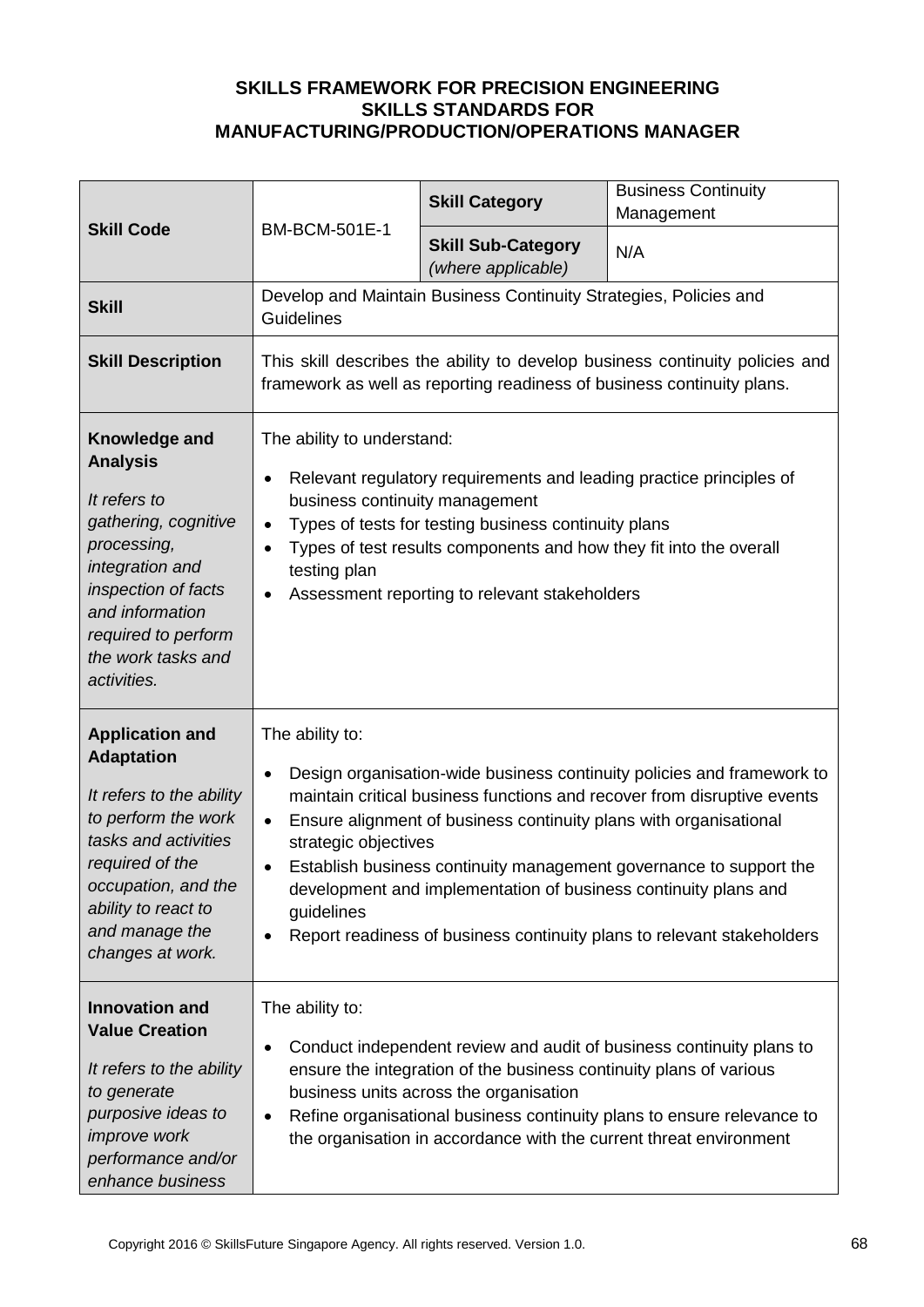| values that are<br>aligned to<br>organisational                                                                                                                                                                    |                                                                                                                                                                                                                                                                                                                                                                                                                                                                                                                                                                                                                                                                         |
|--------------------------------------------------------------------------------------------------------------------------------------------------------------------------------------------------------------------|-------------------------------------------------------------------------------------------------------------------------------------------------------------------------------------------------------------------------------------------------------------------------------------------------------------------------------------------------------------------------------------------------------------------------------------------------------------------------------------------------------------------------------------------------------------------------------------------------------------------------------------------------------------------------|
| <b>Social Intelligence</b><br>and Ethics<br>It refers to the ability<br>to use affective<br>factors in<br>leadership,<br>relationship and<br>diversity<br>management guided<br>by professional<br>codes of ethics. | The ability to:<br>Demonstrate empathy and openness to feedback to communicate<br>$\bullet$<br>business continuity strategies, policies and guidelines to employees to<br>garner their support and buy-in for the implementation of the business<br>continuity plans                                                                                                                                                                                                                                                                                                                                                                                                    |
| <b>Learning to Learn</b><br>It refers to the ability<br>to develop and<br>improve one's self<br>within and outside of<br>one's area of work.                                                                       | The ability to:<br>Conduct research relating to crisis management to aid in the review of<br>$\bullet$<br>business continuity strategies to enhance organisation's ability to<br>respond to crisis effectively                                                                                                                                                                                                                                                                                                                                                                                                                                                          |
| <b>Range of</b><br><b>Application</b><br>(where applicable)<br>It refers to the<br>critical<br>circumstances and<br>contexts that the<br>skill may be<br>demonstrated.                                             | Regulatory requirements must include:<br><b>Company Legislation and Regulatory Framework</b><br>٠<br>Singapore Code of Corporate Governance (Monetary Authority of<br>$\bullet$<br>Singapore)<br><b>Companies Act</b><br>٠<br><b>Statements of Accounting Standards</b><br>Statements of Recommended Accounting Practice<br>٠<br><b>International Accounting Standards</b><br>٠<br>Monetary Authority of Singapore<br>$\bullet$<br><b>Securities Industry Council</b><br>$\bullet$<br>Accounting and Corporate Regulatory Authority<br>٠<br>Commercial Affairs Department of the Ministry of Home Affairs<br>٠<br>Singapore Code on Take-overs and Mergers<br>$\bullet$ |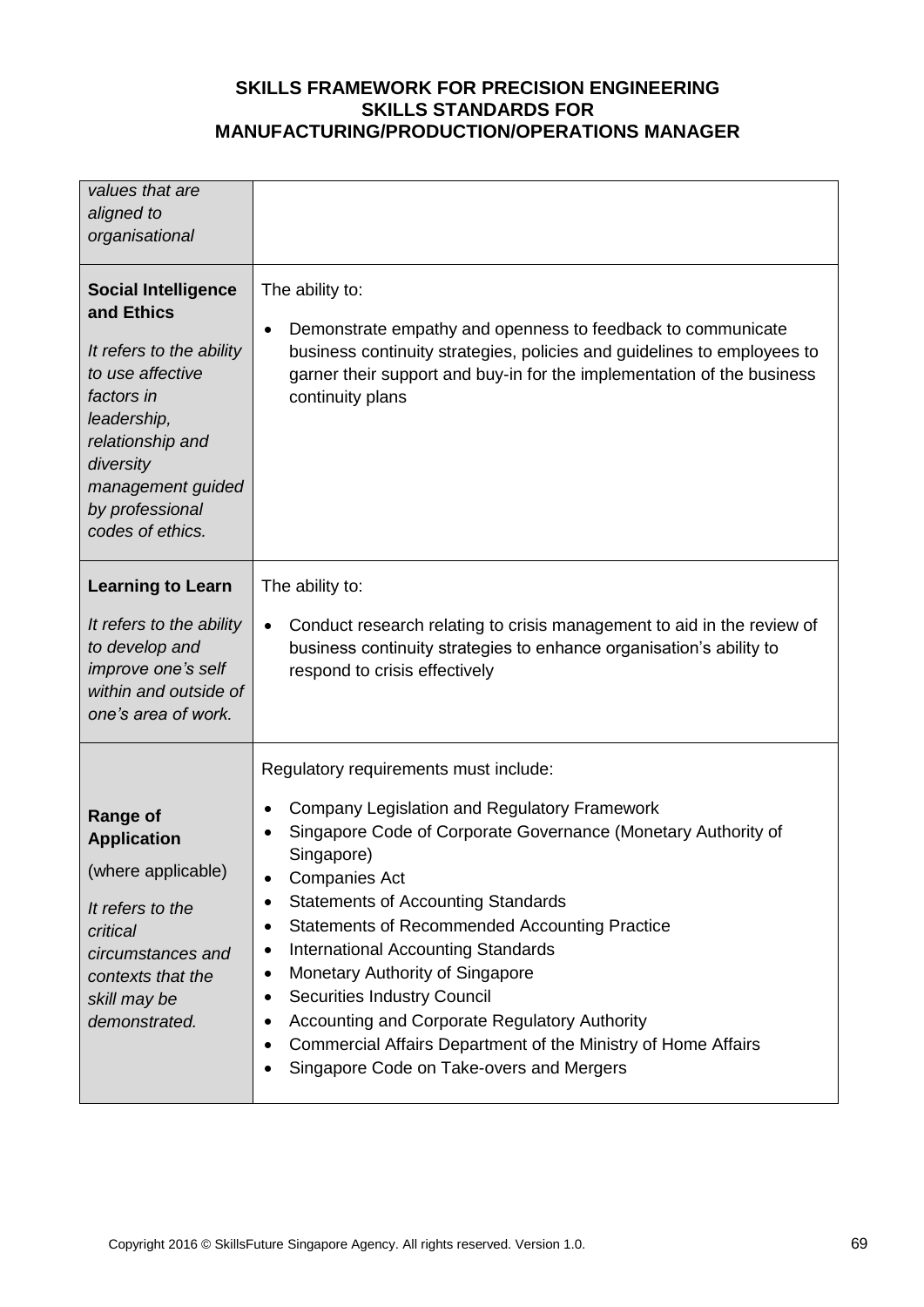| <b>Skill Code</b>                                                                                                                                                                                                             | BM-CM-501E-1                                                                                                                                                                                                                                                                                                                                                                                                                                                                       | <b>Skill Category</b>                           | <b>Business Continuity</b><br>Management |
|-------------------------------------------------------------------------------------------------------------------------------------------------------------------------------------------------------------------------------|------------------------------------------------------------------------------------------------------------------------------------------------------------------------------------------------------------------------------------------------------------------------------------------------------------------------------------------------------------------------------------------------------------------------------------------------------------------------------------|-------------------------------------------------|------------------------------------------|
|                                                                                                                                                                                                                               |                                                                                                                                                                                                                                                                                                                                                                                                                                                                                    | <b>Skill Sub-Category</b><br>(where applicable) | N/A                                      |
| <b>Skill</b>                                                                                                                                                                                                                  | Direct End-to-End Change Management                                                                                                                                                                                                                                                                                                                                                                                                                                                |                                                 |                                          |
| <b>Skill Description</b>                                                                                                                                                                                                      | This skill describes the ability to develop and implement a change<br>management strategy. This includes reviewing the organisational systems<br>and processes and creating an environment for change management.                                                                                                                                                                                                                                                                  |                                                 |                                          |
| Knowledge and<br><b>Analysis</b><br>It refers to gathering,<br>cognitive<br>processing,<br>integration and<br>inspection of facts<br>and information<br>required to perform<br>the work tasks and<br>activities.              | The ability to understand:<br>Enablers of change<br>٠<br>Components of organisational readiness assessment<br>$\bullet$<br>Components and objectives of change management implementation<br>$\bullet$<br>plans<br>Components of change management programme plans and change<br>$\bullet$<br>management process<br>Communication strategies to promote change<br>$\bullet$<br>Individual role in contributing to change management as a strategic<br>$\bullet$<br>business partner |                                                 |                                          |
| <b>Application and</b><br><b>Adaptation</b><br>It refers to the ability<br>to perform the work<br>tasks and activities<br>required of the<br>occupation, and the<br>ability to react to and<br>manage the<br>changes at work. | The ability to:<br>Develop change management strategy and change management<br>$\bullet$<br>programmes in consultation with management<br>Implement change management strategy in accordance with<br>$\bullet$<br>implementation plans                                                                                                                                                                                                                                             |                                                 |                                          |
| <b>Innovation and</b><br><b>Value Creation</b><br>It refers to the ability<br>to generate<br>purposive ideas to<br><i>improve</i> work<br>performance and/or                                                                  | The ability to:<br>Review organisational systems, processes and policies to identify<br>$\bullet$<br>areas of improvement for appropriate change management<br>programmes and initiatives<br>Create an environment conducive for change management<br>٠<br>Monitor, evaluate and refine change management strategy and<br>$\bullet$<br>programmes in accordance with desired organisational outcomes                                                                               |                                                 |                                          |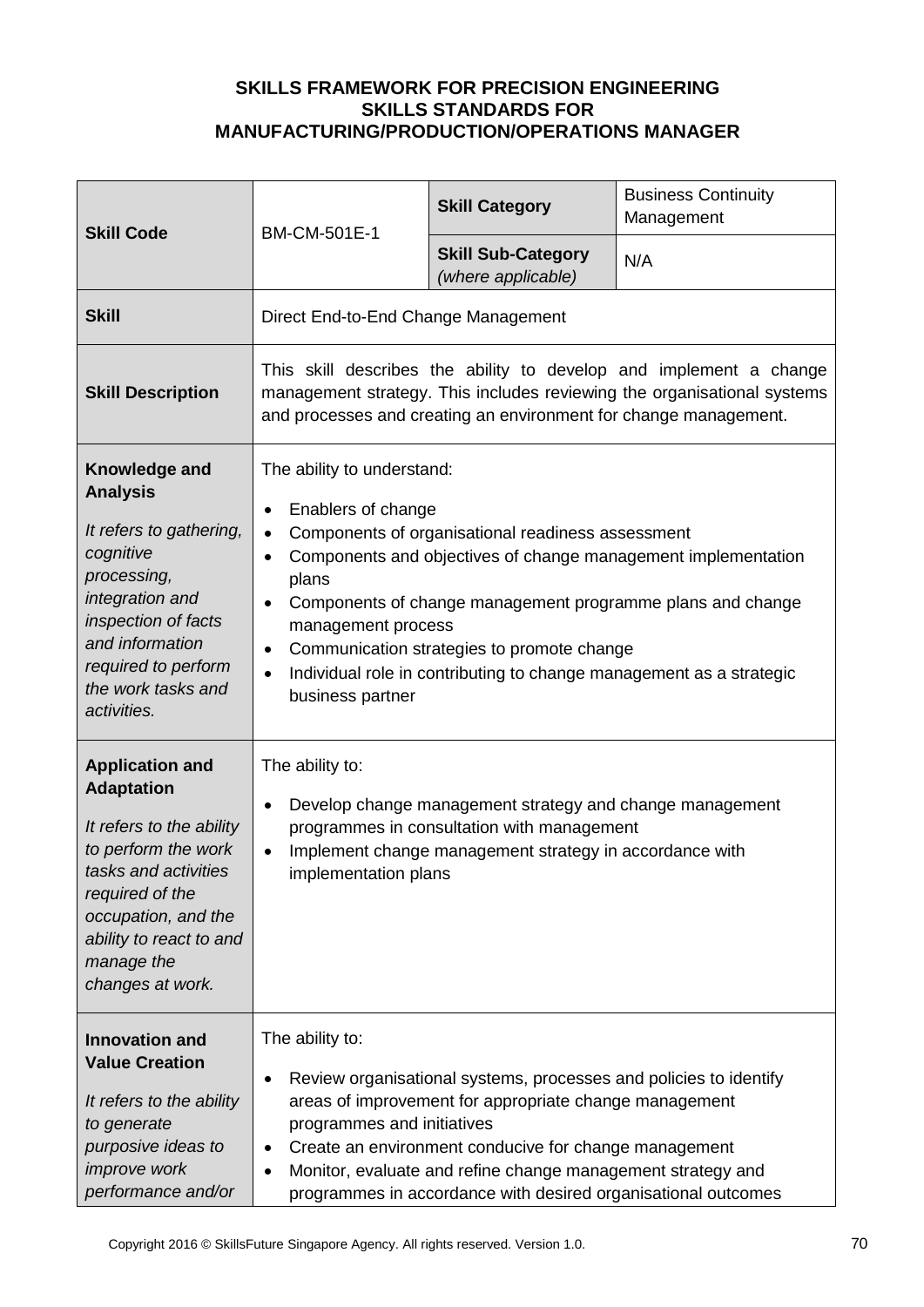| enhance business<br>values that are<br>aligned to<br>organisational                                                                                                                                             |                                                                                                                                                                         |
|-----------------------------------------------------------------------------------------------------------------------------------------------------------------------------------------------------------------|-------------------------------------------------------------------------------------------------------------------------------------------------------------------------|
| <b>Social Intelligence</b><br>and Ethics<br>It refers to the ability<br>to use affective<br>factors in leadership,<br>relationship and<br>diversity<br>management guided<br>by professional<br>codes of ethics. | The ability to:<br>Sponsor change management programmes and initiatives to gain buy-<br>$\bullet$<br>in from relevant stakeholders                                      |
| <b>Learning to Learn</b>                                                                                                                                                                                        | The ability to:                                                                                                                                                         |
| It refers to the ability<br>to develop and<br>improve one's self<br>within and outside of<br>one's area of work.                                                                                                | Critically appraise one's role in the change management process to<br>$\bullet$<br>improve one's performance in directing and managing the change<br>management process |
|                                                                                                                                                                                                                 |                                                                                                                                                                         |
| <b>Range of</b>                                                                                                                                                                                                 | N/A                                                                                                                                                                     |
| <b>Application</b><br>(where applicable)                                                                                                                                                                        |                                                                                                                                                                         |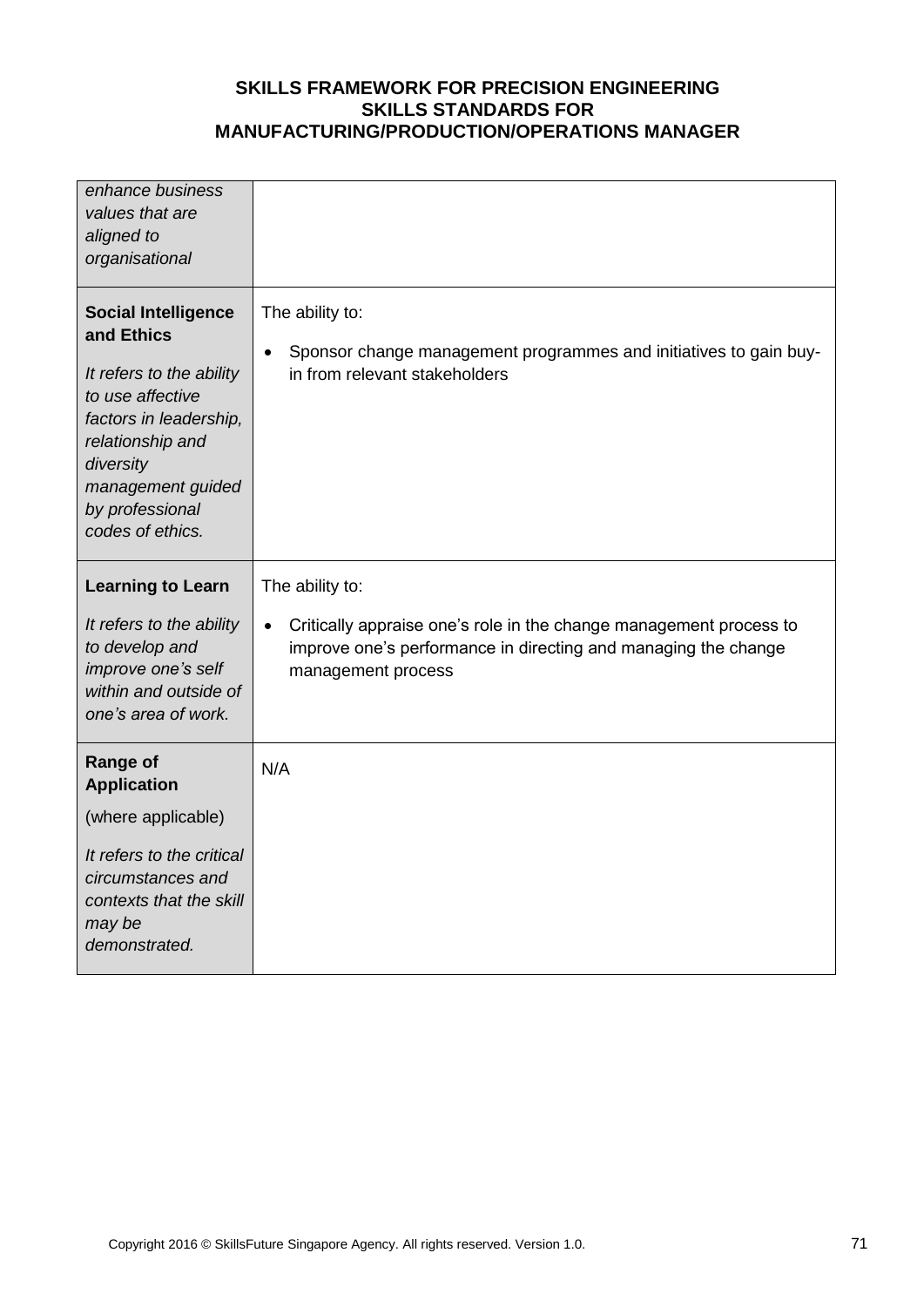| <b>Skill Code</b>                                                                                                                                                                                                             | <b>BM-COM-505E-1</b>                                                                                                                                                                                                                                                                                                                       | <b>Skill Category</b>                           | Communication |
|-------------------------------------------------------------------------------------------------------------------------------------------------------------------------------------------------------------------------------|--------------------------------------------------------------------------------------------------------------------------------------------------------------------------------------------------------------------------------------------------------------------------------------------------------------------------------------------|-------------------------------------------------|---------------|
|                                                                                                                                                                                                                               |                                                                                                                                                                                                                                                                                                                                            | <b>Skill Sub-Category</b><br>(where applicable) | N/A           |
| <b>Skill</b>                                                                                                                                                                                                                  | <b>Resolve Conflicts with Stakeholders</b>                                                                                                                                                                                                                                                                                                 |                                                 |               |
| <b>Skill Description</b>                                                                                                                                                                                                      | This skill describes the ability to resolve conflicts with stakeholders to<br>reach mutually agreed outcomes. It includes identifying and assessing<br>conflict situations, selecting, evaluating and implementing<br>conflict<br>resolution approaches and evaluating outcomes to determine learning<br>points.                           |                                                 |               |
| Knowledge and<br><b>Analysis</b><br>It refers to gathering,<br>cognitive<br>processing,<br>integration and<br>inspection of facts<br>and information<br>required to perform<br>the work tasks and<br>activities.              | The ability to understand:<br>Signs of conflict<br>$\bullet$<br>Stages of conflicts<br>$\bullet$<br>Causes of conflict<br>$\bullet$<br>Communication techniques<br>$\bullet$<br>Conflict resolution techniques<br>$\bullet$<br>Legal, regulatory, ethical and socio-cultural constraints related to<br>$\bullet$<br>conflict resolution    |                                                 |               |
| <b>Application and</b><br><b>Adaptation</b><br>It refers to the ability<br>to perform the work<br>tasks and activities<br>required of the<br>occupation, and the<br>ability to react to and<br>manage the<br>changes at work. | The ability to:<br>Identify and assess potential conflict situations in accordance with<br>$\bullet$<br>organisational policies and procedures to determine nature of conflict<br>Select and evaluate conflict resolution approaches in accordance with<br>$\bullet$<br>organisational policies and procedures to support desired outcomes |                                                 |               |
| <b>Innovation and</b><br><b>Value Creation</b><br>It refers to the ability<br>to generate                                                                                                                                     | The ability to:<br>Implement conflict resolution approaches to reach mutual agreed<br>outcomes                                                                                                                                                                                                                                             |                                                 |               |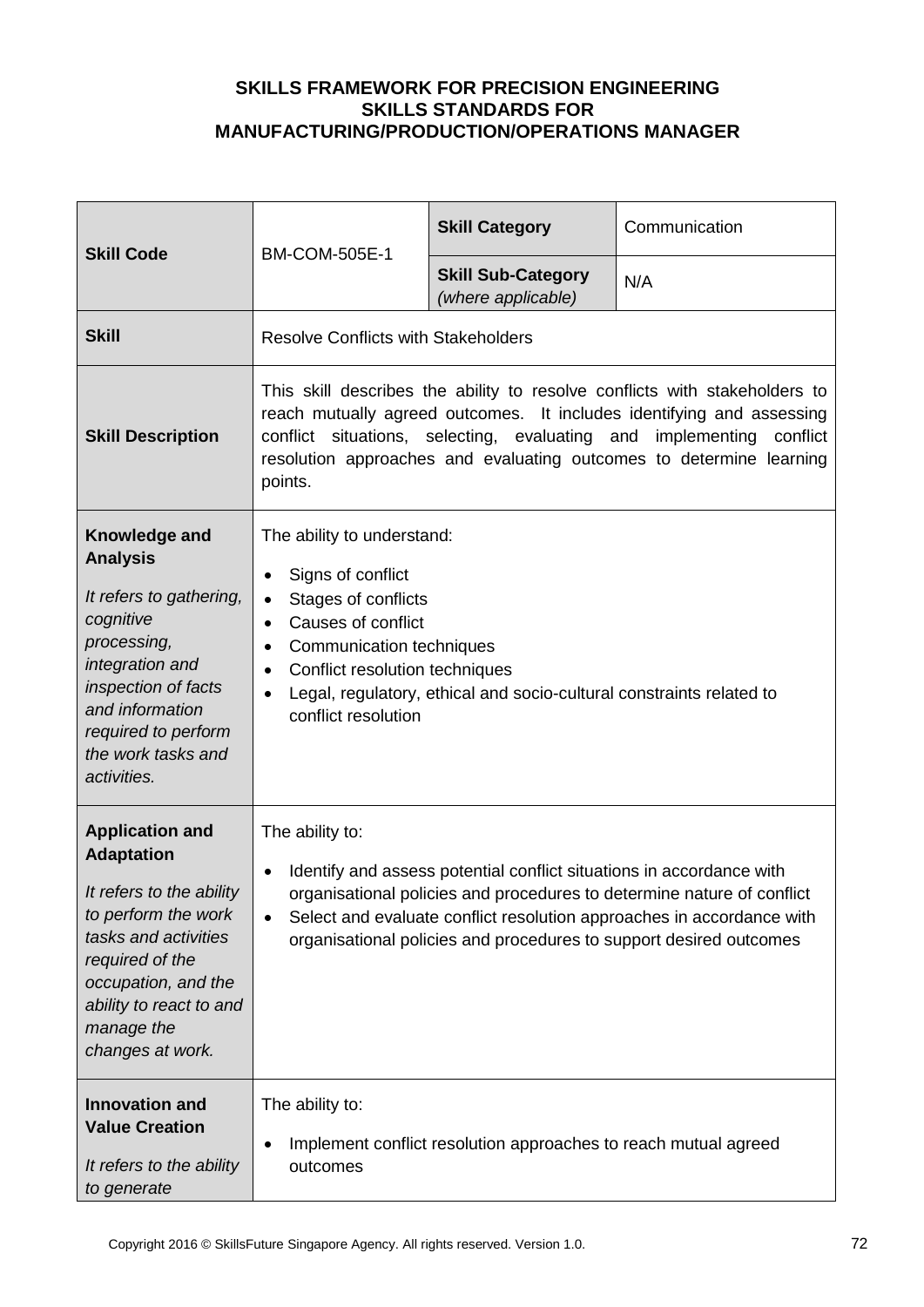| purposive ideas to<br><i>improve</i> work<br>performance and/or<br>enhance business<br>values that are<br>aligned to<br>organisational                                                                          |                                                                                                                                                                                                                                                                                                                                                                     |
|-----------------------------------------------------------------------------------------------------------------------------------------------------------------------------------------------------------------|---------------------------------------------------------------------------------------------------------------------------------------------------------------------------------------------------------------------------------------------------------------------------------------------------------------------------------------------------------------------|
| <b>Social Intelligence</b><br>and Ethics<br>It refers to the ability<br>to use affective<br>factors in leadership,<br>relationship and<br>diversity<br>management guided<br>by professional<br>codes of ethics. | The ability to:<br>Demonstrate openness and willingness to embrace different<br>$\bullet$<br>perspectives during conflict resolution to maintain relationships and<br>achieve desired outcomes                                                                                                                                                                      |
| <b>Learning to Learn</b><br>It refers to the ability<br>to develop and<br>improve one's self<br>within and outside of<br>one's area of work.                                                                    | The ability to:<br>Evaluate outcomes to determine learning points for future conflict<br>$\bullet$<br>situations                                                                                                                                                                                                                                                    |
| <b>Range of</b><br><b>Application</b><br>(where applicable)<br>It refers to the critical<br>circumstances and<br>contexts that the skill<br>may be<br>demonstrated.                                             | Legal, regulatory, ethical and socio-cultural constraints related to conflict<br>resolution must include:<br><b>Relevant legislation</b><br>$\bullet$<br>Codes of practice<br>$\bullet$<br><b>Business ethics</b><br>$\bullet$<br>Policies and guidelines<br>$\bullet$<br>Social responsibilities<br>$\bullet$<br>Cultural and societal expectations and influences |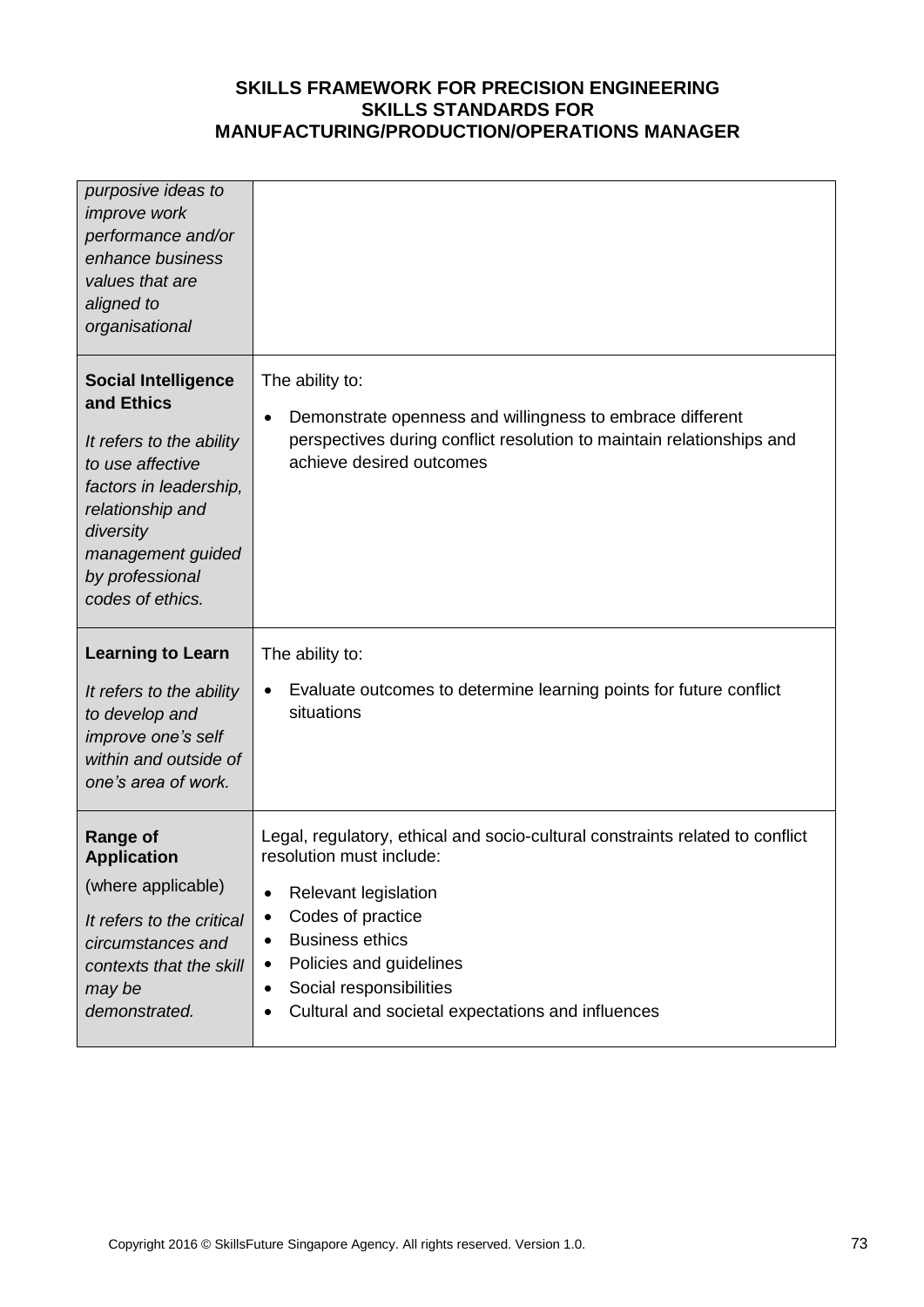| <b>Skill Code</b>                                                                                                                                                                                                             | <b>BM-FIN-503E-1</b>                                                                                                                                                                              | <b>Skill Category</b>                                                                                                                                                                                                                                                  | Finance                                                                                                                                                                                                                       |
|-------------------------------------------------------------------------------------------------------------------------------------------------------------------------------------------------------------------------------|---------------------------------------------------------------------------------------------------------------------------------------------------------------------------------------------------|------------------------------------------------------------------------------------------------------------------------------------------------------------------------------------------------------------------------------------------------------------------------|-------------------------------------------------------------------------------------------------------------------------------------------------------------------------------------------------------------------------------|
|                                                                                                                                                                                                                               |                                                                                                                                                                                                   | <b>Skill Sub-Category</b><br>(where applicable)                                                                                                                                                                                                                        | N/A                                                                                                                                                                                                                           |
| <b>Skill</b>                                                                                                                                                                                                                  | Develop and Establish Financial Budget and Plans                                                                                                                                                  |                                                                                                                                                                                                                                                                        |                                                                                                                                                                                                                               |
| <b>Skill Description</b>                                                                                                                                                                                                      | with the organisational strategies. It also includes formulating<br>reviewing financial plans, reviewing and monitoring budgets<br>review.                                                        |                                                                                                                                                                                                                                                                        | This skill describes the ability to develop financial plans and budgets in line<br>and<br>and<br>presenting findings and recommendations to relevant stakeholders for                                                         |
| Knowledge and<br><b>Analysis</b><br>It refers to gathering,<br>cognitive<br>processing,<br>integration and<br>inspection of facts<br>and information<br>required to perform<br>the work tasks and<br>activities.              | The ability to understand:<br>$\bullet$<br>$\bullet$<br>budgets<br>$\bullet$<br>Means of communication of budget plans<br>٠<br>$\bullet$<br>Significant issues pertaining to budgets<br>$\bullet$ | Types of financial milestones and performance indicators<br>Methods of identifying factors that may impact financial plans or<br>Assumptions and parameters of financial forecasts                                                                                     | Stakeholders to discuss and negotiate cost allocation and targets with                                                                                                                                                        |
| <b>Application and</b><br><b>Adaptation</b><br>It refers to the ability<br>to perform the work<br>tasks and activities<br>required of the<br>occupation, and the<br>ability to react to and<br>manage the<br>changes at work. | The ability to:<br>financial situation<br>$\bullet$<br>guide budget preparation<br>٠<br>٠<br>$\bullet$<br>ensure currency<br>$\bullet$                                                            | Determine short and long-term financial needs to assess current<br>Review financial forecasts to anticipate changes in circumstances<br>Report findings, recommendations and options to relevant<br>stakeholders for review in accordance with organisational policies | Formulate financial plans aligned to overall organisational strategies to<br>Establish allocation of resources to meet organisational financial plans<br>Review draft budgets in accordance with organisational guidelines to |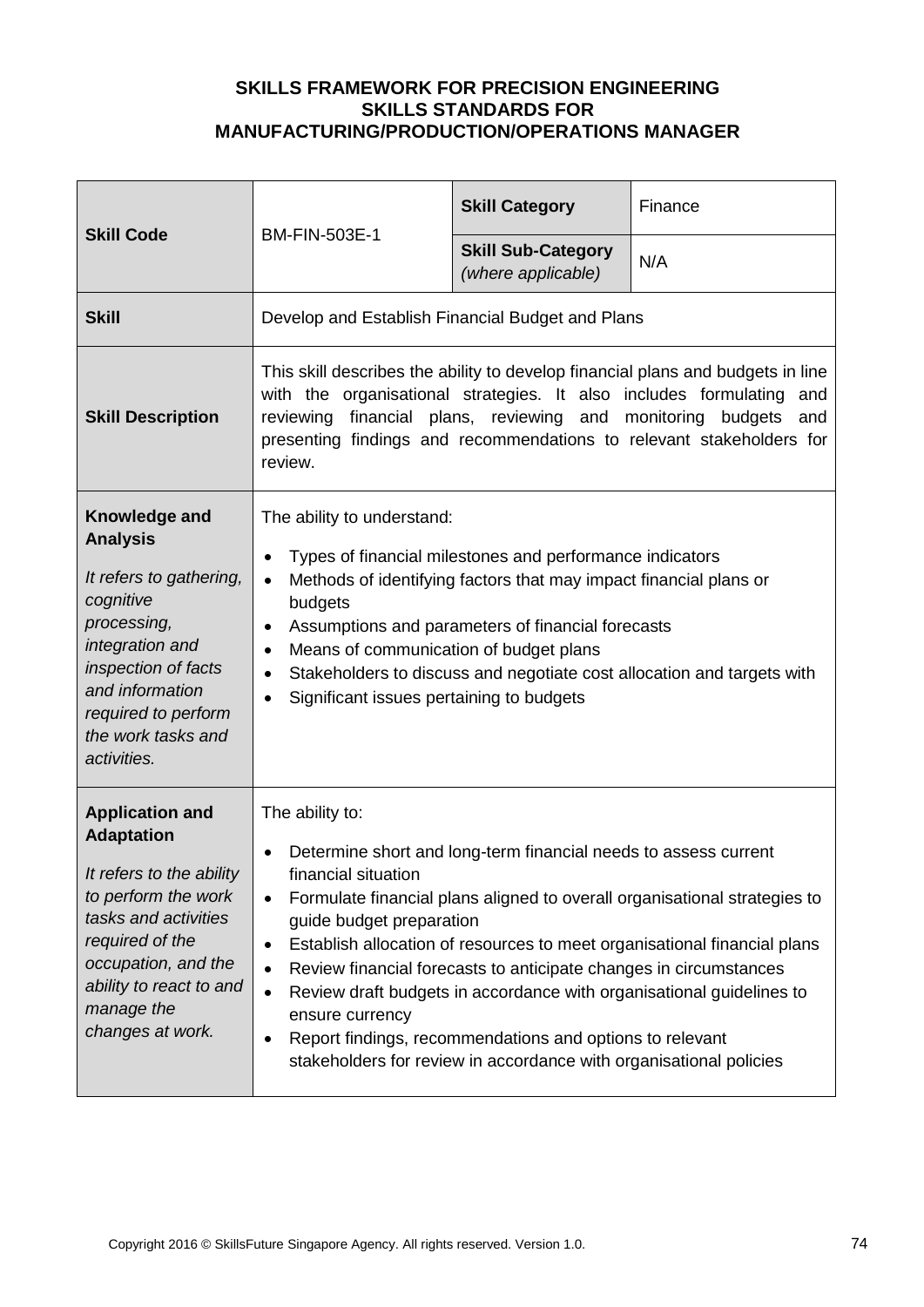| <b>Innovation and</b><br><b>Value Creation</b><br>It refers to the ability<br>to generate<br>purposive ideas to<br>improve work<br>performance and/or<br>enhance business<br>values that are<br>aligned to<br>organisational goals. | The ability to:<br>Monitor and evaluate actual figures against budgets to identify and<br>address variances                                                                                                                                                                |
|-------------------------------------------------------------------------------------------------------------------------------------------------------------------------------------------------------------------------------------|----------------------------------------------------------------------------------------------------------------------------------------------------------------------------------------------------------------------------------------------------------------------------|
| <b>Social Intelligence</b><br>and Ethics<br>It refers to the ability<br>to use affective<br>factors in leadership,<br>relationship and<br>diversity<br>management guided<br>by professional<br>codes of ethics.                     | The ability to:<br>Adhere to organisational and professional code of conduct, values and<br>ethics when developing and establishing financial budgets and plans to<br>ensure fair and accurate reporting                                                                   |
| <b>Learning to Learn</b><br>It refers to the ability<br>to develop and<br>improve one's self<br>within and outside of<br>one's area of work.                                                                                        | The ability to:<br>Keep abreast of internal and external factors to determine impact on<br>$\bullet$<br>budget preparation and required response by subscribing to diverse<br>information channels and participating in discussion platforms with<br>supervisors and peers |
| <b>Range of</b><br><b>Application</b><br>(where applicable)<br>It refers to the critical<br>circumstances and<br>contexts that the skill<br>may be<br>demonstrated.                                                                 | N/A                                                                                                                                                                                                                                                                        |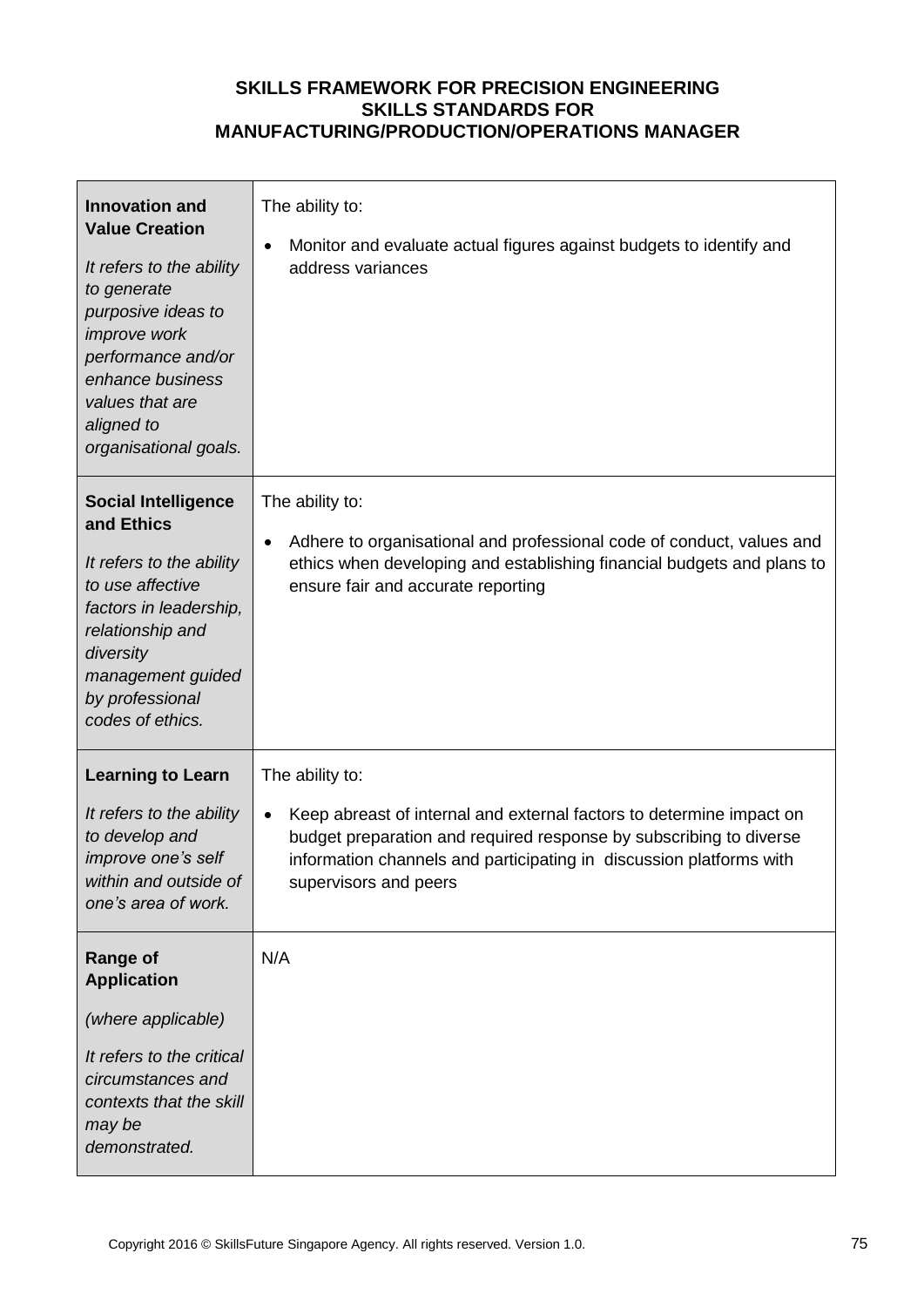|                                                                                                                                                                                                                               |                                                                                                                                                                                           | <b>Skill Category</b>                                                                                                                               | <b>Human Resource</b><br>Management                                                                                                                                                                                    |
|-------------------------------------------------------------------------------------------------------------------------------------------------------------------------------------------------------------------------------|-------------------------------------------------------------------------------------------------------------------------------------------------------------------------------------------|-----------------------------------------------------------------------------------------------------------------------------------------------------|------------------------------------------------------------------------------------------------------------------------------------------------------------------------------------------------------------------------|
| <b>Skill Code</b>                                                                                                                                                                                                             | PRE-HRM-6006-1                                                                                                                                                                            | <b>Skill Sub-Category</b><br>(where applicable)                                                                                                     | N/A                                                                                                                                                                                                                    |
| <b>Skill</b>                                                                                                                                                                                                                  |                                                                                                                                                                                           | <b>Conduct Interviews and Make Hiring Decisions</b>                                                                                                 |                                                                                                                                                                                                                        |
| <b>Skill Description</b>                                                                                                                                                                                                      | interview processes and techniques.                                                                                                                                                       |                                                                                                                                                     | This skill describes the ability to conduct interview and make hiring<br>decisions for the business unit. It also includes an awareness of fair<br>employment practices, market trends and developments in relation to |
| Knowledge and<br><b>Analysis</b><br>It refers to gathering,<br>cognitive processing,<br>integration and<br>inspection of facts<br>and information<br>required to perform<br>the work tasks and<br>activities.                 | The ability to understand:<br>$\bullet$<br>relating to recruitment and selection<br>$\bullet$<br>data and processes<br>$\bullet$<br>$\bullet$<br>$\bullet$<br>$\bullet$<br>and techniques | Organisational policies and procedures<br>Models and methods for evaluating and shortlisting applicants<br>Communication and negotiation techniques | Fair employment practices, tripartite guidelines for fair employment<br>Legal and ethical considerations relating to recruitment and selection<br>Market trends and developments in relation to interview processes    |
| <b>Application and</b><br><b>Adaptation</b><br>It refers to the ability<br>to perform the work<br>tasks and activities<br>required of the<br>occupation, and the<br>ability to react to and<br>manage the changes<br>at work. | The ability to:<br>$\bullet$<br>$\bullet$<br>candidate                                                                                                                                    | Evaluate all applications to shortlist candidates for the interview                                                                                 | Evaluate data gathered from the interview session to select preferred                                                                                                                                                  |
| <b>Innovation and</b><br><b>Value Creation</b><br>It refers to the ability<br>to generate purposive<br>ideas to improve work<br>performance and/or<br>enhance business                                                        | N/A                                                                                                                                                                                       |                                                                                                                                                     |                                                                                                                                                                                                                        |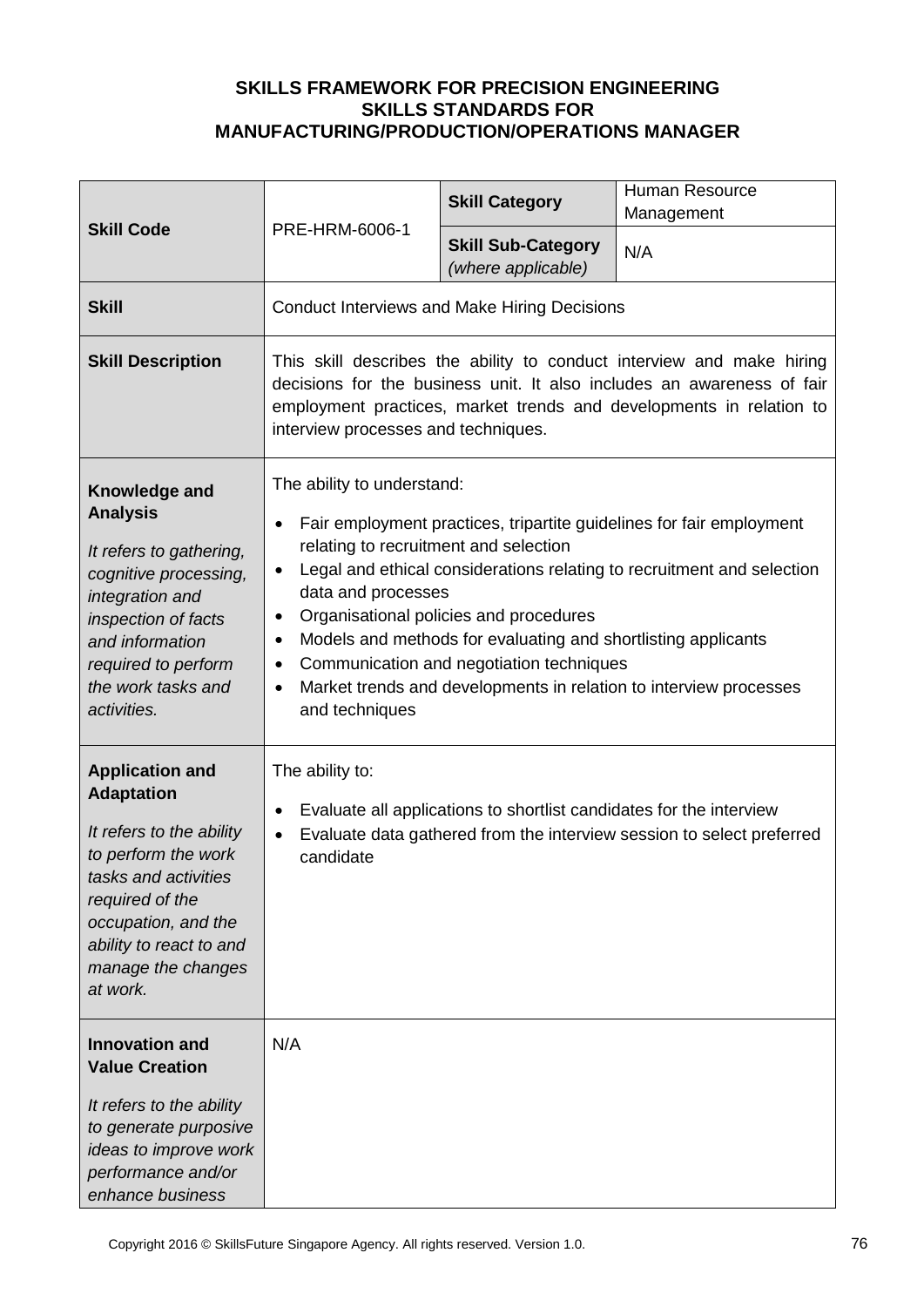| values that are<br>aligned to<br>organisational                                                                                                                                                                 |                                                                                                                                                                                                                                                                 |
|-----------------------------------------------------------------------------------------------------------------------------------------------------------------------------------------------------------------|-----------------------------------------------------------------------------------------------------------------------------------------------------------------------------------------------------------------------------------------------------------------|
| <b>Social Intelligence</b><br>and Ethics<br>It refers to the ability<br>to use affective<br>factors in leadership,<br>relationship and<br>diversity management<br>guided by<br>professional codes of<br>ethics. | The ability to:<br>Adhere to privacy and confidentiality considerations that govern all<br>$\bullet$<br>human resource transactions<br>Conduct the selection interview using appropriate interview<br>$\bullet$<br>techniques to review applicants' suitability |
| <b>Learning to Learn</b><br>It refers to the ability<br>to develop and<br>improve one's self<br>within and outside of<br>one's area of work.                                                                    | The ability to:<br>Critically appraise one's performance in the interview process for<br>$\bullet$<br>future interview sessions                                                                                                                                 |
| <b>Range of</b><br><b>Application</b><br>(where applicable)<br>It refers to the critical<br>circumstances and<br>contexts that the skill<br>may be<br>demonstrated.                                             | N/A                                                                                                                                                                                                                                                             |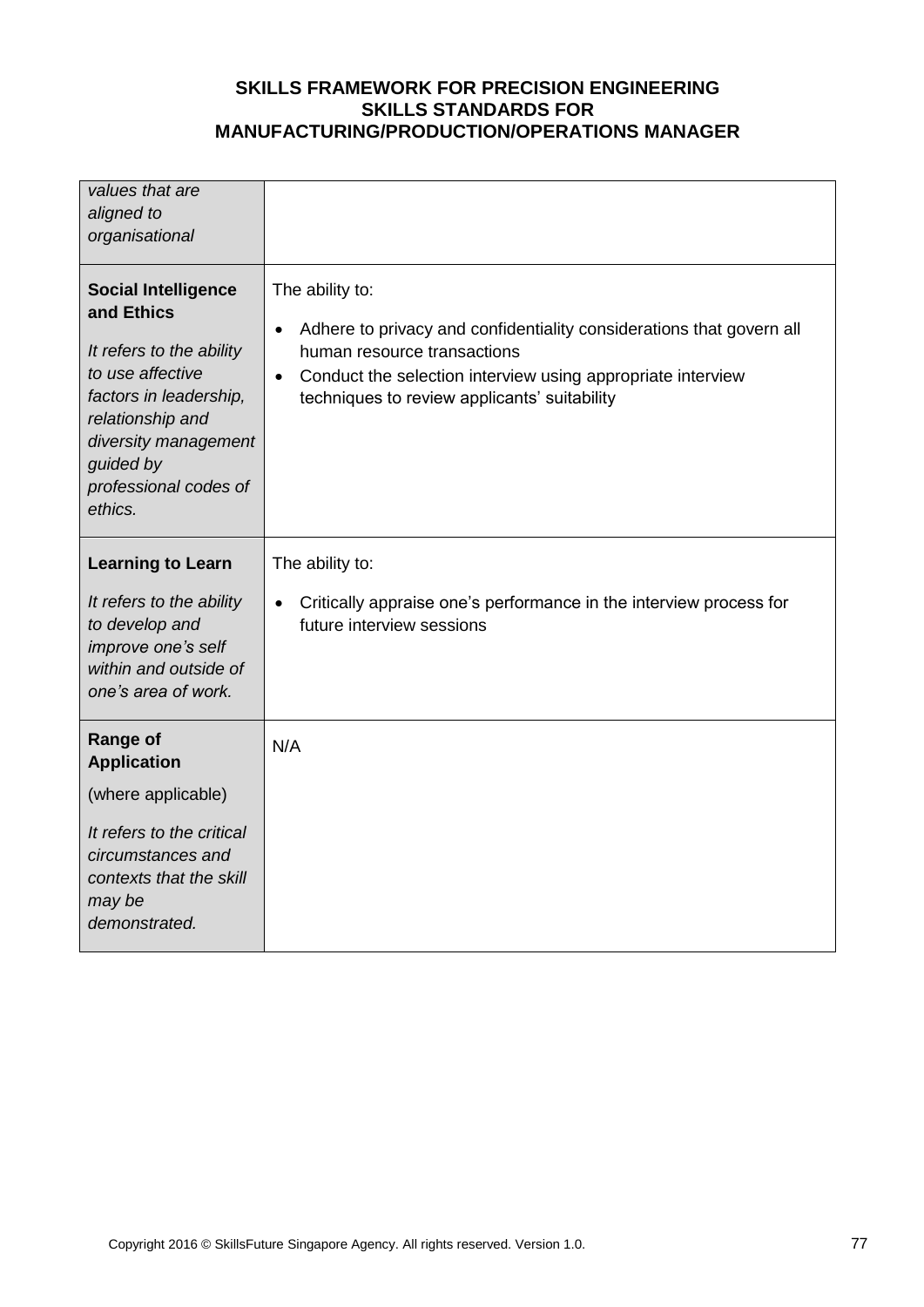|                                                                                                                                                                                                                               | PRE-HRM-5004-1                                                                            | <b>Skill Category</b>                                                                                                                                                                                                   | <b>Human Resource</b><br>Management                                                                                                                                                                                    |
|-------------------------------------------------------------------------------------------------------------------------------------------------------------------------------------------------------------------------------|-------------------------------------------------------------------------------------------|-------------------------------------------------------------------------------------------------------------------------------------------------------------------------------------------------------------------------|------------------------------------------------------------------------------------------------------------------------------------------------------------------------------------------------------------------------|
| <b>Skill Code</b>                                                                                                                                                                                                             |                                                                                           | <b>Skill Sub-Category</b><br>(where applicable)                                                                                                                                                                         | N/A                                                                                                                                                                                                                    |
| <b>Skill</b>                                                                                                                                                                                                                  | Develop Workplace Learning Plans                                                          |                                                                                                                                                                                                                         |                                                                                                                                                                                                                        |
| <b>Skill Description</b>                                                                                                                                                                                                      |                                                                                           | incorporation of relevant workplace learning strategies.                                                                                                                                                                | This skill describes the ability to develop workplace learning plans to<br>meet the learning and development needs of the organisation. It also<br>includes development and evaluation of workplace learning plans and |
| Knowledge and<br><b>Analysis</b><br>It refers to gathering,<br>cognitive processing,<br>integration and<br>inspection of facts<br>and information<br>required to perform<br>the work tasks and<br>activities.                 | The ability to understand:<br>$\bullet$<br>the workplace<br>Workplace learning strategies | Trends and developments in workplace learning                                                                                                                                                                           | Workflow review process to establish learning and training needs in                                                                                                                                                    |
| <b>Application and</b><br><b>Adaptation</b><br>It refers to the ability<br>to perform the work<br>tasks and activities<br>required of the<br>occupation, and the<br>ability to react to and<br>manage the changes<br>at work. | The ability to:<br>$\bullet$<br>$\bullet$                                                 | workflow process reviews with relevant stakeholders<br>Determine and select appropriate workplace learning strategies,<br>based on findings from workflow process reviews<br>learning strategies with contextualisation | Establish the scope and requirements for workplace learning, using<br>Develop workplace learning plans, incorporating relevant workplace                                                                               |
| <b>Innovation and</b><br><b>Value Creation</b><br>It refers to the ability<br>to generate purposive<br>ideas to improve work<br>performance and/or<br>enhance business<br>values that are                                     | The ability to:                                                                           | Validate workplace learning plans for design improvements                                                                                                                                                               |                                                                                                                                                                                                                        |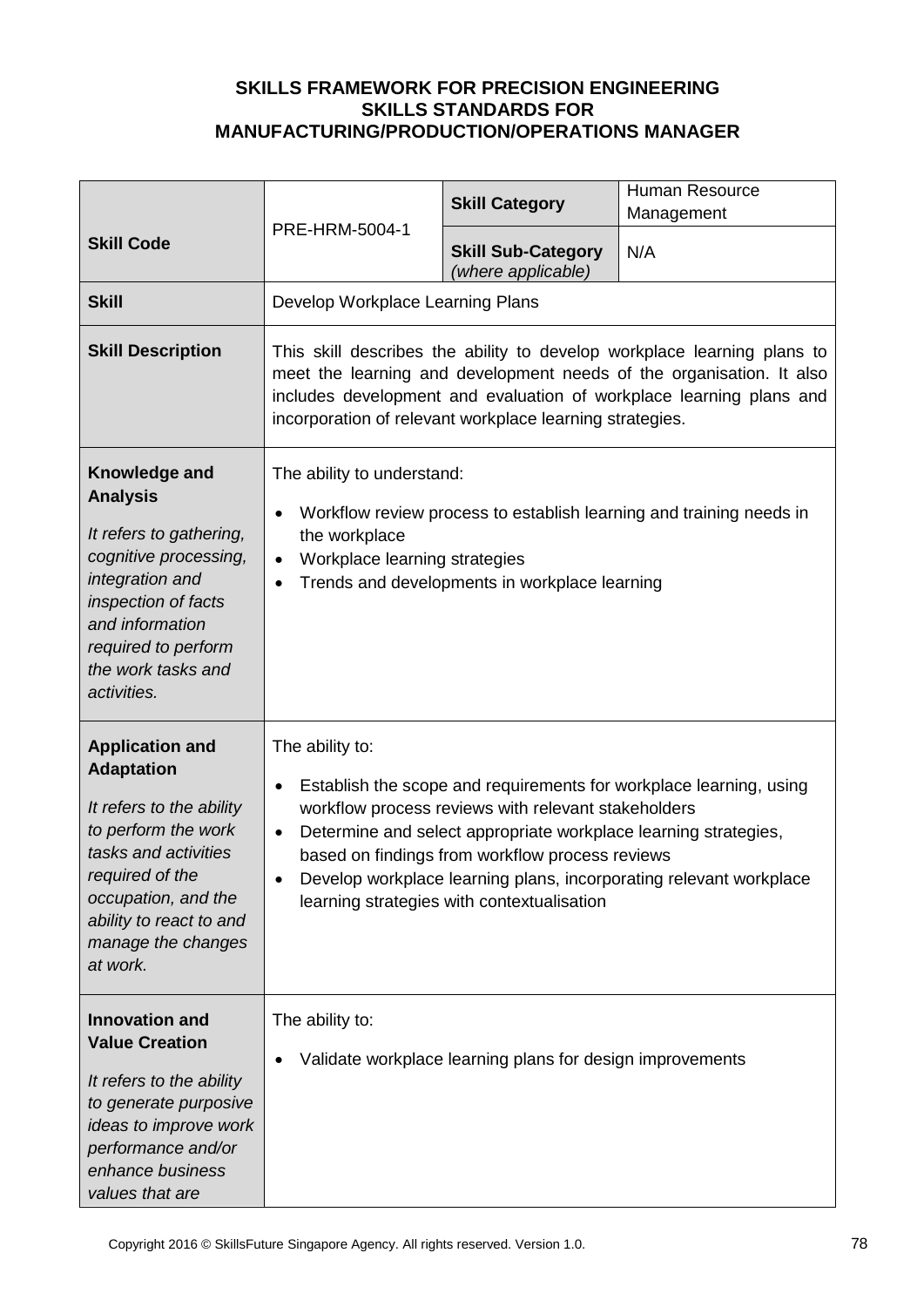| aligned to<br>organisational                                                                                                                                                                                    |                                                                                                                                           |
|-----------------------------------------------------------------------------------------------------------------------------------------------------------------------------------------------------------------|-------------------------------------------------------------------------------------------------------------------------------------------|
| <b>Social Intelligence</b><br>and Ethics<br>It refers to the ability<br>to use affective<br>factors in leadership,<br>relationship and<br>diversity management<br>guided by<br>professional codes of<br>ethics. | The ability to:<br>Consult with stakeholders on draft workplace learning plans                                                            |
| <b>Learning to Learn</b><br>It refers to the ability<br>to develop and<br>improve one's self<br>within and outside of<br>one's area of work.                                                                    | The ability to:<br>Keep abreast of trends in workplace learning and development to<br>maintain currency of learning and development plans |
| <b>Range of</b><br><b>Application</b><br>(where applicable)<br>It refers to the critical<br>circumstances and<br>contexts that the skill<br>may be<br>demonstrated.                                             | N/A                                                                                                                                       |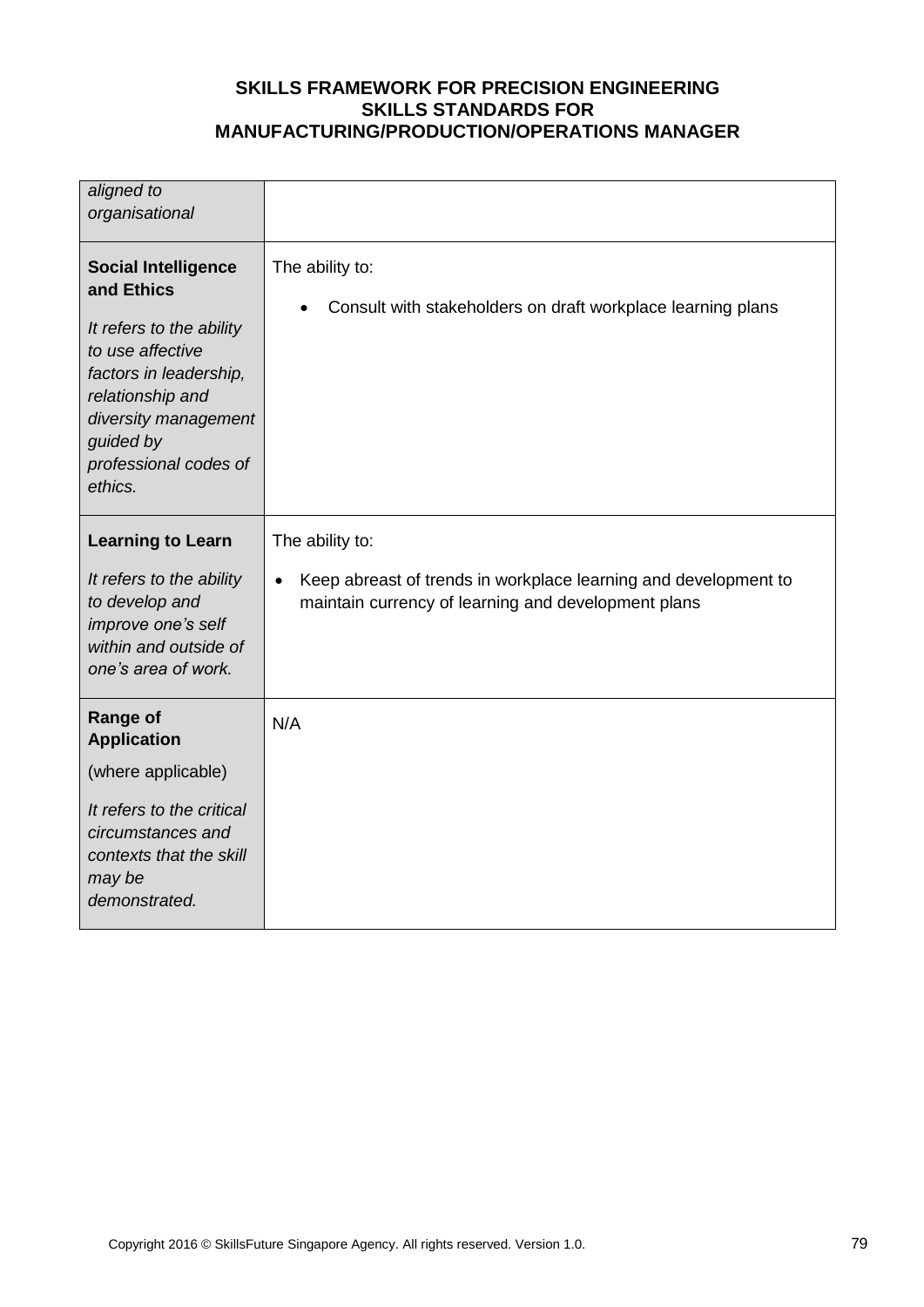|                                                                                                                                                                                                                               |                                                                                                                                                                                                                                                              | <b>Skill Category</b>                                                                                                                                                                                                                           | Human Resource<br>Management                                                                                                                                                                                                                                                                |
|-------------------------------------------------------------------------------------------------------------------------------------------------------------------------------------------------------------------------------|--------------------------------------------------------------------------------------------------------------------------------------------------------------------------------------------------------------------------------------------------------------|-------------------------------------------------------------------------------------------------------------------------------------------------------------------------------------------------------------------------------------------------|---------------------------------------------------------------------------------------------------------------------------------------------------------------------------------------------------------------------------------------------------------------------------------------------|
| <b>Skill Code</b>                                                                                                                                                                                                             | PRE-HRM-5003-1                                                                                                                                                                                                                                               | <b>Skill Sub-Category</b><br>(where applicable)                                                                                                                                                                                                 | N/A                                                                                                                                                                                                                                                                                         |
| <b>Skill</b>                                                                                                                                                                                                                  | Develop On-the-Job Training Programme                                                                                                                                                                                                                        |                                                                                                                                                                                                                                                 |                                                                                                                                                                                                                                                                                             |
| <b>Skill Description</b>                                                                                                                                                                                                      |                                                                                                                                                                                                                                                              |                                                                                                                                                                                                                                                 | This skill describes the ability to plan and develop On-the-Job Training<br>(OJT) programmes to achieve organisational needs. It also includes the<br>characteristics of OJT, planning OJT programmes, developing OJT<br>blueprints, creating OJT materials, and evaluating OJT programmes. |
| Knowledge and<br><b>Analysis</b><br>It refers to gathering,<br>cognitive processing,<br>integration and<br>inspection of facts<br>and information<br>required to perform<br>the work tasks and<br>activities.                 | The ability to understand:<br>$\bullet$<br>unstructured OJT<br>Roles of the relevant stakeholders<br>$\bullet$<br>$\bullet$<br>materials<br>Five-step coaching process<br>$\bullet$<br>$\bullet$<br>$\bullet$<br>Trends and developments in OJT<br>$\bullet$ | On-the-Job Training (OJT) frameworks, including structured and<br>Process of designing and developing OJT blueprints and OJT<br>Processes for evaluating OJT programme design<br>Processes for reviewing and critiquing OJT blueprints' quality |                                                                                                                                                                                                                                                                                             |
| <b>Application and</b><br><b>Adaptation</b><br>It refers to the ability<br>to perform the work<br>tasks and activities<br>required of the<br>occupation, and the<br>ability to react to and<br>manage the changes<br>at work. | The ability to:<br>$\bullet$<br>stakeholders' requirements<br>$\bullet$<br>the training needs analysis (TNA)<br>$\bullet$<br>$\bullet$                                                                                                                       | principles and sound instructional design concepts<br>Review and critique quality of existing OJT blueprints                                                                                                                                    | Determine the parameters of OJT programmes, based on relevant<br>Design and develop OJT blueprint, in accordance to the findings of<br>Develop the required OJT training materials, based on adult learning                                                                                 |
| <b>Innovation and</b><br><b>Value Creation</b><br>It refers to the ability<br>to generate purposive<br>ideas to improve work<br>performance and/or<br>enhance business                                                        | The ability to:<br>organisational needs                                                                                                                                                                                                                      | Evaluate effectiveness of OJT programme designs to meet                                                                                                                                                                                         |                                                                                                                                                                                                                                                                                             |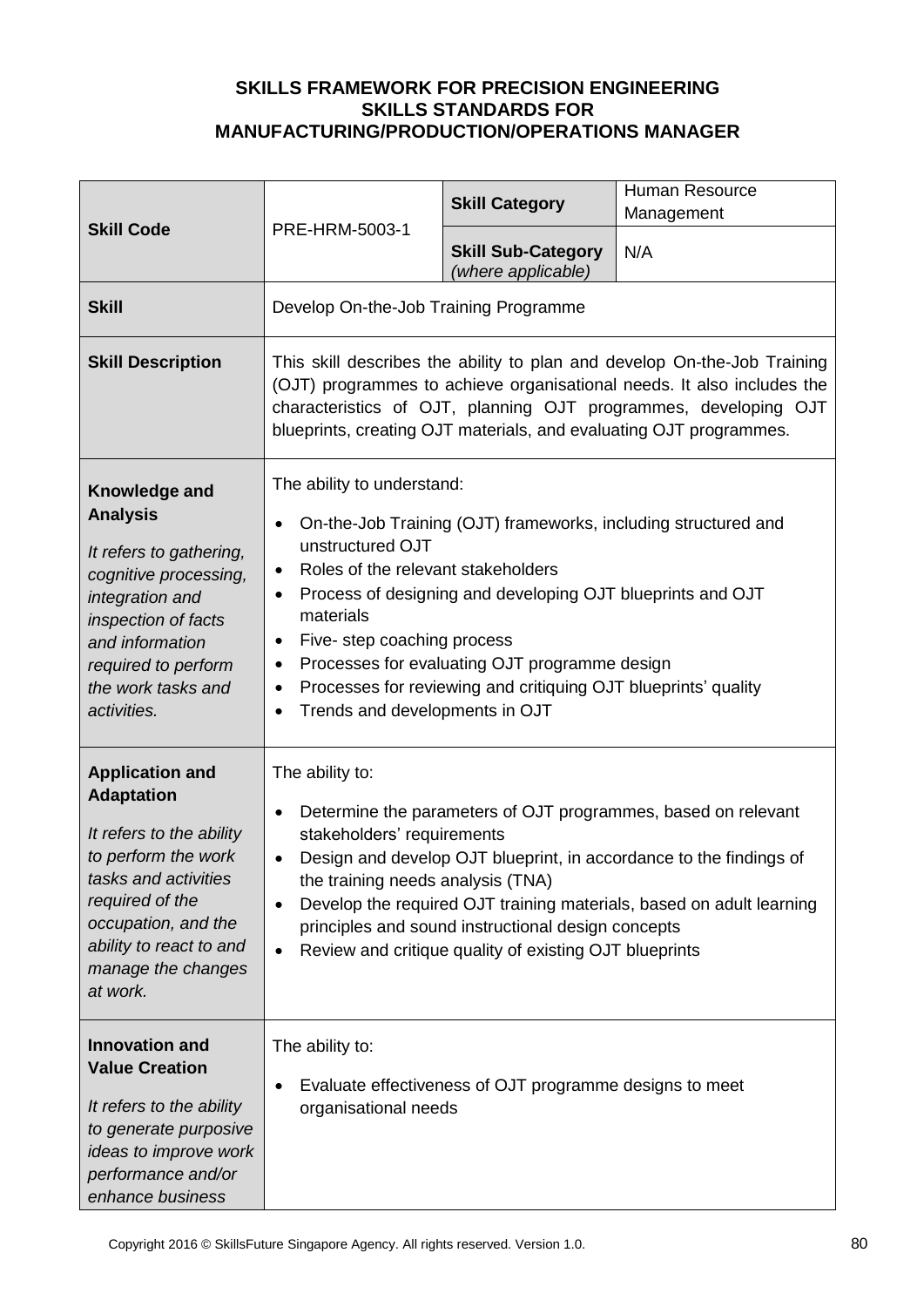| values that are<br>aligned to<br>organisational                                                                                                                                                                 |                                                                                                                      |
|-----------------------------------------------------------------------------------------------------------------------------------------------------------------------------------------------------------------|----------------------------------------------------------------------------------------------------------------------|
| <b>Social Intelligence</b><br>and Ethics<br>It refers to the ability<br>to use affective<br>factors in leadership,<br>relationship and<br>diversity management<br>guided by<br>professional codes of<br>ethics. | The ability to:<br>Engage key stakeholders in the design of OJT blueprints to ensure<br>$\bullet$<br>their relevance |
| <b>Learning to Learn</b><br>It refers to the ability<br>to develop and<br>improve one's self<br>within and outside of<br>one's area of work.                                                                    | N/A                                                                                                                  |
| <b>Range of</b><br><b>Application</b><br>(where applicable)<br>It refers to the critical<br>circumstances and<br>contexts that the skill<br>may be<br>demonstrated.                                             | N/A                                                                                                                  |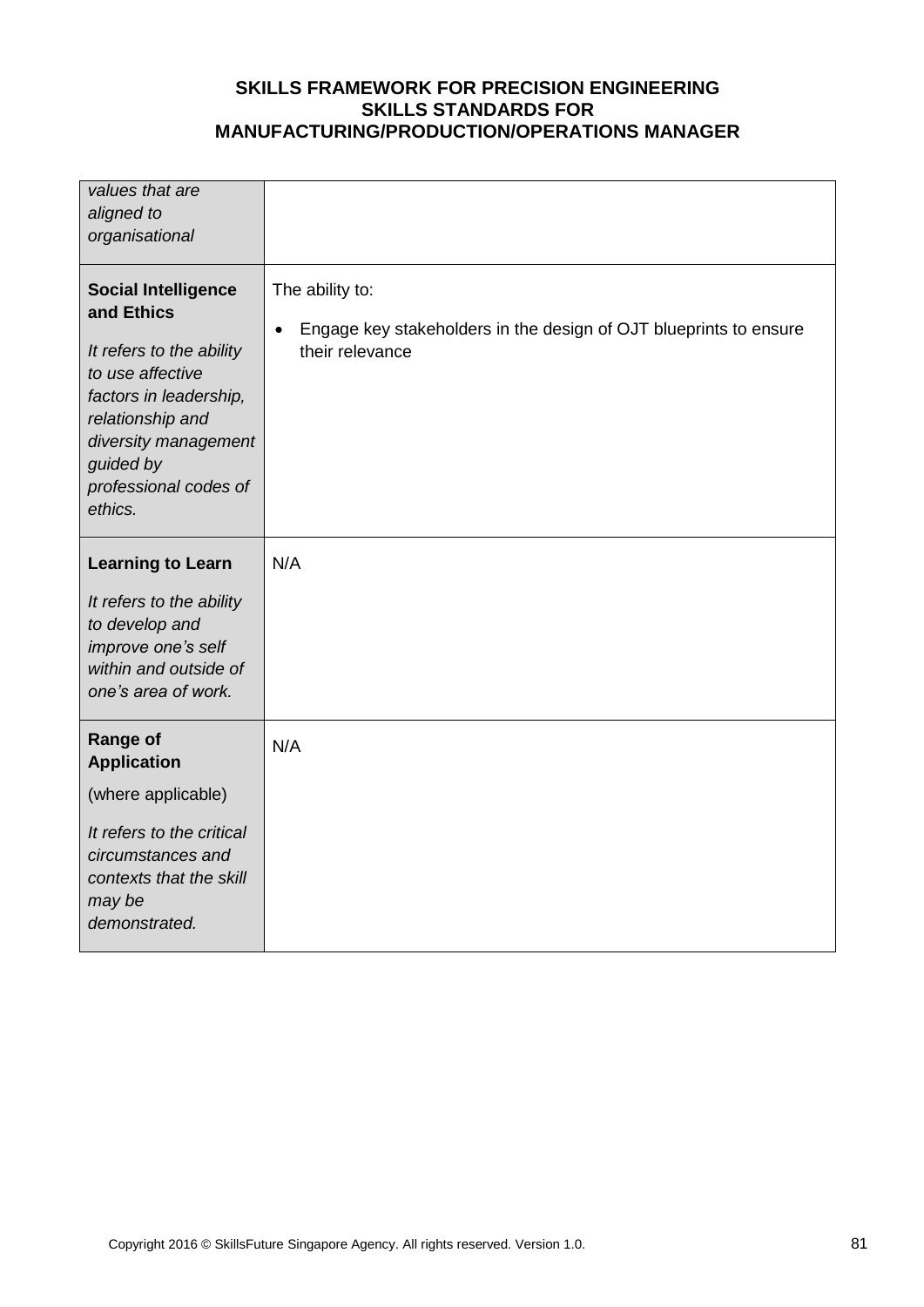| <b>Skill Code</b>                                                                                                                                                                                             | PRE-HRM-6007-1                                                                                                                                                                                                                                                                                                                                                                                                                                                  | <b>Skill Category</b>                                                                                                                                                                                                                                                                                                                                                                                                                                                                                                                                                                                                                                                                                                                                                                                                                                                                                                                                                                                                                     | Human Resource<br>Management                                                                                                                                                                                                                                                                                                                                                                                                                                                                            |
|---------------------------------------------------------------------------------------------------------------------------------------------------------------------------------------------------------------|-----------------------------------------------------------------------------------------------------------------------------------------------------------------------------------------------------------------------------------------------------------------------------------------------------------------------------------------------------------------------------------------------------------------------------------------------------------------|-------------------------------------------------------------------------------------------------------------------------------------------------------------------------------------------------------------------------------------------------------------------------------------------------------------------------------------------------------------------------------------------------------------------------------------------------------------------------------------------------------------------------------------------------------------------------------------------------------------------------------------------------------------------------------------------------------------------------------------------------------------------------------------------------------------------------------------------------------------------------------------------------------------------------------------------------------------------------------------------------------------------------------------------|---------------------------------------------------------------------------------------------------------------------------------------------------------------------------------------------------------------------------------------------------------------------------------------------------------------------------------------------------------------------------------------------------------------------------------------------------------------------------------------------------------|
|                                                                                                                                                                                                               |                                                                                                                                                                                                                                                                                                                                                                                                                                                                 | <b>Skill Sub-Category</b><br>(where applicable)                                                                                                                                                                                                                                                                                                                                                                                                                                                                                                                                                                                                                                                                                                                                                                                                                                                                                                                                                                                           | N/A                                                                                                                                                                                                                                                                                                                                                                                                                                                                                                     |
| <b>Skill</b>                                                                                                                                                                                                  | <b>Resolve Grievances and Disputes</b>                                                                                                                                                                                                                                                                                                                                                                                                                          |                                                                                                                                                                                                                                                                                                                                                                                                                                                                                                                                                                                                                                                                                                                                                                                                                                                                                                                                                                                                                                           |                                                                                                                                                                                                                                                                                                                                                                                                                                                                                                         |
| <b>Skill Description</b>                                                                                                                                                                                      | This skill describes the ability to assist organisation members in resolving<br>grievances and disputes. It also includes investigating claims and<br>managing negotiations.                                                                                                                                                                                                                                                                                    |                                                                                                                                                                                                                                                                                                                                                                                                                                                                                                                                                                                                                                                                                                                                                                                                                                                                                                                                                                                                                                           |                                                                                                                                                                                                                                                                                                                                                                                                                                                                                                         |
| Knowledge and<br><b>Analysis</b><br>It refers to gathering,<br>cognitive processing,<br>integration and<br>inspection of facts<br>and information<br>required to perform<br>the work tasks and<br>activities. | The ability to understand:<br>$\bullet$<br>$\bullet$<br>grievances and disputes<br>٠<br>$\bullet$<br>grievances and disputes<br>$\bullet$<br>$\bullet$<br>$\bullet$<br>incentive systems<br>$\bullet$<br>$\bullet$<br>$\bullet$<br>stakeholders<br>$\bullet$<br>$\bullet$<br>grievances and disputes<br>$\bullet$<br>$\bullet$<br>industrial practices<br>$\bullet$<br>incentive systems<br>٠<br>$\bullet$<br>$\bullet$<br>grievances and disputes<br>$\bullet$ | Evolution of tripartism in Singapore's Industrial Relations system<br>Roles of tripartite parties including boards of inquiry, Ministry Of<br>with employees and unions to limit disputes<br>Principles and details of organisational wage, performance and<br>Standards or codes of practice relating to industrial practices,<br>collective agreements and terms and conditions of service<br>Models and methods for handling grievances and disputes<br>Communication techniques and channels relevant for engaging<br>Characteristics and motivations of individuals involved in the<br>collective bargaining process and the industrial relations system<br>Standards or codes of practice relating to the management of<br>Models and methods for handling grievances and disputes<br>Principles and details of organisational wage, performance and<br>Singapore Industrial Relations system<br>Union and organisational escalation processes for working with<br>Union organisational structures and relationships, including the | Manpower (MOM), judicial systems including National Wage Council<br>and Industrial Arbitration Court, employers and unions in resolving<br>Organisational policies and procedures which provide clarification or<br>assistance in the methods, techniques and tools available to address<br>Models and methods for engaging, negotiating and communicating<br>Market trends and developments in relation to human resource and<br>Roles of tripartite parties (government, unions and employers) in the |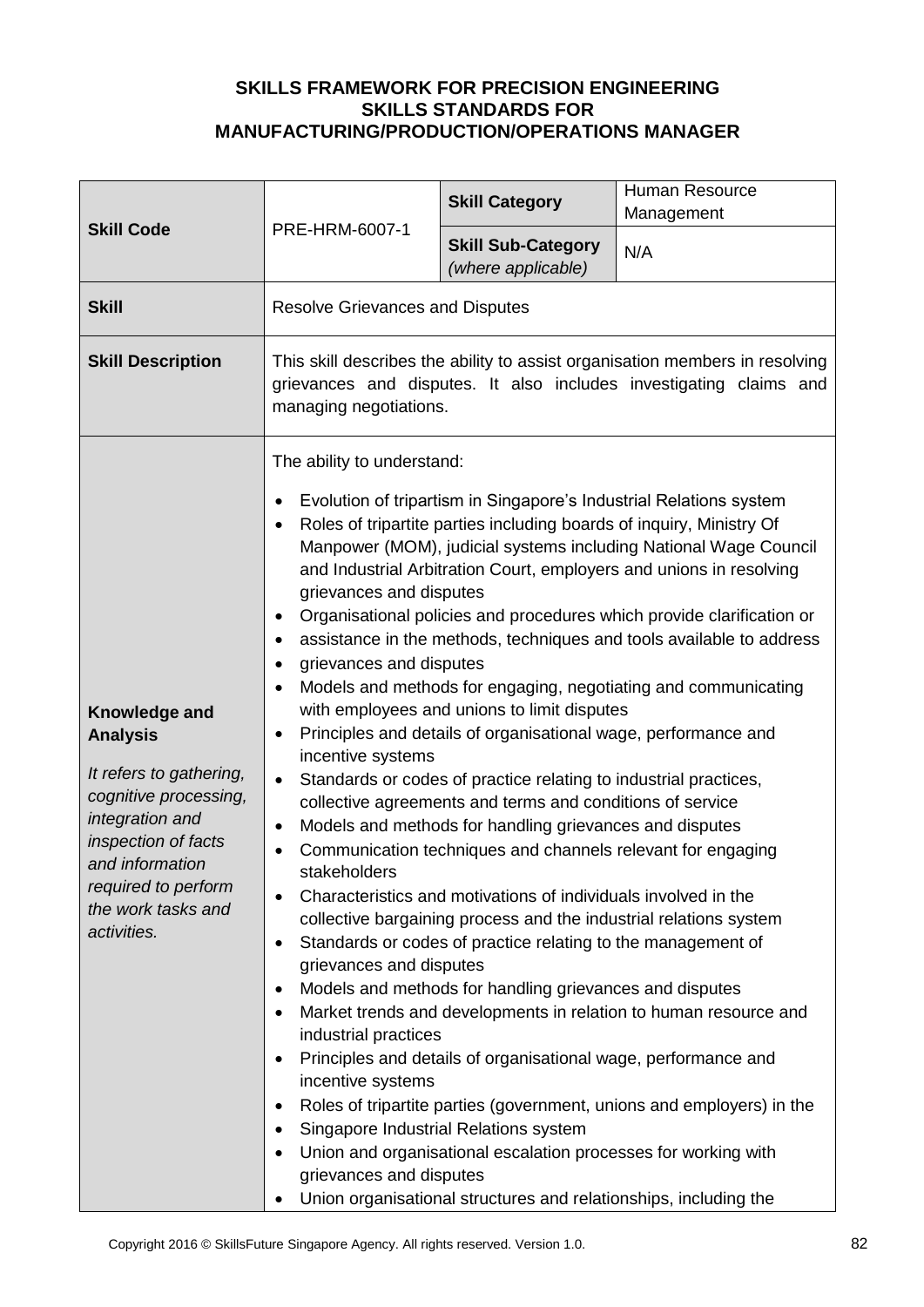|                                                                                                                                                                                                                                                        | National Trade Union Congress' (NTUC) relationships with affiliated<br>unions                                                                                                                                                                                                                                                                                                                                                                                                                                                                                                                                                                                                                                                                                                                                                                                                                       |
|--------------------------------------------------------------------------------------------------------------------------------------------------------------------------------------------------------------------------------------------------------|-----------------------------------------------------------------------------------------------------------------------------------------------------------------------------------------------------------------------------------------------------------------------------------------------------------------------------------------------------------------------------------------------------------------------------------------------------------------------------------------------------------------------------------------------------------------------------------------------------------------------------------------------------------------------------------------------------------------------------------------------------------------------------------------------------------------------------------------------------------------------------------------------------|
| <b>Application and</b><br><b>Adaptation</b><br>It refers to the ability<br>to perform the work<br>tasks and activities<br>required of the<br>occupation, and the<br>ability to react to and<br>manage the changes<br>at work.<br><b>Innovation and</b> | The ability to:<br>Analyse legislative requirements and guidelines regarding labour<br>management relations, industrial practices and compliance<br>requirements appropriate to the organisation context<br>Document all interactions and agreements to ensure follow-through<br>$\bullet$<br>and commitment by all parties involved<br>N/A                                                                                                                                                                                                                                                                                                                                                                                                                                                                                                                                                         |
| <b>Value Creation</b><br>It refers to the ability<br>to generate purposive<br>ideas to improve work<br>performance and/or<br>enhance business<br>values that are<br>aligned to<br>organisational                                                       |                                                                                                                                                                                                                                                                                                                                                                                                                                                                                                                                                                                                                                                                                                                                                                                                                                                                                                     |
| <b>Social Intelligence</b><br>and Ethics<br>It refers to the ability<br>to use affective<br>factors in leadership,<br>relationship and<br>diversity management<br>guided by<br>professional codes of<br>ethics.                                        | The ability to:<br>Present improvement recommendations proposal to stakeholders in<br>accordance with organisational procedures<br>Maintain communication and effective working relationships with<br>$\bullet$<br>representatives of unions and organisations to prevent escalation of<br>grievances and disputes<br>Work with parties involved to investigate the validity and credibility of<br>$\bullet$<br>claims<br>Prepare and support others to develop possible responses or<br>solutions based on review of information<br>Communicate with parties involved to agree to the issues under<br>$\bullet$<br>consideration<br>Negotiate with parties involved to achieve agreement regarding<br>$\bullet$<br>mutually acceptable outcomes using appropriate questioning and<br>conflict resolution techniques<br>Maintain communication and engagement with parties involved to<br>$\bullet$ |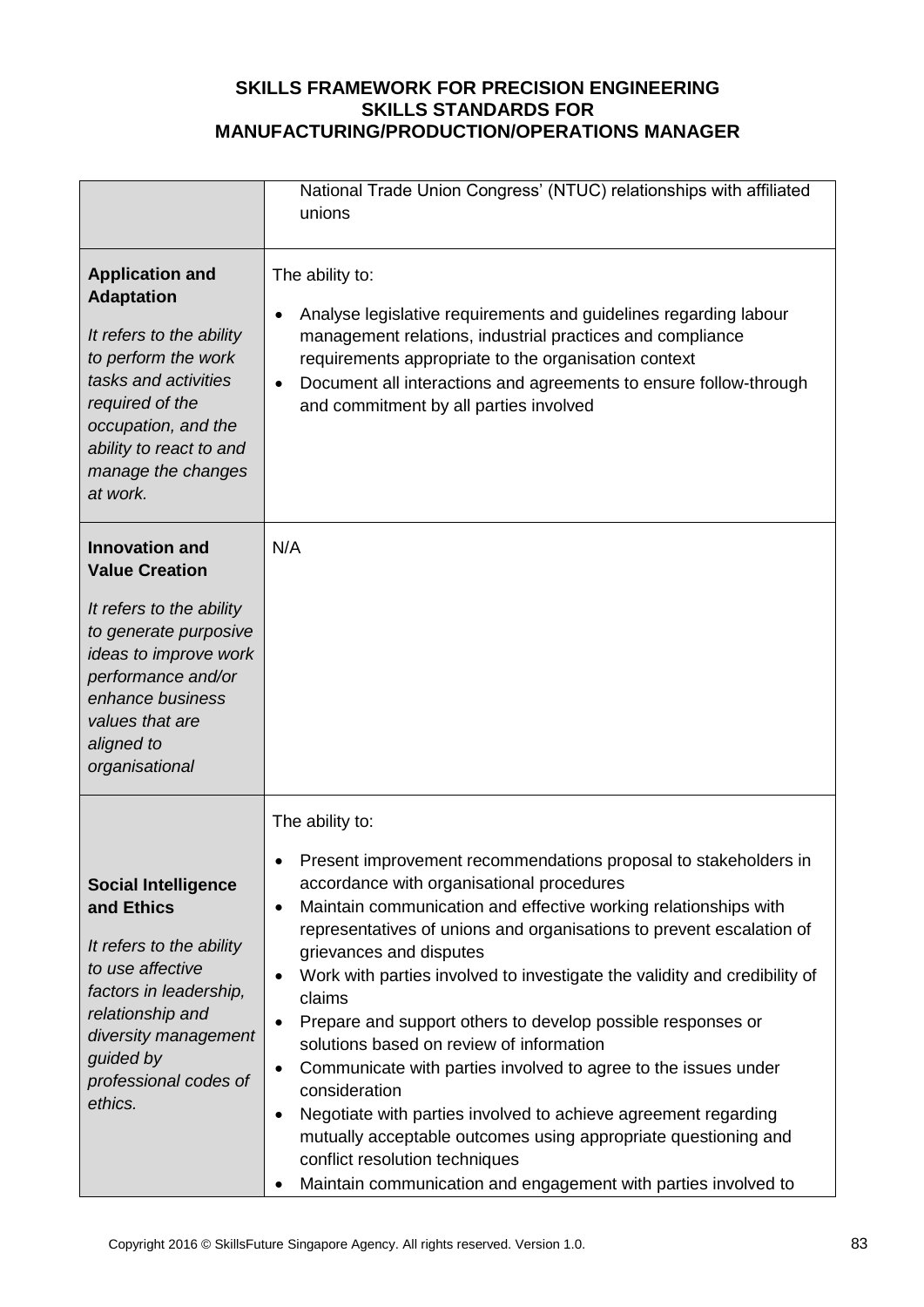|                                             | ensure agreed outcomes are implemented |
|---------------------------------------------|----------------------------------------|
|                                             |                                        |
| <b>Learning to Learn</b>                    | N/A                                    |
| It refers to the ability                    |                                        |
| to develop and                              |                                        |
| improve one's self<br>within and outside of |                                        |
| one's area of work.                         |                                        |
|                                             |                                        |
| <b>Range of</b><br><b>Application</b>       | N/A                                    |
| (where applicable)                          |                                        |
| It refers to the critical                   |                                        |
| circumstances and                           |                                        |
| contexts that the skill                     |                                        |
| may be<br>demonstrated.                     |                                        |
|                                             |                                        |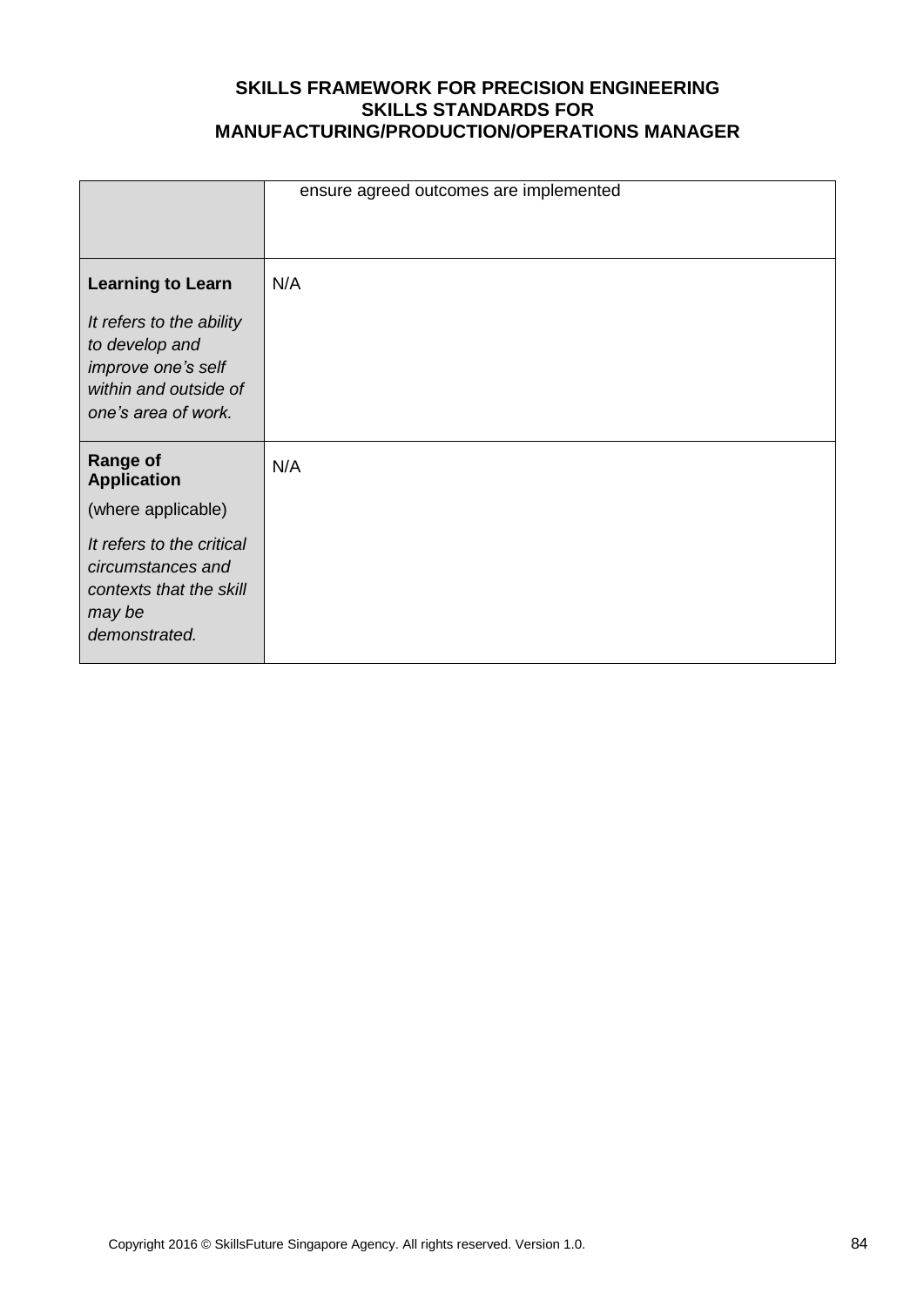| <b>Skill Code</b>                                                                                                                                                                                                             |                                                                                                                                                                                                                                                                                                                                                                                                                    | <b>Skill Category</b>                           | Info-Communication<br>Technologies                                  |
|-------------------------------------------------------------------------------------------------------------------------------------------------------------------------------------------------------------------------------|--------------------------------------------------------------------------------------------------------------------------------------------------------------------------------------------------------------------------------------------------------------------------------------------------------------------------------------------------------------------------------------------------------------------|-------------------------------------------------|---------------------------------------------------------------------|
|                                                                                                                                                                                                                               | PRE-ICT-5002-1                                                                                                                                                                                                                                                                                                                                                                                                     | <b>Skill Sub-Category</b><br>(where applicable) | N/A                                                                 |
| <b>Skill</b>                                                                                                                                                                                                                  |                                                                                                                                                                                                                                                                                                                                                                                                                    |                                                 | Produce Advanced Spreadsheet Outputs using Spreadsheet Applications |
| <b>Skill Description</b>                                                                                                                                                                                                      | This skill describes the ability to use spreadsheet applications to produce<br>advanced spreadsheet outputs for management reports. It also includes<br>in-depth knowledge of MS Excel, including its features.                                                                                                                                                                                                    |                                                 |                                                                     |
| Knowledge and<br><b>Analysis</b><br>It refers to gathering,<br>cognitive processing,<br>integration and<br>inspection of facts<br>and information<br>required to perform<br>the work tasks and<br>activities.                 | The ability to understand:<br>Formatting of cells and worksheets<br>$\bullet$<br>Functions and formulas<br>$\bullet$<br>Charts<br>$\bullet$<br>Analyses with tables, sorting and filtering                                                                                                                                                                                                                         |                                                 |                                                                     |
| <b>Application and</b><br><b>Adaptation</b><br>It refers to the ability<br>to perform the work<br>tasks and activities<br>required of the<br>occupation, and the<br>ability to react to and<br>manage the changes<br>at work. | The ability to:<br>Apply advanced formatting options in handling worksheets<br>$\bullet$<br>Use functions associated with logical, statistical, financial and<br>$\bullet$<br>mathematical operations<br>Create charts and apply advanced chart formatting features<br>$\bullet$<br>Work with tables and lists to analyse, filter and sort data<br>Use linking, embedding and importing features to integrate data |                                                 |                                                                     |
| <b>Innovation and</b><br><b>Value Creation</b><br>It refers to the ability<br>to generate purposive<br>ideas to improve work<br>performance and/or<br>enhance business<br>values that are                                     | The ability to:<br>$\bullet$<br>templates                                                                                                                                                                                                                                                                                                                                                                          |                                                 | Enhance productivity by working with named cell ranges, macros and  |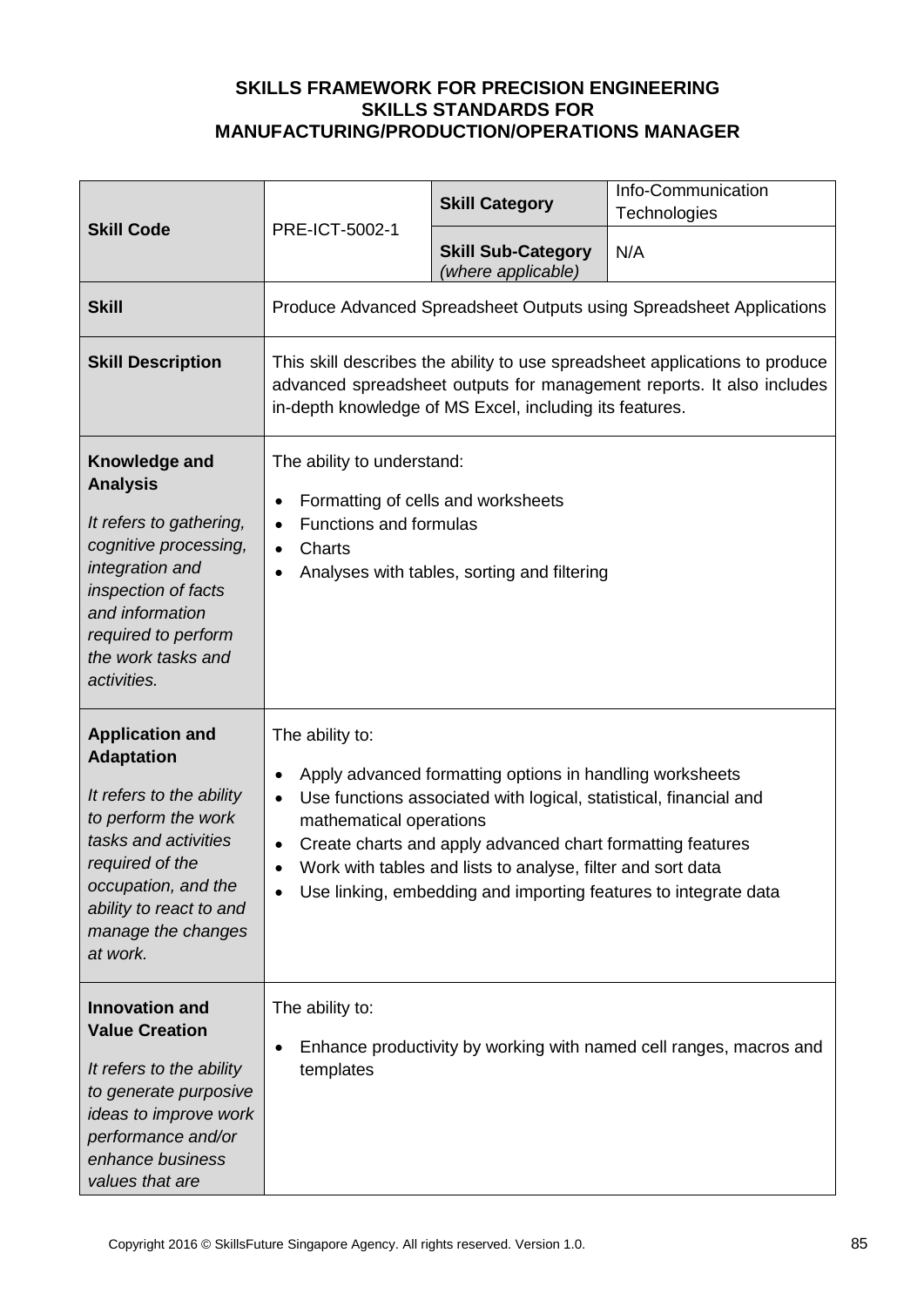| aligned to<br>organisational                                                                                                                                                                                    |                                                                                                                                     |
|-----------------------------------------------------------------------------------------------------------------------------------------------------------------------------------------------------------------|-------------------------------------------------------------------------------------------------------------------------------------|
| <b>Social Intelligence</b><br>and Ethics<br>It refers to the ability<br>to use affective<br>factors in leadership,<br>relationship and<br>diversity management<br>guided by<br>professional codes of<br>ethics. | The ability to:<br>Validate and audit spreadsheet data<br>$\bullet$<br>Collaborate on and review spreadsheets with key stakeholders |
| <b>Learning to Learn</b><br>It refers to the ability<br>to develop and<br>improve one's self<br>within and outside of<br>one's area of work.                                                                    | N/A                                                                                                                                 |
| <b>Range of</b><br><b>Application</b><br>(where applicable)<br>It refers to the critical<br>circumstances and<br>contexts that the skill<br>may be<br>demonstrated.                                             | N/A                                                                                                                                 |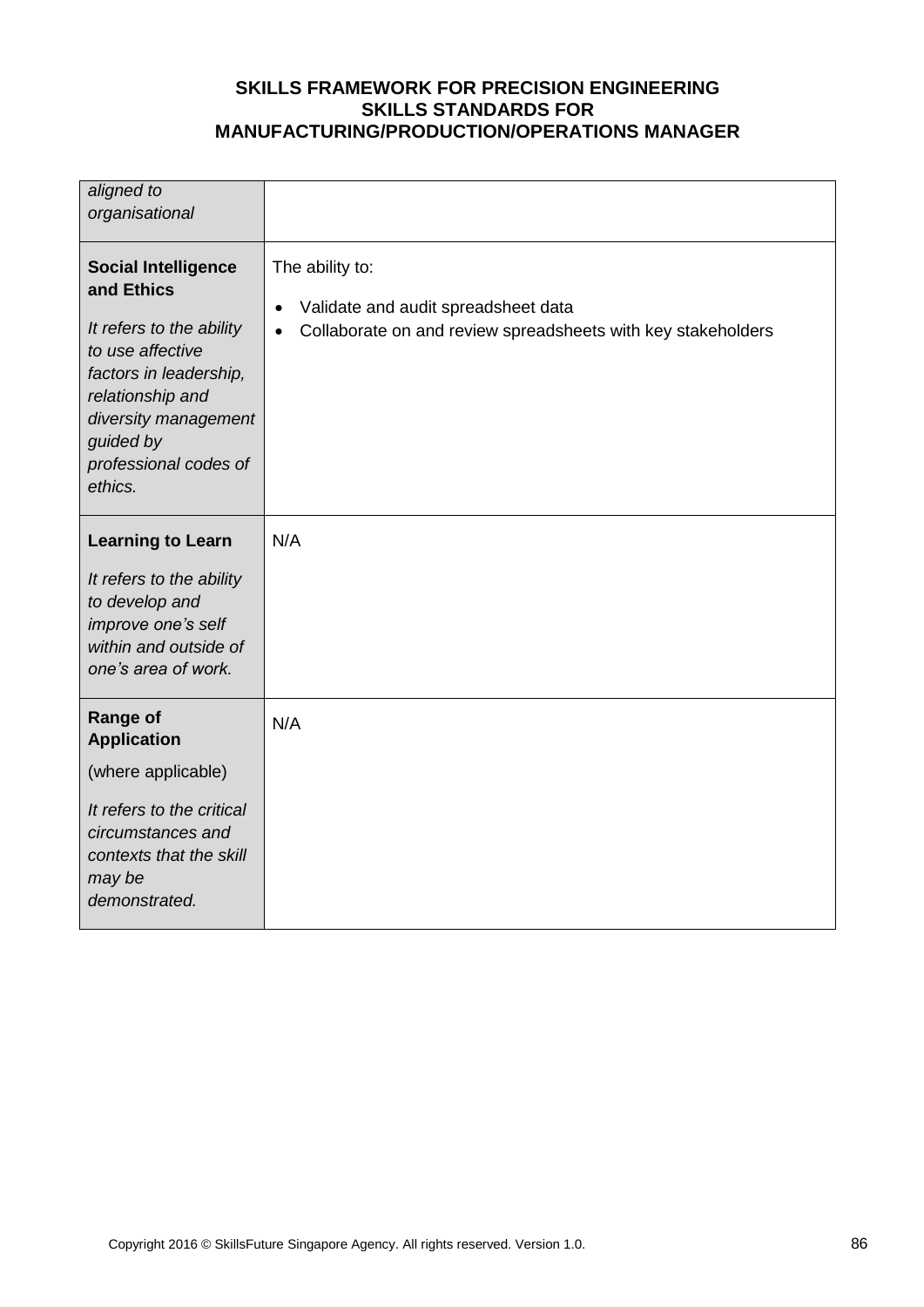| <b>Skill Code</b>                                                                                                                                                                                          |                                                                                                                                                                                                                                                                                                                                                                                                                                                                                                                                                                                                                                                                                                                                                                                                                                                                                                                                                                                                                                                                                                                                                                                                      | <b>Skill Category</b>                           | Leadership |
|------------------------------------------------------------------------------------------------------------------------------------------------------------------------------------------------------------|------------------------------------------------------------------------------------------------------------------------------------------------------------------------------------------------------------------------------------------------------------------------------------------------------------------------------------------------------------------------------------------------------------------------------------------------------------------------------------------------------------------------------------------------------------------------------------------------------------------------------------------------------------------------------------------------------------------------------------------------------------------------------------------------------------------------------------------------------------------------------------------------------------------------------------------------------------------------------------------------------------------------------------------------------------------------------------------------------------------------------------------------------------------------------------------------------|-------------------------------------------------|------------|
|                                                                                                                                                                                                            | LPM-VIS-501C-0                                                                                                                                                                                                                                                                                                                                                                                                                                                                                                                                                                                                                                                                                                                                                                                                                                                                                                                                                                                                                                                                                                                                                                                       | <b>Skill Sub-Category</b><br>(where applicable) | N/A        |
| <b>Skill</b>                                                                                                                                                                                               | Lead Managers to Develop Organisational and Governance Strategies                                                                                                                                                                                                                                                                                                                                                                                                                                                                                                                                                                                                                                                                                                                                                                                                                                                                                                                                                                                                                                                                                                                                    |                                                 |            |
| <b>Skill Description</b>                                                                                                                                                                                   | This skill describes the ability to lead managers to develop organisational<br>strategies and review corporate governance management to meet<br>organisational needs. It also includes modelling of leadership and<br>providing direction and guidance to line managers.                                                                                                                                                                                                                                                                                                                                                                                                                                                                                                                                                                                                                                                                                                                                                                                                                                                                                                                             |                                                 |            |
| Knowledge and<br><b>Analysis</b><br>It refers to gathering,<br>cognitive processing,<br>integration and<br>inspection of facts and<br>information required<br>to perform the work<br>tasks and activities. | The ability to understand:<br>The relationship between high level organisational strategy and the<br>$\bullet$<br>development and implementation of business plans and processes at<br>lower levels within the organisation<br>The relationship between high level organisational strategy and the<br>$\bullet$<br>development and implementation of business systems and processes<br>to support corporate governance and social responsibility<br>requirements<br>Legal and ethical considerations relating to organisational strategy<br>development, corporate governance and social responsibility<br>Organisational policies and procedures relating to organisational<br>$\bullet$<br>strategy development, corporate governance, social responsibility<br>management and organisational expectations and performance of<br>managers<br>Relevant professional or industry codes of practice and standards<br>$\bullet$<br>relating to corporate governance, social responsibility, and<br>leadership roles<br>Implications and impact on employees and the organisation arising<br>$\bullet$<br>from organisational strategic planning process and corporate<br>governance management process |                                                 |            |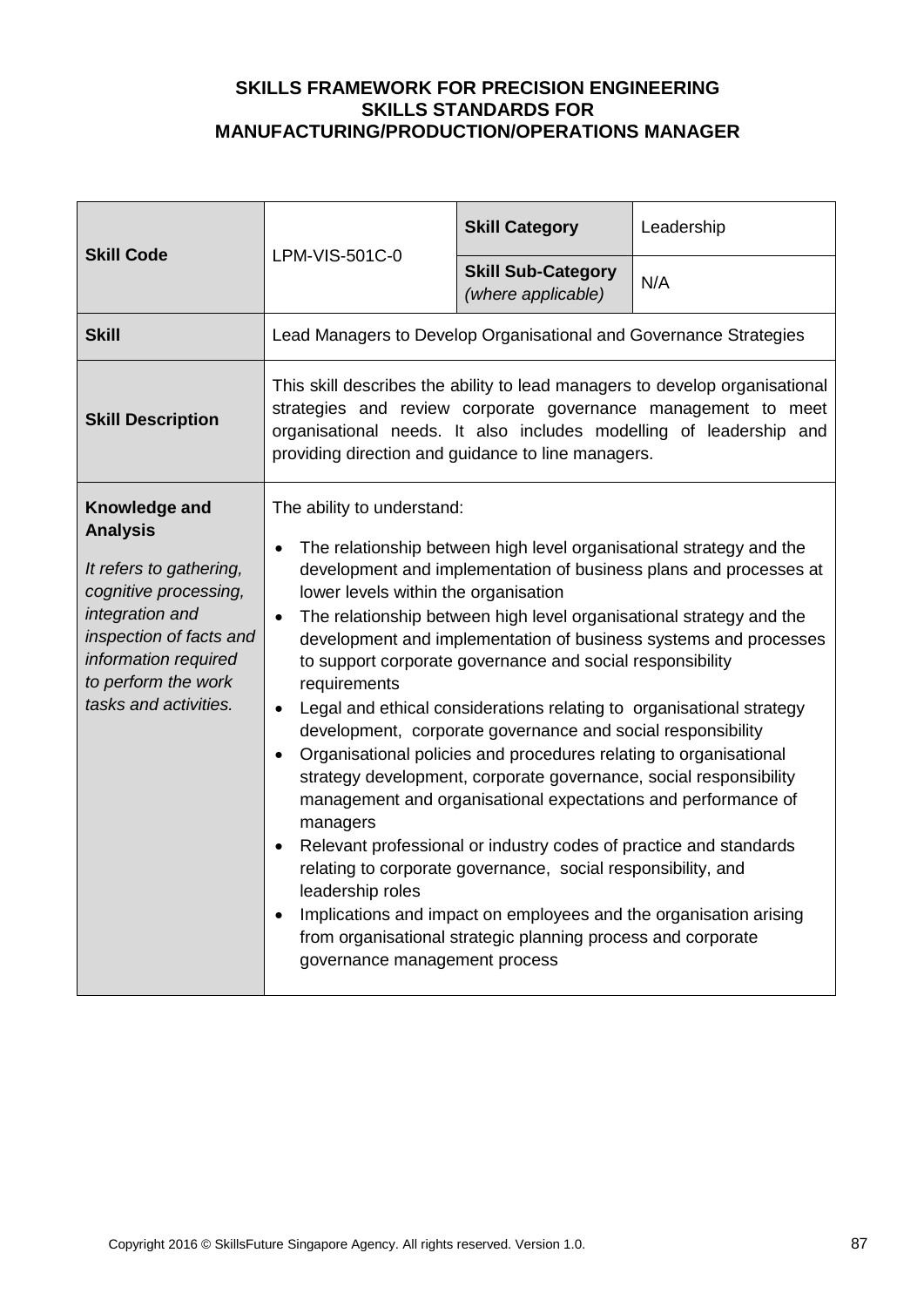| <b>Application and</b><br><b>Adaptation</b><br>It refers to the ability<br>to perform the work<br>tasks and activities<br>required of the<br>occupation, and the<br>ability to react to and<br>manage the changes<br>at work.    | The ability to:<br>Research and report on trends and factors of strategic value to the<br>$\bullet$<br>organisation or business unit to support strategic planning<br>Consult with stakeholders to define mission and objectives for the<br>$\bullet$<br>organisation or business unit to support strategic planning<br>Facilitate management team involvement in the development of<br>$\bullet$<br>organisational or business unit strategies to ensure alignment to<br>business goals<br>Communicate organisation's corporate governance and social<br>$\bullet$<br>responsibility requirements to facilitate organisational compliance<br>Engage employees to guide the implementation of organisational<br>$\bullet$<br>plans to achieve business goals<br>Model leadership and behaviours to demonstrate application of<br>$\bullet$<br>organisational values, behaviours and governance priorities in all<br>actions |
|----------------------------------------------------------------------------------------------------------------------------------------------------------------------------------------------------------------------------------|-----------------------------------------------------------------------------------------------------------------------------------------------------------------------------------------------------------------------------------------------------------------------------------------------------------------------------------------------------------------------------------------------------------------------------------------------------------------------------------------------------------------------------------------------------------------------------------------------------------------------------------------------------------------------------------------------------------------------------------------------------------------------------------------------------------------------------------------------------------------------------------------------------------------------------|
| <b>Innovation and</b><br><b>Value Creation</b><br>It refers to the ability<br>to generate purposive<br>ideas to improve work<br>performance and/or<br>enhance business<br>values that are<br>aligned to<br>organisational goals. | The ability to:<br>Review systems and processes to identify required changes to<br>$\bullet$<br>improve compliance management on corporate governance and<br>social responsibility requirements                                                                                                                                                                                                                                                                                                                                                                                                                                                                                                                                                                                                                                                                                                                             |
| <b>Social Intelligence</b><br>and Ethics<br>It refers to the ability<br>to use affective<br>factors in leadership,<br>relationship and<br>diversity management<br>guided by<br>professional codes of<br>ethics.                  | The ability to:<br>Communicate clear, inspiring organisational goals, strategies and<br>$\bullet$<br>plans to garner stakeholder support and buy-in<br>Apply emotional intelligence to guide own thinking and actions and to<br>$\bullet$<br>influence and persuade stakeholders towards the achievement of<br>business goals                                                                                                                                                                                                                                                                                                                                                                                                                                                                                                                                                                                               |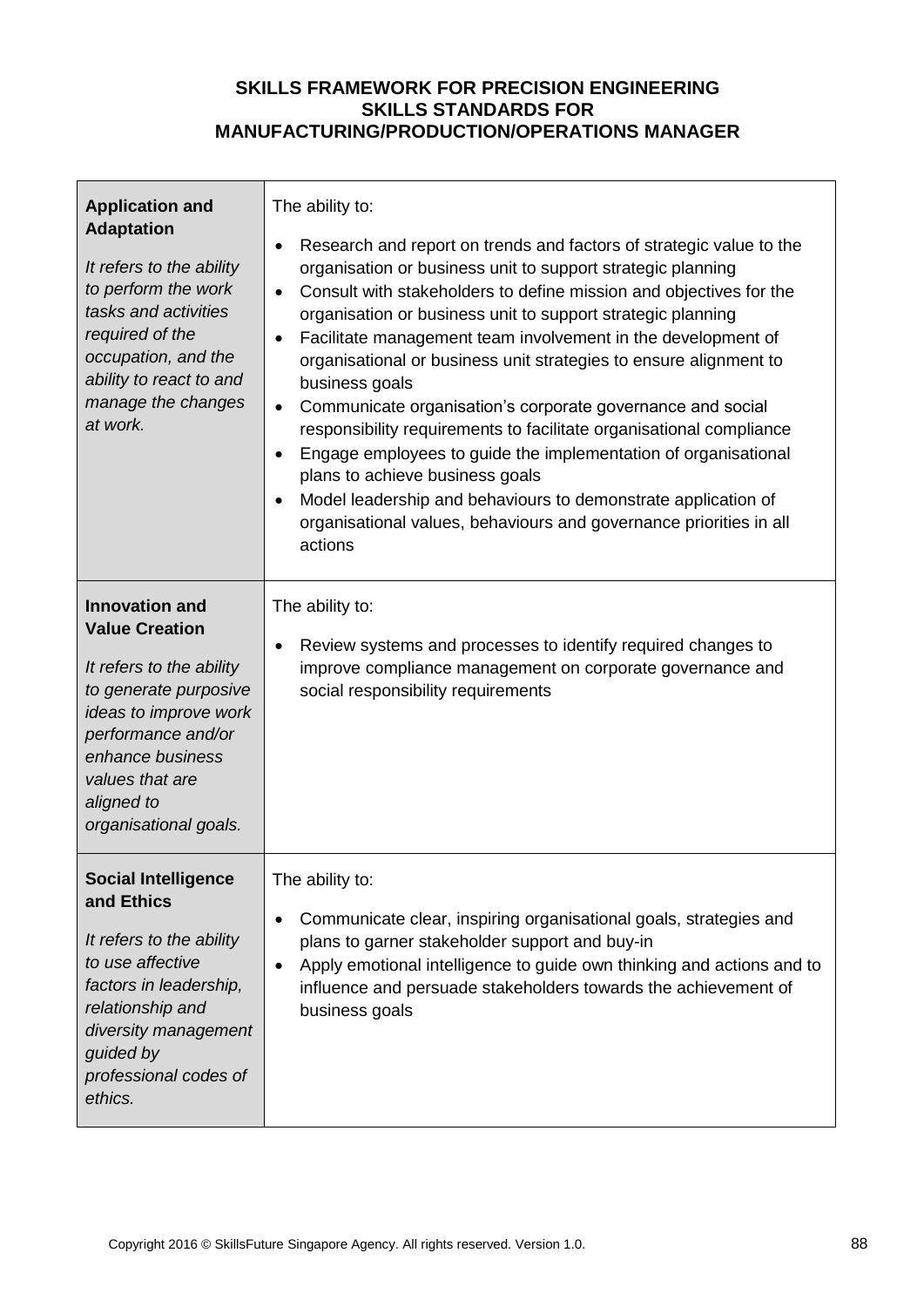| <b>Learning to Learn</b>                                                                                         | The ability to:                                                                                                                                                                                                                                                                                               |
|------------------------------------------------------------------------------------------------------------------|---------------------------------------------------------------------------------------------------------------------------------------------------------------------------------------------------------------------------------------------------------------------------------------------------------------|
| It refers to the ability<br>to develop and<br>improve one's self<br>within and outside of<br>one's area of work. | Engage in regular self-reflection to identify own areas for<br>$\bullet$<br>improvement in leading strategic planning<br>Improve own strategic planning skills by subscribing to diverse<br>$\bullet$<br>learning channels and participating in peer discussion platforms to<br>enhance workplace performance |
| <b>Range of</b><br><b>Application</b>                                                                            | N/A                                                                                                                                                                                                                                                                                                           |
| (where applicable)                                                                                               |                                                                                                                                                                                                                                                                                                               |
| It refers to the critical<br>circumstances and<br>contexts that the skill<br>may be demonstrated.                |                                                                                                                                                                                                                                                                                                               |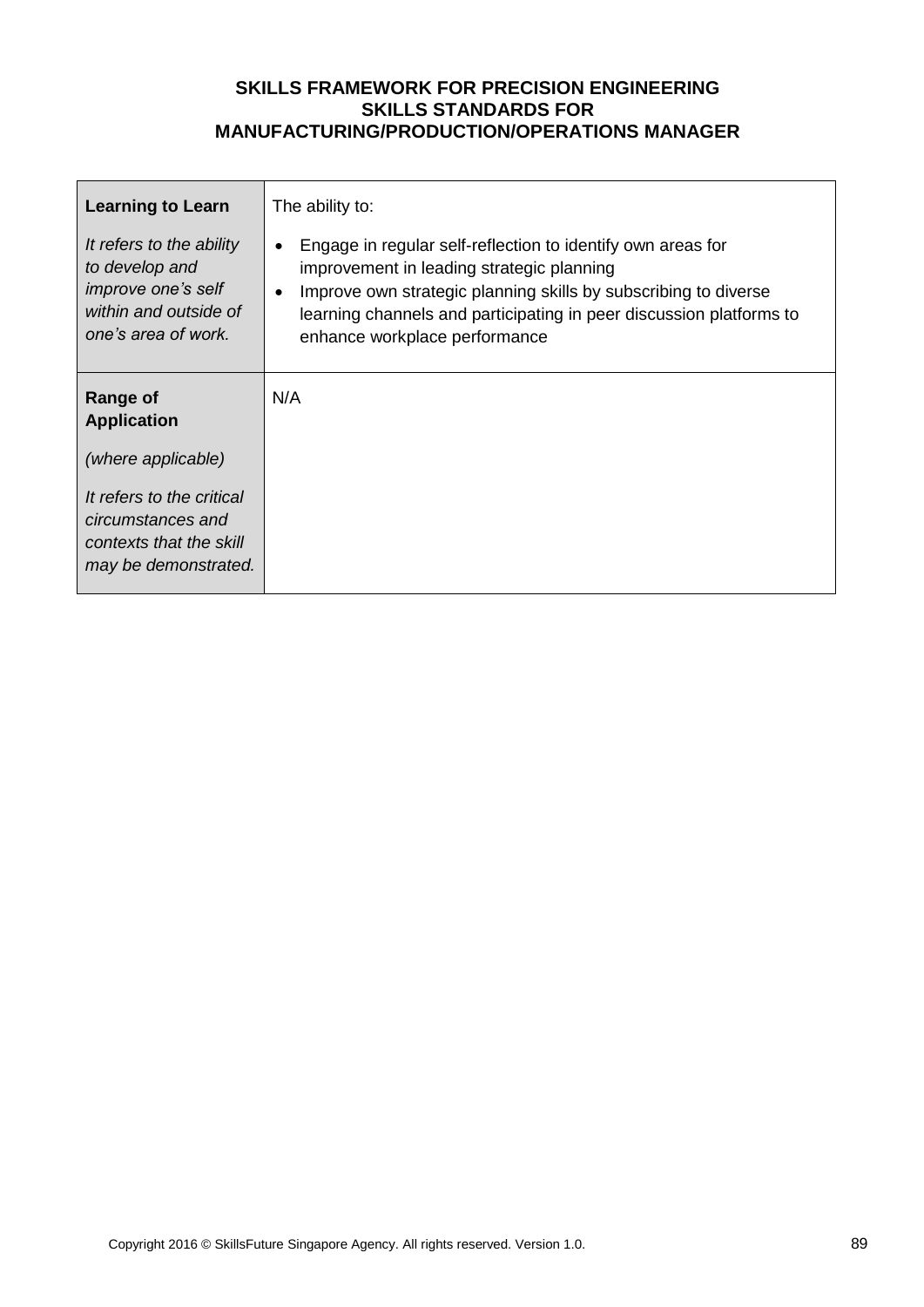| <b>Skill Code</b>                                                                                                                                                                                                             | LPM-RLT-501C-0                                                                                                                                                                                                                                                                                                                                                                                                                                                                                                                                                                                                                                                                                                                     | <b>Skill Category</b>                           | People and Relationship<br>Management |
|-------------------------------------------------------------------------------------------------------------------------------------------------------------------------------------------------------------------------------|------------------------------------------------------------------------------------------------------------------------------------------------------------------------------------------------------------------------------------------------------------------------------------------------------------------------------------------------------------------------------------------------------------------------------------------------------------------------------------------------------------------------------------------------------------------------------------------------------------------------------------------------------------------------------------------------------------------------------------|-------------------------------------------------|---------------------------------------|
|                                                                                                                                                                                                                               |                                                                                                                                                                                                                                                                                                                                                                                                                                                                                                                                                                                                                                                                                                                                    | <b>Skill Sub-Category</b><br>(where applicable) | N/A                                   |
| <b>Skill</b>                                                                                                                                                                                                                  | <b>Foster Business Relationships and Organisational Diversity</b>                                                                                                                                                                                                                                                                                                                                                                                                                                                                                                                                                                                                                                                                  |                                                 |                                       |
| <b>Skill Description</b>                                                                                                                                                                                                      | This skill describes the ability to develop effective working relationships<br>and networks to provide strategic value to the organisation. It also<br>includes developing and maintaining business and professional networks<br>and encouraging workforce diversity and cooperation through strategies<br>and conflict management.                                                                                                                                                                                                                                                                                                                                                                                                |                                                 |                                       |
| Knowledge and<br><b>Analysis</b><br>It refers to gathering,<br>cognitive processing,<br>integration and<br>inspection of facts and<br>information required<br>to perform the work<br>tasks and activities.                    | The ability to understand:<br>Legal and ethical considerations relating to organisational<br>participation in networking and opportunities for collaboration,<br>workplace diversity and conflict management<br>Organisational policies and procedures relating to business<br>networking, organisational diversity and conflict management<br>Relevant professional or industry codes of practice and standards for<br>managing organisational diversity and business networking<br>Relevant professional or industry codes of practice and standards<br>$\bullet$<br>relating to business networking<br>Relevant local, regional and international networks<br>Common barriers to developing a diverse and cooperative workplace |                                                 |                                       |
| <b>Application and</b><br><b>Adaptation</b><br>It refers to the ability<br>to perform the work<br>tasks and activities<br>required of the<br>occupation, and the<br>ability to react to and<br>manage the changes<br>at work. | The ability to:<br>Identify and prioritise networks which may provide strategic value to<br>$\bullet$<br>the organisation or the individuals to facilitate networking decisions<br>Identify and review the constraints that may affect participation in<br>$\bullet$<br>networks to develop appropriate responses<br>Pursue collaborative opportunities to support mutually beneficial<br>outcomes<br>Develop strategies to support diversity and cooperation at all levels of<br>$\bullet$<br>the organisation<br>Identify sources of conflict and negotiate issues to reach acceptable<br>outcomes                                                                                                                               |                                                 |                                       |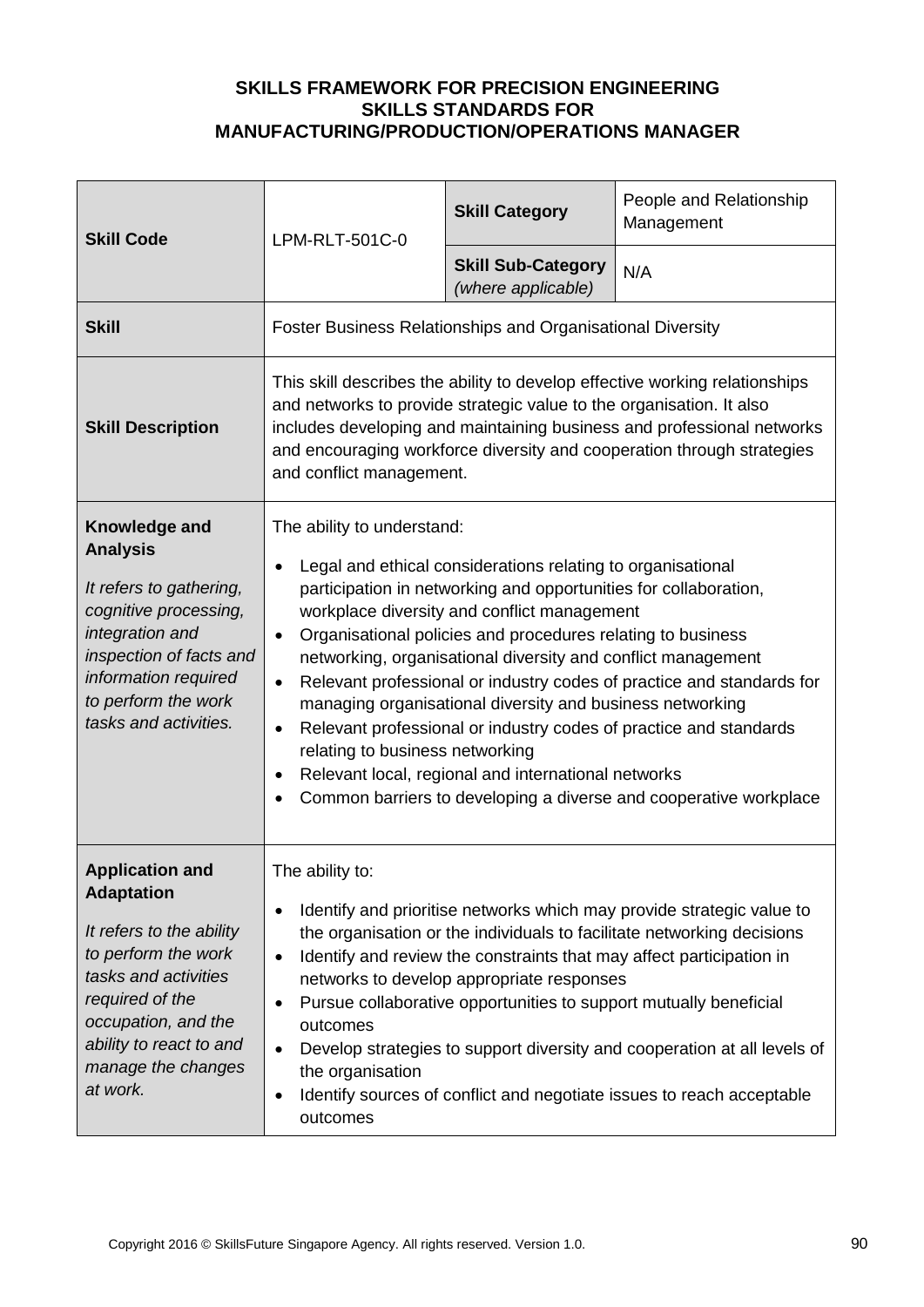| <b>Innovation and</b><br><b>Value Creation</b><br>It refers to the ability<br>to generate purposive<br>ideas to improve work<br>performance and/or<br>enhance business<br>values that are<br>aligned to<br>organisational goals. | The ability to:<br>Review the effectiveness of conflict management strategies and take<br>action to prevent recurrence of conflict                                                                                                                                                                                                                                                                                                                                                                                         |
|----------------------------------------------------------------------------------------------------------------------------------------------------------------------------------------------------------------------------------|----------------------------------------------------------------------------------------------------------------------------------------------------------------------------------------------------------------------------------------------------------------------------------------------------------------------------------------------------------------------------------------------------------------------------------------------------------------------------------------------------------------------------|
| <b>Social Intelligence</b><br>and Ethics<br>It refers to the ability<br>to use affective<br>factors in leadership,<br>relationship and<br>diversity management<br>guided by<br>professional codes of<br>ethics.                  | The ability to:<br>Manage relationships to achieve cross-cultural cooperation and<br>$\bullet$<br>positive outcomes for individuals, teams and the organisation<br>Support individuals to attain respect and address instances of<br>$\bullet$<br>unfairness or discrimination to promote a positive working<br>environment<br>Adjust interpersonal style and respond appropriately to emotional<br>$\bullet$<br>cues when interacting with others to meet the requirements of the<br>social and cultural business context |
| <b>Learning to Learn</b><br>It refers to the ability<br>to develop and<br>improve one's self<br>within and outside of<br>one's area of work.                                                                                     | The ability to:<br>Keep abreast of organisational diversity management strategies by<br>subscribing to diverse learning channels and participating in peer<br>discussion platforms to enhance own knowledge for workplace<br>application                                                                                                                                                                                                                                                                                   |
| <b>Range of</b><br><b>Application</b><br>(where applicable)<br>It refers to the critical<br>circumstances and<br>contexts that the skill<br>may be demonstrated.                                                                 | N/A                                                                                                                                                                                                                                                                                                                                                                                                                                                                                                                        |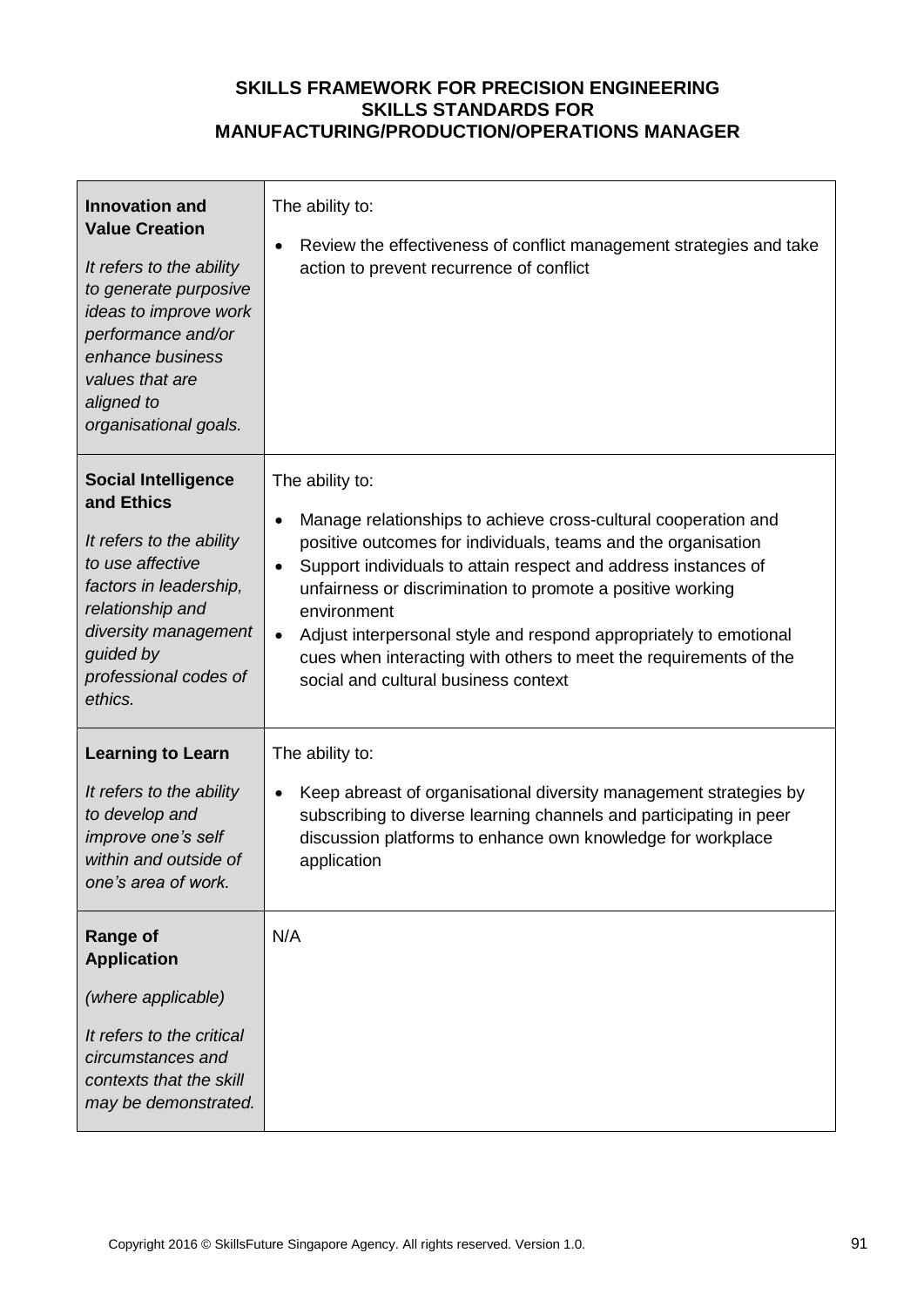| <b>Skill Code</b>                                                                                                                                                                                                             | LPM-PER-501C-0                                                                                                                                                                                                                                                                                                                                                                                                                                                                                                                                                                                                                                                                                                                                                                                                                              | <b>Skill Category</b>                           | Personal Management and<br>Development |
|-------------------------------------------------------------------------------------------------------------------------------------------------------------------------------------------------------------------------------|---------------------------------------------------------------------------------------------------------------------------------------------------------------------------------------------------------------------------------------------------------------------------------------------------------------------------------------------------------------------------------------------------------------------------------------------------------------------------------------------------------------------------------------------------------------------------------------------------------------------------------------------------------------------------------------------------------------------------------------------------------------------------------------------------------------------------------------------|-------------------------------------------------|----------------------------------------|
|                                                                                                                                                                                                                               |                                                                                                                                                                                                                                                                                                                                                                                                                                                                                                                                                                                                                                                                                                                                                                                                                                             | <b>Skill Sub-Category</b><br>(where applicable) | N/A                                    |
| <b>Skill</b>                                                                                                                                                                                                                  | Develop<br>Self<br>to<br><b>Management Level</b>                                                                                                                                                                                                                                                                                                                                                                                                                                                                                                                                                                                                                                                                                                                                                                                            | Maintain<br>Professional                        | Competence<br>Senior<br>at             |
| <b>Skill Description</b>                                                                                                                                                                                                      | This skill describes the ability to improve organisational communications<br>and influence decision-making as a senior member of a business unit or<br>division. It also includes developing own leadership style and capability.                                                                                                                                                                                                                                                                                                                                                                                                                                                                                                                                                                                                           |                                                 |                                        |
| Knowledge and<br><b>Analysis</b><br>It refers to gathering,<br>cognitive processing,<br>integration and<br>inspection of facts and<br>information required<br>to perform the work<br>tasks and activities.                    | The ability to understand:<br>Legal and ethical considerations relating to organisational<br>communications, decision-making and personal conduct at the<br>workplace<br>Organisational policies and procedures relating to organisational<br>$\bullet$<br>communications and development of professional competence<br>Implications and impact of organisational communication processes<br>$\bullet$<br>on stakeholders<br>Implications and impact of own leadership style and capability on<br>$\bullet$<br>employees and the organisation<br>The relationship between high level organisational strategy and the<br>$\bullet$<br>development and implementation of business plans and processes at<br>business unit or divisional level<br>Underlying issues and trends that may affect decision-making by<br>$\bullet$<br>stakeholders |                                                 |                                        |
| <b>Application and</b><br><b>Adaptation</b><br>It refers to the ability<br>to perform the work<br>tasks and activities<br>required of the<br>occupation, and the<br>ability to react to and<br>manage the changes<br>at work. | The ability to:<br>Use appropriate methods of communication to promote the<br>$\bullet$<br>organisation<br>Encourage and display effective communication techniques and<br>$\bullet$<br>behaviours to demonstrate the organisation's values and ethics<br>Work with the leadership team to develop plans to achieve strategic<br>priorities and directions of the organisation                                                                                                                                                                                                                                                                                                                                                                                                                                                              |                                                 |                                        |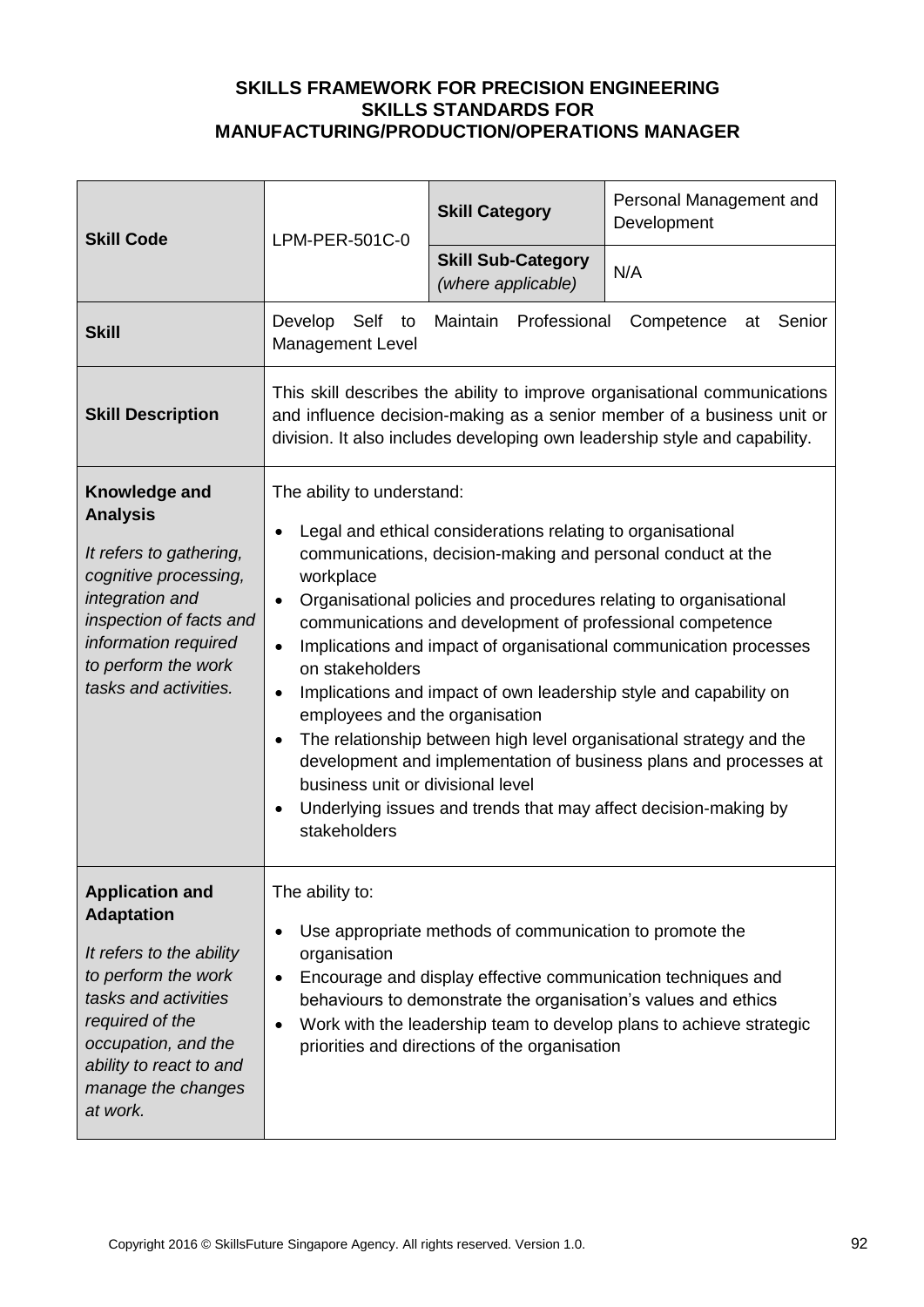| <b>Innovation and</b><br><b>Value Creation</b><br>It refers to the ability<br>to generate purposive<br>ideas to improve work<br>performance and/or<br>enhance business<br>values that are<br>aligned to<br>organisational goals. | The ability to:<br>Collaborate with stakeholders to develop communication channels<br>and enhance organisational communications                                                                                                                                                                                                                                                                                                                                                                                                                                                      |
|----------------------------------------------------------------------------------------------------------------------------------------------------------------------------------------------------------------------------------|--------------------------------------------------------------------------------------------------------------------------------------------------------------------------------------------------------------------------------------------------------------------------------------------------------------------------------------------------------------------------------------------------------------------------------------------------------------------------------------------------------------------------------------------------------------------------------------|
| <b>Social Intelligence</b><br>and Ethics<br>It refers to the ability<br>to use affective<br>factors in leadership,<br>relationship and<br>diversity management<br>guided by<br>professional codes of<br>ethics.                  | The ability to:<br>Influence stakeholders to pursue actions which support the<br>$\bullet$<br>achievement of the organisation's strategic priorities and directions<br>Maintain integrity of self throughout the decision-making process to<br>$\bullet$<br>meet requirements on organisational code of conduct<br>decision-making<br>Apply emotional intelligence to guide own thinking and actions when<br>$\bullet$<br>interacting with stakeholders<br>Demonstrate alignment between personal ethics and values and<br>those of the organisation to develop own leadership style |
| <b>Learning to Learn</b><br>It refers to the ability<br>to develop and<br>improve one's self<br>within and outside of<br>one's area of work.                                                                                     | The ability to:<br>Use opportunities to self-reflect on own work performance and<br>leadership style to identify areas for improvement<br>Maintain awareness and understanding of the skills and knowledge of<br>colleagues and competitors to identify professional development<br>opportunities for self                                                                                                                                                                                                                                                                           |
| <b>Range of</b><br><b>Application</b><br>(where applicable)<br>It refers to the critical<br>circumstances and<br>contexts that the skill<br>may be demonstrated.                                                                 | N/A                                                                                                                                                                                                                                                                                                                                                                                                                                                                                                                                                                                  |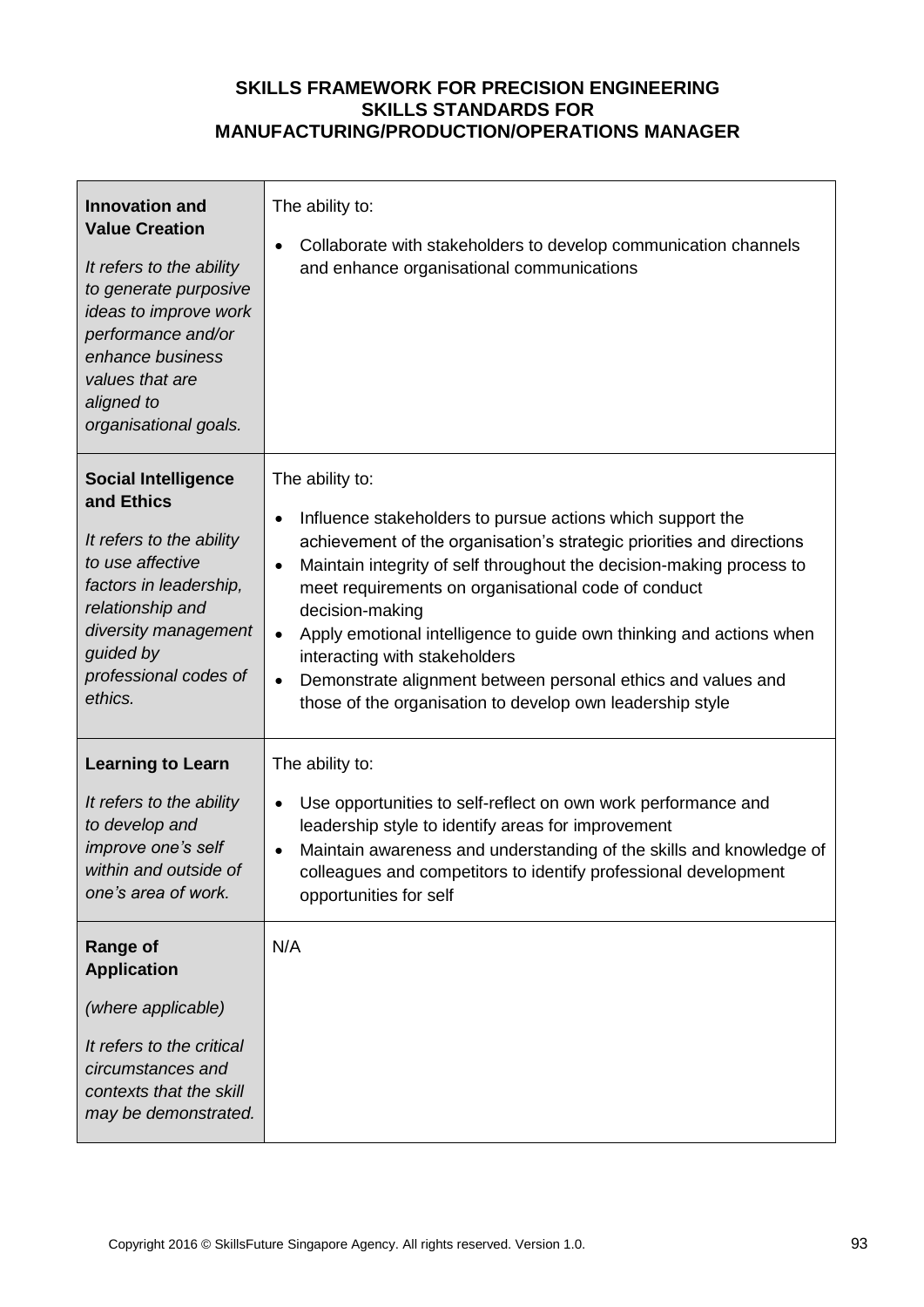|                                                                                                                                                                                                                               | PRE-PMA-6001-1                                                                                                                                                                                                                                                                                                                                                                                                                                                                                                                                                                                                                                                                                                                                                                                                                                                                                                                                                                | <b>Skill Category</b>                           | <b>Project Management</b> |
|-------------------------------------------------------------------------------------------------------------------------------------------------------------------------------------------------------------------------------|-------------------------------------------------------------------------------------------------------------------------------------------------------------------------------------------------------------------------------------------------------------------------------------------------------------------------------------------------------------------------------------------------------------------------------------------------------------------------------------------------------------------------------------------------------------------------------------------------------------------------------------------------------------------------------------------------------------------------------------------------------------------------------------------------------------------------------------------------------------------------------------------------------------------------------------------------------------------------------|-------------------------------------------------|---------------------------|
| <b>Skill Code</b>                                                                                                                                                                                                             |                                                                                                                                                                                                                                                                                                                                                                                                                                                                                                                                                                                                                                                                                                                                                                                                                                                                                                                                                                               | <b>Skill Sub-Category</b><br>(where applicable) | N/A                       |
| <b>Skill</b>                                                                                                                                                                                                                  | Plan, Manage and Control Projects                                                                                                                                                                                                                                                                                                                                                                                                                                                                                                                                                                                                                                                                                                                                                                                                                                                                                                                                             |                                                 |                           |
| <b>Skill Description</b>                                                                                                                                                                                                      | This skill describes the ability to manage projects within the context of a<br>business activity which encompasses both product development and<br>"change" projects. This involves an appreciation of the issues and current<br>techniques for successful project planning and control, including the<br>selection and motivation of project teams.                                                                                                                                                                                                                                                                                                                                                                                                                                                                                                                                                                                                                          |                                                 |                           |
| Knowledge and<br><b>Analysis</b><br>It refers to gathering,<br>cognitive processing,<br>integration and<br>inspection of facts<br>and information<br>required to perform<br>the work tasks and<br>activities.                 | The ability to understand:<br>Techniques for recognising the benefits of a project management<br>$\bullet$<br>approach<br>Techniques for recognising, anticipating and managing the inherent<br>$\bullet$<br>uncertainties and difficulties in project activities<br>Techniques for recognising and appraising the human, financial and<br>$\bullet$<br>business implications of options and actions, and making decisions in<br>difficult and uncertain situations<br>Methods for planning and managing dynamic development and<br>$\bullet$<br>change<br>Effective operation within the context of project management<br>$\bullet$<br>Management of the inherent uncertainties and difficulties in project<br>$\bullet$<br>activities<br>Human, financial, business implications of options and actions of<br>$\bullet$<br>project management<br>Decision making in difficult and uncertain situations<br>$\bullet$<br>Planning and managing dynamic development and change |                                                 |                           |
| <b>Application and</b><br><b>Adaptation</b><br>It refers to the ability<br>to perform the work<br>tasks and activities<br>required of the<br>occupation, and the<br>ability to react to and<br>manage the changes<br>at work. | The ability to:<br>Identify and operate effectively within the context of project<br>$\bullet$<br>management<br>Interpret and apply the principles and philosophies which underlie<br>٠<br>successful project management<br>Evaluate theoretical and practicable knowledge and understanding of<br>$\bullet$<br>the human factors which influence the conduct of project<br>management<br>Review and apply knowledge, understanding and the ability to<br>٠<br>systematically apply the methodologies and tools used in project<br>management                                                                                                                                                                                                                                                                                                                                                                                                                                 |                                                 |                           |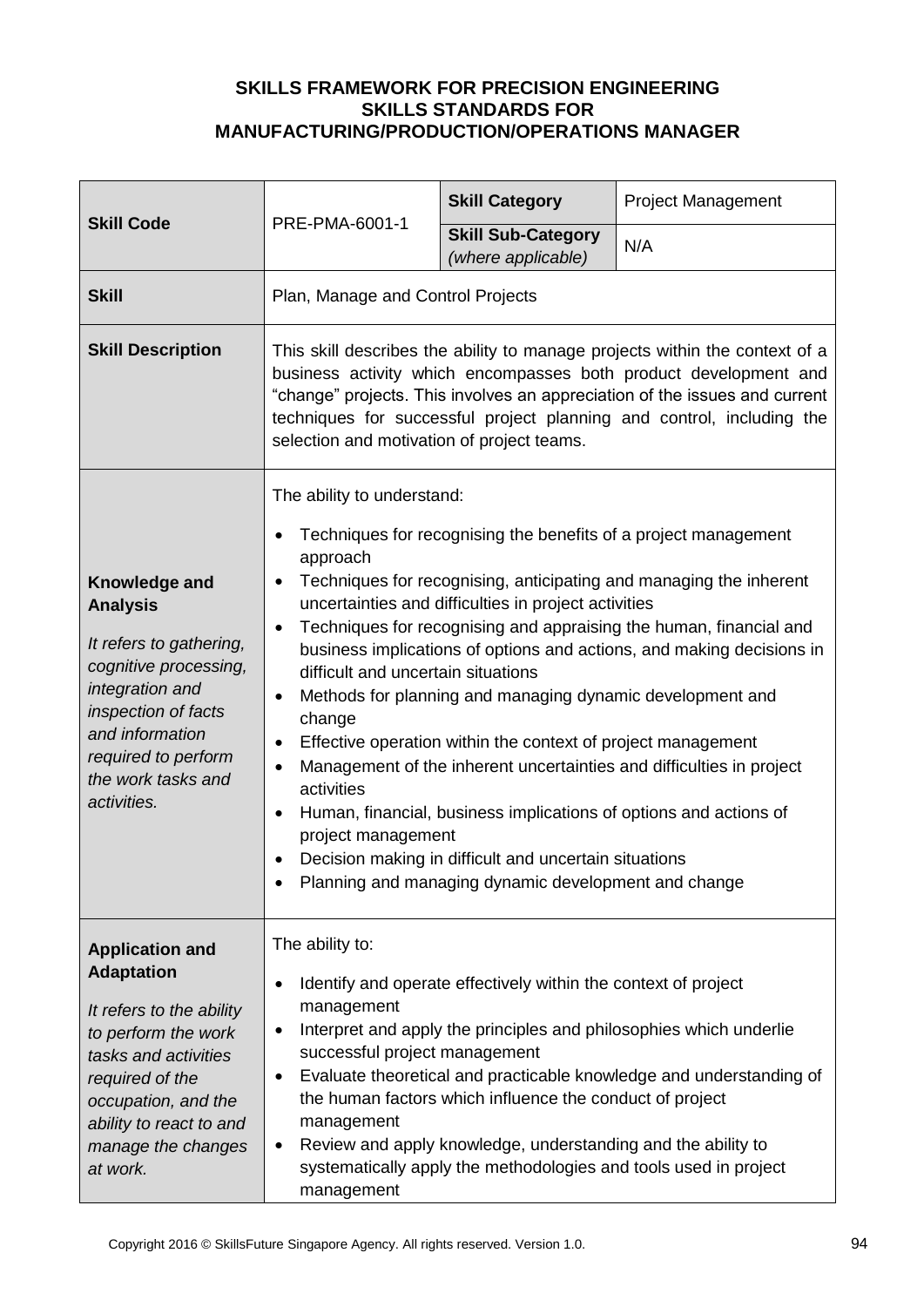| <b>Innovation and</b><br><b>Value Creation</b>                                                                                                                          | N/A |
|-------------------------------------------------------------------------------------------------------------------------------------------------------------------------|-----|
| It refers to the ability<br>to generate purposive<br>ideas to improve work<br>performance and/or<br>enhance business<br>values that are<br>aligned to<br>organisational |     |
| <b>Social Intelligence</b><br>and Ethics                                                                                                                                | N/A |
| It refers to the ability<br>to use affective<br>factors in leadership,<br>relationship and<br>diversity management<br>guided by<br>professional codes of<br>ethics.     |     |
| <b>Learning to Learn</b>                                                                                                                                                | N/A |
| It refers to the ability<br>to develop and<br>improve one's self<br>within and outside of<br>one's area of work.                                                        |     |
| <b>Range of</b><br><b>Application</b>                                                                                                                                   | N/A |
| (where applicable)                                                                                                                                                      |     |
| It refers to the critical<br>circumstances and<br>contexts that the skill<br>may be                                                                                     |     |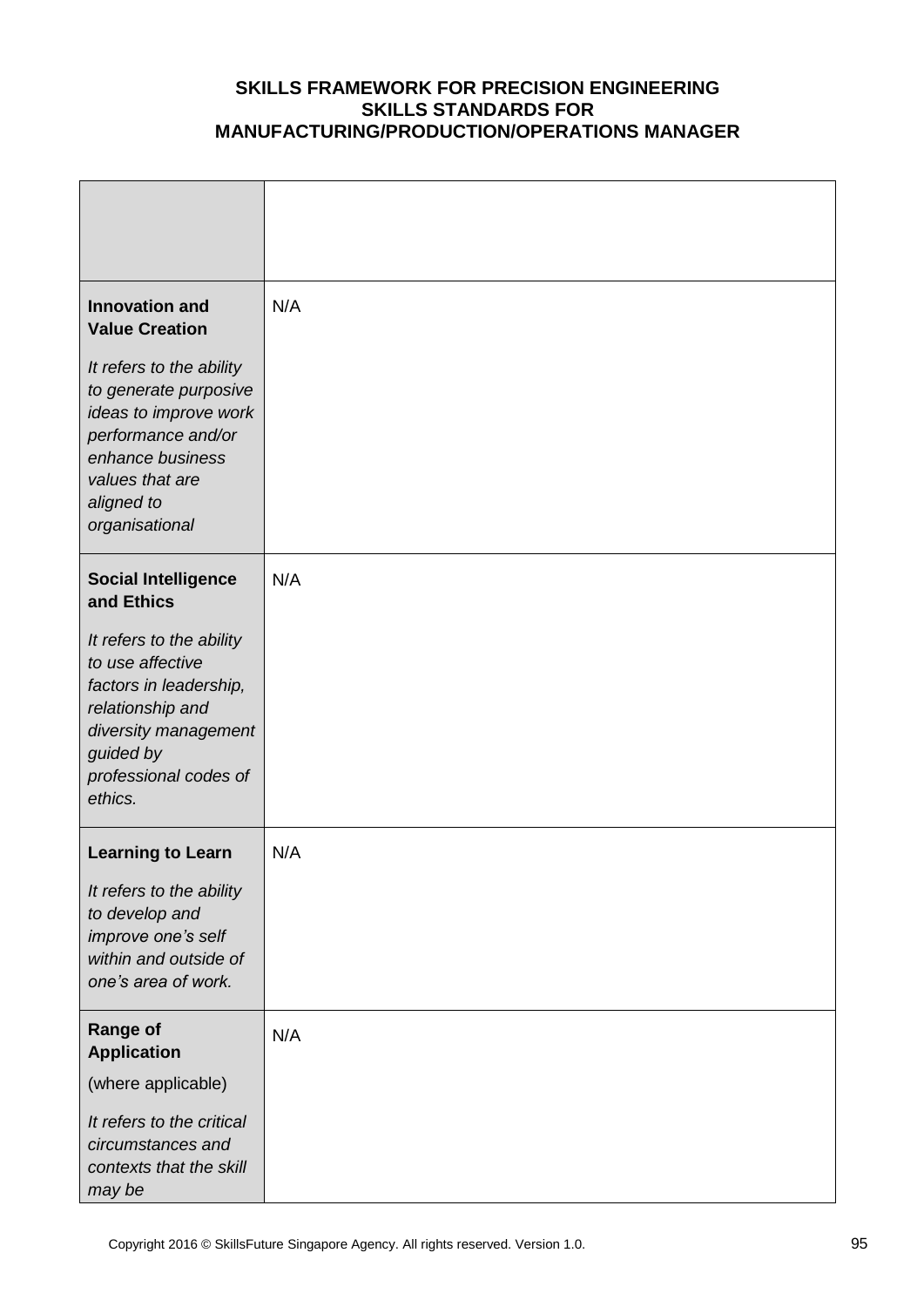*demonstrated.*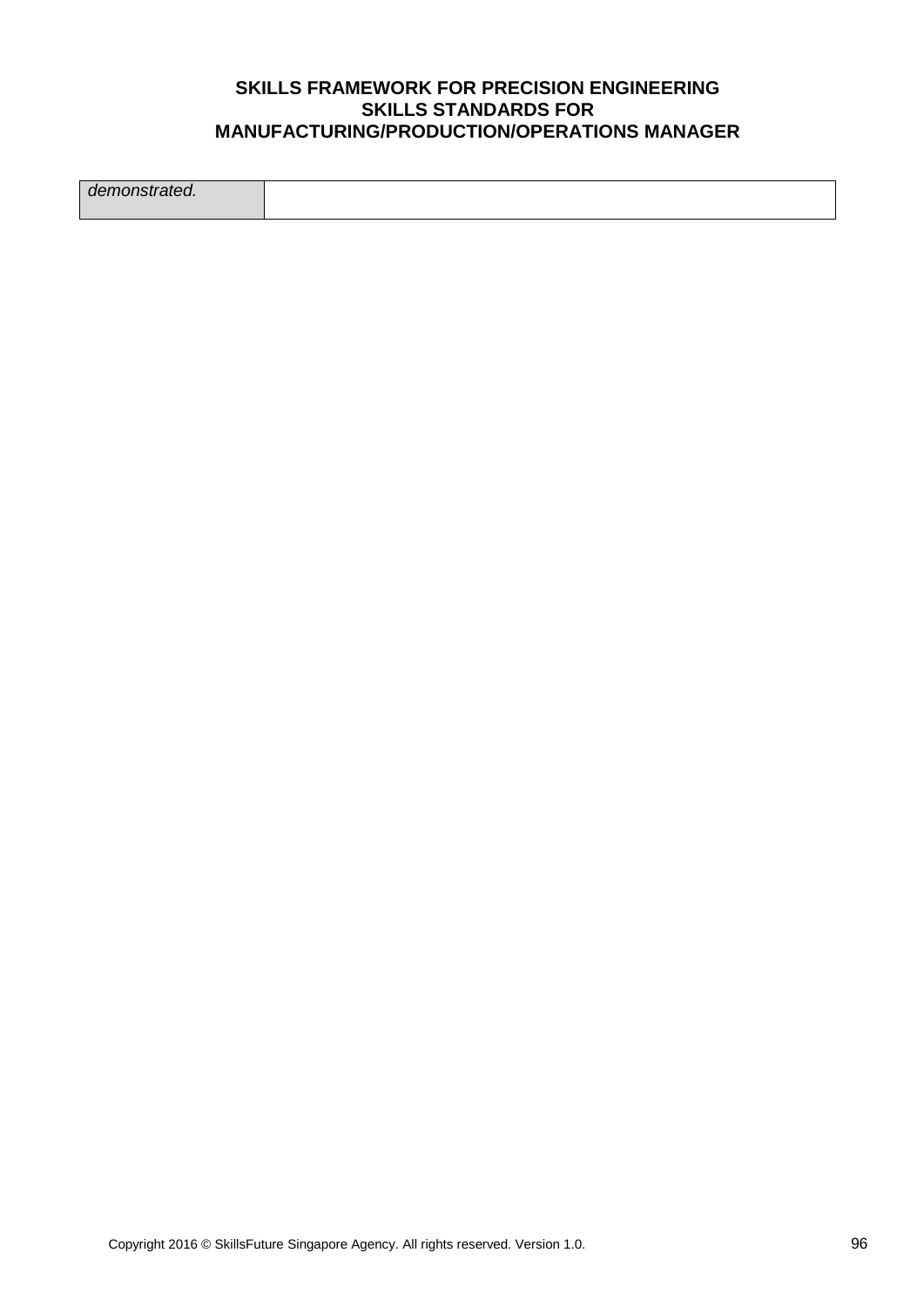| <b>Skill Code</b><br>BM-PM-504E-1                                                                                                                                                                                             |                                                                                                                                                                                                       | <b>Skill Category</b>                                                                                                                   | <b>Project Management</b>                                                                                                            |
|-------------------------------------------------------------------------------------------------------------------------------------------------------------------------------------------------------------------------------|-------------------------------------------------------------------------------------------------------------------------------------------------------------------------------------------------------|-----------------------------------------------------------------------------------------------------------------------------------------|--------------------------------------------------------------------------------------------------------------------------------------|
|                                                                                                                                                                                                                               |                                                                                                                                                                                                       | <b>Skill Sub-Category</b><br>(where applicable)                                                                                         | N/A                                                                                                                                  |
| <b>Skill</b>                                                                                                                                                                                                                  |                                                                                                                                                                                                       | Review and Endorse Project Plan and Deliverables                                                                                        |                                                                                                                                      |
| <b>Skill Description</b>                                                                                                                                                                                                      | This skill describes the ability to evaluate, review and endorse project<br>planning and management outcomes and project deliverables. It includes<br>controlling and managing project contingencies. |                                                                                                                                         |                                                                                                                                      |
| Knowledge and<br><b>Analysis</b><br>It refers to gathering,<br>cognitive processing,<br>integration and<br>inspection of facts<br>and information<br>required to perform<br>the work tasks and<br>activities.                 | The ability to understand:<br>$\bullet$<br>outcomes<br>$\bullet$<br>Change management process                                                                                                         | Principles and objectives of risk and risk analysis<br>Internal and external factors that may affect project plan                       | Key project management functions and related project management                                                                      |
| <b>Application and</b><br><b>Adaptation</b><br>It refers to the ability<br>to perform the work<br>tasks and activities<br>required of the<br>occupation, and the<br>ability to react to and<br>manage the changes<br>at work. | The ability to:<br>$\bullet$<br>$\bullet$                                                                                                                                                             | Evaluate baseline project planning and management outcomes in<br>accordance with project requirements                                   | Assess potential issues to control and manage project contingencies                                                                  |
| <b>Innovation and</b><br><b>Value Creation</b><br>It refers to the ability<br>to generate purposive<br>ideas to improve work<br>performance and/or<br>enhance business<br>values that are<br>aligned to                       | The ability to:<br>$\bullet$                                                                                                                                                                          | a regular basis to facilitate timely delivery of project deliverables<br>organisational risk and quality control policies and processes | Review and endorse project planning and management outcomes on<br>Review and endorse project deliverables to take into consideration |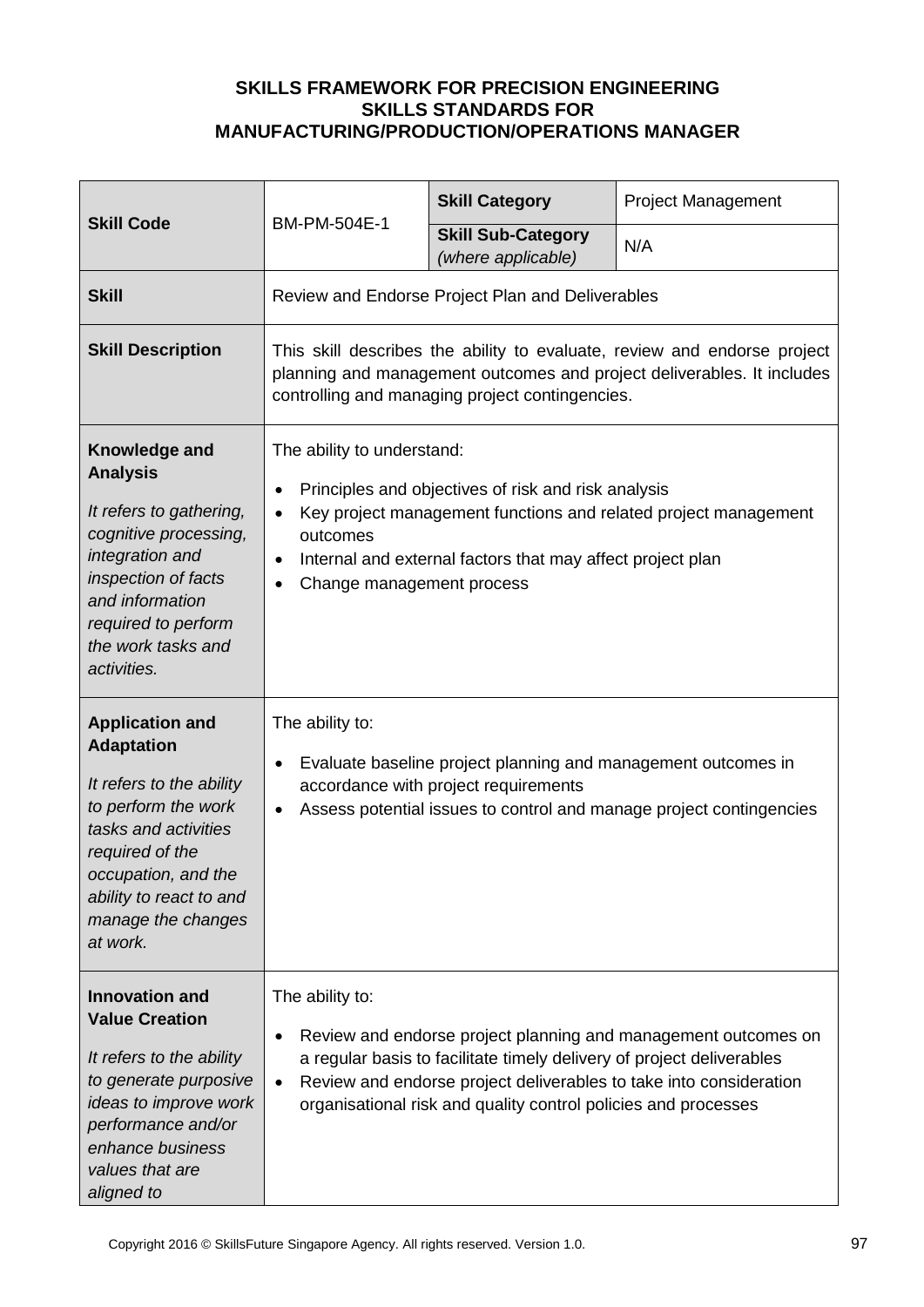| organisational                                                                                                                                                                                                  |                                                                                                                                                                                                       |
|-----------------------------------------------------------------------------------------------------------------------------------------------------------------------------------------------------------------|-------------------------------------------------------------------------------------------------------------------------------------------------------------------------------------------------------|
| <b>Social Intelligence</b><br>and Ethics<br>It refers to the ability<br>to use affective<br>factors in leadership,<br>relationship and<br>diversity management<br>guided by<br>professional codes of<br>ethics. | The ability to:<br>Seek inputs and feedback from stakeholders when reviewing project<br>$\bullet$<br>planning and management outcomes to ensure individual concerns<br>and expectations are addressed |
| <b>Learning to Learn</b><br>It refers to the ability<br>to develop and<br>improve one's self<br>within and outside of<br>one's area of work.                                                                    | The ability to:<br>Keep abreast of changes in internal and external factors to enable<br>$\bullet$<br>effective management of project contingencies by subscribing to<br>diverse information channels |
| <b>Range of</b><br><b>Application</b><br>(where applicable)<br>It refers to the critical<br>circumstances and<br>contexts that the skill<br>may be<br>demonstrated.                                             | N/A                                                                                                                                                                                                   |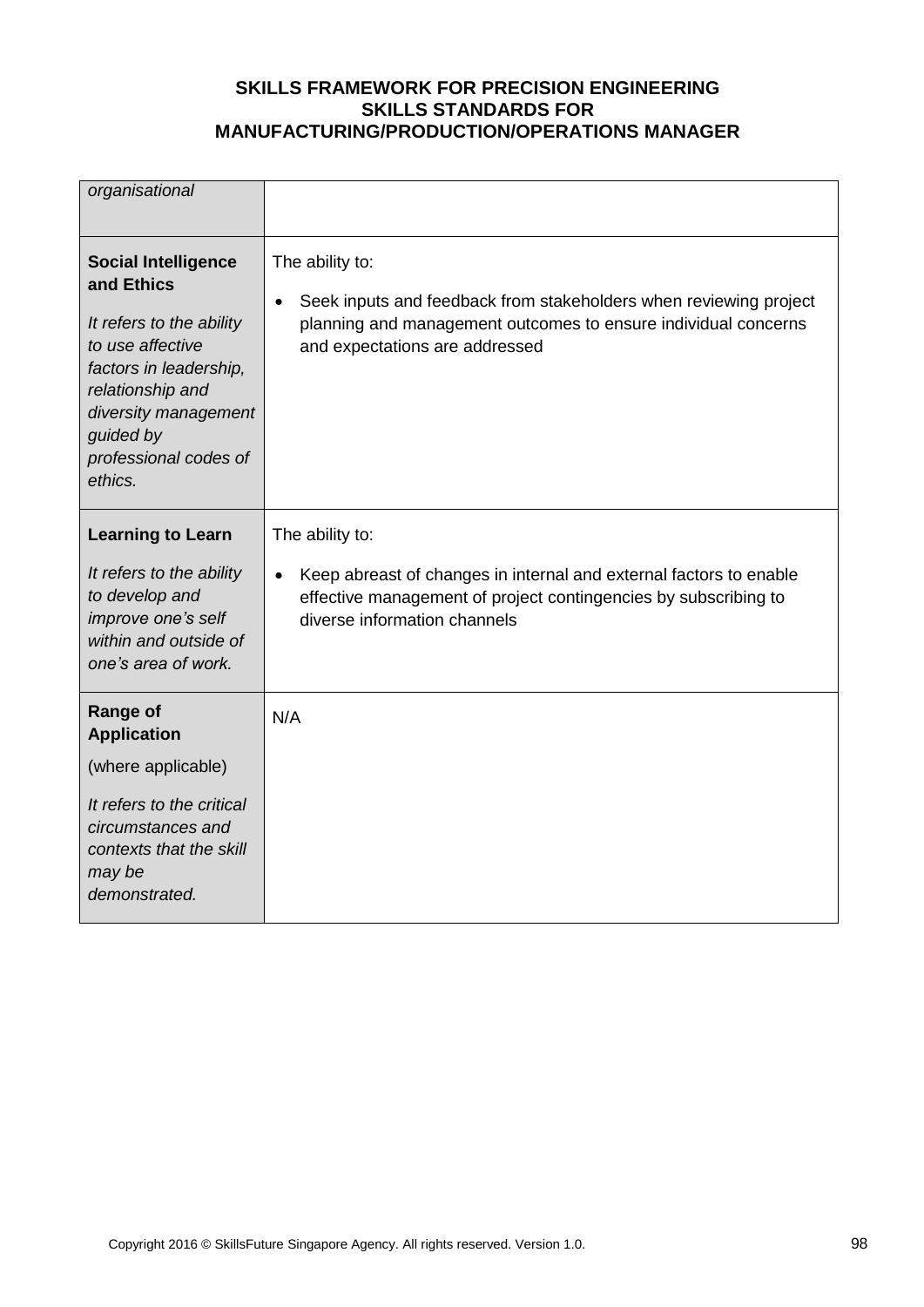|                                                                                                                                                                                                                               | BM-RM-503E-1                                                                                                                                                                                                                                                                                                                                                                                                                                                                                                                                                                                                                   | <b>Skill Category</b>                           | <b>Risk Management</b> |
|-------------------------------------------------------------------------------------------------------------------------------------------------------------------------------------------------------------------------------|--------------------------------------------------------------------------------------------------------------------------------------------------------------------------------------------------------------------------------------------------------------------------------------------------------------------------------------------------------------------------------------------------------------------------------------------------------------------------------------------------------------------------------------------------------------------------------------------------------------------------------|-------------------------------------------------|------------------------|
| <b>Skill Code</b>                                                                                                                                                                                                             |                                                                                                                                                                                                                                                                                                                                                                                                                                                                                                                                                                                                                                | <b>Skill Sub-Category</b><br>(where applicable) | N/A                    |
| <b>Skill</b>                                                                                                                                                                                                                  | Develop a Risk Management Framework Policy and Process                                                                                                                                                                                                                                                                                                                                                                                                                                                                                                                                                                         |                                                 |                        |
| <b>Skill Description</b>                                                                                                                                                                                                      | This skill describes the ability to develop an organisation's<br>risk<br>management framework, policy and process<br>the<br>in line<br>with<br>organisation's risk management philosophy. It also includes establishing<br>risk management context and policy, reviewing and setting target risk,<br>identifying and analysing risk events, as well as designing, refining and<br>communicating risk management framework and process to the<br>organisation.                                                                                                                                                                  |                                                 |                        |
| Knowledge and<br><b>Analysis</b><br>It refers to gathering,<br>cognitive processing,<br>integration and<br>inspection of facts<br>and information<br>required to perform<br>the work tasks and<br>activities.                 | The ability to understand:<br>Components of risk management policy<br>$\bullet$<br>Internal and external risk events<br>$\bullet$<br>Inherent risk and residual risk<br>$\bullet$<br>Target risk of the organisation such as key risk indicators / metrics                                                                                                                                                                                                                                                                                                                                                                     |                                                 |                        |
| <b>Application and</b><br><b>Adaptation</b><br>It refers to the ability<br>to perform the work<br>tasks and activities<br>required of the<br>occupation, and the<br>ability to react to and<br>manage the changes<br>at work. | The ability to:<br>Establish organisation's context to formalise risk management<br>process in accordance with risk management philosophy<br>Establish risk management policy in consultation with relevant<br>$\bullet$<br>stakeholders to guide organisational risk management<br>Identify risk events and analyse risks in the organisation as part of the<br>$\bullet$<br>risk management process to facilitate organisational risk management<br>Design a risk management framework and key risk management<br>$\bullet$<br>process in consultation with relevant stakeholders to guide<br>organisational risk management |                                                 |                        |
| <b>Innovation and</b><br><b>Value Creation</b><br>It refers to the ability<br>to generate purposive                                                                                                                           | The ability to:<br>Review risk points and set target risk for the organisation in<br>٠<br>consultation with relevant stakeholders to manage organisational risk                                                                                                                                                                                                                                                                                                                                                                                                                                                                |                                                 |                        |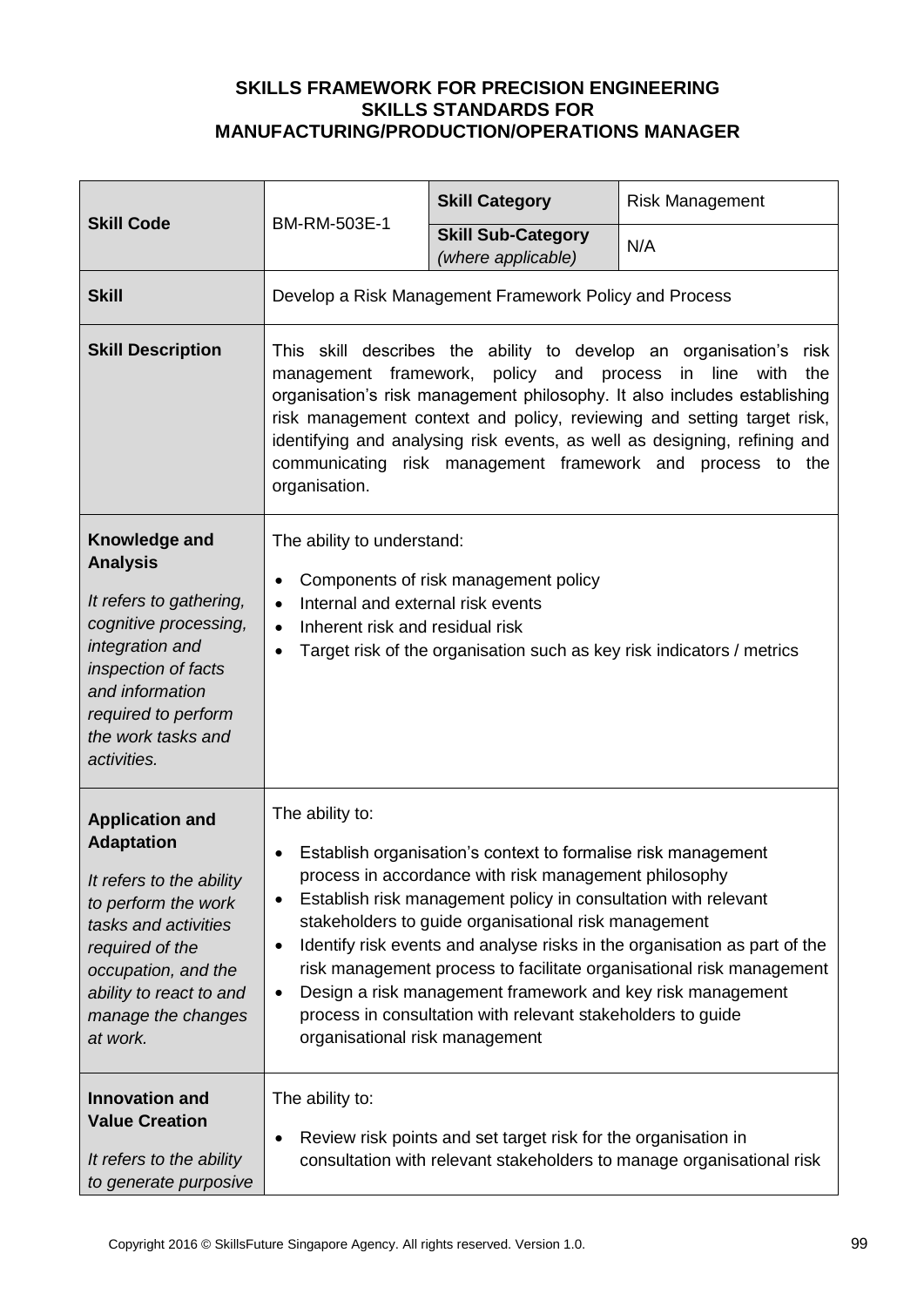| ideas to improve work<br>performance and/or<br>enhance business<br>values that are<br>aligned to<br>organisational                                                                                              |                                                                                                                                                                                                                                                                                                                                                                                             |
|-----------------------------------------------------------------------------------------------------------------------------------------------------------------------------------------------------------------|---------------------------------------------------------------------------------------------------------------------------------------------------------------------------------------------------------------------------------------------------------------------------------------------------------------------------------------------------------------------------------------------|
| <b>Social Intelligence</b><br>and Ethics<br>It refers to the ability<br>to use affective<br>factors in leadership,<br>relationship and<br>diversity management<br>guided by<br>professional codes of<br>ethics. | The ability to:<br>Demonstrate empathy and appreciation of others' views when<br>$\bullet$<br>communicating risk management framework and process to<br>employees to garner their support and buy-in                                                                                                                                                                                        |
| <b>Learning to Learn</b><br>It refers to the ability<br>to develop and<br>improve one's self<br>within and outside of<br>one's area of work.                                                                    | The ability to:<br>Keep abreast of inherent, residual, internal and external risk factors to<br>mitigate organisation's exposure to risk by subscribing to various<br>information and learning platforms                                                                                                                                                                                    |
| <b>Range of</b><br><b>Application</b><br>(where applicable)<br>It refers to the critical<br>circumstances and<br>contexts that the skill<br>may be<br>demonstrated.                                             | Risk management philosophy must refer to:<br>A set of shared beliefs and attitudes characterising how organisation<br>considers risk in all business activities, from strategy development<br>and implementation to its day-to-day activities<br>Risk points must refer to:<br>Inherent risk level in the organisation<br>$\bullet$<br>Residual risk level in the organisation<br>$\bullet$ |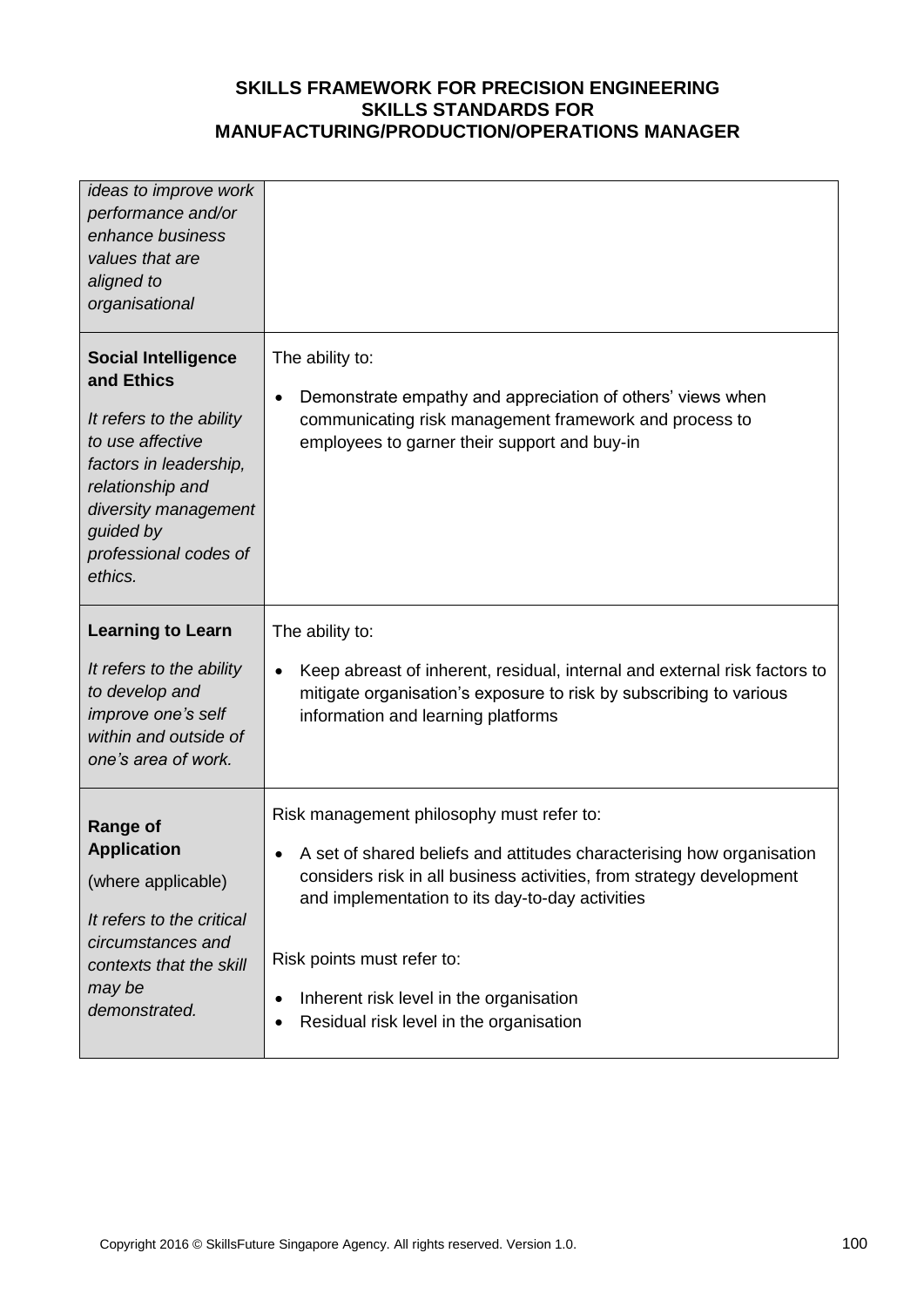|                                                                                                                                                                                                                               | BM-RM-509E-1                                                                                                                                                                                                                                                                                                                                                                                                                                                                               | <b>Skill Category</b>                           | <b>Risk Management</b> |
|-------------------------------------------------------------------------------------------------------------------------------------------------------------------------------------------------------------------------------|--------------------------------------------------------------------------------------------------------------------------------------------------------------------------------------------------------------------------------------------------------------------------------------------------------------------------------------------------------------------------------------------------------------------------------------------------------------------------------------------|-------------------------------------------------|------------------------|
| <b>Skill Code</b>                                                                                                                                                                                                             |                                                                                                                                                                                                                                                                                                                                                                                                                                                                                            | <b>Skill Sub-Category</b><br>(where applicable) | N/A                    |
| <b>Skill</b>                                                                                                                                                                                                                  | Manage Risk Across Business Units                                                                                                                                                                                                                                                                                                                                                                                                                                                          |                                                 |                        |
| <b>Skill Description</b>                                                                                                                                                                                                      | This skill describes the ability to manage risk across business units. It<br>includes assessing risk profiles, establishing risk context, evaluating and<br>selecting risk response activities, as well as guiding and refining risk<br>management process to achieve alignment across business units.                                                                                                                                                                                     |                                                 |                        |
| Knowledge and<br><b>Analysis</b><br>It refers to<br>gathering, cognitive<br>processing,<br>integration and<br>inspection of facts<br>and information<br>required to perform<br>the work tasks and<br>activities.              | The ability to understand:<br>Factors in enterprise risk management<br>٠<br>Financial tools related to risk management<br>$\bullet$                                                                                                                                                                                                                                                                                                                                                        |                                                 |                        |
| <b>Application and</b><br><b>Adaptation</b><br>It refers to the ability<br>to perform the work<br>tasks and activities<br>required of the<br>occupation, and the<br>ability to react to<br>and manage the<br>changes at work. | The ability to:<br>Assess risk profiles across business units to determine applicable risk<br>$\bullet$<br>response activities<br>Establish risk context to define scope of risk management process<br>$\bullet$<br>across business units<br>Evaluate and select appropriate risk response activities to manage<br>٠<br>risks across business units<br>Guide alignment of risk management process across business units to<br>$\bullet$<br>ensure effective organisational risk management |                                                 |                        |
| <b>Innovation and</b><br><b>Value Creation</b><br>It refers to the ability<br>to generate<br>purposive ideas to<br><i>improve</i> work<br>performance and/or                                                                  | The ability to:<br>Refine risk management process for business units to achieve<br>٠<br>appropriate return on investment                                                                                                                                                                                                                                                                                                                                                                   |                                                 |                        |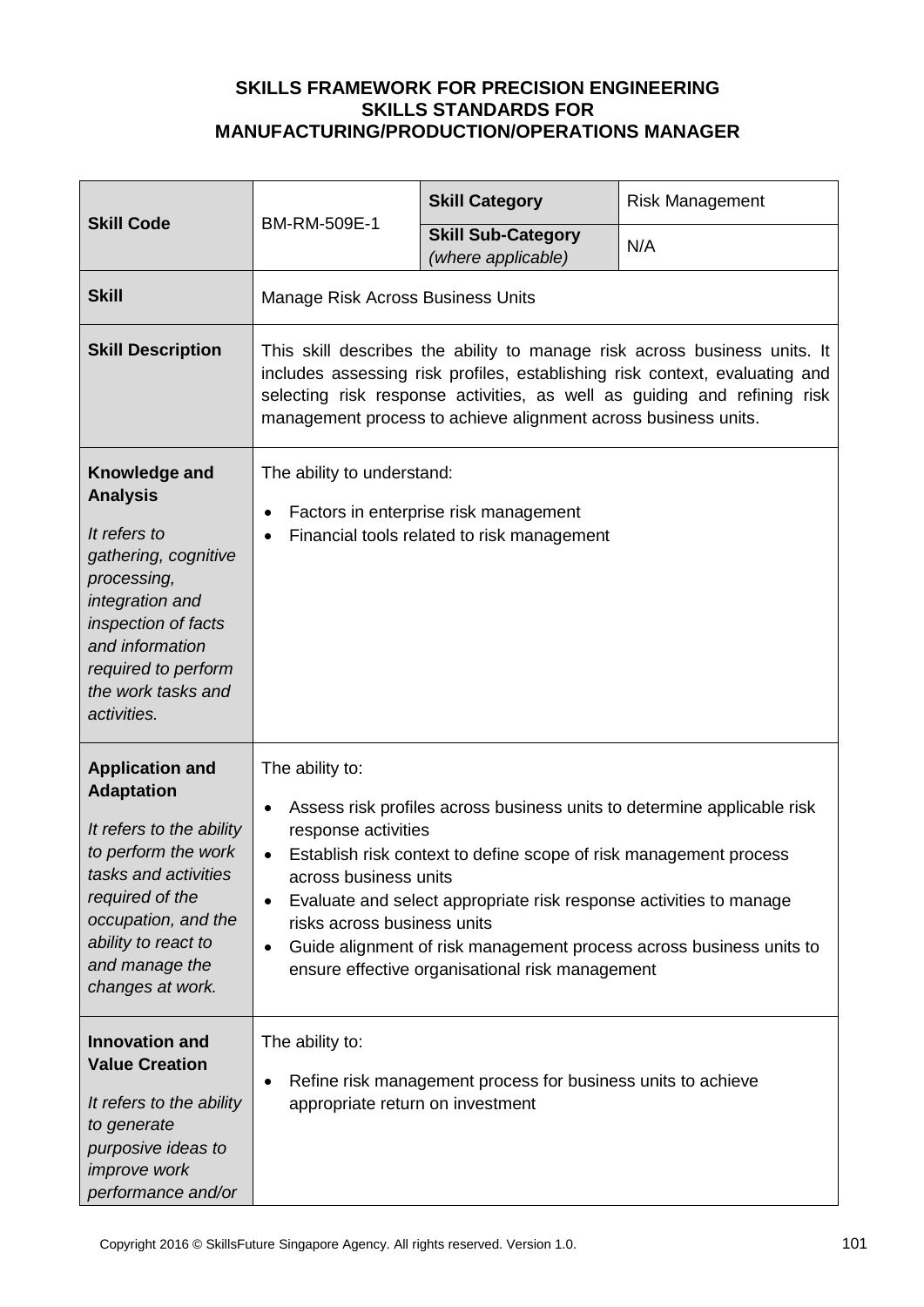| enhance business<br>values that are<br>aligned to<br>organisational                                                                                                                                                |                                                                                                                                                                                                                   |
|--------------------------------------------------------------------------------------------------------------------------------------------------------------------------------------------------------------------|-------------------------------------------------------------------------------------------------------------------------------------------------------------------------------------------------------------------|
| <b>Social Intelligence</b><br>and Ethics<br>It refers to the ability<br>to use affective<br>factors in<br>leadership,<br>relationship and<br>diversity<br>management guided<br>by professional<br>codes of ethics. | The ability to:<br>Demonstrate empathy and openness to feedback to communicate risk<br>$\bullet$<br>management process across business units to garner support and buy-<br>in                                     |
| <b>Learning to Learn</b>                                                                                                                                                                                           | The ability to:                                                                                                                                                                                                   |
|                                                                                                                                                                                                                    |                                                                                                                                                                                                                   |
| It refers to the ability<br>to develop and<br>improve one's self<br>within and outside of<br>one's area of work.                                                                                                   | Augment own knowledge on organisational risk management practices<br>$\bullet$<br>by subscribing to diverse learning channels and discussion platforms to<br>ensure continuous learning for workplace application |
| <b>Range of</b><br><b>Application</b>                                                                                                                                                                              | N/A                                                                                                                                                                                                               |
| (where applicable)                                                                                                                                                                                                 |                                                                                                                                                                                                                   |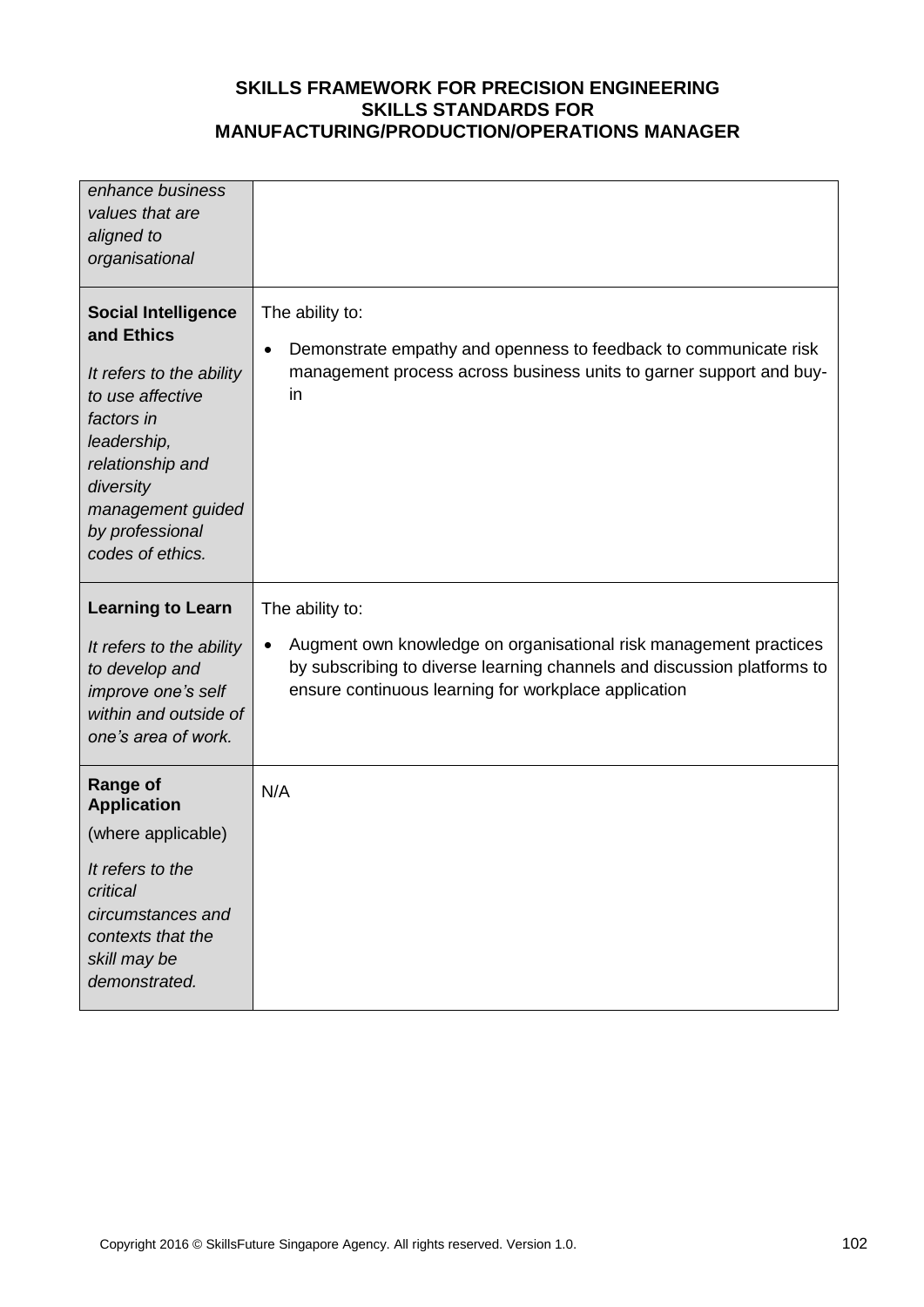| <b>Skill Code</b><br>BM-SM-502E-1                                                                                                                                                                                             |                                                                                                                                                                                                                                                                                                                                                                                                                     | <b>Skill Category</b> | Sales and Marketing |
|-------------------------------------------------------------------------------------------------------------------------------------------------------------------------------------------------------------------------------|---------------------------------------------------------------------------------------------------------------------------------------------------------------------------------------------------------------------------------------------------------------------------------------------------------------------------------------------------------------------------------------------------------------------|-----------------------|---------------------|
|                                                                                                                                                                                                                               | <b>Skill Sub-Category</b><br>(where applicable)                                                                                                                                                                                                                                                                                                                                                                     | N/A                   |                     |
| <b>Skill</b>                                                                                                                                                                                                                  | Develop Domestic Sales and Marketing Operational Plans                                                                                                                                                                                                                                                                                                                                                              |                       |                     |
| <b>Skill Description</b>                                                                                                                                                                                                      | This skill describes the ability to develop domestic sales and marketing<br>operational plans. It also includes reviewing organisation's sales and<br>marketing performance and identifying domestic marketing opportunities to<br>establish and refine sales and marketing operational plans.                                                                                                                      |                       |                     |
| Knowledge and<br><b>Analysis</b><br>It refers to gathering,<br>cognitive<br>processing,<br>integration and<br>inspection of facts<br>and information<br>required to perform<br>the work tasks and<br>activities.              | The ability to understand:<br>Sales and marketing objectives<br>$\bullet$<br><b>Business case</b><br>$\bullet$<br>Market trends and developments<br>$\bullet$<br>Impact of social and cultural factors on domestic marketing strategies<br>$\bullet$<br>Factors that impact domestic sales and marketing operational plans<br>$\bullet$                                                                             |                       |                     |
| <b>Application and</b><br><b>Adaptation</b><br>It refers to the ability<br>to perform the work<br>tasks and activities<br>required of the<br>occupation, and the<br>ability to react to and<br>manage the<br>changes at work. | The ability to:<br>Use key performance metrics to review sales and marketing<br>$\bullet$<br>performance<br>Identify and scope sales and marketing opportunities within the<br>$\bullet$<br>domestic market to guide the development of sales and marketing<br>operational plans<br>Design and establish sales and marketing operational plans to align to<br>$\bullet$<br>organisational strategies and objectives |                       |                     |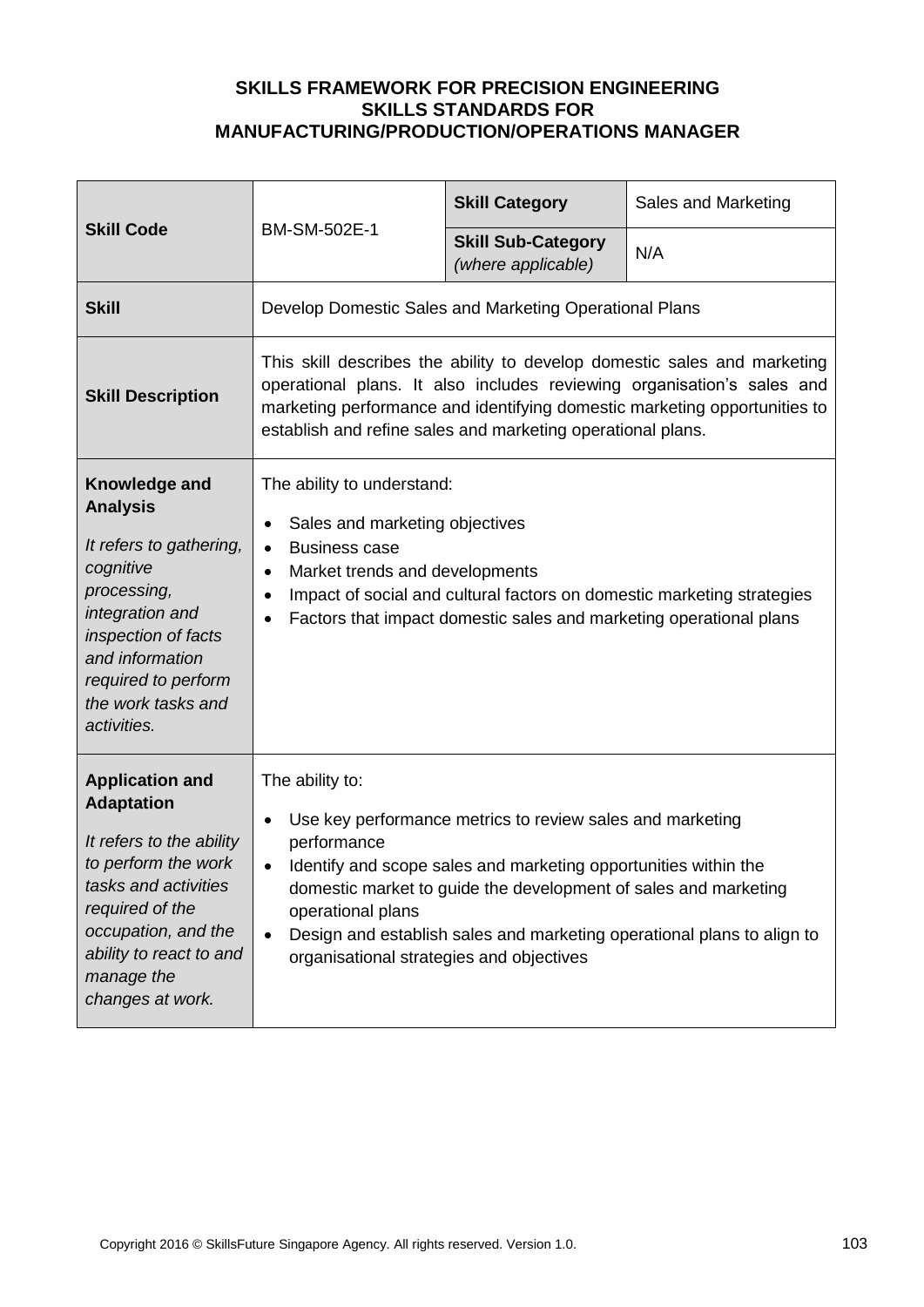| <b>Innovation and</b><br><b>Value Creation</b><br>It refers to the ability<br>to generate<br>purposive ideas to<br>improve work<br>performance and/or<br>enhance business<br>values that are<br>aligned to<br>organisational goals. | The ability to:<br>Monitor and review sales and marketing operational plans to identify<br>potential refinements                                                                                             |
|-------------------------------------------------------------------------------------------------------------------------------------------------------------------------------------------------------------------------------------|--------------------------------------------------------------------------------------------------------------------------------------------------------------------------------------------------------------|
| <b>Social Intelligence</b><br>and Ethics<br>It refers to the ability<br>to use affective<br>factors in leadership,<br>relationship and<br>diversity<br>management guided<br>by professional<br>codes of ethics.                     | The ability to:<br>Promote a cooperative climate to cultivate positive working<br>relationships when working with stakeholders to develop domestic<br>sales and marketing operational plans                  |
| <b>Learning to Learn</b><br>It refers to the ability<br>to develop and<br>improve one's self<br>within and outside of<br>one's area of work.                                                                                        | The ability to:<br>Keep abreast of industry marketing trends by subscribing to diverse<br>information channels to identify new developments that may impact on<br>an organisation's sales and marketing plan |
| <b>Range of</b><br><b>Application</b><br>(where applicable)<br>It refers to the critical<br>circumstances and<br>contexts that the skill<br>may be<br>demonstrated.                                                                 | N/A                                                                                                                                                                                                          |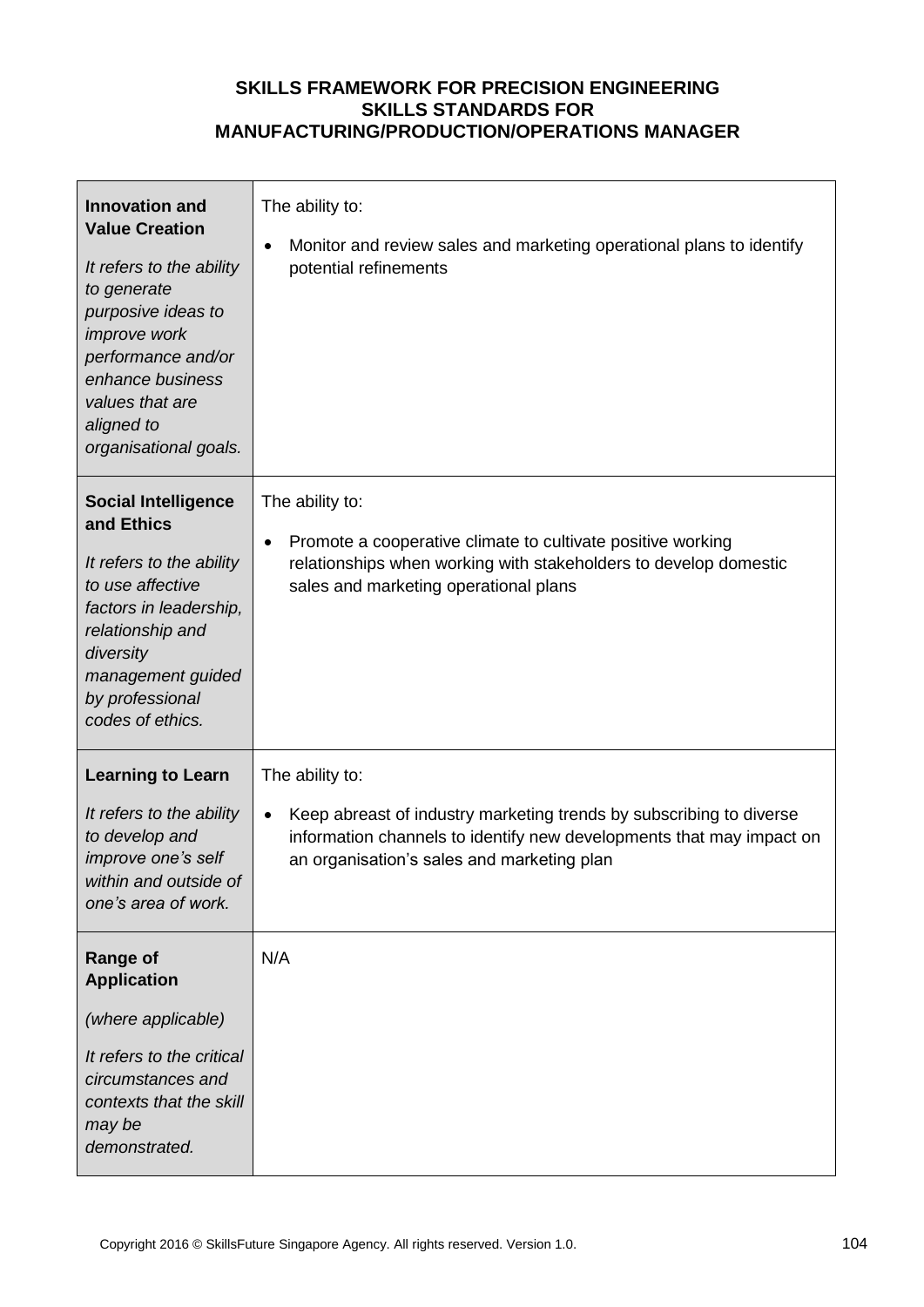| <b>Skill Code</b>                                                                                                                                                                                                             | BM-SM-503E-1                                                                                                                                                                                                                                                                                                                                                                                                        | <b>Skill Category</b>                           | Sales and Marketing |
|-------------------------------------------------------------------------------------------------------------------------------------------------------------------------------------------------------------------------------|---------------------------------------------------------------------------------------------------------------------------------------------------------------------------------------------------------------------------------------------------------------------------------------------------------------------------------------------------------------------------------------------------------------------|-------------------------------------------------|---------------------|
|                                                                                                                                                                                                                               |                                                                                                                                                                                                                                                                                                                                                                                                                     | <b>Skill Sub-Category</b><br>(where applicable) | N/A                 |
| <b>Skill</b>                                                                                                                                                                                                                  | Develop International Sales and Marketing Operational Plans                                                                                                                                                                                                                                                                                                                                                         |                                                 |                     |
| <b>Skill Description</b>                                                                                                                                                                                                      | This skill describes the ability to develop international sales and marketing<br>operational plans. It also includes assessing international business<br>opportunities and evaluating strategic options and risks to establish and<br>refine international sales and marketing operational plans.                                                                                                                   |                                                 |                     |
| Knowledge and<br><b>Analysis</b><br>It refers to gathering,<br>cognitive<br>processing,<br>integration and<br>inspection of facts<br>and information<br>required to perform<br>the work tasks and<br>activities.              | The ability to understand:<br>Sales and marketing objectives<br>$\bullet$<br>Market trends and developments<br>$\bullet$<br>Impact of social and cultural factors on international marketing<br>strategies<br>Factors that impact international sales and marketing operational<br>plans"                                                                                                                           |                                                 |                     |
| <b>Application and</b><br><b>Adaptation</b><br>It refers to the ability<br>to perform the work<br>tasks and activities<br>required of the<br>occupation, and the<br>ability to react to and<br>manage the<br>changes at work. | The ability to:<br>Assess international business opportunities to identify potential value<br>to the organisation<br>Evaluate strategic options and risk factors for international business<br>opportunities to guide the development of sales and marketing plans<br>Design and establish international sales and marketing operational<br>$\bullet$<br>plans to align to organisational strategies and objectives |                                                 |                     |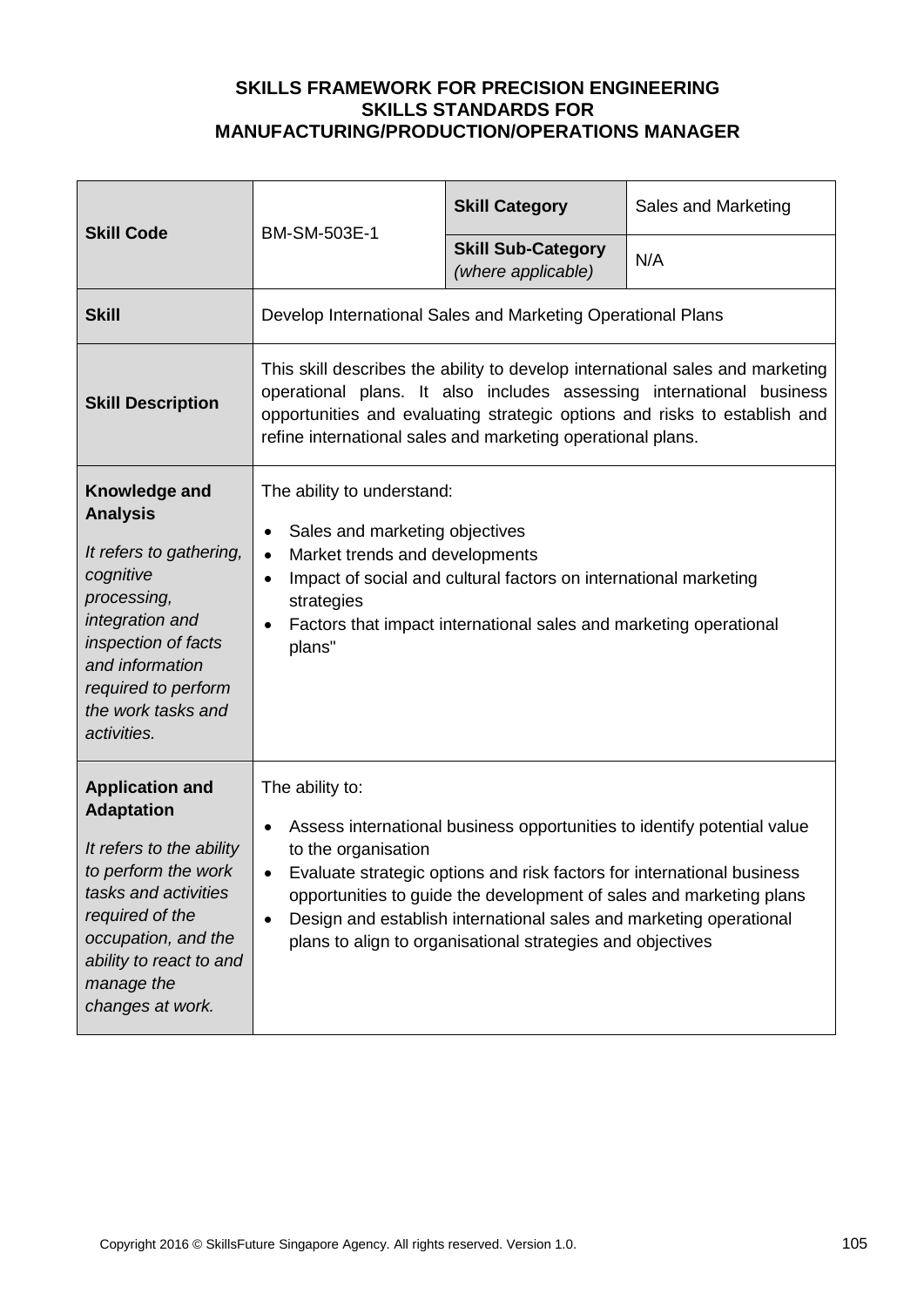| <b>Innovation and</b><br><b>Value Creation</b><br>It refers to the ability<br>to generate<br>purposive ideas to<br>improve work<br>performance and/or<br>enhance business<br>values that are<br>aligned to<br>organisational goals. | The ability to:<br>Monitor and review international sales and marketing operational plans<br>to identify potential refinements                                                                                                                |
|-------------------------------------------------------------------------------------------------------------------------------------------------------------------------------------------------------------------------------------|-----------------------------------------------------------------------------------------------------------------------------------------------------------------------------------------------------------------------------------------------|
| <b>Social Intelligence</b><br>and Ethics<br>It refers to the ability<br>to use affective<br>factors in leadership,<br>relationship and<br>diversity<br>management guided<br>by professional<br>codes of ethics.                     | The ability to:<br>Promote a cooperative climate to cultivate positive working<br>relationships when working with stakeholders to develop international<br>sales and marketing operational plans                                              |
| <b>Learning to Learn</b><br>It refers to the ability<br>to develop and<br>improve one's self<br>within and outside of<br>one's area of work.                                                                                        | The ability to:<br>Keep abreast of international marketing trends by subscribing to<br>$\bullet$<br>diverse information channels to identify new developments that may<br>impact on an organisation's international sales and marketing plans |
| <b>Range of</b><br><b>Application</b><br>(where applicable)<br>It refers to the critical<br>circumstances and<br>contexts that the skill<br>may be<br>demonstrated.                                                                 | N/A                                                                                                                                                                                                                                           |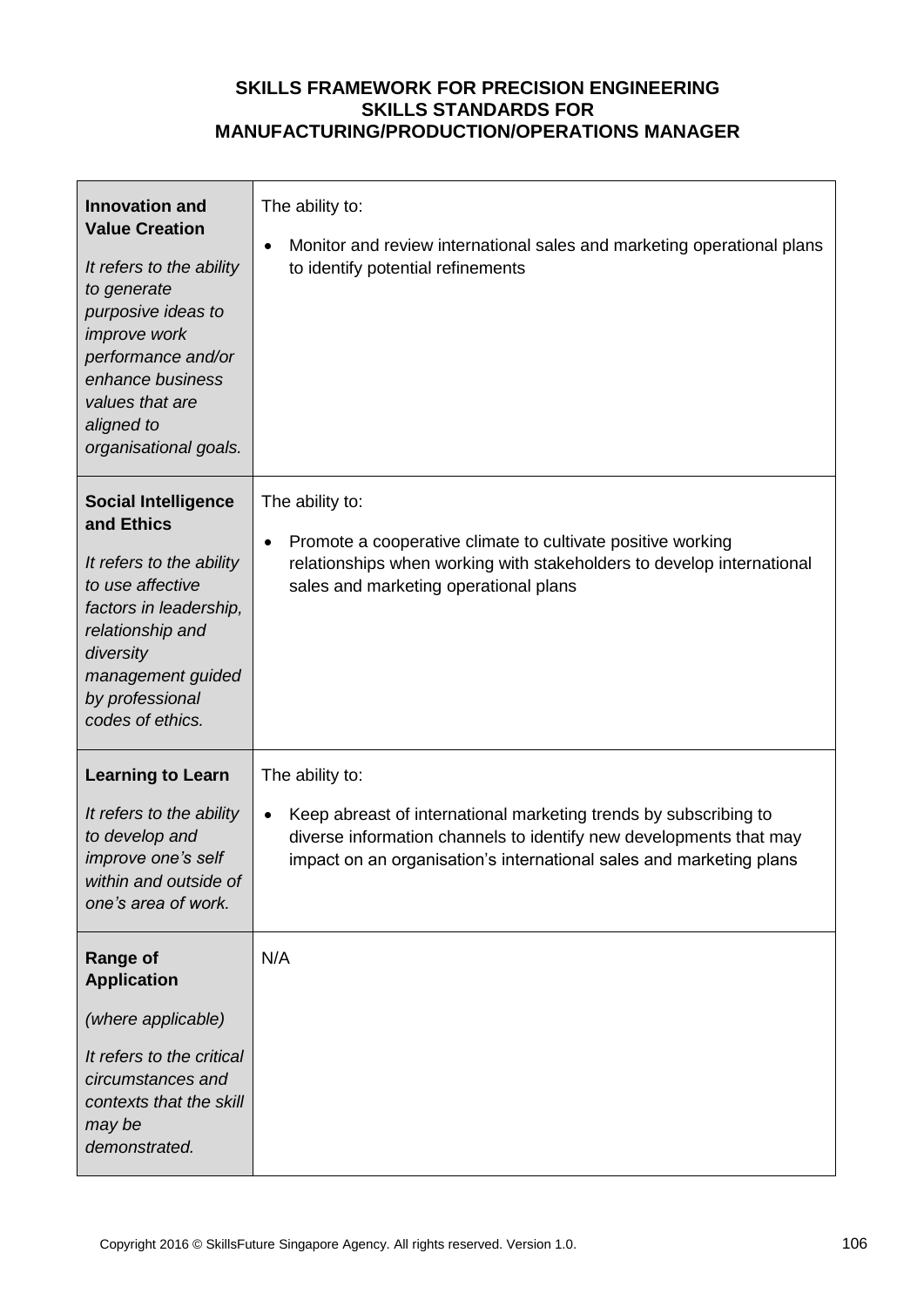| <b>Skill Code</b>                                                                                                                                                                                                             | BM-SM-504E-1                                                                                                                                                                                                                                                                                                                                          | <b>Skill Category</b>                           | Sales and Marketing |
|-------------------------------------------------------------------------------------------------------------------------------------------------------------------------------------------------------------------------------|-------------------------------------------------------------------------------------------------------------------------------------------------------------------------------------------------------------------------------------------------------------------------------------------------------------------------------------------------------|-------------------------------------------------|---------------------|
|                                                                                                                                                                                                                               |                                                                                                                                                                                                                                                                                                                                                       | <b>Skill Sub-Category</b><br>(where applicable) | N/A                 |
| <b>Skill</b>                                                                                                                                                                                                                  | <b>Evaluate Sales and Marketing Outcomes</b>                                                                                                                                                                                                                                                                                                          |                                                 |                     |
| <b>Skill Description</b>                                                                                                                                                                                                      | This skill describes the ability to evaluate sales and marketing outcomes.<br>It also includes establishing performance targets, measuring and<br>evaluating performance outcomes and recommending improvements to<br>sales and marketing operational plans to enhance sales performance.                                                             |                                                 |                     |
| Knowledge and<br><b>Analysis</b><br>It refers to gathering,<br>cognitive processing,<br>integration and<br>inspection of facts and<br>information required<br>to perform the work<br>tasks and activities.                    | The ability to understand:<br>Dimensions of marketing effectiveness<br>$\bullet$<br>Appropriate types of data to gather<br>Tools used to report marketing performance, such as dashboards<br>Objectives of reporting marketing performance                                                                                                            |                                                 |                     |
| <b>Application and</b><br><b>Adaptation</b><br>It refers to the ability<br>to perform the work<br>tasks and activities<br>required of the<br>occupation, and the<br>ability to react to and<br>manage the changes<br>at work. | The ability to:<br>Establish performance targets to meet sales and marketing strategies<br>and objectives<br>Select performance metrics to measure effectiveness of sales and<br>$\bullet$<br>marketing operational plans<br>Evaluate performance of sales and marketing operational plans to<br>determine if sales and marketing objectives are meet |                                                 |                     |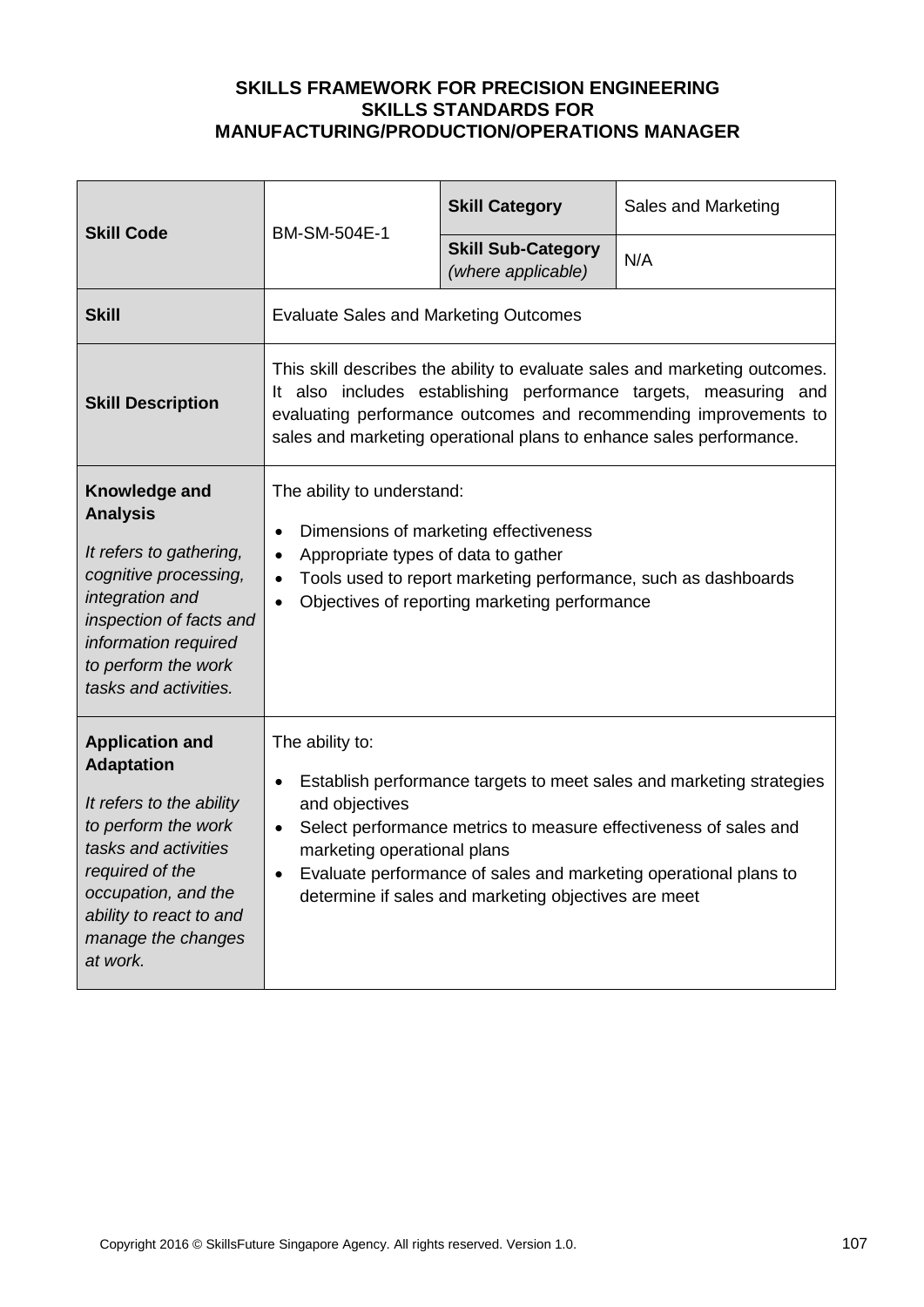| <b>Innovation and</b><br><b>Value Creation</b><br>It refers to the ability<br>to generate purposive<br>ideas to improve work<br>performance and/or<br>enhance business<br>values that are<br>aligned to<br>organisational goals. | The ability to:<br>Use evaluation outcomes to recommend improvements to sales and<br>$\bullet$<br>marketing operational plans                                                                                                                                                 |
|----------------------------------------------------------------------------------------------------------------------------------------------------------------------------------------------------------------------------------|-------------------------------------------------------------------------------------------------------------------------------------------------------------------------------------------------------------------------------------------------------------------------------|
| <b>Social Intelligence</b><br>and Ethics<br>It refers to the ability<br>to use affective<br>factors in leadership,<br>relationship and<br>diversity management<br>guided by<br>professional codes of<br>ethics.                  | The ability to:<br>Demonstrate empathy and openness to feedback when<br>$\bullet$<br>recommending improvements to sales and marketing operational<br>plans to secure support and buy-in from stakeholders                                                                     |
| <b>Learning to Learn</b><br>It refers to the ability<br>to develop and<br>improve one's self<br>within and outside of<br>one's area of work.                                                                                     | The ability to:<br>Consult with the sales and marketing team on a regular basis to gain<br>$\bullet$<br>insights on sales and marketing performance and issues to enhance<br>own knowledge and make improvements to the organisation's sales<br>and marketing operation plans |
| <b>Range of</b><br><b>Application</b><br>(where applicable)<br>It refers to the critical<br>circumstances and<br>contexts that the skill<br>may be demonstrated.                                                                 | N/A                                                                                                                                                                                                                                                                           |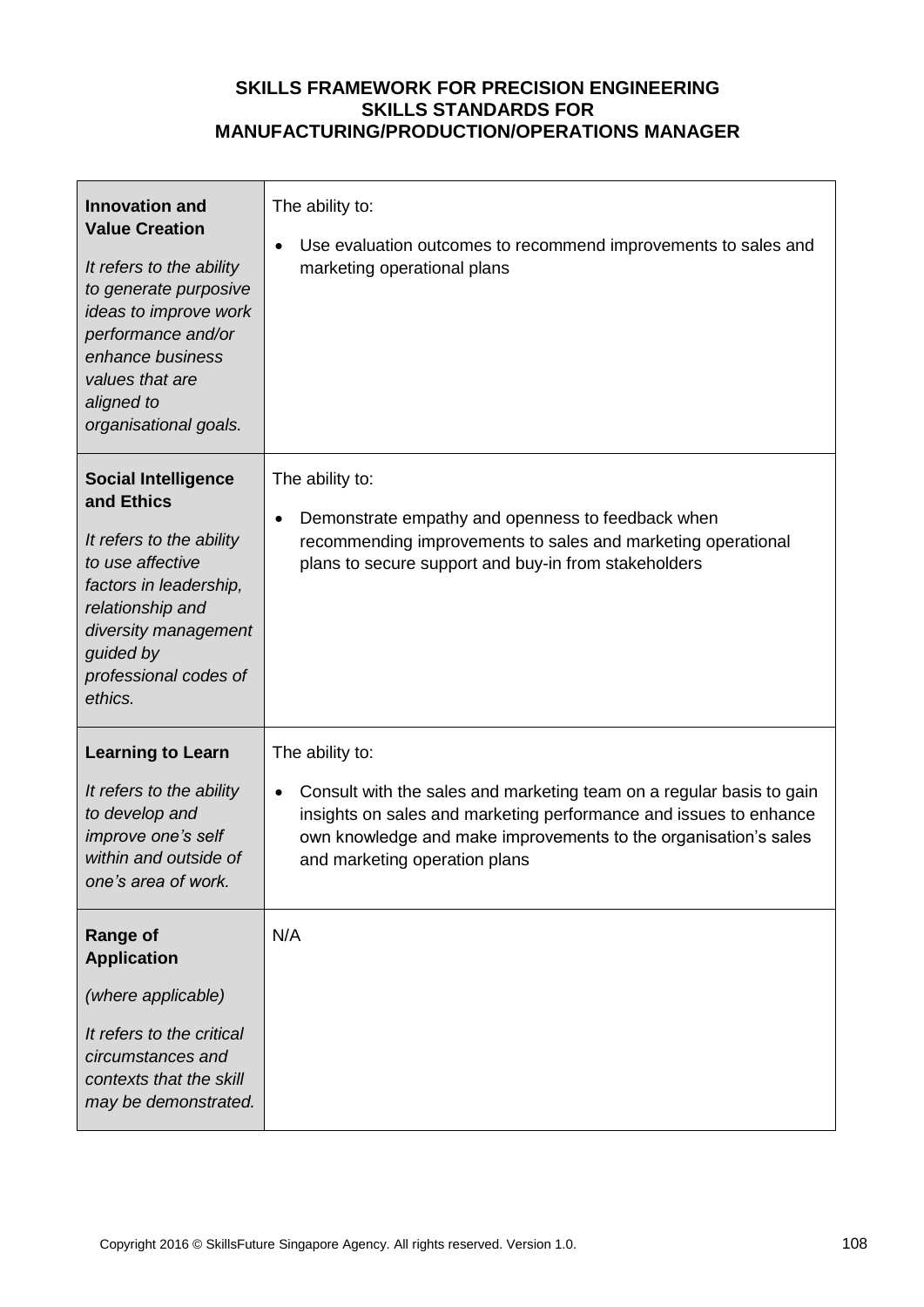| <b>Skill Code</b>                                                                                                                                                                                                             | <b>BM-SPI-501E-1</b>                                                                                                                                                                                                                                                                                                                                                                                                                                                 | <b>Skill Category</b>                           | Strategy Planning and<br>Implementation |
|-------------------------------------------------------------------------------------------------------------------------------------------------------------------------------------------------------------------------------|----------------------------------------------------------------------------------------------------------------------------------------------------------------------------------------------------------------------------------------------------------------------------------------------------------------------------------------------------------------------------------------------------------------------------------------------------------------------|-------------------------------------------------|-----------------------------------------|
|                                                                                                                                                                                                                               |                                                                                                                                                                                                                                                                                                                                                                                                                                                                      | <b>Skill Sub-Category</b><br>(where applicable) | N/A                                     |
| <b>Skill</b>                                                                                                                                                                                                                  | Develop Organisational Strategies and Policies                                                                                                                                                                                                                                                                                                                                                                                                                       |                                                 |                                         |
| <b>Skill Description</b>                                                                                                                                                                                                      | This skill describes the ability to develop organisational strategies and<br>policies by analysing the impact of internal and external influencing<br>factors and seeking consultation from relevant stakeholders. It also<br>includes reviewing and refining the strategies and polices and presenting<br>them to management for endorsement.                                                                                                                       |                                                 |                                         |
| Knowledge and<br><b>Analysis</b><br>It refers to gathering,<br>cognitive processing,<br>integration and<br>inspection of facts<br>and information<br>required to perform<br>the work tasks and<br>activities.                 | The ability to understand:<br>Processes to develop organisational strategies and policies<br>$\bullet$<br>Impact of internal and external influencing factors<br>$\bullet$                                                                                                                                                                                                                                                                                           |                                                 |                                         |
| <b>Application and</b><br><b>Adaptation</b><br>It refers to the ability<br>to perform the work<br>tasks and activities<br>required of the<br>occupation, and the<br>ability to react to and<br>manage the changes<br>at work. | The ability to:<br>Develop organisational strategies to align to organisational objectives<br>and in inputs from consultation with relevant stakeholders<br>Develop organisational policies to align to organisational directions<br>and business targets and inputs from in consultation with relevant<br>stakeholders<br>Analyse impact of internal and external influencing factors to support<br>$\bullet$<br>organisational strategies and policies development |                                                 |                                         |
| <b>Innovation and</b><br><b>Value Creation</b><br>It refers to the ability<br>to generate purposive<br>ideas to improve work<br>performance and/or                                                                            | The ability to:<br>Review and refine organisational strategies and policies and present<br>$\bullet$<br>to management to seek endorsement                                                                                                                                                                                                                                                                                                                            |                                                 |                                         |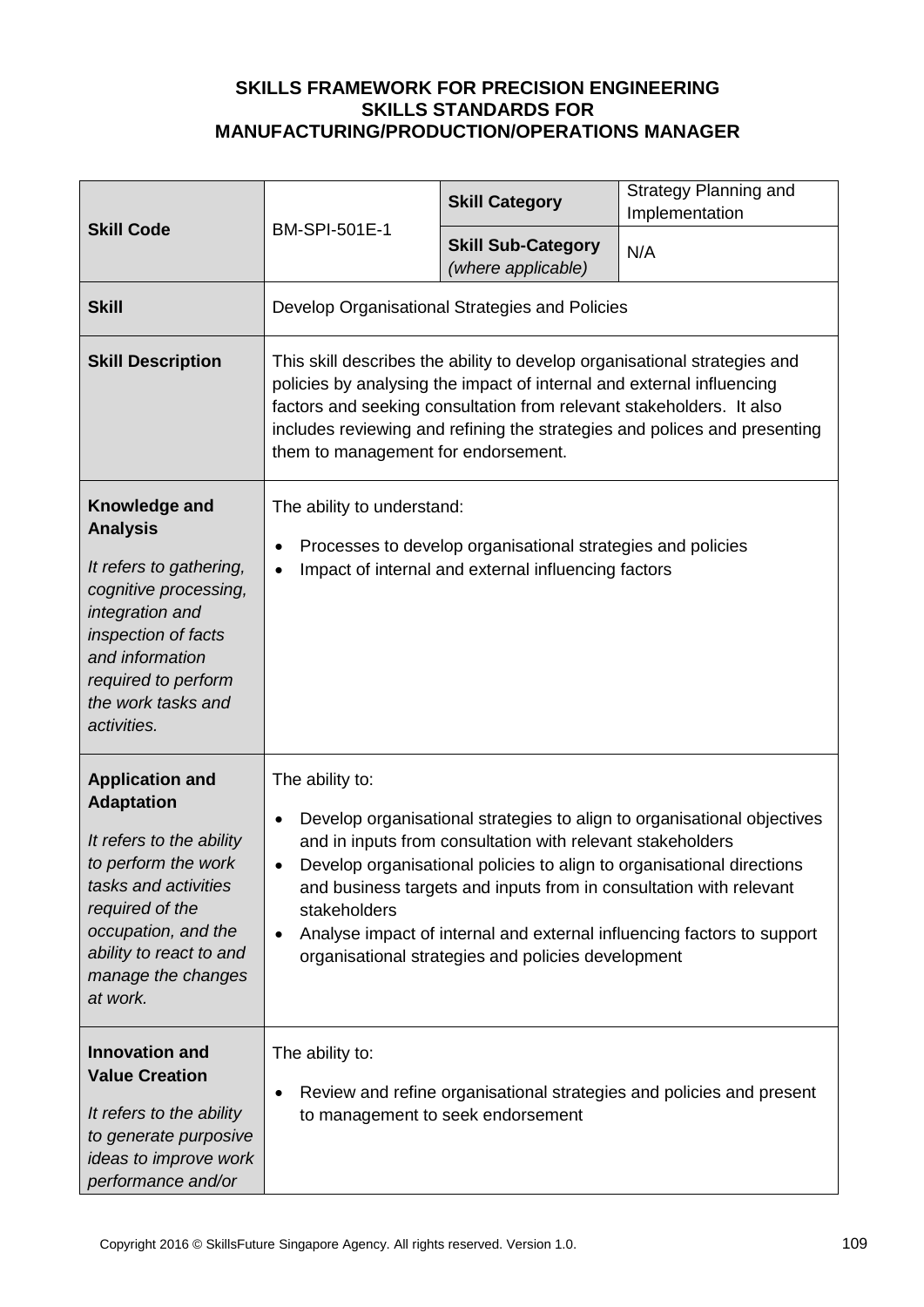| enhance business<br>values that are<br>aligned to<br>organisational                                                                                                                                             |                                                                                                                                                                                                                                                                 |
|-----------------------------------------------------------------------------------------------------------------------------------------------------------------------------------------------------------------|-----------------------------------------------------------------------------------------------------------------------------------------------------------------------------------------------------------------------------------------------------------------|
| <b>Social Intelligence</b><br>and Ethics<br>It refers to the ability<br>to use affective<br>factors in leadership,<br>relationship and<br>diversity management<br>guided by<br>professional codes of<br>ethics. | The ability to:<br>Demonstrate openness to ideas and suggestions when presenting<br>$\bullet$<br>organisational strategies and policies to management for<br>endorsement to ensure individual views are acknowledged and<br>addressed                           |
| <b>Learning to Learn</b><br>It refers to the ability<br>to develop and<br>improve one's self<br>within and outside of<br>one's area of work.                                                                    | The ability to:<br>Keep abreast of trends in the external environment which may impact<br>$\bullet$<br>the viability and currency of the organisation's strategies and policies<br>to ensure continuous update of knowledge to facilitate strategic<br>planning |
| <b>Range of</b><br><b>Application</b><br>(where applicable)<br>It refers to the critical<br>circumstances and<br>contexts that the skill<br>may be                                                              | N/A                                                                                                                                                                                                                                                             |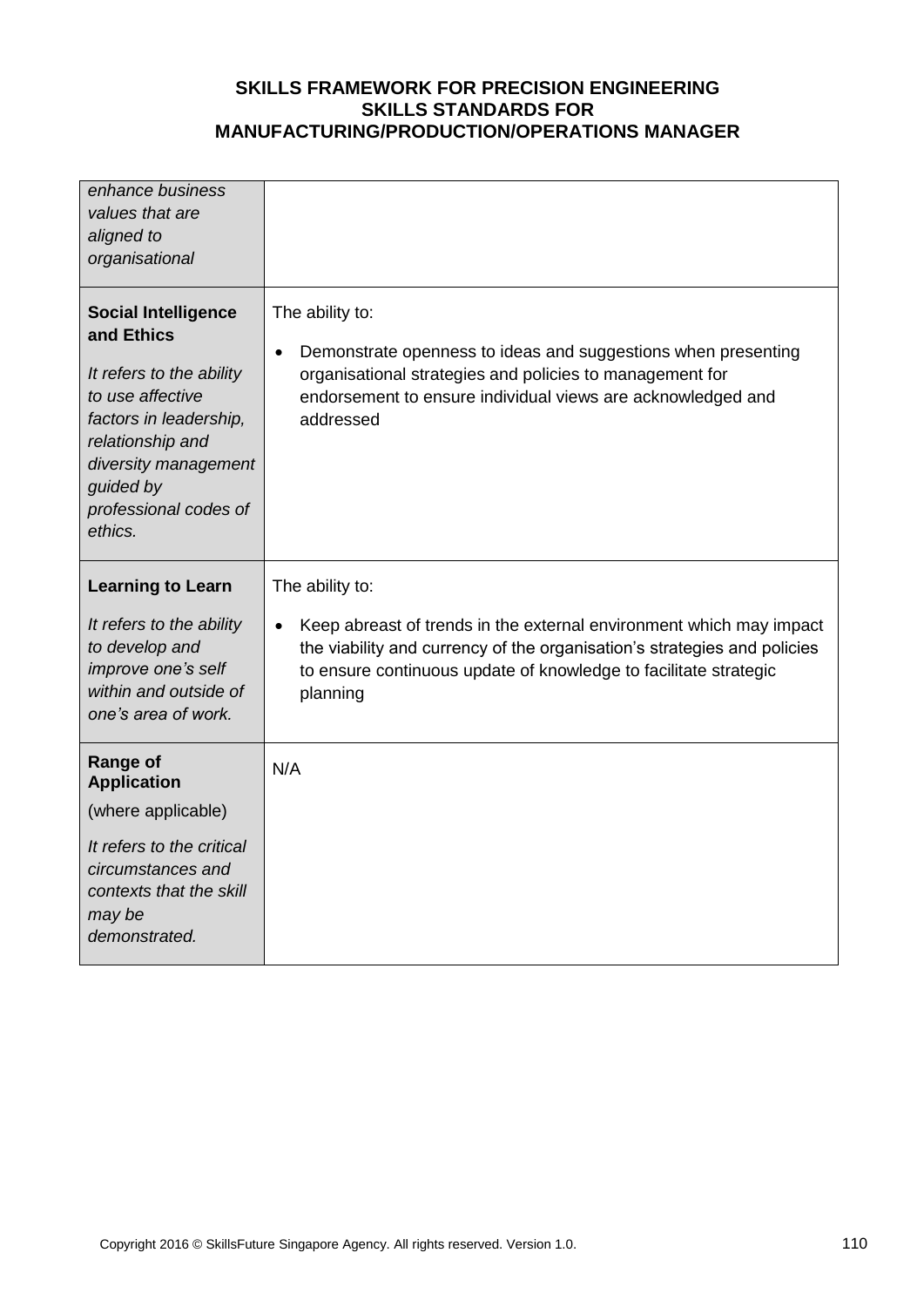| <b>Skill Code</b>                                                                                                                                                                                                             | BM-SPI-509E-1                                                                                                                                                                                                                                                                                                                                                                                                                                                                                                                                                                                                                      | <b>Skill Category</b>                           | <b>Strategy Planning and</b><br>Implementation |
|-------------------------------------------------------------------------------------------------------------------------------------------------------------------------------------------------------------------------------|------------------------------------------------------------------------------------------------------------------------------------------------------------------------------------------------------------------------------------------------------------------------------------------------------------------------------------------------------------------------------------------------------------------------------------------------------------------------------------------------------------------------------------------------------------------------------------------------------------------------------------|-------------------------------------------------|------------------------------------------------|
|                                                                                                                                                                                                                               |                                                                                                                                                                                                                                                                                                                                                                                                                                                                                                                                                                                                                                    | <b>Skill Sub-Category</b><br>(where applicable) | N/A                                            |
| <b>Skill</b>                                                                                                                                                                                                                  | <b>Establish Business Strategies for the Business Function</b>                                                                                                                                                                                                                                                                                                                                                                                                                                                                                                                                                                     |                                                 |                                                |
| <b>Skill Description</b>                                                                                                                                                                                                      | This skill describes the ability to develop business strategies for a<br>business function. It includes evaluating impact of critical business<br>functions and internal and external factors, conducting situational<br>analysis, as well as formulating and presenting business function<br>strategies for management's approval and reviewing and refining them on<br>a regular basis.                                                                                                                                                                                                                                          |                                                 |                                                |
| Knowledge and<br><b>Analysis</b><br>It refers to gathering,<br>cognitive processing,<br>integration and<br>inspection of facts<br>and information<br>required to perform<br>the work tasks and<br>activities.                 | The ability to understand:<br>Objectives of functional strategies<br>$\bullet$<br>Own role in conduct of situational analysis<br>$\bullet$<br><b>Critical business functions</b><br>$\bullet$                                                                                                                                                                                                                                                                                                                                                                                                                                      |                                                 |                                                |
| <b>Application and</b><br><b>Adaptation</b><br>It refers to the ability<br>to perform the work<br>tasks and activities<br>required of the<br>occupation, and the<br>ability to react to and<br>manage the changes<br>at work. | The ability to:<br>Evaluate impact of critical business functions on organisational<br>$\bullet$<br>performance to identify implications for strategy formulation<br>Conduct situational analysis to identify factors affecting the<br>$\bullet$<br>organisation<br>Analyse impact of internal and external influencing factors on<br>$\bullet$<br>business function strategies to facilitate strategy formulation<br>Formulate business function strategies to align to organisational<br>$\bullet$<br>strategies, goals and objectives<br>Present business function strategies to management to seek<br>$\bullet$<br>endorsement |                                                 |                                                |
| <b>Innovation and</b><br><b>Value Creation</b><br>It refers to the ability<br>to generate purposive                                                                                                                           | The ability to:<br>Review and refine business function strategies on a regular basis to<br>$\bullet$<br>align with organisational strategies, goals and objectives                                                                                                                                                                                                                                                                                                                                                                                                                                                                 |                                                 |                                                |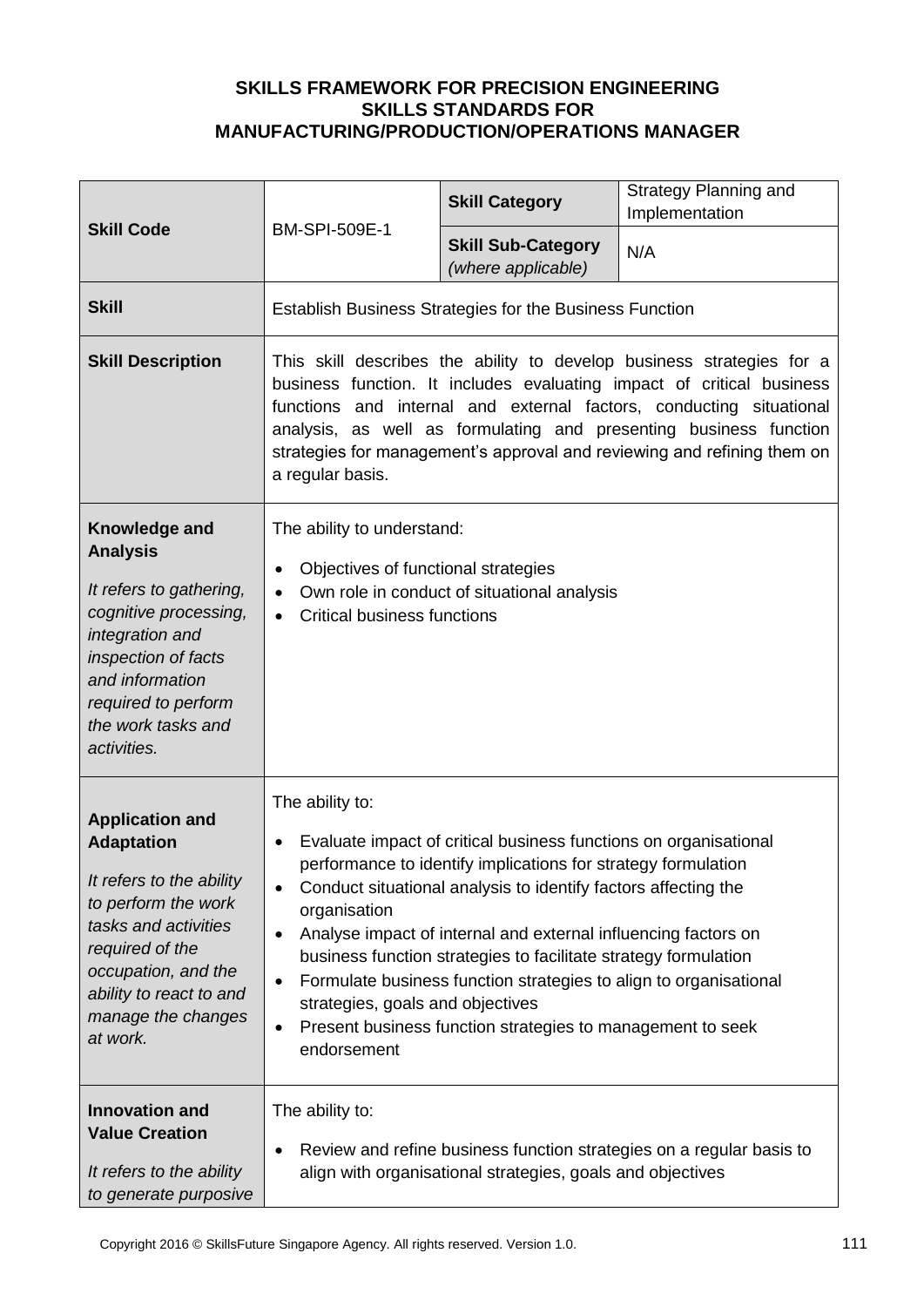| ideas to improve work<br>performance and/or<br>enhance business<br>values that are<br>aligned to<br>organisational                                                                                              |                                                                                                                                                                                                                   |
|-----------------------------------------------------------------------------------------------------------------------------------------------------------------------------------------------------------------|-------------------------------------------------------------------------------------------------------------------------------------------------------------------------------------------------------------------|
| <b>Social Intelligence</b><br>and Ethics<br>It refers to the ability<br>to use affective<br>factors in leadership,<br>relationship and<br>diversity management<br>guided by<br>professional codes of<br>ethics. | The ability to:<br>Demonstrate openness to ideas and suggestions when seeking<br>$\bullet$<br>management endorsement on business function strategies to ensure<br>individual views are acknowledged and addressed |
| <b>Learning to Learn</b><br>It refers to the ability<br>to develop and<br>improve one's self<br>within and outside of<br>one's area of work.                                                                    | The ability to:<br>Improve own capability in developing business unit strategies by<br>$\bullet$<br>subscribing to diverse learning channels to enhance workplace<br>performance                                  |
| <b>Range of</b><br><b>Application</b><br>(where applicable)<br>It refers to the critical<br>circumstances and<br>contexts that the skill<br>may be<br>demonstrated.                                             | N/A                                                                                                                                                                                                               |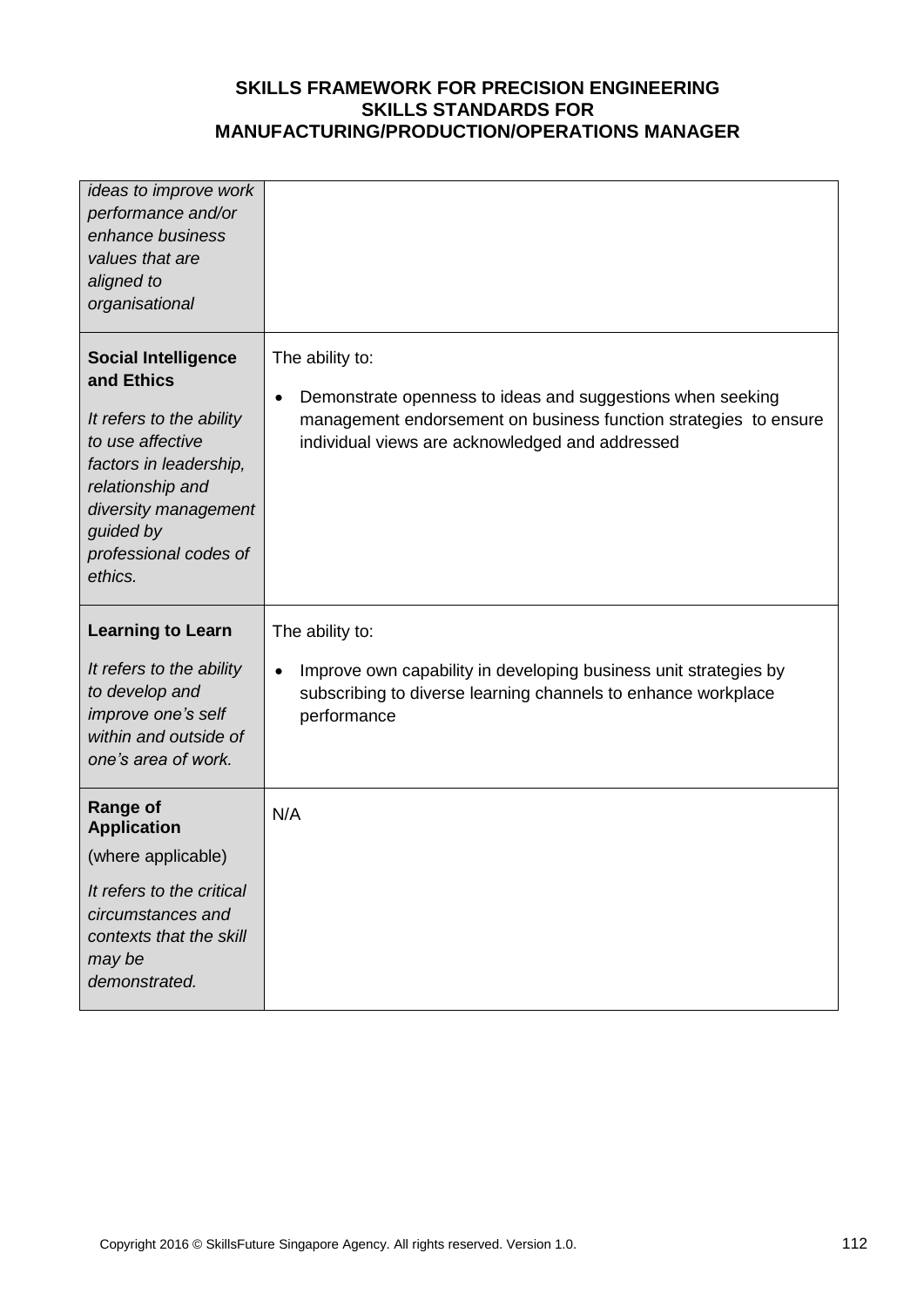### **Version Control**

| <b>Version</b> | <b>Date</b>     | <b>Changes Made</b> | <b>Edited by</b> |
|----------------|-----------------|---------------------|------------------|
|                | 12 October 2016 | Initial Version     | SSG and EDB      |
|                |                 |                     |                  |
|                |                 |                     |                  |